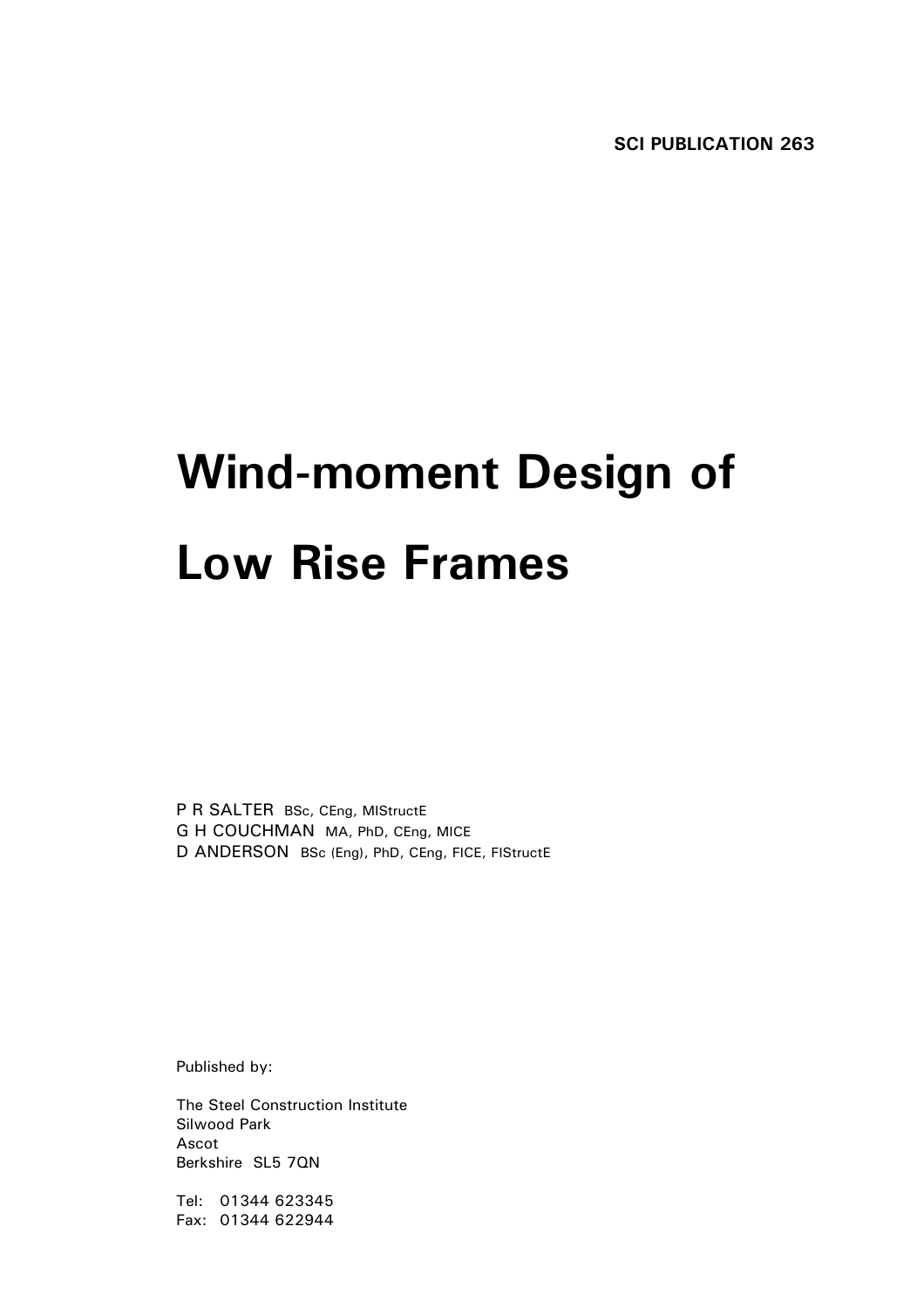© 1999 The Steel Construction Institute

Apart from any fair dealing for the purposes of research or private study or criticism or review, as permitted under the Copyright Designs and Patents Act, 1988, this publication may not be reproduced, stored or transmitted, in any form or by any means, without the prior permission in writing of the publishers, or in the case of reprographic reproduction only in accordance with the terms of the licences issued by the UK Copyright Licensing Agency, or in accordance with the terms of licences issued by the appropriate Reproduction Rights Organisation outside the UK.

Enquiries concerning reproduction outside the terms stated here should be sent to the publishers, The Steel Construction Institute, at the address given on the title page.

Although care has been taken to ensure, to the best of our knowledge, that all data and information contained herein are accurate to the extent that they relate to either matters of fact or accepted practice or matters of opinion at the time of publication, The Steel Construction Institute, the authors and the reviewers assume no responsibility for any errors in or misinterpretations of such data and/or information or any loss or damage arising from or related to their use.

*Publications supplied to the Members of the Institute at a discount are not for resale by them.*

Publication Number:SCI-P-263

ISBN 1 85942 097 4

British Library Cataloguing-in-Publication Data. A catalogue record for this book is available from the British Library.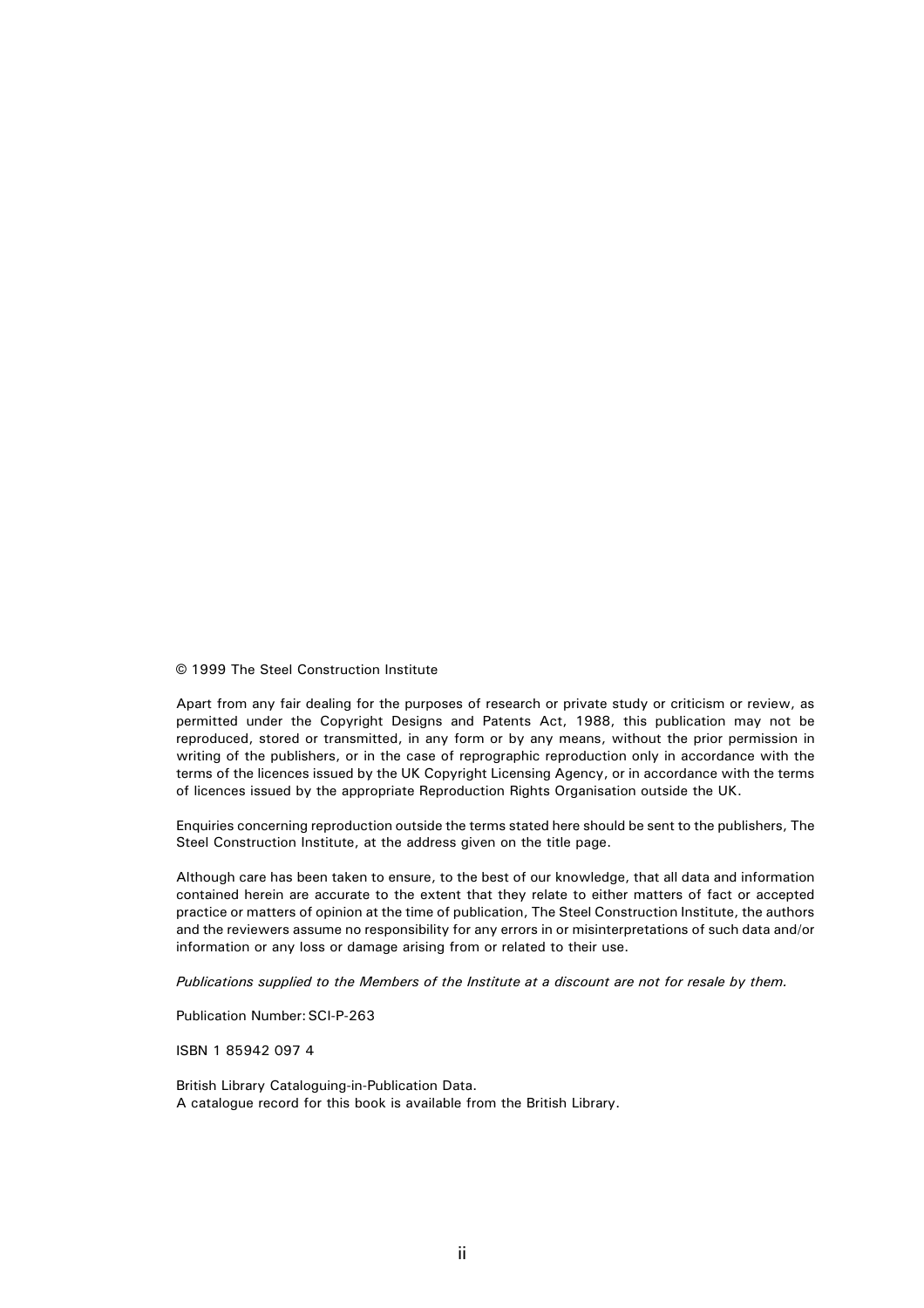# **FOREWORD**

This publication has been prepared by Mr Paul Salter and Dr Graham Couchman of The Steel Construction Institute and Professor David Anderson of the University of Warwick. The analytical work leading to the publication was carried out by Dr N Brown and Dr M Md Tahir of the University of Warwick. Valuable comments were received during the drafting from Dr R M Lawson of The Steel Construction Institute.

Current SCI publications related to the wind-moment method are:

*Wind-moment design for unbraced frames* (SCI P082)

*Joints in steel construction: Moment connections* (SCI P207, published jointly with BCSA)

*Wind-moment design of unbraced composite frames* (SCI P264, to be published in 2000).

This publication is effectively a replacement for publication SCI P082, which was first published in 1991. It reflects the results of more recent studies, for instance considering frames that are unbraced in both principal directions. It is limited to low rise frames in recognition of the fact that wind-moment design, although possible, is not recommended for building frames in excess of four storeys.

Part-funding from the Department of the Environment, Transport and the Regions under the Partners in Innovation initiative is gratefully acknowledged, as is additional funding received from Corus (formerly British Steel) Sections, Plates & Commercial Steels.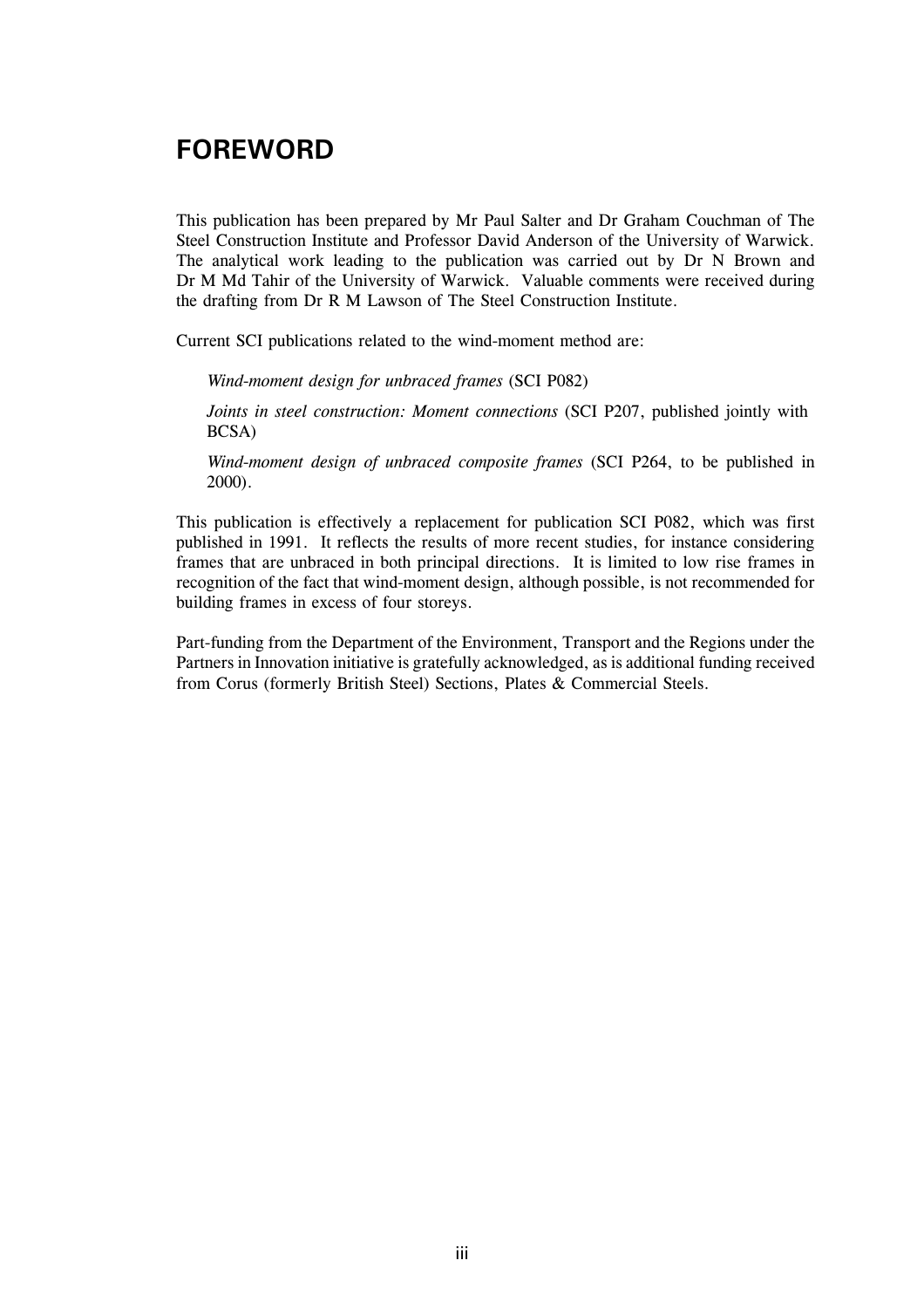# **CONTENTS**

|                | <b>SUMMARY</b>                     |                                                   | vi             |
|----------------|------------------------------------|---------------------------------------------------|----------------|
|                | <b>NOTATION</b>                    |                                                   | ix             |
| 1              |                                    | <b>INTRODUCTION</b>                               | 1              |
|                | 1.1                                | Benefits of <i>wind-moment</i> design             | $\overline{2}$ |
|                | 1.2                                | Connections                                       | 3              |
|                | 1.3                                | Scope of this publication                         | $\overline{4}$ |
| $\overline{2}$ | DESIGN OF MAJOR AXIS FRAMES        | 8                                                 |                |
|                | 2.1                                | Range of application                              | 8              |
|                | 2.2                                | Global analysis at the ultimate limit state       | 8              |
|                | 2.3                                | Design of beams at the ultimate limit state       | 10             |
|                | 2.4                                | Design of columns at the ultimate limit state     | 11             |
|                | 2.5                                | Design of connections at the ultimate limit state | 11             |
|                | 2.6                                | Column base design                                | 12             |
|                | 2.7                                | Serviceability limit state                        | 12             |
| 3              | DESIGN OF <i>MINOR AXIS</i> FRAMES | 14                                                |                |
|                | 3.1                                | Design at the ultimate limit state                | 14             |
|                | 3.2                                | Design at the serviceability limit state          | 17             |
|                | <b>REFERENCES</b>                  |                                                   | 18             |
|                | <b>APPENDIX A</b>                  | Portal method of analysis                         | 21             |
|                | <b>APPENDIX B</b>                  | Worked example: major axis frame                  | 25             |
|                | <b>APPENDIX C</b>                  | Worked example: minor axis frame                  | 48             |
|                | <b>APPENDIX D</b>                  | Connection details and capacities                 | 64             |

**Page No.**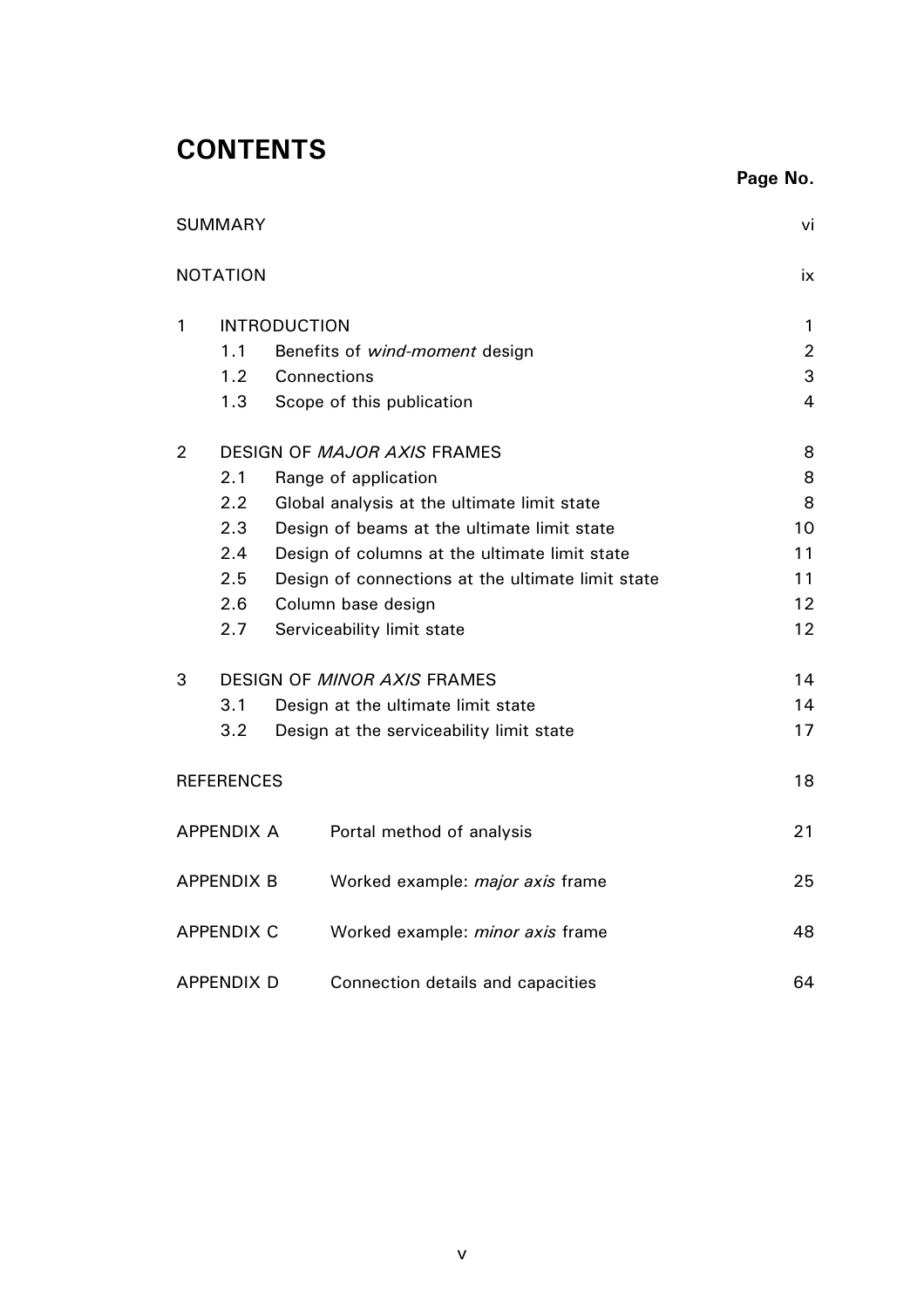# **SUMMARY**

This publication presents procedures for the design of *wind-moment* frames in accordance with BS 5950-1. In this method of design, the frame is made statically determinate by treating the connections as *pinned* under vertical loads and *fixed* under horizontal loads (with certain assumed points of zero moment). The publication gives design procedures for frames that are braced in the minor axis direction and for frames that do not have bracing in either principal direction. The limitations of the method, which differ slightly for these two cases, are explained. In particular, it should be noted that the method is only recommended for low-rise frames up to four storeys high.

In addition to design procedures for the ultimate and serviceability limit states, fully worked design examples are presented for two cases. The publication also reproduces the resistance tables for standard *wind-moment* connections taken from SCI/BCSA publication P207 *Joints in steel construction: Moment connections*. These connections use flush or extended end plates and grade 8.8 M20 or M24 bolts, and achieve sufficient rotation capacity by ensuring that the moment resistance is not governed by bolt or weld failure.

#### **'Wind-moment design' de portiques de faibles hauteurs**

#### **Resumé**

*La publication présente des procédures pour le 'wind-moment design' de portiques qui conforme à la norme BS 5950-1. Dans cette méthode de dimensionnement, le portique est rendu isostatique en traitant les assemblages comme des rotules sous charges verticales et comme des encastrements sous charges horizontales (avec certains points supposés à moment nul). La publication donne des procédures de dimensionnement pour des portiques contreventés dans la direction de l'axe faible et pour des portiques sans contreventement. Les limitations de la méthode, qui sont peu différentes dans ces deux cas, sont expliquées. En particulier, il doit être mentionné que la méthode n'est recommandée que pour des cadres jusqu'à quatre niveaux.*

*Des procédures de dimensionnement à l'état ultime et en service sone expliquées, et deux exemples complets sont présentés. La publication donne des tables de résistance pour des assemblages standardisés qui sont reprises de la publication P207* Assemblages de constructions métalliques: assemblages rigides *du SCI/ BCSA. Ces assemblages utilisent des plaques d'abouts courtes ou étendues et des boulons de nuance 8.8, M20 ou M24 et fournissent une capacité de rotation suffisante pour s'assurer que la résistance aux moments de flexion n'est pas conditionnée par la rupture d'un boulon ou d'une soudure.*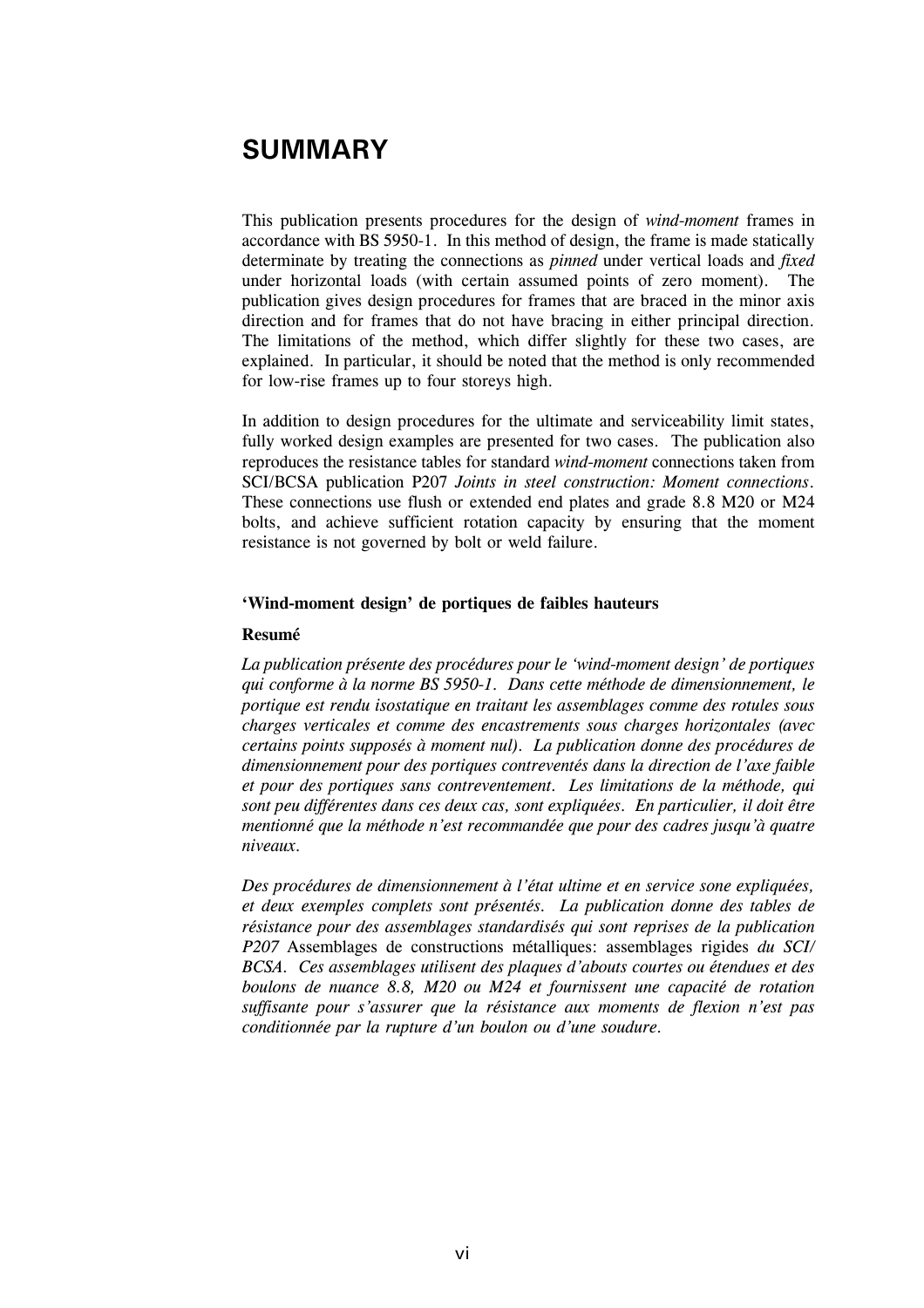#### '**Wind-Moment-Berechnung**' **von Rahmen geringer Höhe**

#### **Zusammenfassung**

*Diese Publikation präsentiert Vorgehensweisen für die Berechnung von Rahmen unter Einwirkung von Momenten infolge Windlasten ("wind-moment frames") nach BS 5950-1. Bei dieser Methode wird das Tragwerk statisch bestimmt gemacht durch Annahme von gelenkigen Verbindungen unter vertikalen Lasten und biegesteifer Verbindungen unter horizontalen Lasten (mit gewissen angenommenen Momenten-Nullpunkten). Die Publikation zeigt Berechnungsweisen auf für Rahmen die bezüglich der schwachen Achse unverschieblich sind und für Rahmen die verschieblich sind. Die Grenzen der Methode, die sich für die beiden Fälle leicht unterscheiden, werden erläutert. Besonders sollte beachtet werden, daß die Methode nur für Rahmen geringer Höhe mit bis zu vier Geschossen empfohlen wird.*

*Zusätzlich zu den Berechnungsmethoden im Grenzzustand der Tragfähigkeit und Gebrauchstauglich-keit werden Berechnungsbeispiele für die beiden Fälle vorgestellt. Die Veröffentlichung reproduziert auch die Tabellen für Standard-Verbindungen aus der SCI/BCSA-Publikation P207* Verbindungen im Stahlbau: Momenten-Verbindungen*. Diese Verbindungen haben bündige oder überstehende Stirnplatten mit Schrauben M20 oder M24 der Güte 8.8 und weisen ausreichende Rotationskapazität auf, ohne Schrauben- oder Schweißnahtversagen.*

#### **Progettazione per azioni orizzontali di telai in acciaio con modesto numero di piani**

#### **Sommario**

*Questa pubblicazione presenta le procedure per la progettazione di telai resistenti alle azioni orizzontali in accordo alla normativa BS 5950-parte 1. Sulla base di questo approccio progettuale, il telaio viene considerato isostatico con connessioni trave-colonna modellate a cerniera se soggetto alle azioni verticali, mentre, in presenza di forze orizzontali i nodi sono considerati rigidi (ipotizzando la presenza di cerniere localizzate in predeterminate zone della struttura). La pubblicazione fornisce le procedure di progetto sia per quei sistemi intelaiati che sono controventati nella direzione di minore rigidezza sia per quelli che non sono dotati di controventi nelle due direzioni principali. Per entrambe le tipologie strutturali sono definite e trattate nel dettaglio le differenti limitazioni del metodo. In particolare, si sottolinea che il metodo è applicabile soltanto per strutture di modesta altezza e con un massimo di quattro piani.*

*In aggiunta alle procedure di progetto relative agli stati limite sia di servizio sia ultimi, sono presentati alcuni esempi completi per le due tipologie strutturali in esame. La pubblicazione riporta anche le tabelle di resistenza per i collegamenti più comuni nei telai resistenti alle azioni orizzontali. Tali collegamenti, che sono considerati anche nella pubblicazione SCI/BCSA numero P207* Giunti in telai in acciaio: giunti in grado di trasferire azione flettente*, sono realizzati con piatti saldati all'estremità della trave e bullonati alla colonna sia in spessore si trave, sia estesi oltre l'ingombro della trave. Viene fatto riferimento a bullonature realizzate con bulloni dal diametro di 20mm e 24mm di acciaio con classe di resistenza 8.8. Tali connessioni sono in grado di garantire una capacità rotazionale sufficiente affinché la resistenza del nodo all'azione flettente non sia governata dalle rotture dei bulloni o delle saldature.*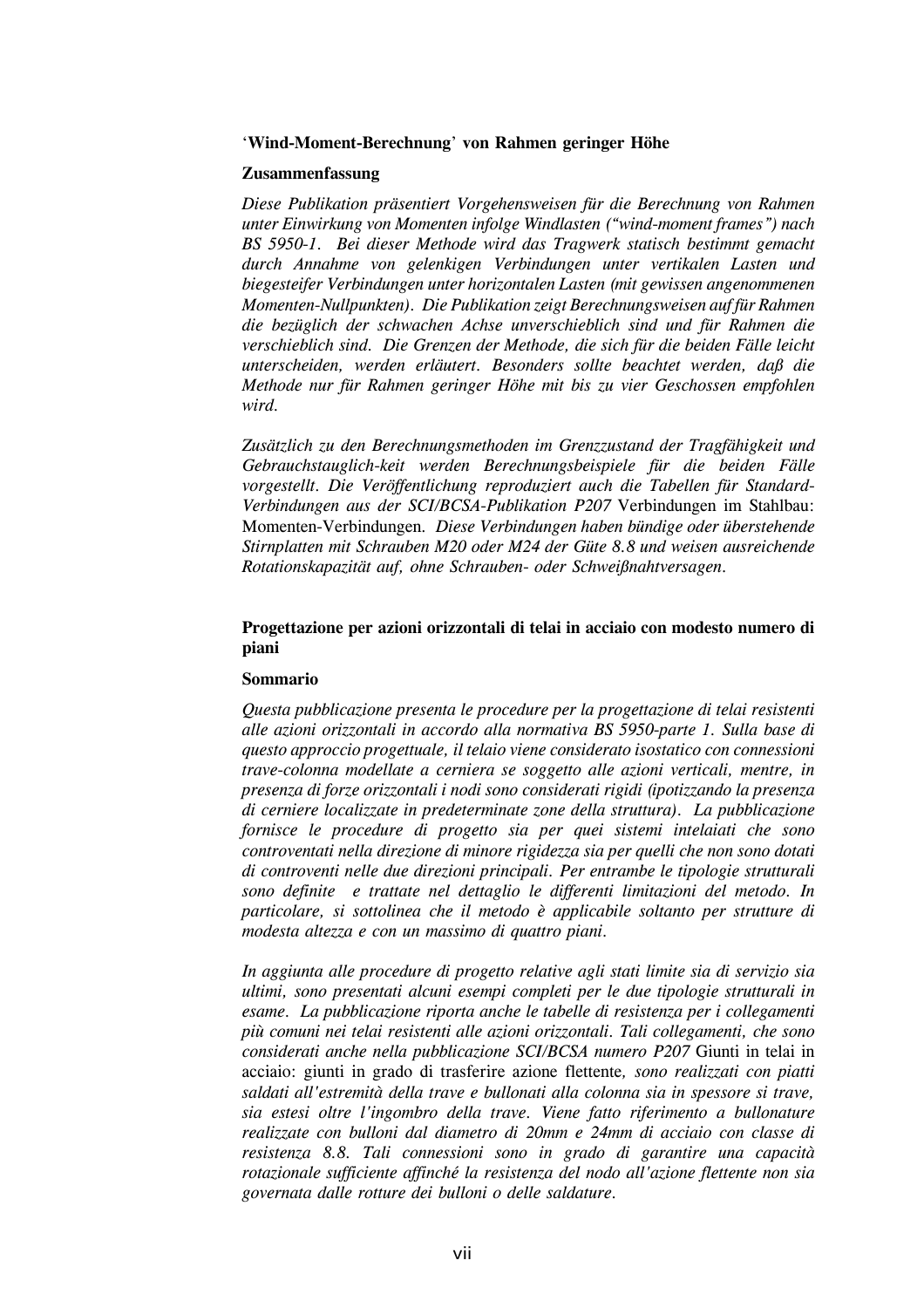#### **Proyecto de pórticos bajos ante carga de viento**

#### **Resumen**

*Esta publicación presenta métodos para el proyecto de pórticos contraviento de acuerdo con BS 5950-1. En este método de proyecto. el pórtico se considera isostático al considerar articulación de las uniones ante cargas verticales y rígidas ante cargas horizontales (con hipótesis adicionales sobre la situación de los puntos de momento nulo). La publicación da métodos de proyecto tanto para pórticos arriostrados en la dirección del eje menor como para los que no tienen arriostramientos en ninguna dirección principal. Se explican las limitaciones del método que difieren ligeramente en ambos casos. Debe observarse en particular que el método solo es recomendable para pórticos bajos de hasta cuatro plantas.*

*Además de los métodos de proyecto para los estados límites de servicio y último se presentan ejemplos totalmente desarrollados en dos casos. La publicación también reproduce las tablas de existencia para uniones contraviento típicas tomadas de la publicación P207 de la SCI/BCSA* Uniones en estructuras de acero: Uniones rígidas*. Estas uniones usan suficiente capacidad de rotación controlando que la resistencia a flexión no esté controlada por la rotura de los pernos o de las soldaduras.*

#### **Dimensionering av ramverk mot vindlaster**

#### **Sammanfattning**

*Denna publikation presenterar metoder för dimensionering av ramar mot vindlaster enligt BS 5950-1. I dimensioneringsmetoden är ramen statiskt bestämd genom att knutpunkterna behandlas såsom ledat infästa vid vertikala laster och fast inspända vid horisontella laster (under antagande av vissa punkter med noll-moment). Publikationen ger dimensioneringsmetoder för ramar som är stagade i den veka axelns riktning och för ramar som inte har någon stagning i någondera av huvudriktningarna. Metodens begränsningar, vilka är något olika för de två fallen, förklaras. Speciellt bör det noteras att metoden endast rekommenderas för ramverk upp till fyra våningars höjd.*

*Utöver dimensioneringsmetoder för brott- och bruksgränsstadiet, redovisas även två helt genomarbetade exempel. Publikationen återger även hållfasthetstabellerna för standardiserade vindlastupptagande knutpunkter vilka finns i SCI/BCSA publikation P207* Joints in steel constructions: Moment connections*. Dessa knutpunkter har icke utskjutande eller utskjutande ändplattor och M20 eller M24 bultar i hållfasthetsklass 8.8, och erhåller tillräcklig rotationskapacitet genom att tillse att böjmomentkapaciteten inte avgörs av bult- eller svetsbrott.*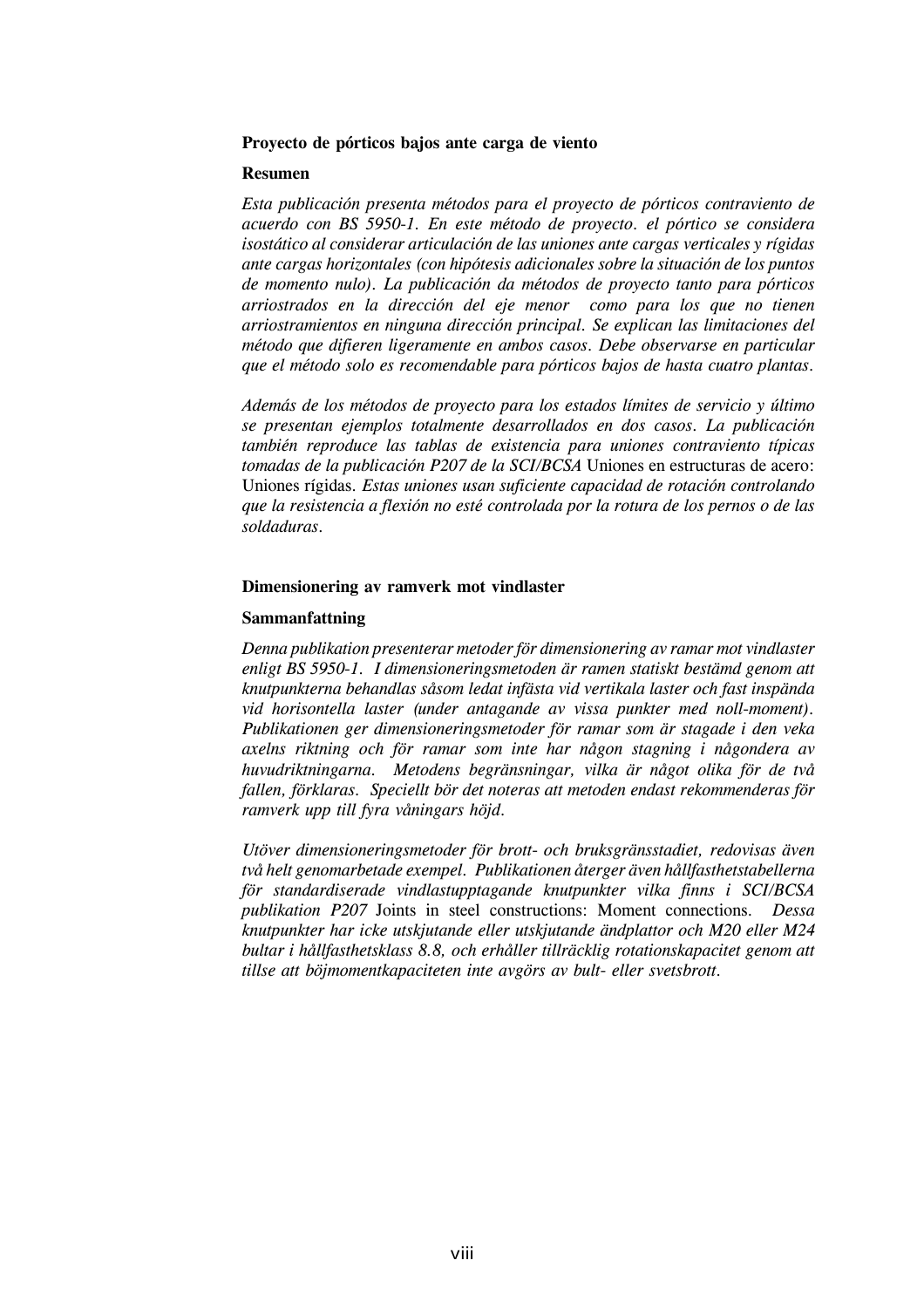# **NOTATION**

- $A_{\rm g}$ gross cross-sectional area of member
- $F_c$ axial compression due to applied loads
- *h* storey height
- *H* horizontal force per bay
- *L* distance between levels at which both axes of the column section are restrained or, alternatively, the beam span
- $L_{\rm E}$ effective length of member
- *m* equivalent uniform moment factor
- *m* internal moment
- $M<sub>b</sub>$ buckling resistance moment
- $M<sub>bs</sub>$  buckling resistance moment for columns in simple multi-storey construction
- $M_{\rm x}$ applied end moment about the major axis
- $M_{\rm v}$ applied end moment about the minor axis
- $P_c$ compressive resistance of member
- $p_{y}$ design strength of steel
- *p*c compression strength of column
- *r*y radius of gyration about the minor axis
- *S* shear force in column
- *V* shear force in beam
- *W* horizontal load applied to frame
- *Z*y elastic section modulus about the minor axis
- $B_{LT}$  equivalent slenderness of beam
- *8* slenderness of column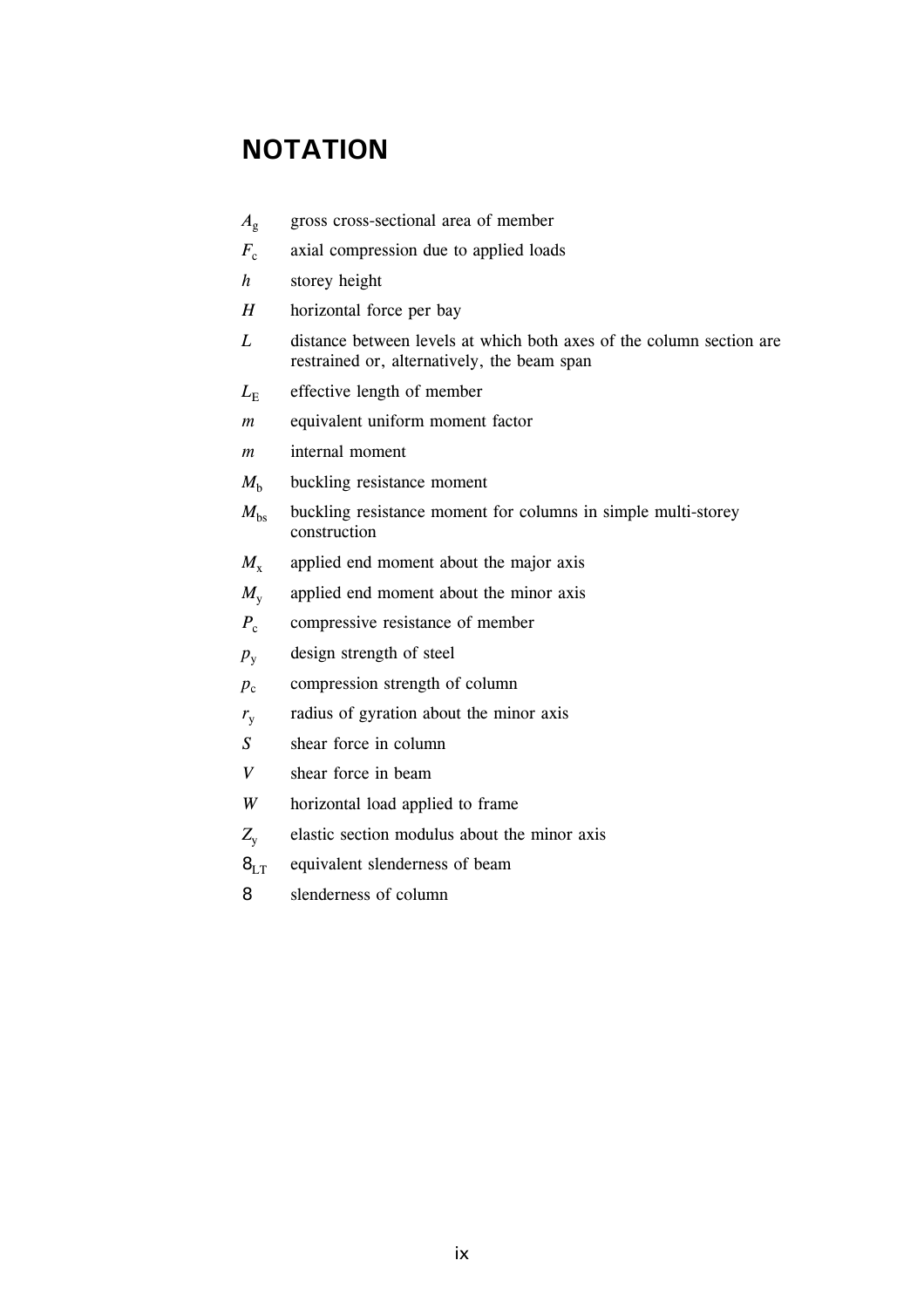# **1 INTRODUCTION**

When a steel frame is unbraced, it is usual to rely on the bending resistance and stiffness of the connections to resist wind forces. A simple design method, termed the *wind-moment* or *wind-connection* method, may be used to design such frames. The assumptions made in this method render the structure statically determinate and allow the structure to be analysed using simple manual techniques.

The design method proposed in this publication applies to low rise frames of four storeys or less and assumes that:

- C under vertical loads the connections act as simple nominally pinned connections (see Figure 1.1)
- C under wind loads the connections behave as nominally rigid joints. Points of contraflexure are assumed to occur at the mid-height of the columns and the mid-length of the beams (see Figure 1.2).



**Figure 1.1** *Frame assumptions for the wind-moment method*



**Figure 1.2** *Internal moments and forces according to the wind-moment method*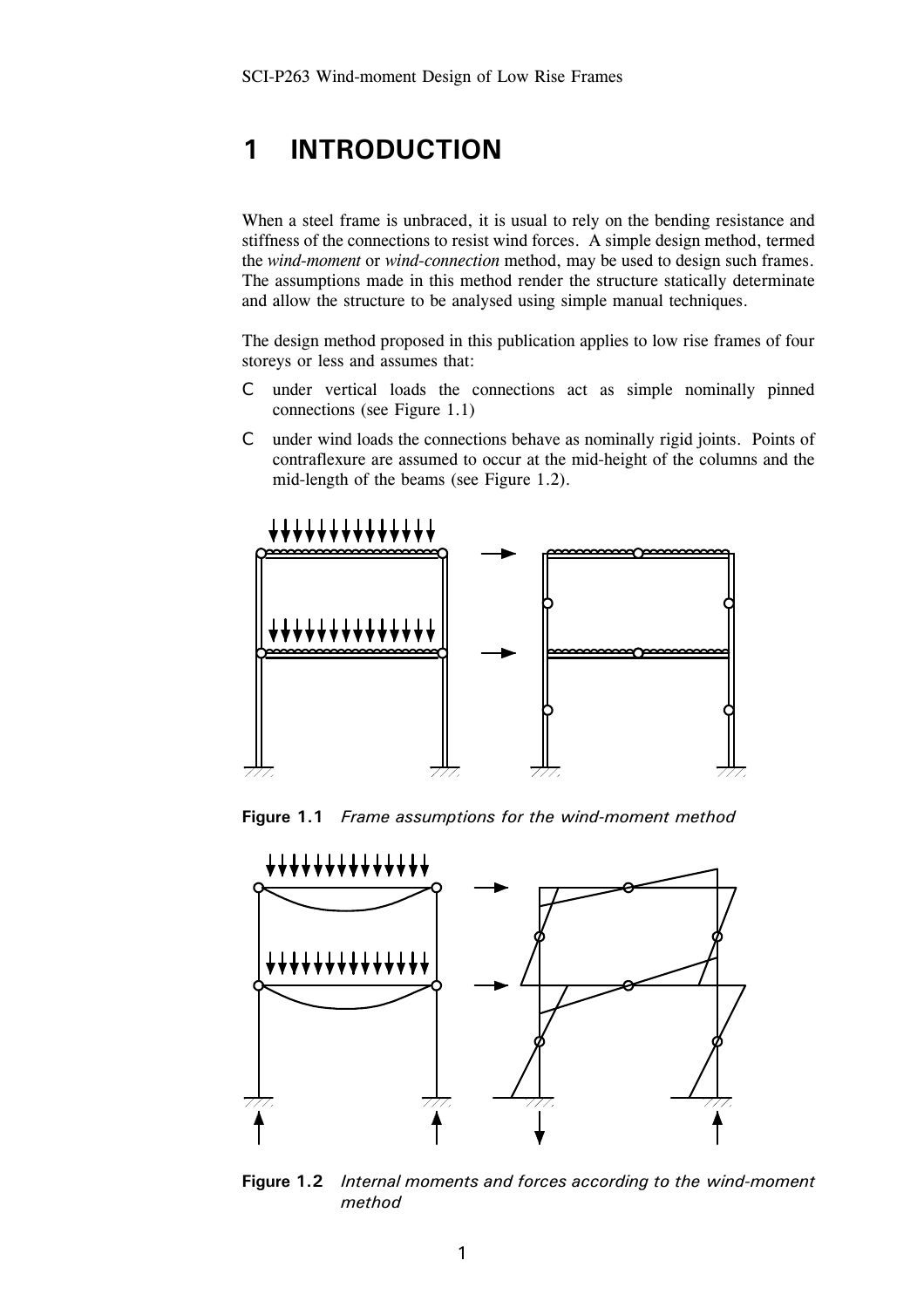Procedures are given in this publication for the design of:

- C frames that are braced to prevent minor axis sway of the columns at each roof level and each floor level
- C frames that contain no sway bracing in either principal direction (subject to additional limits of application).

The first step in the design sequence is to design the beams for the ultimate limit state (ULS) fully factored vertical loads, assuming a nominal end fixity moment of 10%. The frame is then analysed under wind loads, with the assumption that the beam-to-column connections behave in a rigid manner. The internal forces and moments are then combined using the principle of superposition, and adopting appropriate load factors for each combination. Design for the ULS is completed by amending the initial section sizes and connection details, when necessary, so that they can withstand the combined effects.

Connections are required to resist the moments due to wind loading as well as the shear forces due to vertical loading. In reality, the connections may also attract significant moments due to the gravity loading, and they should have sufficient rotation capacity to be able to redistribute these extra moments from the connections into the spans. However, the ductility of the connections need not be a direct concern of the designer provided that standard connections with proven rotation capacity are used. Typical connections with sufficient ductility are given in the BCSA/SCI publication *Joints in steel construction: Moment connections*<sup>[1]</sup>. Capacity tables for these standard *wind-moment* connections given in that publication are reproduced in Appendix D of this publication.

Second order effects due to frame sway, often referred to as *P-)* effects, are allowed for by using effective lengths for the columns that are greater than the lengths between floor levels. The need for complicated second order calculations is therefore avoided. The additional moments generated due to sway can be significant and for this reason the method is not recommended for high-rise buildings.

When checking the serviceability limit state, lateral deflections due to wind loading can be calculated using a manual method, as explained in the worked example.

# **1.1 Benefits of** *wind-moment* **design**

The main advantages of this method from a designer's point of view are its simplicity and its suitability for manual calculations. The method is based on procedures familiar to those designing nominally pinned and braced structures on a regular basis. As the frame is assumed to be statically determinate, internal moments and forces are not dependent on the relative stiffnesses of the members. There is therefore no need for any iteration to redetermine moments and forces as member sizes are refined.

The major advantage of *wind-moment* frames from a construction viewpoint is the relative simplicity of the steelwork when compared with fully rigid construction. Much of the work carried out by steelwork contractors is concerned with making the connections, and it has been estimated that the fabrication and workshop handling costs associated with the connections can be as high as 50% of the total cost of the erected steelwork<sup>[2]</sup>. Any method that allows the connections to be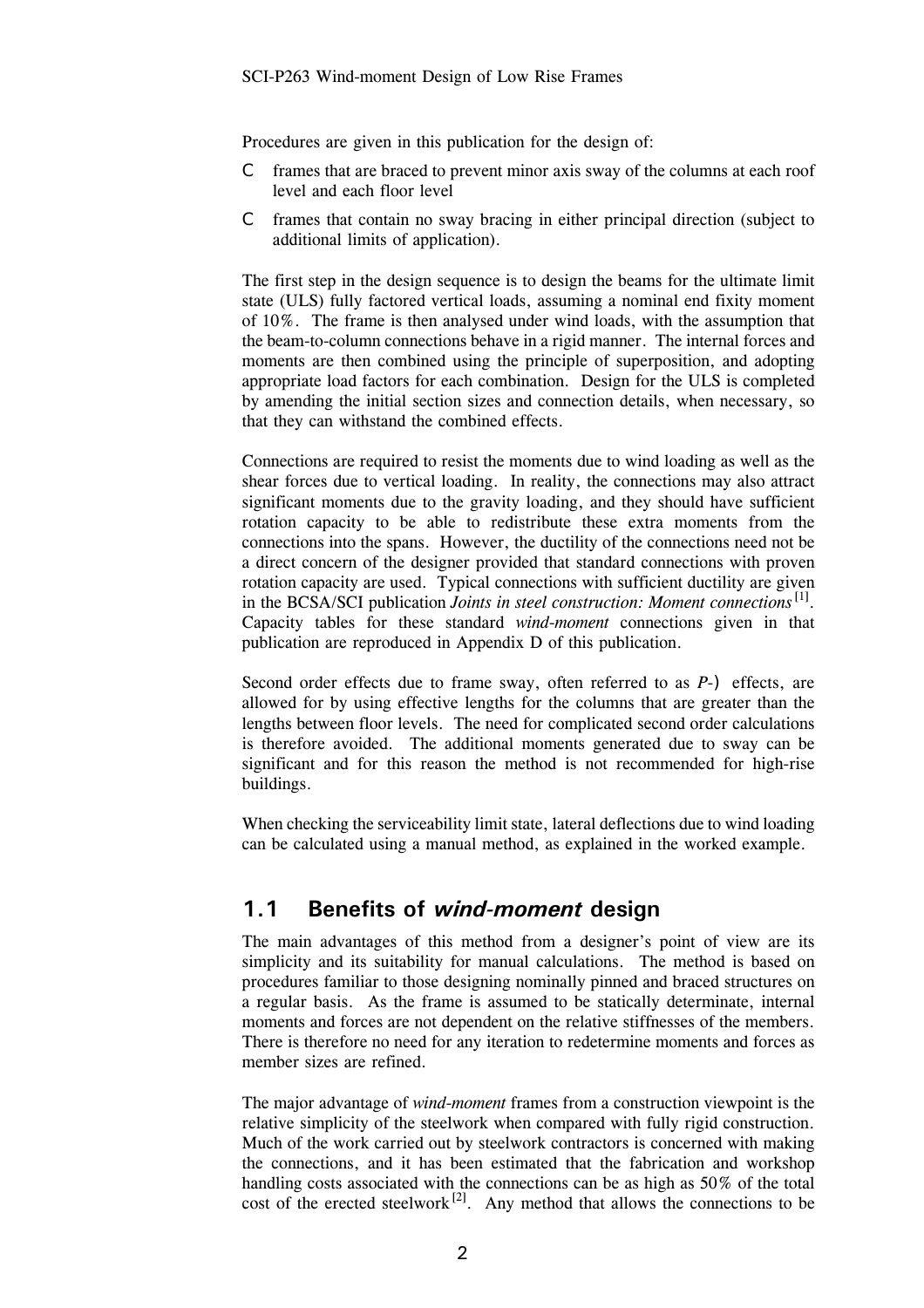simplified and therefore reduces fabrication input, can significantly reduce the cost of the erected steel frame. The type of connections that are adopted in *wind-moment* frames are simpler than those required for fully rigid construction, particularly for major axis connections.

# **1.2 Connections**

As noted previously, the connections are assumed to be nominally pinned under vertical loading but are designed to resist moments when the frame is subject to lateral wind forces. It is therefore an essential requirement of the *wind-moment* method that the connections should be sufficiently ductile to accommodate large rotations. End plate connections can achieve sufficient ductility, provided that bolt or weld failure is avoided by appropriate detailing. In carrying out the background studies to justify the method given in this design guide, it has been assumed that the connections adopted will comply with the performance of the standard wind-moment connections detailed in *Joints in steel construction: Moment connections*<sup>[1]</sup> and repeated in Appendix D of this publication. These connections are either flush or extended end plate details that generally require little or no stiffening of the column. A typical detail is illustrated in Figure 1.3. Windmoment connections should be symmetric in such a way as to provide the same moment resistance in both hogging and sagging. They therefore differ slightly in form from similar connections used in semi-continuous braced frames.



**Figure 1.3** *Typical wind-moment connection*

*Joints in steel construction: Moment connections*<sup>[1]</sup> provides typical details, background design information and capacity tables for a range of standard connections that satisfy the required performance criteria. It also provides a full explanation of these criteria for wind-moment connections. Key points concerning the connections are as follows (with definitions of the various terms given schematically in Figure 1.4):

- C The connections are *semi-rigid*; they possess a certain stiffness that is used primarily to limit the sway of the frame.
- C The connections are *partial strength*; they possess some moment resistance, which is however less than the moment resistance of the adjoining beam.
- C The connections are *ductile*; they can rotate as plastic hinges. Although the required rotation will vary for different frames, a value of 0.03 radians can be assumed to be sufficient for practical cases.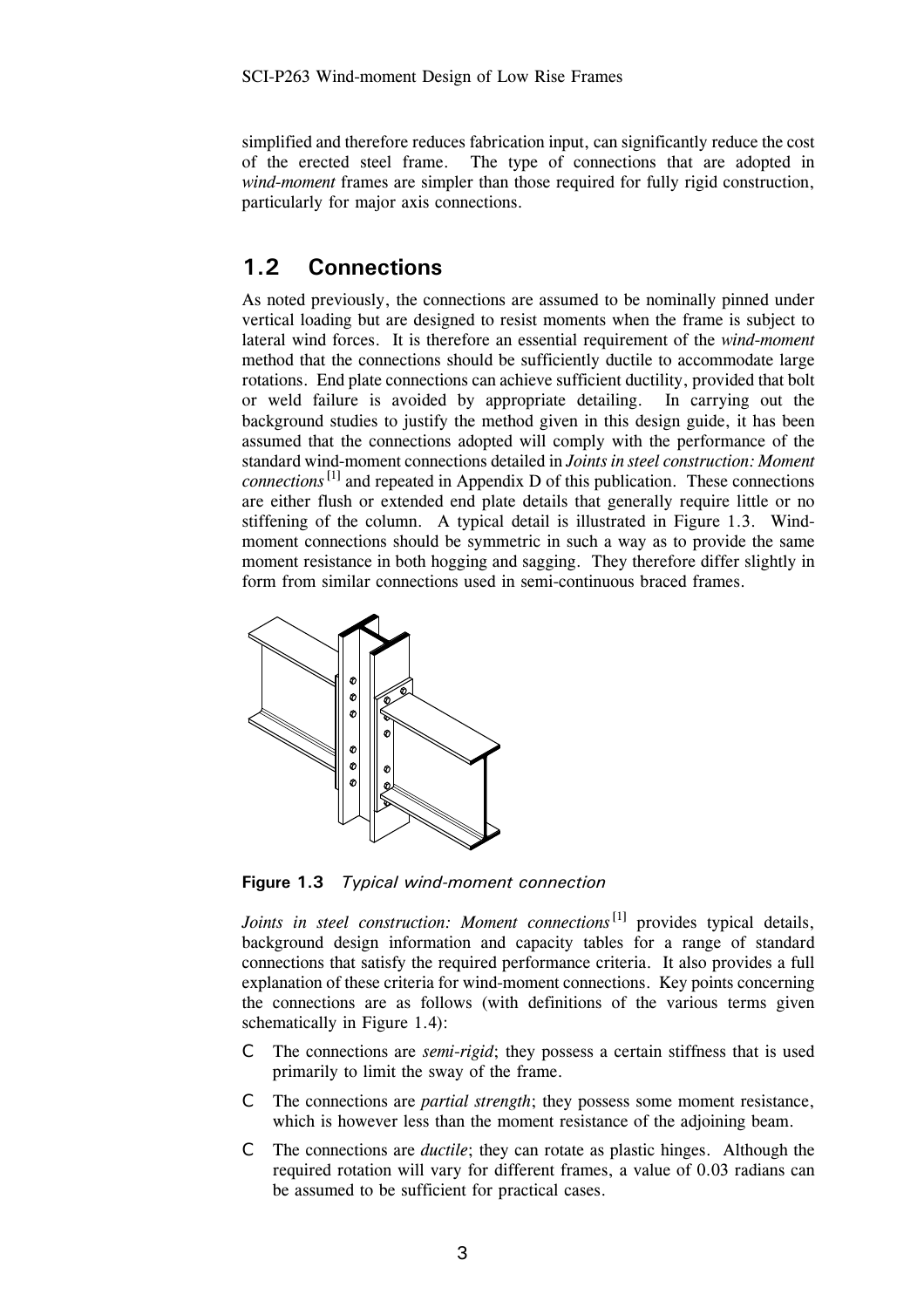

**Figure 1.4** *Moment-rotation characteristics of a typical wind-moment connection*

In order to achieve these three characteristics, in standard *wind-moment* connections the end plates are thinner than those used in conventional fully rigid connections. Thin end plates are the most convenient and easily controlled means of achieving the required rotation because the end plate becomes the critical (i.e. weakest) connection component. However, it is important that the detailing of the standard connections given in Appendix D is adhered to strictly, as the choice of end plate thickness and bolt spacing in relation to the size and strength of the bolts, and of the welds, is crucial. If the end plate is too thin, both the stiffness and strength of the connection may be insufficient. If the end plate is too thick, the bolts or the welds may fail first, resulting in non-ductile behaviour.

# **1.3 Scope of this publication**

### **1.3.1 Frame proportions**

The wind-moment method has been validated by checking results for a broad range of low rise frames using non-linear finite element software  $[3,4,5]$ . In theory, the method could be used for a wider range of frames than those covered by the limitations given below. In order to simplify the procedures and remain within the bounds of the validation study, however, the method described in this publication should only be used for frames that comply with the following requirements:

- C The geometry of the frame should be within the ranges shown in Table 1.1.
- C The width of each bay should be constant over the height of the frame.
- C The structure should be capable of being represented by a series of unbraced plane frames, each comprising a regular arrangement of orthogonal beams and columns.
- C Beam layouts should comply with one of the options shown in Figures 1.5, 1.6 and 1.7.

When frames comply with the limits given above, use of the wind-moment method as described in this publication will lead to sections and connection details that are no *weaker* than those shown to be necessary during the background studies of similar frames $[3,4,5]$ . This is an important point, and is the justification for the method described here.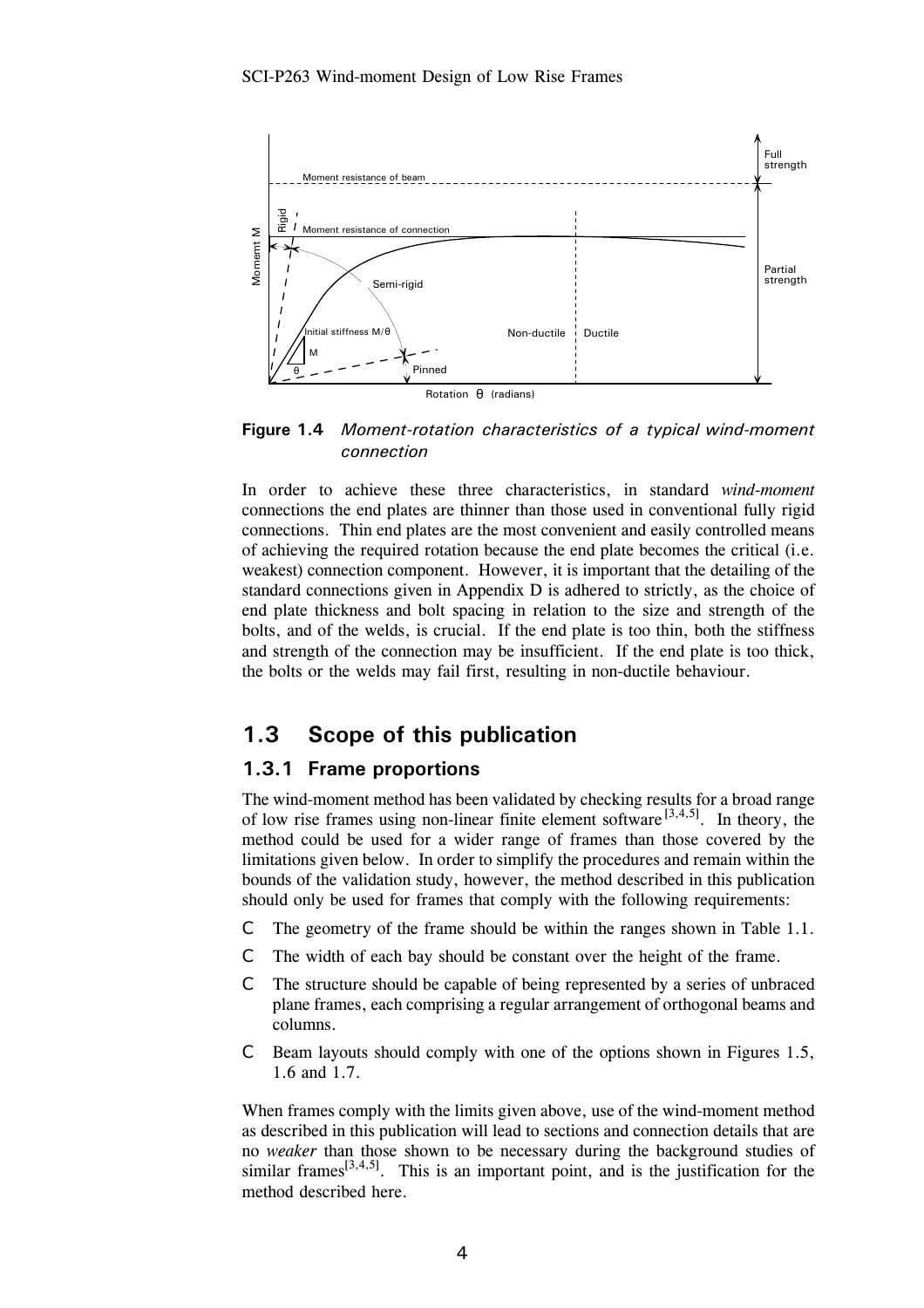| <b>Relative dimensions</b>                     | <b>Minimum</b> | Maximum |
|------------------------------------------------|----------------|---------|
| Number of storeys                              | 2              | 4       |
| Number of bays                                 | 2              | $4*$    |
| Bay width (m)                                  | 4.5            | 12      |
| Bottom storey height (m)                       | 4.5            | 6       |
| Storey height elsewhere (m)                    | 3.5            | 5       |
| Bay width: storey height (bottom storey)       | 0.75           | 2.5     |
| Bay width: storey height (above bottom storey) | 0.9            | 3       |
| Greatest bay width: smallest bay width         | 1              | 2       |

**Table 1.1** *Proportions of frames suitable for use of the wind-moment method*

\* Frames may have more than 4 bays, but a core of 4 bays is the maximum that should be considered to resist the applied wind load. When adding non-active bays, the designer should remember that the notional horizontal loads applied to the core will increase.



**Figure 1.5** *Beam layout with floor spanning to* major axis *beams*



**Figure 1.6** *Beam layout with floor spanning to secondary and* minor axis *beams*



**Figure 1.7** *Beam layout with floor spanning to intermediate and* major axis *beams*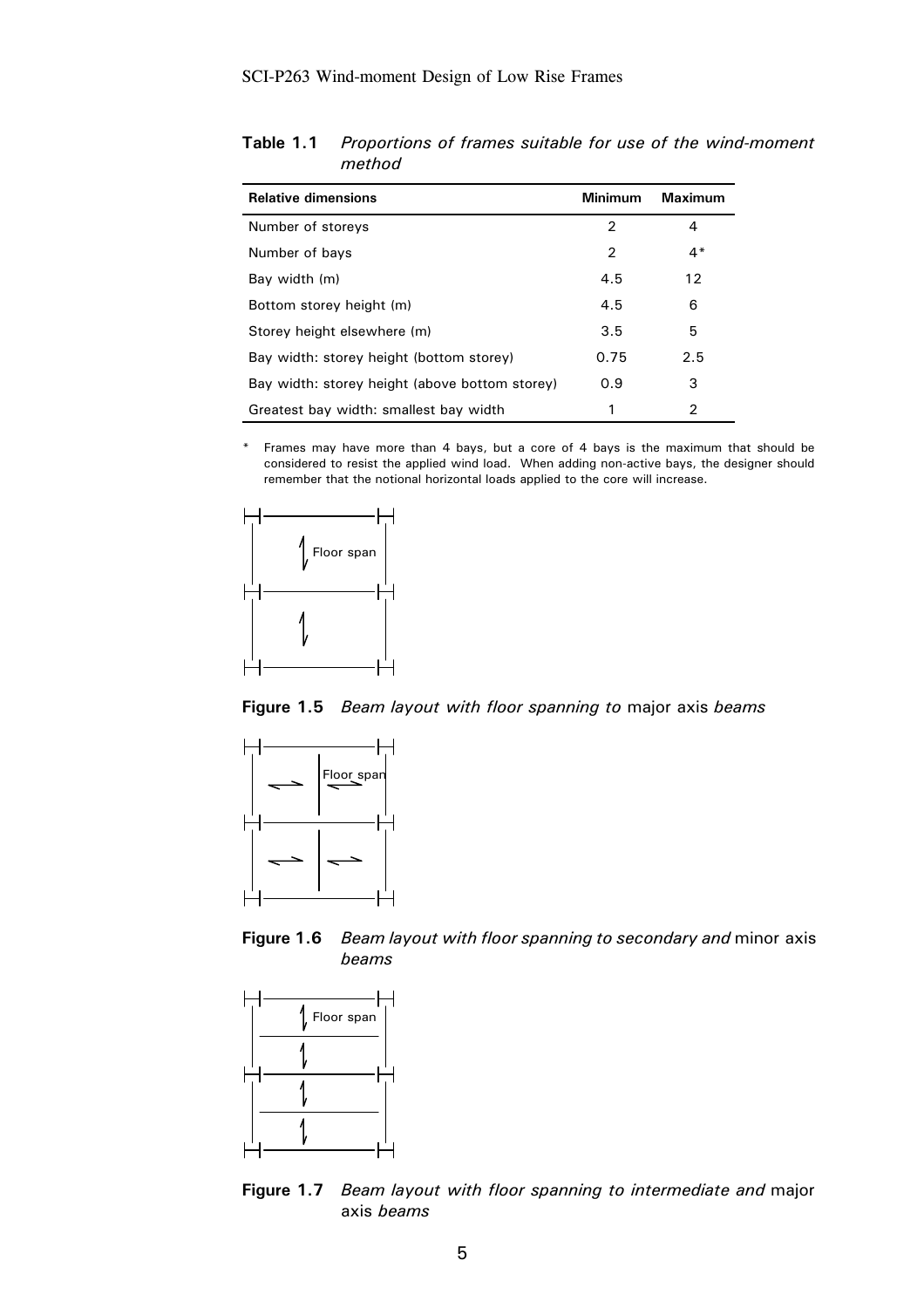### **1.3.2 Individual components**

Individual frame components should comply with the following requirements in order for the frame design procedures given in this guide to remain valid:

- C The steel grade may be either S275 or S355 (design grade 43 or 50) but the same design grade should be used for all the members in a given frame. For frames that are unbraced in the *minor axis* direction all sections should be S275 steel (grade 43).
- C Horizontal members should be hot rolled Universal Beam or Universal Column sections, and should be able to meet the *plastic* or *compact* (Class 1 or 2) classification requirements of BS 5950-1<sup>[6]</sup>. The inclusion of compact sections is a relaxation of the limits in SCI publication P082 *Wind-moment design for unbraced frames*.
- C Members should not be composite  $^{[7]}$ .
- C Vertical members should be hot rolled Universal Column sections and should be able to meet the *plastic* or *compact* (Class 1 or 2) classification requirements of BS 5950-1.
- C Connections should be flush or extended end plates in accordance with the recommendations given for *wind-moment* connections in Appendix D.
- C Columns should be rigidly connected to the foundations, by bases that are designed to resist moments.

### **1.3.3 Loading**

Values of loading should not exceed the limits given in Table 1.2.

Wind loads may be derived using either CP3: Chapter V: Part  $2^{[8]}$  or BS 6399- $2^{[9]}$ . The resulting (unfactored) horizontal force at each floor level should not be taken as less than 10 kN. This level of loading corresponds to a wind speed of 37 m/s according to CP3 (for a gust) or 20 m/s according to BS 6399 (for an hourly mean).

|                                   | Minimum | Maximum |
|-----------------------------------|---------|---------|
| Dead load on floors $(kN/m2)$     | 3.5     | 5       |
| Imposed load on floors $(kN/m^2)$ | 4       | 7.5     |
| Dead load on roof $(kN/m^2)$      | 3.75    | 4       |
| Imposed load on roof $(kN/m^2)$   | 1.5     | 1.5     |
| Wind loads (kN)                   | 10      | 40      |

**Table 1.2** *Frame loading limits*

The designer can determine rapidly whether the wind-moment method will be appropriate for a given frame by using the flowchart provided in Figure 1.8. If the frame is likely to be controlled by serviceability limit state (SLS) sway deflections, an alternative design method should be used.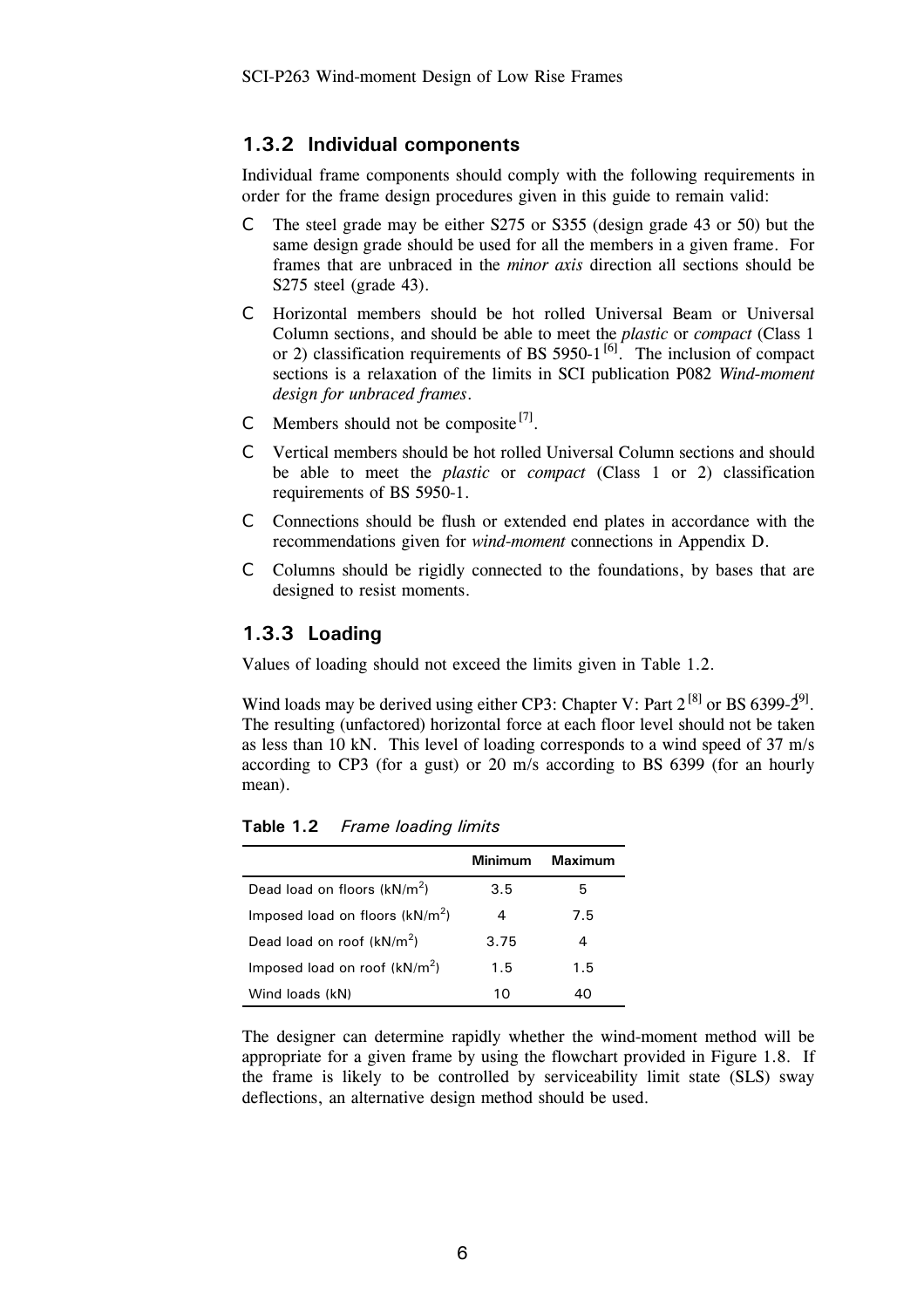

**Figure 1.8** *Flow chart to determine the suitability of the wind-moment method for a given* major axis *frame*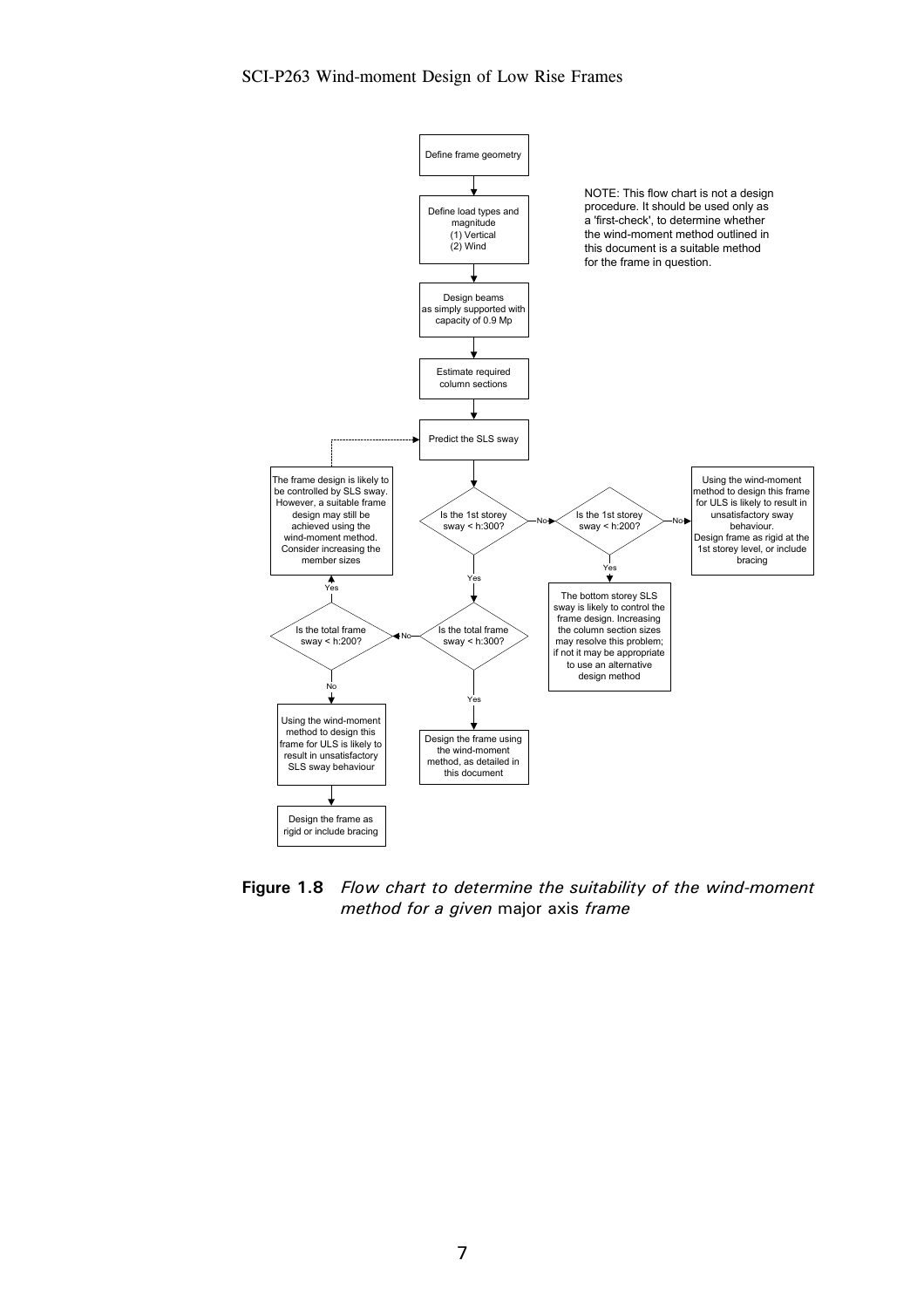# **2 DESIGN OF** *MAJOR AXIS* **FRAMES**

# **2.1 Range of application**

The wind-moment design procedures given in this Section apply to frames that are effectively braced at the roof and each floor level to prevent sway about the minor axes of the columns but are unbraced about the major axes of the columns (see Figure 2.1). These are referred to as *major axis* frames for simplicity. The prevention of sway about the minor axes can be achieved by cross bracing or by other systems such as attachment to a rigid core.



**Figure 2.1** *Plane frames braced against out-of-plane sway*

Frame layouts, component details and loading should comply with the limits given in Section 1.3.

# **2.2 Global analysis at the ultimate limit state**

### **2.2.1 Load combinations**

The following load combinations, using load factors from BS 5950-1 $^{[6]}$ , should be considered:

 $1.4 \times$  Dead load + 1.6  $\times$  Imposed load + 1.0  $\times$  Notional horizontal forces  $1.2 \times$  Dead load + 1.2  $\times$  Imposed load + 1.2  $\times$  Wind load  $1.4 \times$  Dead load +  $1.4 \times$  Wind load

The notional horizontal forces should be taken as 0.5% of the factored dead plus imposed loads (BS 5950-1:1990: Clauses 5.6.3, 5.1.2.3)<sup>[6]</sup>.

Pattern loading should be considered in addition to full gravity load on all beams.

#### **2.2.2 Internal moments and forces due to vertical load**

The internal moments and forces due to vertical load should be calculated in accordance with the requirements of BS 5950-1 for simple construction, with some slight modifications, as follows:

#### *Beams*

When calculating the moments in the beams due to vertical load, allowance should be made for the partial fixity of the beam to column connection by taking an end restraint moment equal to 10% of the free bending moment in the beam (i.e. 10%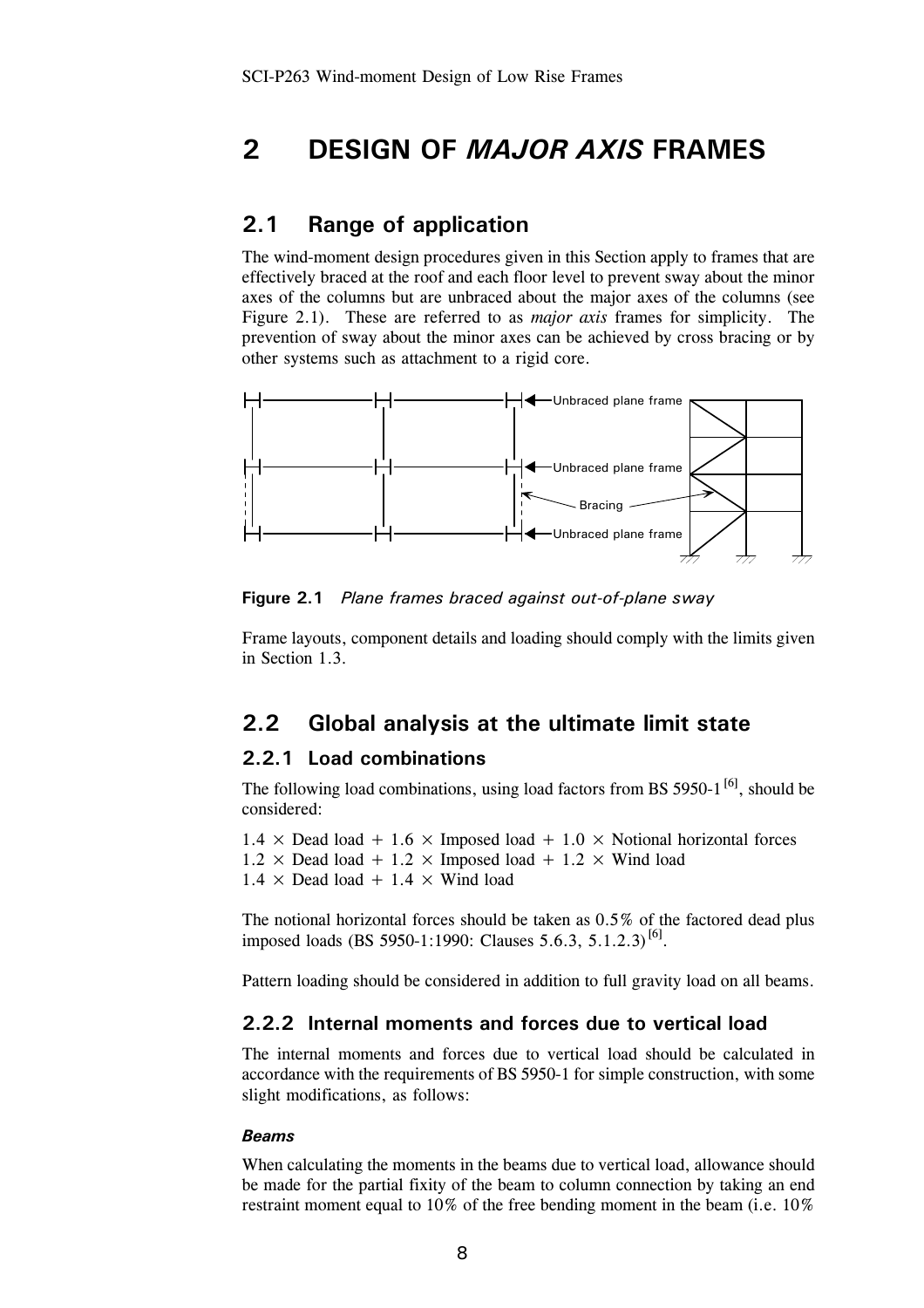of the sagging moment applied to the beam, assuming it to be simply supported). Consequently, the maximum sagging moment in the beam may be taken as 90% of the value calculated for a simply supported beam.

#### *Columns*

The moments in the columns due to vertical load alone are given by the algebraic sum of:

- C The end restraint moments from the beams, which are taken as equal to  $10\%$ of the free bending moments in the beams (as described above).
- C The moments due to eccentricity of the beam reactions, assuming that the reactions act 100 mm from the faces of the columns.

Account should be taken of the effects of pattern loading, if appropriate.

The net moment applied to a column at any one level should be divided between the column lengths above and below the level in proportion to the stiffness of those lengths (EI/L). When the ratio of stiffnesses does not exceed 1.5, the moment may be divided equally. These moments should be assumed to have no effect above and below the level at which they are applied.

Axial loads should be calculated considering both pattern loading and full loading, and combined with the appropriate moments.

#### *Connections*

The moments in the connections due to vertical loads should be calculated from the end restraint moments on the beams, as described above.

The shear forces in the connections due to vertical loads are given by the end reactions of the beams.

### **2.2.3 Internal moments and forces due to horizontal loads**

The horizontal loading consists of the wind loading and the notional horizontal forces, as required by BS 5950-1. The notional forces, which are proportional to the floor loading, are used to model the effects of imperfections and lack of verticality of the members, and to ensure a minimum level of frame stability.

The frame should be analysed using the *portal method* (as described in Appendix A) or another established method to determine the applied forces and moments due to horizontal loads.

The portal method is based on the following assumptions:

- C Horizontal loads are applied at floor levels.
- C There is a point of contraflexure at the mid height of each column.
- C There is a point of contraflexure at the mid length of each beam.
- C Each bay acts as a simple portal, and the total horizontal load is divided between the bays in proportion to the span of each bay.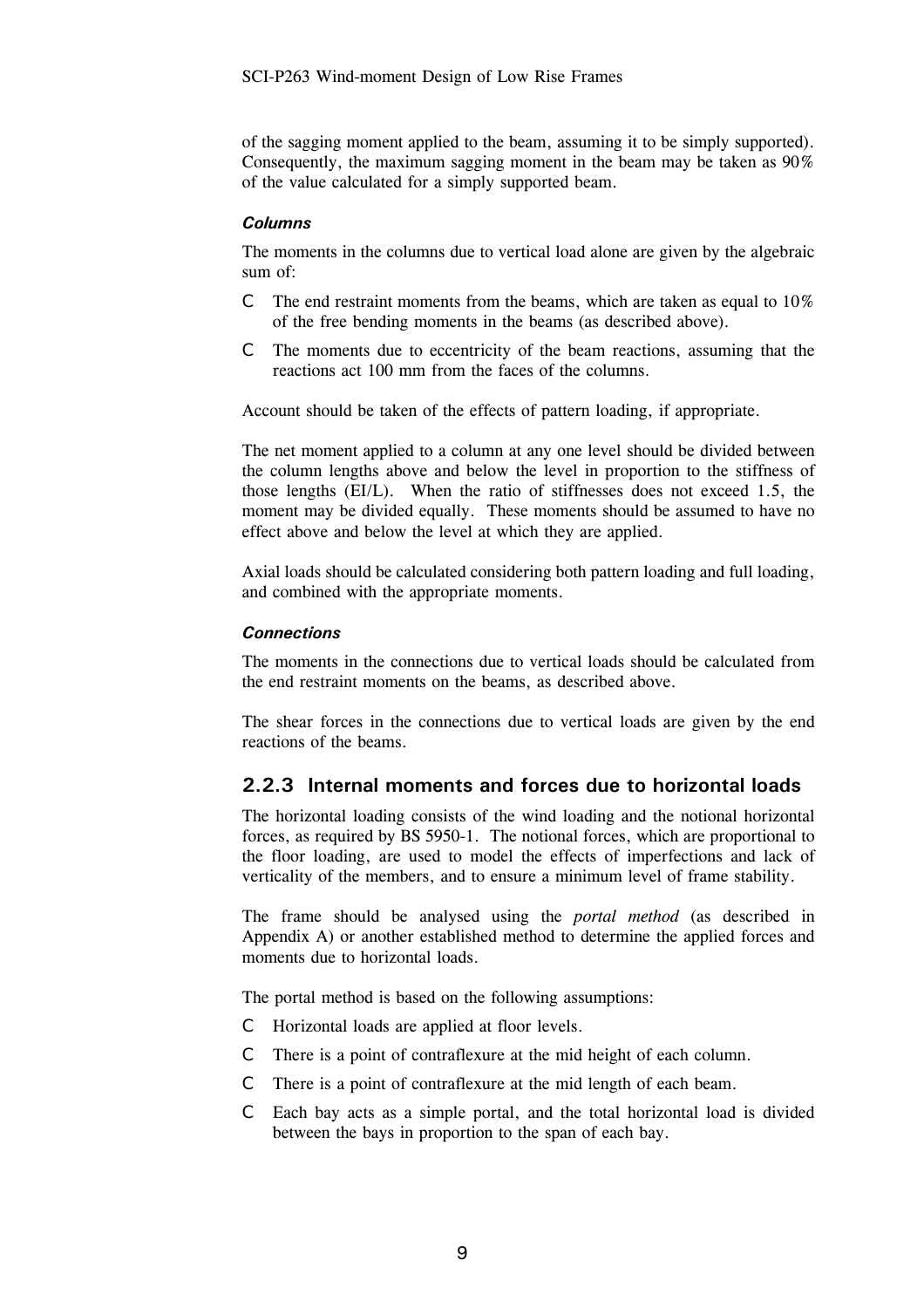The bending moments resulting from these assumptions are shown in Figure 2.2. As the horizontal loads may reverse, the total moment at any point should be calculated by addition of the numerical values of the component moments.



**Figure 2.2** *Internal moments according to the portal method*

# **2.3 Design of beams at the ultimate limit state**

Sections should be either Universal Beam or Universal Column sections that are classified as *plastic* or *compact* according to BS 5950-1.

The design moment capacity should be limited to 90% of the plastic moment resistance of the section in order to provide sufficient rotational restraint to the columns (BS 5950-1:1990: Clause 4.7.7). Because a nominal allowance of  $10\%$ is made for the partial fixity of the beam to column connection, the following relationship should therefore be satisfied:

 $0.9 M # 0.9 p_y S_x$ 

or alternatively  $M \# p_y S_x$ 

- where  $M$  is the applied moment due to vertical loading, assuming the beam is simply supported
	- $p_y$  is the design strength of the steel
	- $S_x$  is the plastic modulus of the beam about the major axis.

For parts of beams that are effectively unrestrained according to BS 5950-1, the following additional requirement should be satisfied;

 $\bar{M}$  #  $M<sub>b</sub>$ 

- where  $\bar{M}$  is the equivalent uniform moment (see BS 5950-1:1990: Clause 4.3.7.2)
	- $M<sub>b</sub>$  is the lateral torsional buckling resistance moment (see BS 5950-1:1990: Clause 4.3.7.3).

In practical cases of beams directly supporting slabs, the beam is fully restrained by the slab, so there is no need to check lateral torsional buckling resistance.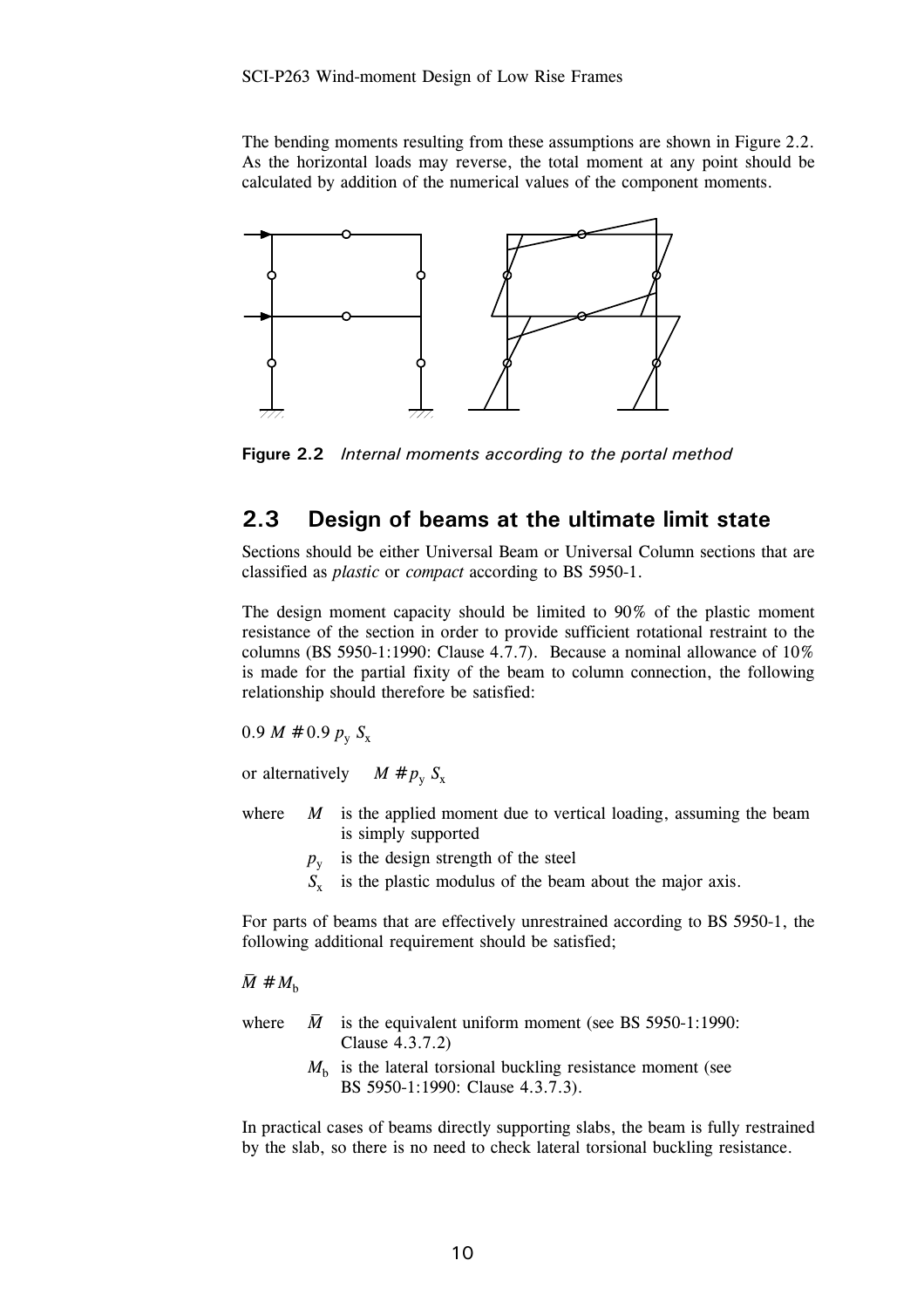# **2.4 Design of columns at the ultimate limit state**

Sections should be Universal Column sections that are classified as *plastic* or *compact* according to BS 5950-1.

### *Effective lengths for compression resistance (P<sup>c</sup> )*

For in-plane buckling (i.e. buckling about the major axis of the section), the effective length  $L<sub>E</sub>$  should be taken as  $1.5 L$ .

For out-of-plane buckling (i.e. buckling about the minor axis), the effective length  $L<sub>E</sub>$  should be taken as  $1.0 L$  when the columns are braced to prevent minor axis sway at each floor and roof level. With some bracing layouts, for example one in which the mid-height of the columns is also restrained, a shorter effective length could be envisaged.

#### *Equivalent slenderness for lateral torsional buckling*

The slenderness considered when calculating the lateral torsional buckling resistance  $M_b$  of the column should be taken as  $0.5 (L/r_y)$ , where *L* is the length of the columns between restraints about both axes and  $r<sub>y</sub>$  is the radius of gyration about the minor axis.

#### *Interaction between moments and forces*

The following relationship should be satisfied:

 $F_c$  / $P_c$  +  $M_x$  / $M_{bs}$  +  $M_y$  / $p_y$   $Z_y$  # 1.0

- where:  $F_c$  is the applied axial load due to vertical loading, or a combination of vertical loads and wind loads
	- $M_{\rm x}$  is the applied moment about the major axis due to appropriate combinations of vertical loading, notional horizontal forces and wind loads
	- *M*<sup>y</sup> is the applied moment about the minor axis due to appropriate combinations of vertical loading
	- $p_{\rm v}$ is the design strength of steel
	- *Z*y is the elastic modulus about the minor axis
	- $P_c$  is the compressive resistance

 $M_{\text{bs}}$  is the lateral torsional buckling resistance moment for simple design

 $(P_c \text{ and } M_{bs} \text{ should be calculated in accordance with BS 5950-1 using the$ effective lengths given above).

# **2.5 Design of connections at the ultimate limit state**

The moments and forces applied to the connections due to vertical and horizontal loading are described in Section 2.2.

Appropriate connections should be chosen by comparing the moments and forces obtained from the analysis with the tabulated capacities given in Appendix D for the standard wind-moment details.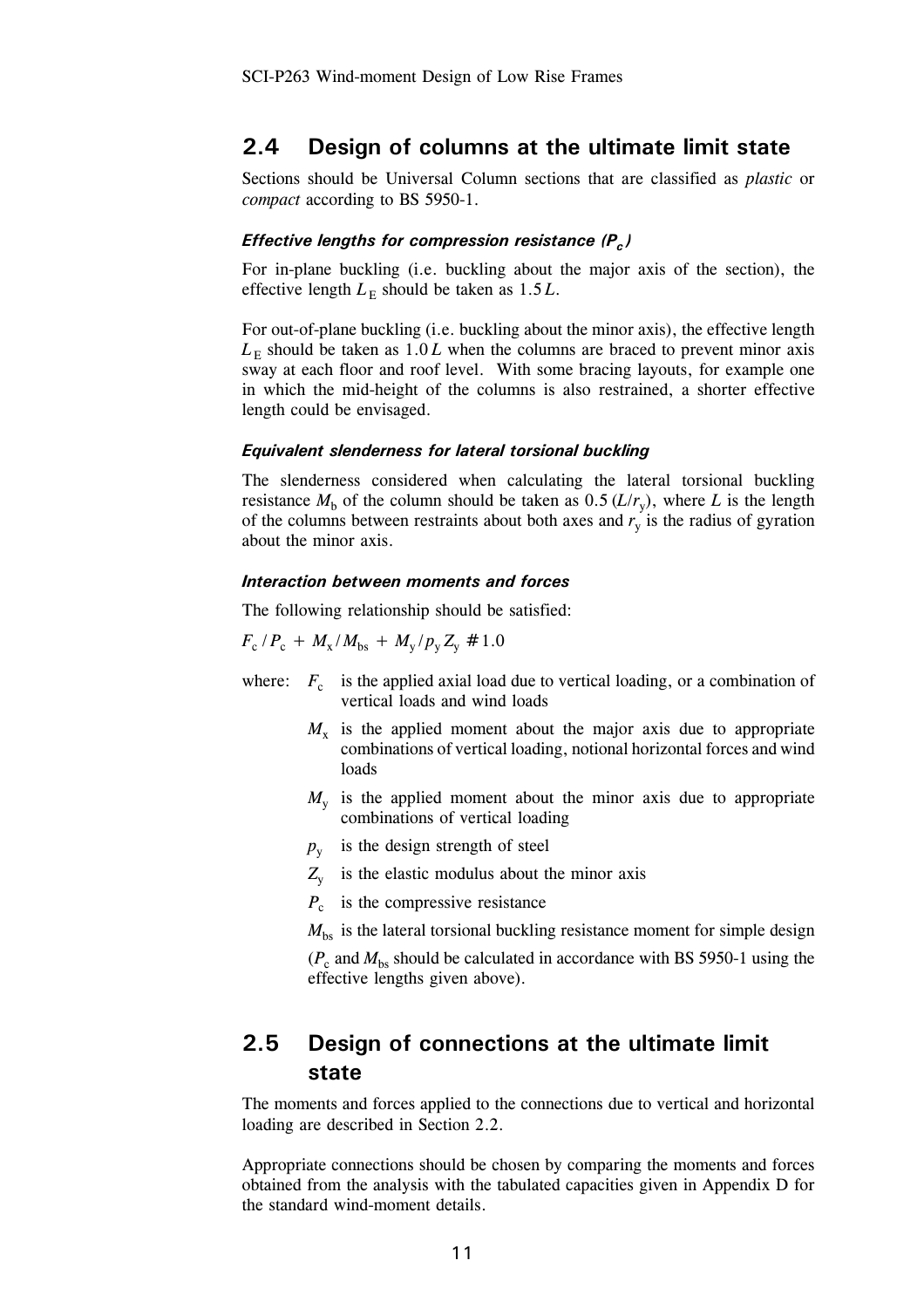# **2.6 Column base design**

Columns should be rigidly connected to the foundations by bases designed in accordance with the usual practice for nominally rigid details. Foundations should be designed to resist the combinations of axial load and bending moment that are given by the global frame analysis. Design guidance on column bases may be found in *Joints in steel construction: Moment connections*<sup>[1]</sup>.

# **2.7 Serviceability limit state**

BS 5950-1 lists the various requirements for design at the serviceability limit state. The only requirement that requires specific consideration in this guide is that of horizontal deflection (sway).

The deflection limits given in BS 5950-1 are not intended to be compared with the true deflections of the final structure but rather with those deflections calculated for the bare frame. They are based on practical experience and are values that, in general, will ensure that the resistance and in-service performance of the structure are not impaired. Examples of poor performance are visible deflections and cracking of brittle cladding materials and finishes. A sensible limit on horizontal deflection for low-rise frames is height/300. This limit is given in BS 5950-1.

# **2.7.1 Beam deflections**

The vertical deflections of beams should generally be calculated using unfactored imposed loads assuming that the beams are simply supported. The limits on imposed load deflection should generally be in accordance with BS 5950-1: span/360 for beams carrying plaster or other brittle finishes.

If necessary, it may be possible to allow for the beneficial effects of the restraint offered by the connections when calculating beam deflections. Guidance may be found in *Design of semi-continuous braced frames*<sup>[10]</sup>.

# **2.7.2 Horizontal deflections**

The frame should be checked for sway using the unfactored wind loads and, where appropriate, any asymmetric loading that may cause sway.

Full analysis of frames taking into account connection flexibility shows that frames with *wind-moment* connections deflect significantly more under horizontal loading than those with fully rigid connections. This increased sway can be allowed for by the designer by means of a simple amplification factor applied to the sway deflections, as described below.

The simple graphical method outlined in Appendix B will generally be sufficiently accurate for calculating rigid frame deflections, although it should be noted that this method does not predict sway due to asymmetric vertical loads. The calculated *rigid frame* deflections should then be increased by 50% (i.e. multiplied by a factor of 1.5) as an approximate allowance for the flexibility of standard *wind-moment* connections (provided that the average bay width is at least 6 m). For an average bay width of 4.5 m, the deflections obtained from the rigid frame analysis should be multiplied by a factor of 2. For bay widths between 4.5 m and 6 m, linear interpolation between 2.0 and 1.5 should be used.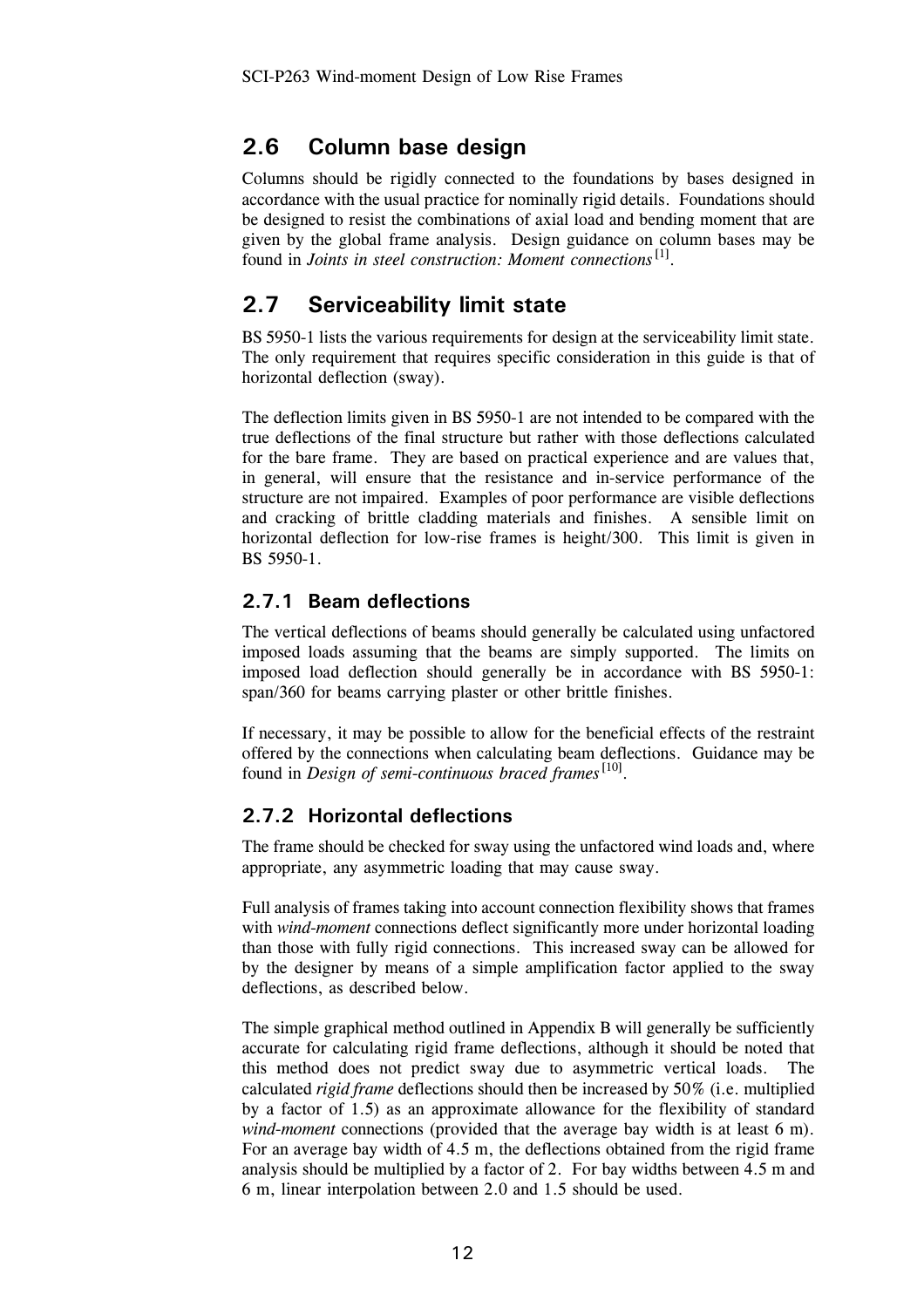Where accurate calculation of deflections is critical, for example to ensure satisfactory installation or performance of the cladding, the above method may not provide a sufficiently accurate estimate of the frame sway, and a more detailed analysis taking explicit account of the flexibility of the connections may be required. Such methods are generally more appropriate to analysis by computer and are therefore not dealt with further in this publication.

If the deflections are unacceptable, either member sizes can be increased or connections can be replaced by rigid details and the frame redesigned as a fully rigid frame.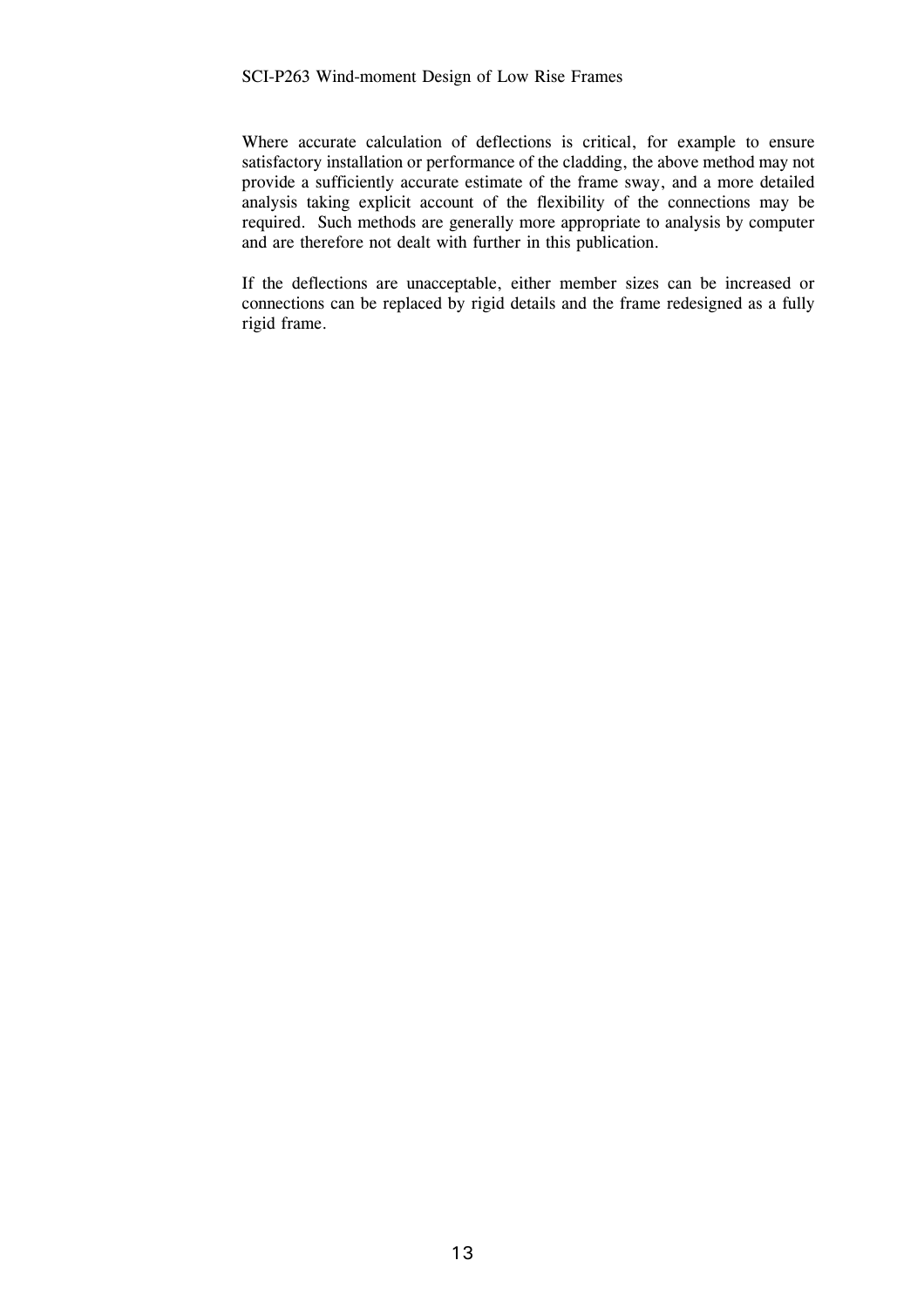# **3 DESIGN OF** *MINOR AXIS* **FRAMES**

The recommendations given in this Section apply to frames that are not braced in either principal direction. The rules concern primarily the *minor axis* frames (see Figure 3.1) although it should be noted that the *major axis* frame design will also be affected by the absence of bracing. A worked example illustrating the procedure to be adopted may be found in Appendix C.



Unbraced minor axis frames

#### **Figure 3.1** *Frame unbraced about both column axes*

The *wind-moment* design procedures outlined in Section 2 for *major axis* frames should be modified for this case, as follows:

- C The beams framing into the minor axis of the columns should be checked to ensure that they provide adequate stiffness for frame stability.
- C Columns must be checked to ensure that they provide adequate stiffness about their minor axis to ensure frame stability.
- C The connections to the minor axis should be in accordance with the provisions of Section 3.1.3.
- C Minor axis frames must be checked to ensure that, at the serviceability limit state, deflections satisfy the limits given in BS 5950-1.

Frames and components should also comply with the requirements of Section 1.3.

# **3.1 Design at the ultimate limit state**

The frames should be designed to resist loading as discussed in Section 2.2, taking into account the additional moments about the minor axis of the columns due to the notional horizontal forces and wind loads. In addition, the stiffnesses of the beams used in the *minor axis* frames must satisfy certain requirements with respect to the column stiffnesses (see Section 3.1.2). As this check of relative stiffnesses will often govern the choice of section size, particularly if the applied gravity load on the beams is small, it is recommended that the following design procedure is adopted:

- C Design the columns using effective lengths as given in Section 3.1.1.
- C Size the beams for the *minor axis* frames so that the sum of the major axis stiffnesses of the beams meeting at a node is not less than the sum of the minor axis stiffnesses of the columns meeting at that node (see Section 3.1.2).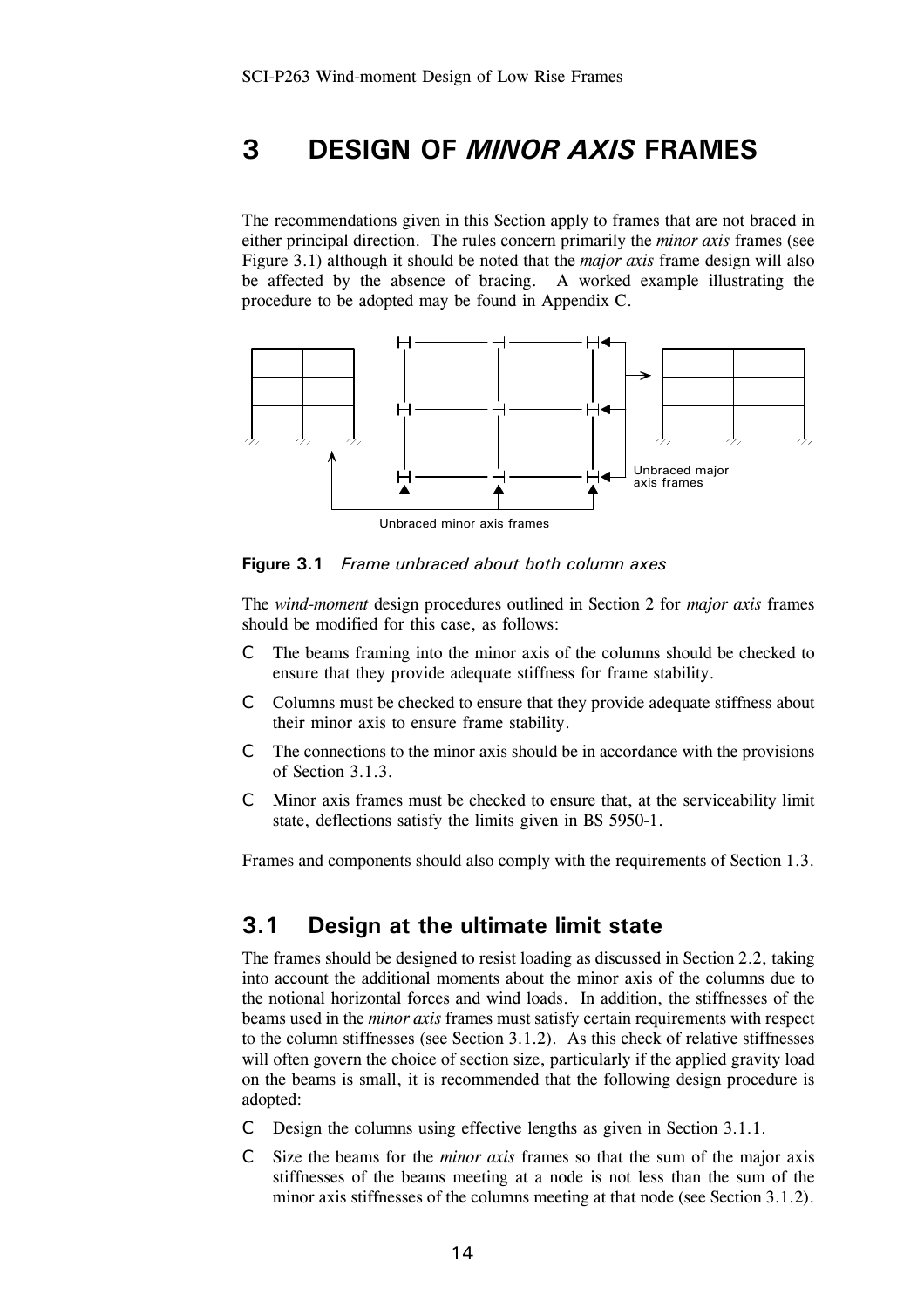- C Check the minor axis beams for appropriate combinations of gravity load, notional horizontal forces and wind load.
- C Size the beams for the major axis frames using the procedures given in Section 2.

### **3.1.1 Design of columns**

The forces and moments in the columns should be determined in the same way as for *major axis* frames (see Section 2.2), except that when considering pattern loading, an additional pattern that would induce the maximum moment about the minor axis should also be considered. Note that the wind loads and notional horizontal forces should only be considered to act in one direction at a time. It is generally more critical when these forces act on the *minor axis* frames, producing bending about the minor axis of the columns.

The design of the columns should be carried out using the procedures given in Section 2.4, except that the slenderness used to calculate the compressive resistance  $(P_c)$  about both the major and the minor axes of the columns should be based on an effective length of 1.5 *L*.

#### **3.1.2** *Minor axis* **beam design**

#### **Minor axis** *beam stiffness*

In order to ensure that the minor axis beams have adequate stiffness to stabilise the frame, the relative beam to column stiffnesses should satisfy the following criteria (with reference to Figure 3.2):

| $(I_{\rm bx})_1/L_1$               | $(I_{\rm cv})_1/h_1$ |                                                                                                                                                                                                                                                                              |                                                                                                                                                                                             |                        |
|------------------------------------|----------------------|------------------------------------------------------------------------------------------------------------------------------------------------------------------------------------------------------------------------------------------------------------------------------|---------------------------------------------------------------------------------------------------------------------------------------------------------------------------------------------|------------------------|
|                                    |                      |                                                                                                                                                                                                                                                                              |                                                                                                                                                                                             |                        |
| $(I_{\rm bx})$ <sub>3</sub> $/L_3$ |                      |                                                                                                                                                                                                                                                                              |                                                                                                                                                                                             |                        |
| $(I_{\rm bx})_4$ /L <sub>4</sub>   |                      |                                                                                                                                                                                                                                                                              |                                                                                                                                                                                             |                        |
|                                    |                      |                                                                                                                                                                                                                                                                              |                                                                                                                                                                                             |                        |
| $(I_{\rm bx})^2$ /L <sub>1</sub>   |                      |                                                                                                                                                                                                                                                                              | $^{+}$                                                                                                                                                                                      | $(I_{\rm{cv}})_6/h_2$  |
| $(I_{\rm bx})_3$ /L <sub>1</sub>   |                      |                                                                                                                                                                                                                                                                              |                                                                                                                                                                                             | + $(I_{\rm cv})_7/h_3$ |
| $(I_{\rm bx})_4$ /L <sub>1</sub>   |                      |                                                                                                                                                                                                                                                                              |                                                                                                                                                                                             | $+$ $(I_{cy})_8/h_4$   |
|                                    | $(I_{\rm bx})_1/L_1$ | $\frac{1}{2}$<br>$(I_{\rm bx})_2 / L_1$ \$ $(I_{\rm cy})_1 / h_1$<br>\$ $(I_{\rm cv})_2/h_2$<br>\$ $(I_{\rm{cv}})_3/h_3$<br>+ $(I_{\text{bx}})_{5}/L_{2}$<br>+ $(I_{\text{bx}})_6$ /L <sub>2</sub><br>+ $(I_{\text{bx}})_7$ / $L_2$<br>+ $(I_{\text{bx}})_8$ /L <sub>2</sub> | + $(I_{\rm{cv}})_2/h_2$<br>+ $(I_{\rm{cv}})_3/h_3$<br>+ $(I_{\rm{cv}})_4/h_4$<br>\$ $(I_{\rm cv})_5/h_1$<br>\$ $(I_{\rm{cv}})_5/h_1$<br>\$ $(I_{\rm cv})_6/h_2$<br>\$ $(I_{\rm{cv}})_7/h_3$ |                        |

and similarly across the rest of the frame. The positions of nodes 1 to 8 are shown in Figure 3.2.  $I_{bx}$  is the second moment of area of a beam about its major axis.  $I_{cy}$  is the second moment of area of a column about its minor axis. The subscripts 1 to 8 refer to various beam and column lengths as shown in Figure 3.2.

Although issues of relative stiffness are also relevant to *major axis* frames, an explicit check as described above is not necessary as the magnitude of vertical load applied to these beams ensures that they are adequately stiff for practical cases.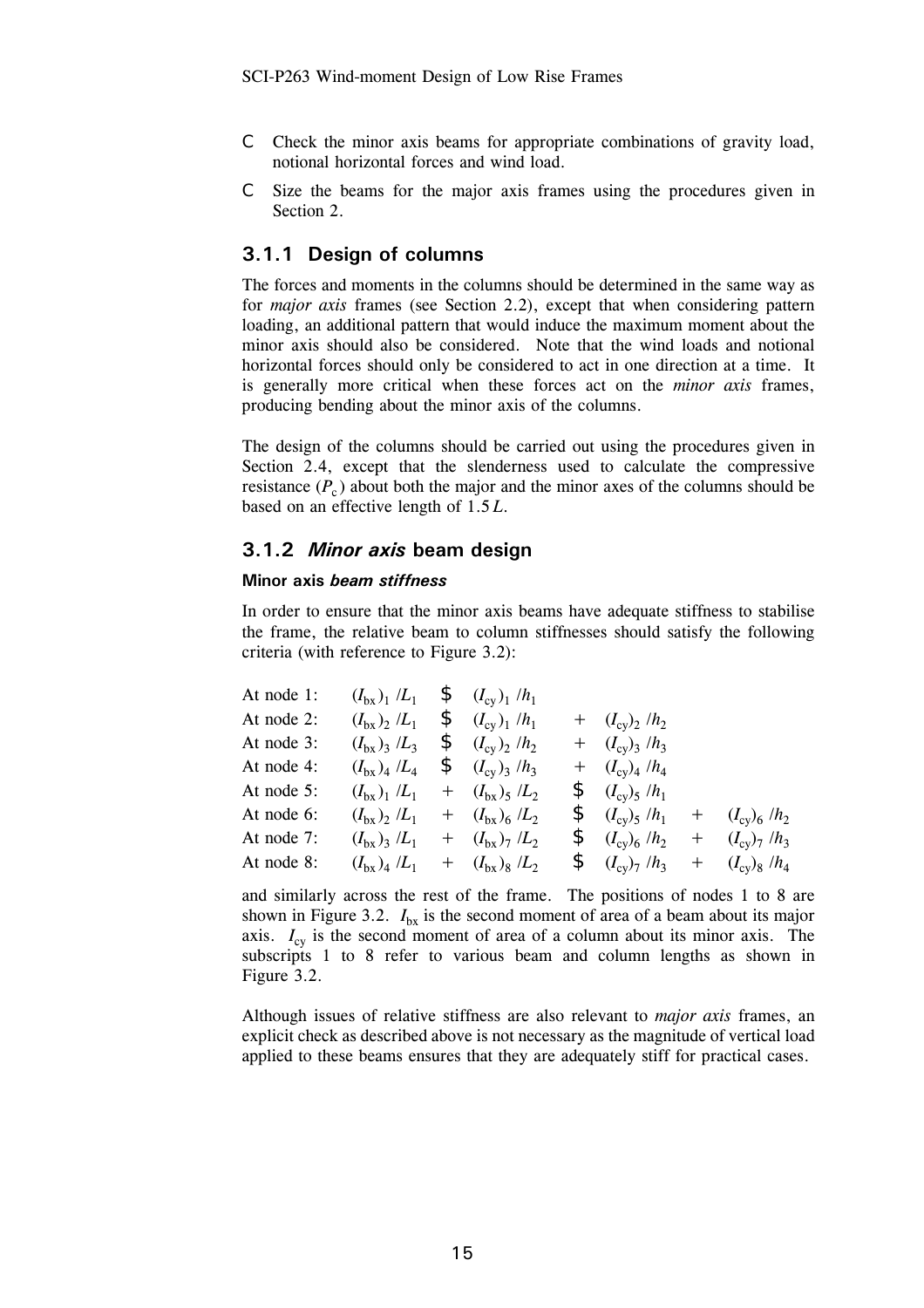

**Figure 3.2** *Notation used to define minimum beam stiffness requirements*

#### **Minor axis** *beam resistance*

Beams should be designed for the moments and shears that arise due to appropriate combinations of vertical load, wind loads and notional horizontal forces. When the beam layout is as shown in Figures 1.6 and 1.7, gravity loading will generally govern the size of the *minor axis* beams. For a beam layout as shown in Figure 1.5, however, the gravity loading on the beams will be negligible, and horizontal loading will govern the required strength of the *minor axis* beams. In such cases, beam stiffness requirements are likely to dictate the final choice of section size.

For any beam layout, the plastic resistance and the lateral torsional buckling resistance of the beams framing into the minor axis should be calculated using the procedures given in Section 2.3.

# **3.1.3 Connection design**

Minor axis connections must be detailed so that the following criteria are satisfied:

- C The column side components should be relatively stiff so that they do not add significantly to the connection flexibility.
- C Access can be gained to all welds, minor axis connection bolts and major axis connection bolts.
- C Connection moment resistance is not governed by weld or bolt strength.

One potential way of detailing the minor axis connections is shown schematically in Figure 3.3. Standard *beam side* detailing is adopted in order to achieve the necessary flexibility and ductility, and doubler plates are used to provide the necessary web stiffness and strength. The plates are needed to enable moment transfer into the column without the column web simply distorting locally (although it may be difficult to transfer substantial moments with this type of detail). Beams may require notching depending on the relative dimensions of the members. Although it may be possible to achieve the necessary stiffness and strength with a doubler plate on one side only, attention should be paid to the thickness of the plate(s) to ensure there is no clash with the *major axis* bolts.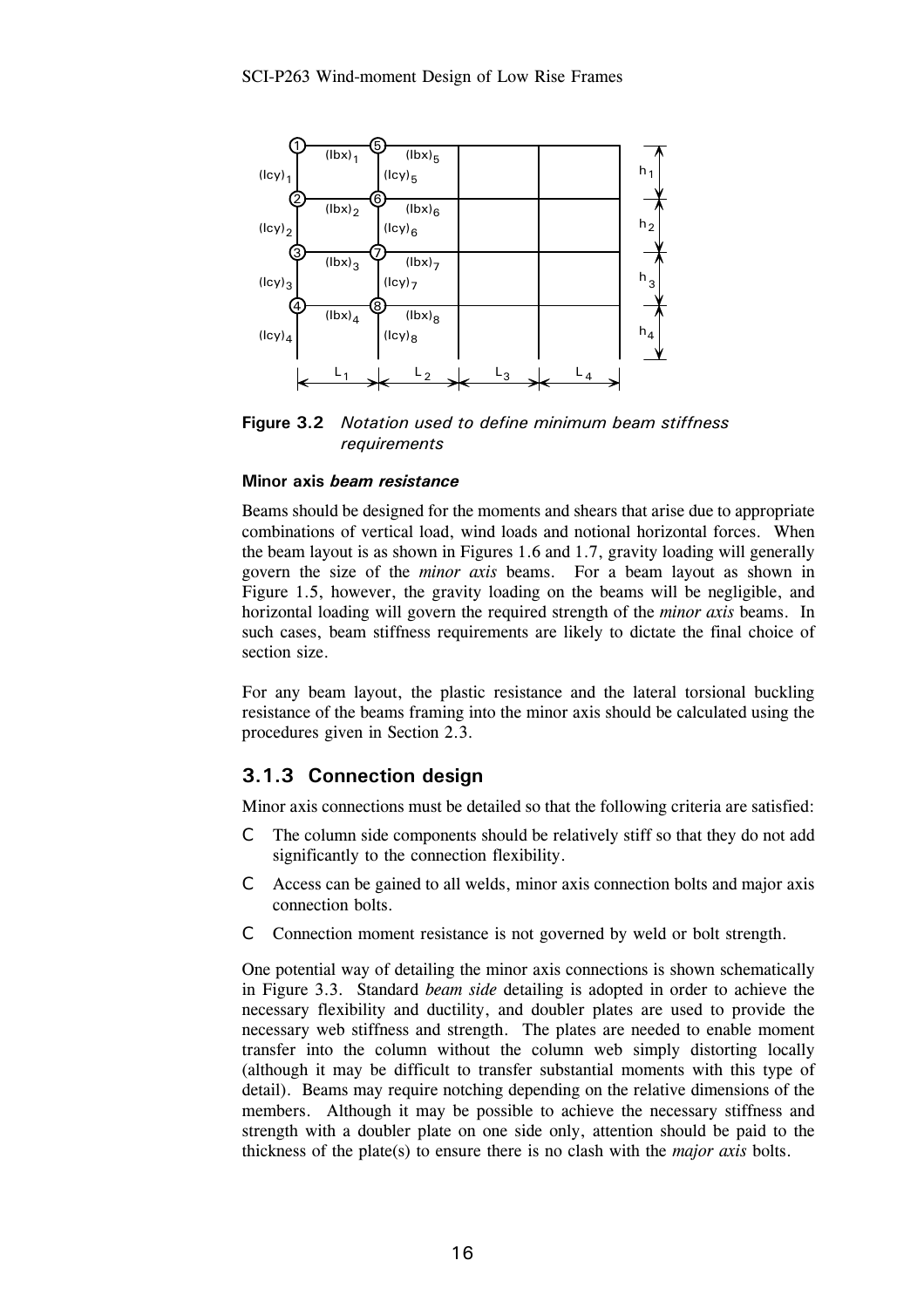

**Figure 3.3** Minor axis *connection into a stiffened column web*

Specific weld requirements may differ from those shown in Figure 3.3 but it should be noted that the structural welds must be designed to avoid premature, non-ductile failure. According to EC3, this means designing the welds in an unbraced frame to be 70% over-strength. British practice suggests that full strength welds are sufficient $^{[1]}$ .

Alternative connection details are currently being considered by The Steel Construction Institute and it is envisaged that further guidance will be published once a validatory test programme has been completed.

# **3.2 Design at the serviceability limit state**

The vertical deflection of beams framing into both the major and minor axes of the columns should be checked (see Section 2.7.1). Sway deflections about both the major axis and the minor axis of the columns should be calculated using the procedures given in Section 2.7.2, and compared with a limit of 1/300 of the storey height in each storey.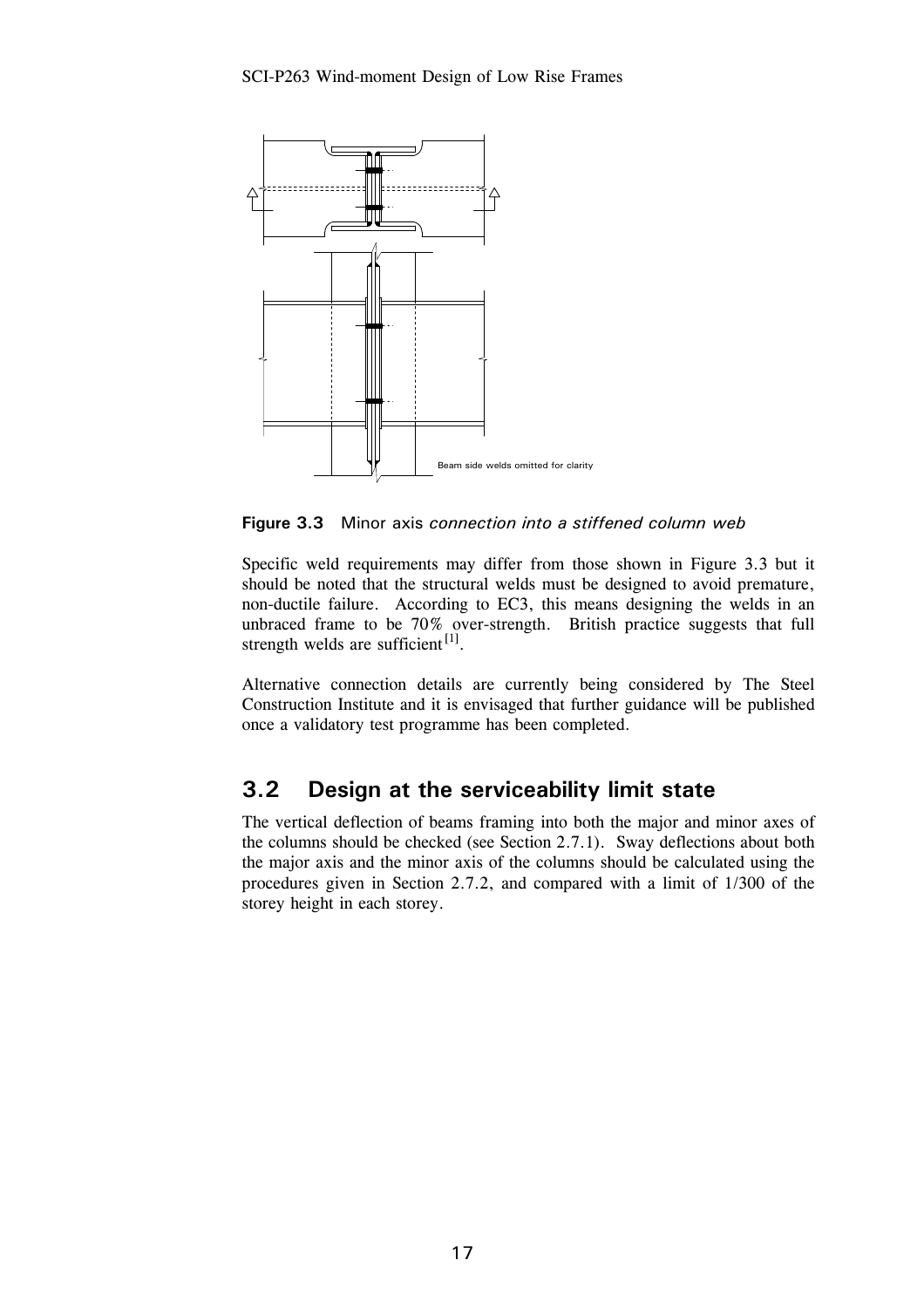# **REFERENCES**

- 1. THE BRITISH CONSTRUCTIONAL STEELWORK ASSOCIATION/THE STEEL CONSTRUCTION INSTITUTE Joints in steel construction: Moment connections (SCI P207) BCSA/SCI, 1995
- 2. GIRARDIER, E.V. The role of standardised connections New Steel Construction, Vol. 1, No. 2, February 1993, pp. 16-18
- 3. ANDERSON, D. and KAVIANPOUR, K. Analysis of steel frames with semi-rigid connections Structural Engineering Review, Vol. 3, 1991
- 4. BROWN, N.D., ANDERSON, D. and HUGHES, A.F. Wind-moment steel frames with standard ductile connections Civil Engineering Research Report CE61, University of Warwick, 1999 (Submitted as a paper to the Journal of Constructional Steel Research)
- 5. TAHIR, M.Md. and ANDERSON, D. Wind-moment design of unbraced minor axis steel frames Civil Engineering Research Report CE63, University of Warwick, 1999 (Submitted as a paper to the Structural Engineer)
- 6. BRITISH STANDARDS INSTITUTION BS 5950: Structural use of steelwork in building Part 1:1990: Code of practice for design in simple and continuous construction: hot rolled sections BSI, 1990
- 7. HENSMAN, J. and WAY, A. (SCI P264) Wind-moment design of unbraced composite frames The Steel Construction Institute, 2000
- 8. BRITISH STANDARDS INSTITUTION CP3: Basic data for the design of buildings Chapter V: Loading Part 2: 1972: Wind loads BSI, 1972
- 9. BRITISH STANDARDS INSTITUTION BS 6399: Loading for buildings Part 1: 1984: Code of practice for dead and imposed loads Part 2: 1995: Code of practice for wind loads Part 3: 1988: Code of practice for imposed roof loads **BSI**
- 10. COUCHMAN, G.H. Design of semi-continuous braced frames (SCI P183) The Steel Construction Institute, 1997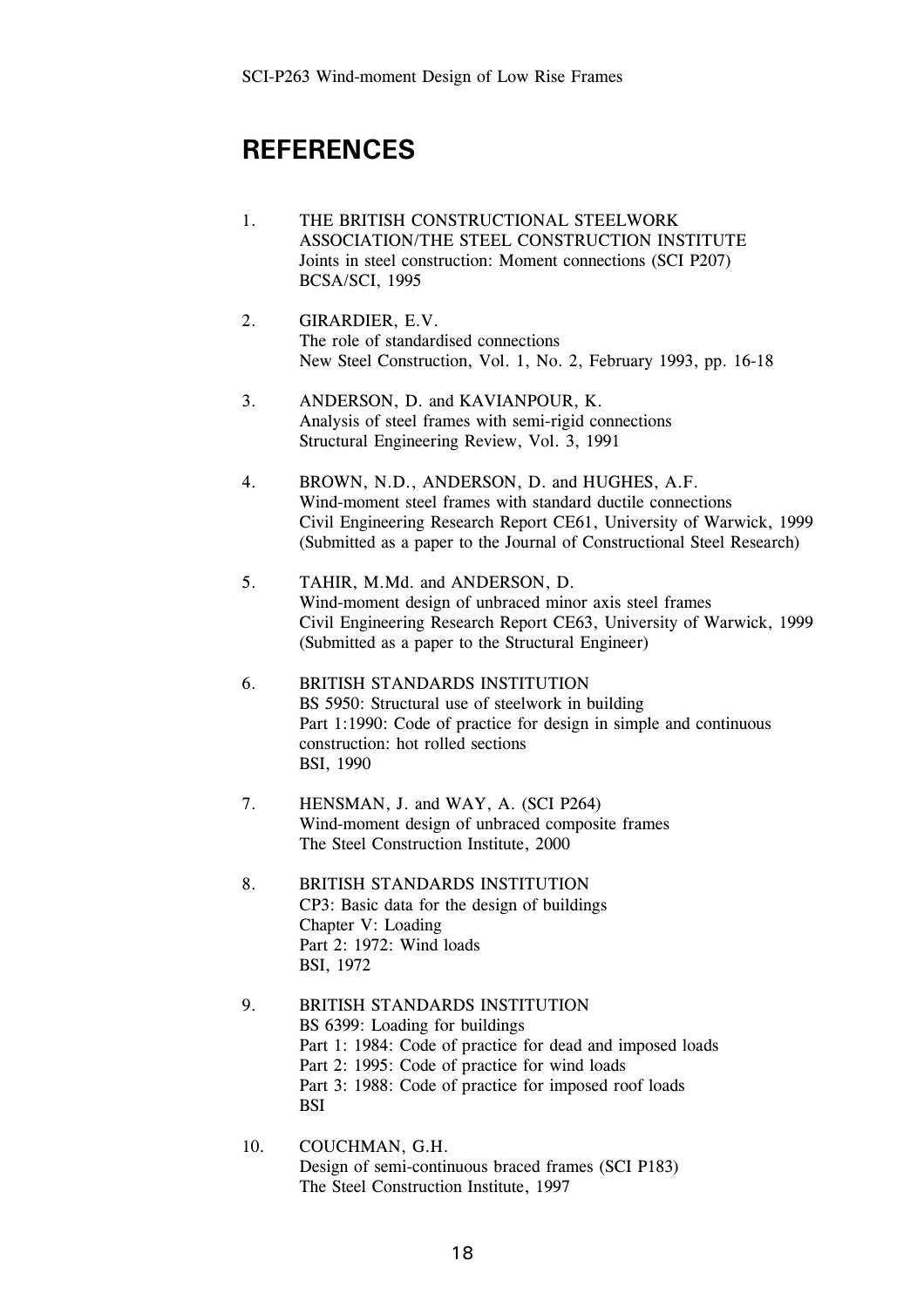- 11. Steelwork design guide to BS 5950: Part 1: 1990 Volume 1: Section properties and member capacities (5th Edition) (SCI P202) The Steel Construction Institute, 1997
- 12. WOOD, R.H. and ROBERTS, E.H. A graphical method of predicting sidesway in the design of multi-storey buildings Proceedings of the Institution of Civil Engineers Part 2, Vol 59, pp. 353-372, June 1975
- 13. ANDERSON, D. Design of multi-storey steel frames to sway deflection limitations Steel framed structures: Stability and strength (ed. R. Narayanan), pp. 55-80 Elsevier, 1985
- 14. THE BRITISH CONSTRUCTIONAL STEELWORK ASSOCIATION/THE STEEL CONSTRUCTION INSTITUTE Joints in simple construction Volume 1: Design Methods (2nd Edition), 1993 (SCI P205) Volume 2: Practical Applications, 1992 (SCI P206)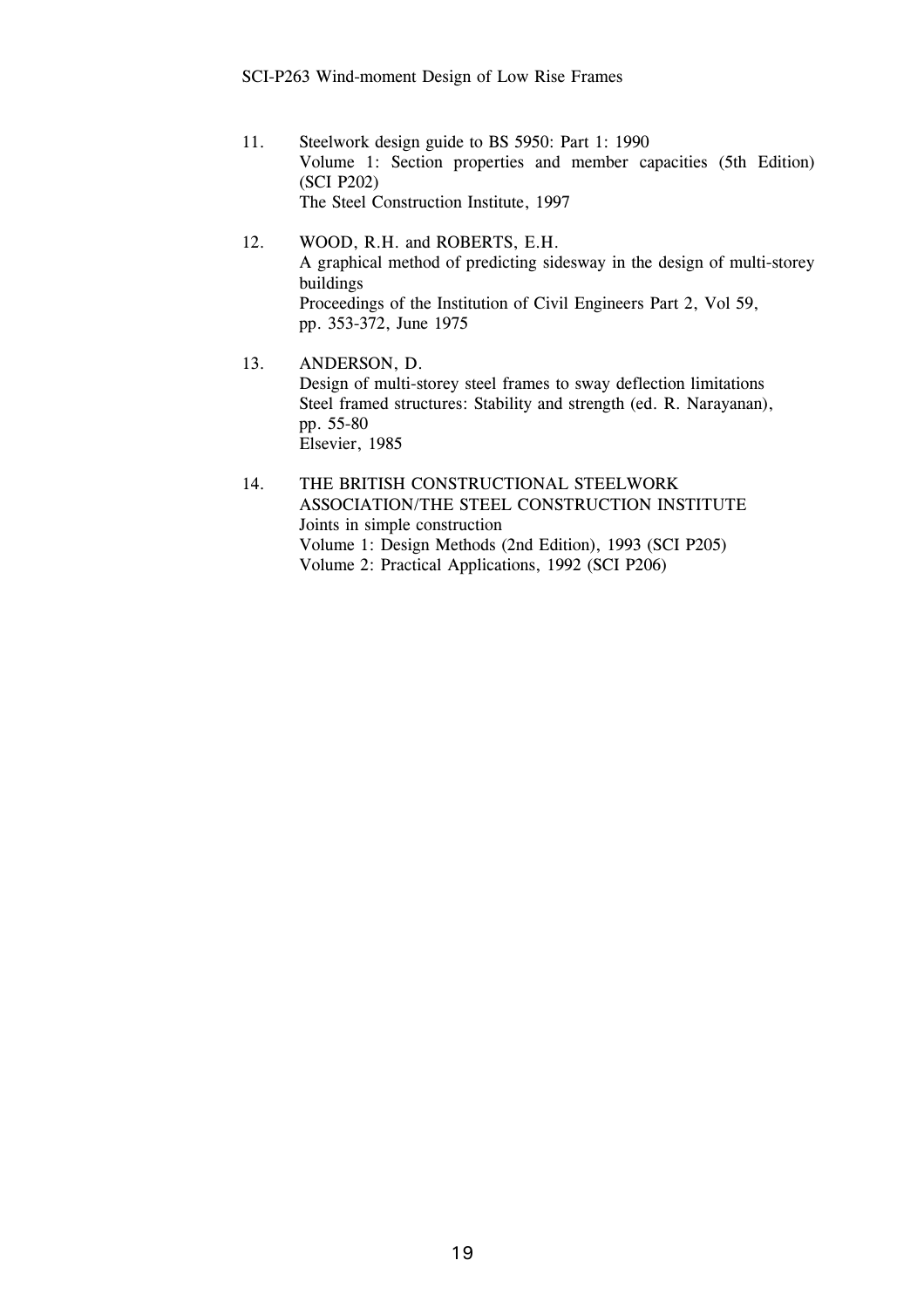SCI-P263 Wind-moment Design of Low Rise Frames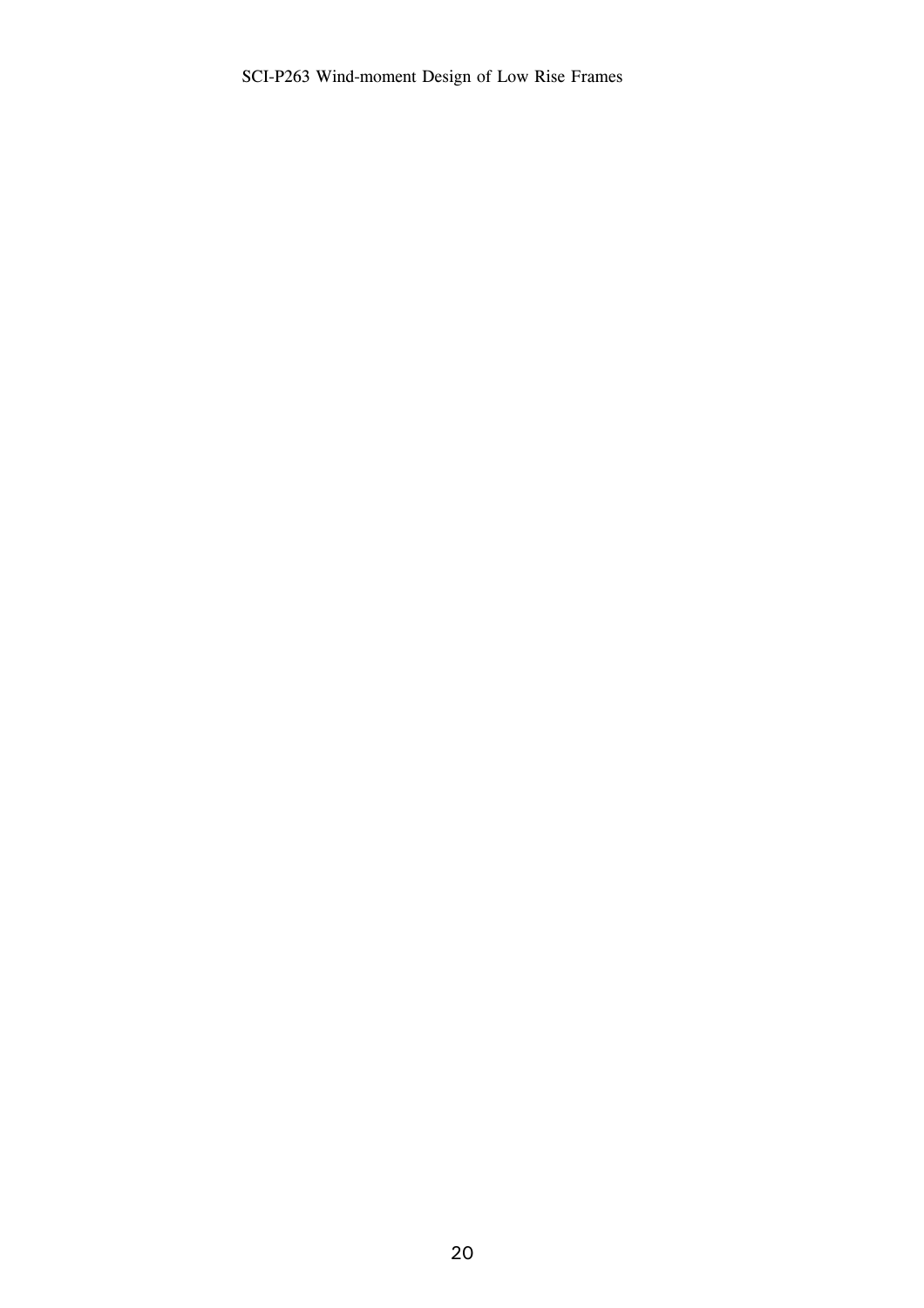# **APPENDIX A PORTAL METHOD OF ANALYSIS**

# **A.1 Introduction**

The forces and moments in a multi-storey, multi-bay wind-moment frame can be determined by simple manual calculation using the so-called portal method. The wind and notional horizontal forces are shared between the bays according to the relative bay widths, and the forces in the beams and columns are calculated for this distribution of loading. A detailed explanation is given below for part of a multi-storey two-bay frame.

## **A.2 Distribution of horizontal load**

Each bay is assumed to act as a single portal and the total horizontal load is divided between the bays in proportion to their spans. For a two bay frame, the loads in the two separate bays (as shown in Figure A.1b) are given by:

$$
H_{1,1} = L_1 W_1 / (L_1 + L_2); \qquad H_{2,1} = L_2 W_1 / (L_1 + L_2)
$$
  
\n
$$
H_{1,2} = L_1 W_2 / (L_1 + L_2); \qquad H_{2,2} = L_2 W_2 / (L_1 + L_2)
$$
\n(A.1)



**Figure A.1** *Distribution of horizontal load*

# **A.3 Calculation of internal forces in columns**

The forces acting on a part of one bay and the pin locations assumed in windmoment design are shown in Figure A.2a.

The forces acting on the portion of the bay above the points of contraflexure at A and D are shown in Figure A.2b. The horizontal force  $H_1$  is assumed to be divided equally between the two columns. Thus

$$
S_1 = H_1 / 2 \tag{A.2}
$$

The vertical forces  $F_1$  can be found by taking moments about the point of contraflexure at either A or D:

$$
F_1 L = H_1 h_1 / 2
$$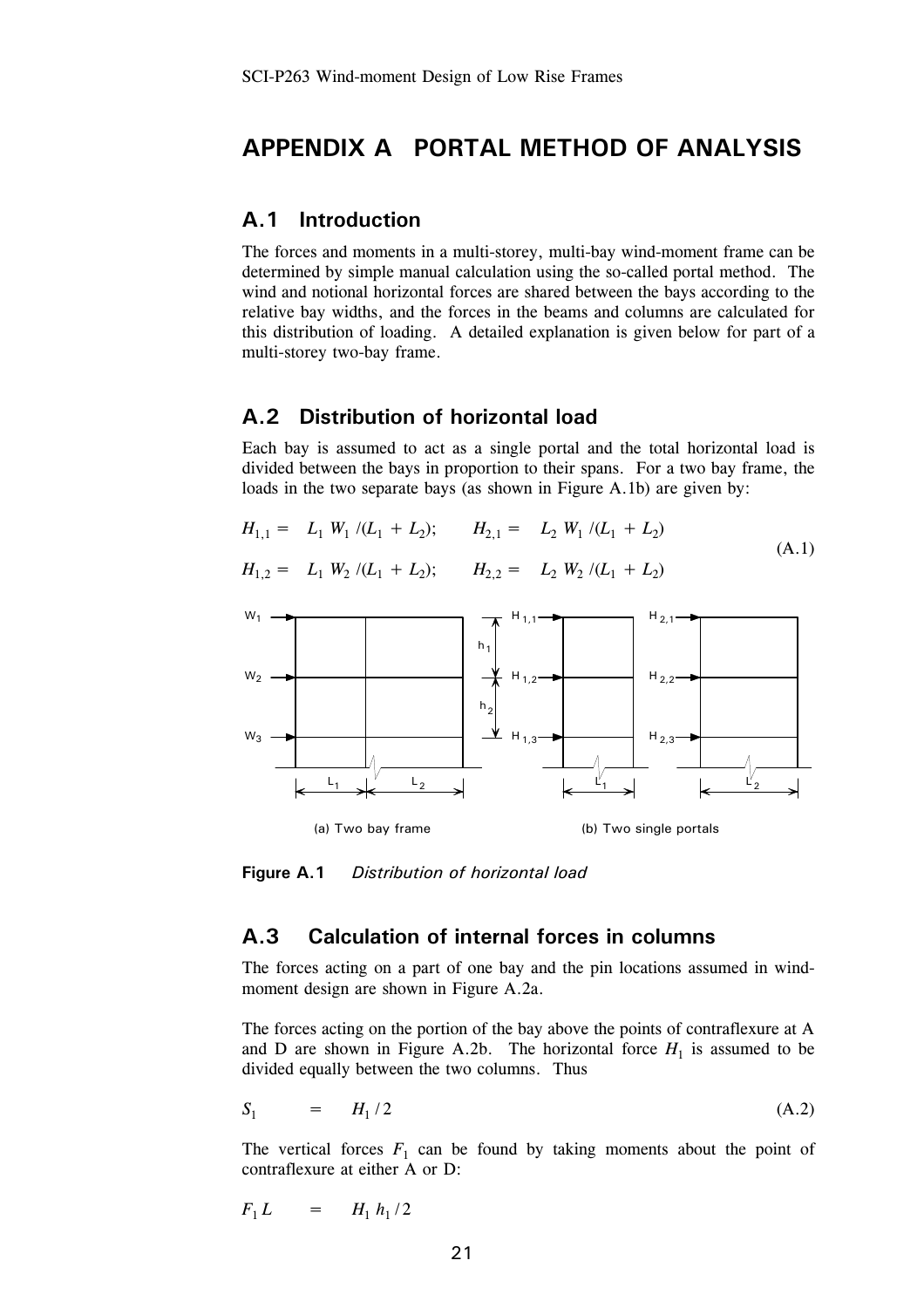which gives:

$$
F_1 = H_1 h_1 / (2L)
$$
\n
$$
H_1 \longrightarrow 0
$$
\n(a)  $H_2 \longrightarrow 0$ \n(b)  $\begin{array}{c}\nH_1 \\
H_2 \\
H_3\n\end{array}$ \n
$$
H_2 \longrightarrow 0
$$
\n
$$
S_1 \longrightarrow 0
$$
\n
$$
S_1 \longrightarrow 0
$$
\n
$$
S_1 \longrightarrow 0
$$
\n
$$
S_1 \longrightarrow 0
$$
\n
$$
S_1 \longrightarrow 0
$$
\n
$$
S_1 \longrightarrow 0
$$
\n
$$
S_1 \longrightarrow 0
$$
\n
$$
S_1 \longrightarrow 0
$$
\n
$$
S_1 \longrightarrow 0
$$
\n
$$
S_1 \longrightarrow 0
$$
\n
$$
S_1 \longrightarrow 0
$$
\n
$$
S_1 \longrightarrow 0
$$
\n
$$
S_1 \longrightarrow 0
$$
\n
$$
S_1 \longrightarrow 0
$$
\n
$$
S_1 \longrightarrow 0
$$
\n
$$
S_1 \longrightarrow 0
$$
\n
$$
S_2 \longrightarrow 0
$$
\n
$$
S_2 \longrightarrow 0
$$
\n
$$
S_2 \longrightarrow 0
$$
\n
$$
S_2 \longrightarrow 0
$$
\n
$$
S_2 \longrightarrow 0
$$
\n
$$
S_2 \longrightarrow 0
$$
\n
$$
S_2 \longrightarrow 0
$$
\n
$$
S_2 \longrightarrow 0
$$
\n
$$
S_2 \longrightarrow 0
$$
\n
$$
S_2 \longrightarrow 0
$$
\n
$$
S_2 \longrightarrow 0
$$
\n
$$
S_2 \longrightarrow 0
$$
\n
$$
S_2 \longrightarrow 0
$$
\n
$$
S_2 \longrightarrow 0
$$
\n
$$
S_2 \longrightarrow 0
$$
\n
$$
S_2 \longrightarrow 0
$$
\n
$$
S_2 \longrightarrow 0
$$
\n
$$
S_2 \longrightarrow 0
$$
\n
$$
S_2 \longrightarrow 0
$$
\n
$$
S_2 \longrightarrow 0
$$
\n
$$
S_2 \longrightarrow 0
$$
\n
$$
S_2 \longrightarrow 0
$$
\n
$$
S_2 \longrightarrow 0
$$

**Figure A.2** *Internal forces in columns*

The forces acting on the portion ABCDEG of the bay are shown in Figure A.2c. It follows from the assumption above that:

$$
S_2 = (H_1 + H_2)/2 \tag{A.4}
$$

Taking moments about the point of contraflexure at either C or G:

$$
F_2 L = H_2 h_2 / 2 + 2 S_1 (h_1 + h_2) / 2 + F_1 L
$$

Substituting for  $S_1$  and  $F_1$  and re-arranging:

$$
F_2 = H_1 h_1 / L + (H_1 + H_2) h_2 / (2 L) \tag{A.5}
$$

### **A.4 Calculation of internal moments**

It is clear from Figure A.2b that the internal moment at the head of each column is given by:

$$
M_1 = S_1 h_1 / 2
$$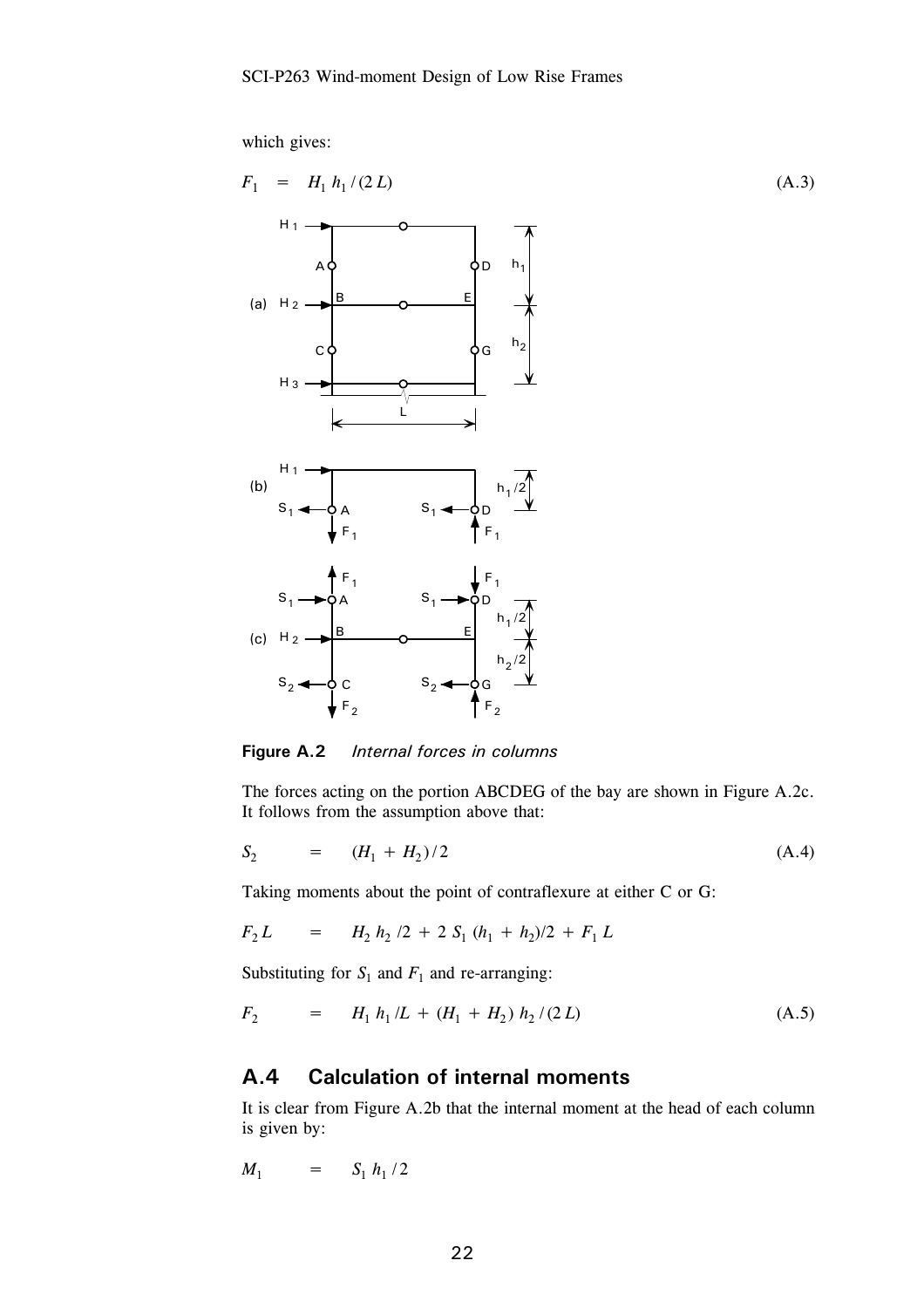Substituting for  $S_1$ :

$$
M_1 = H_1 h_1 / 4 \tag{A.6}
$$

For equilibrium, the moment at each end of the roof beam is also equal to  $M_1$ . The bending moment diagram is shown in Figure A.3a.



#### **Figure A.3** *Internal moments*

Referring to Figure A.2c, the internal moment in each upper column at B and E is also  $M_1$ . The corresponding moment in the lower columns is given by:

$$
M_2 = S_2 h_2 / 2
$$

Substituting for  $S_2$ :

$$
M_2 = (H_1 + H_2) h_2 / 4 \tag{A.7}
$$

For equilibrium at B and E, the internal moment at each end of the beam BE equals  $(M_1 + M_2)$ , as shown in Figure A.3b.

### **A.5 Calculation of shear forces in beams**

As a point of contraflexure is assumed at the mid-length of each beam (Figure A.3), the shear force in the roof beam is given by:

$$
V_1 = M_1 / (L/2)
$$

Substituting for  $M_1$ :

$$
V_1 = H_1 h_1 / (2 L) \tag{A.8}
$$

Similarly, the shear force  $V_2$  in beam BE is given by:

$$
V_2 = (M_1 + M_2)/(L/2)
$$

Substituting for  $M_1$  and  $M_2$ :

$$
V_2 = H_1 (h_1 + h_2)/(2 L) + H_2 h_2/(2 L)
$$
 (A.9)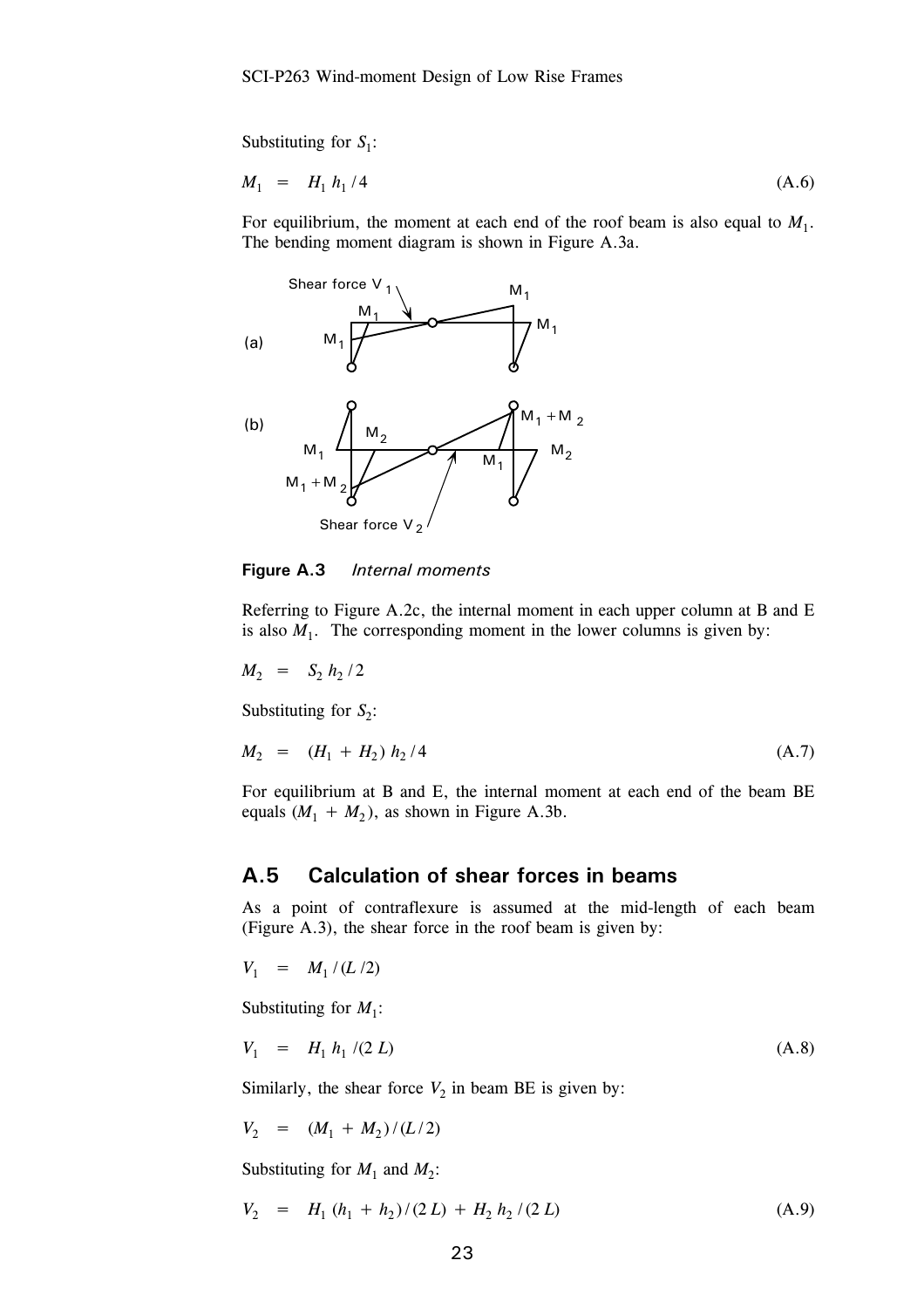# **A.6 Forces and moments in an internal column**

These are obtained by summing the values calculated for adjacent bays on either side of the column.

It is found that the vertical forces in an internal column due to horizontal loading are zero.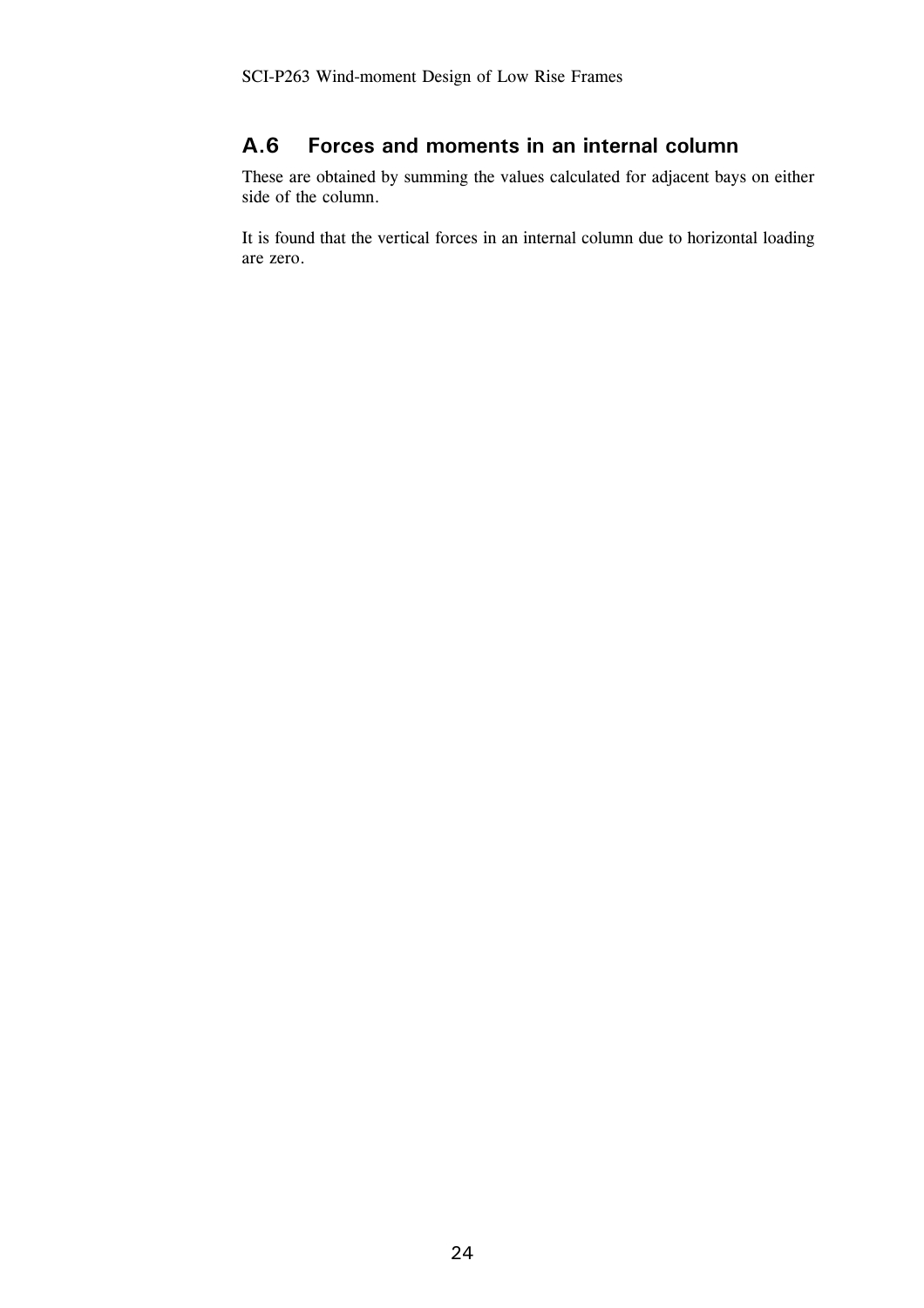# **APPENDIX B WORKED EXAMPLE:** *MAJOR AXIS* **FRAME**

# **B.1 Introduction**

The design example given in this Appendix is for a frame that is braced out of plane in order to prevent sway about the minor axis of the columns.

Calculations are given to demonstrate the following aspects of the design rules:

- C compliance with the scope of the method
- C framing and loads
- C wind analysis
- C notional horizontal forces and analysis
- C beam design
- C column loads
- C internal column design
- C external column design
- C connections design
- C serviceability limit state.

#### **B.1.1 Compliance**

The frame in this example forms part of a steel structure that conforms to the frame layout specified in Section 1.3 above. In particular:

- C The frame is effectively braced against sway about the minor axis of the columns at roof level and each floor level.
- C The floor layout comprises only primary beams, with flooring and roofing spanning as shown in Figure 1.5.

#### **B.1.2 Frame dimensions**

The frame dimensions conform to the range of application specified in Section 1.3:

| bay width : storey height<br>(bottom storey)                  | $=$ $\qquad$ | $\frac{6}{5}$ = 1.2           |  |
|---------------------------------------------------------------|--------------|-------------------------------|--|
| bay width : storey height<br>(above bottom storey)            |              | $\frac{6}{4}$ = 1.5           |  |
| greatest bay width : smallest bay width = $\frac{6}{6}$ = 1.0 |              |                               |  |
| storey height (bottom storey)                                 |              | $= 5 m < 6 m$                 |  |
| storey height (other storeys)                                 |              | $4 \text{ m}$ < $5 \text{ m}$ |  |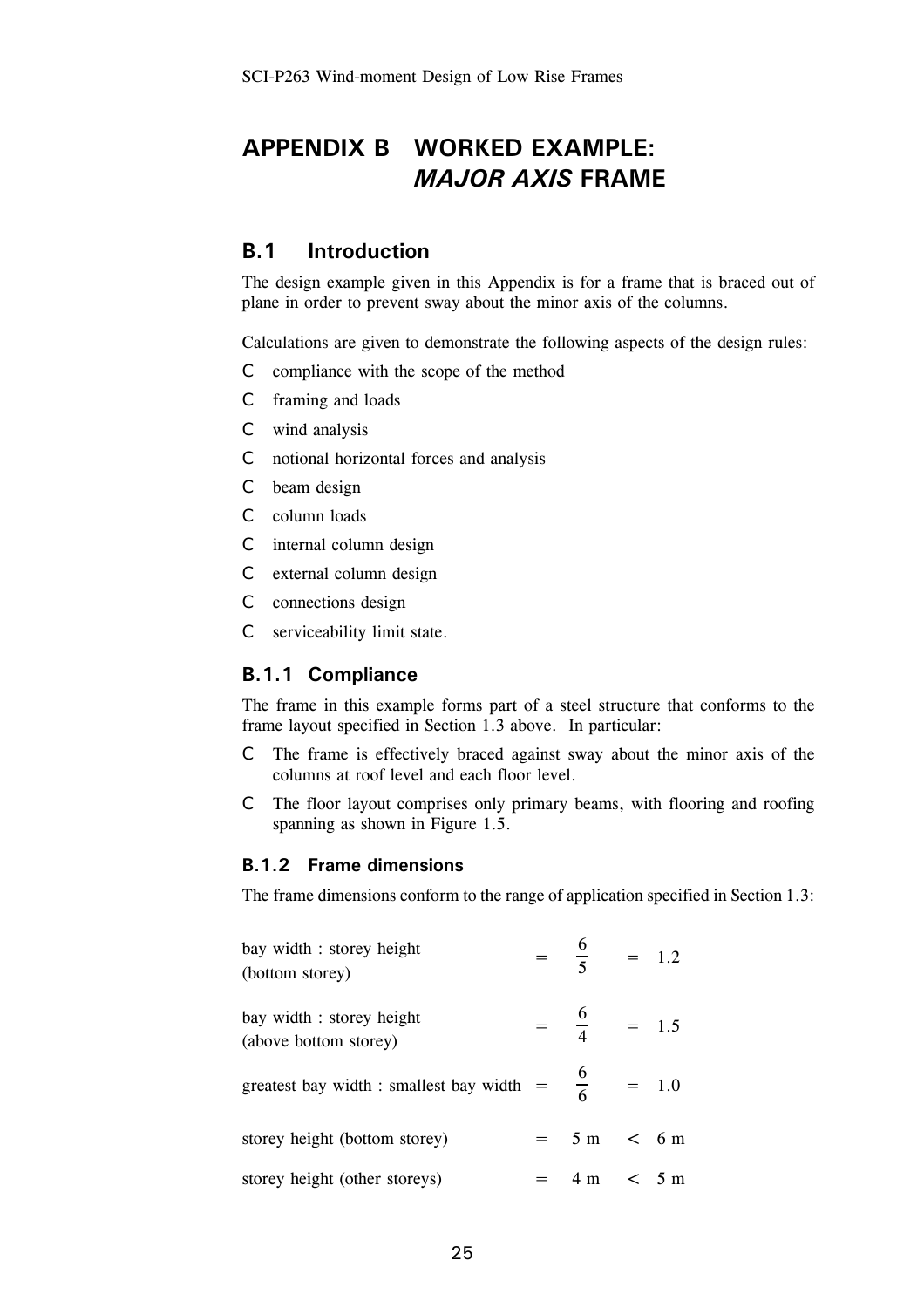### **B.1.3 Loading**

The following unfactored loading conforms to the range of application given in Section 1.3.3:

| dead load on roof                                                                                                                |  | $= 4.00$ kN/m <sup>2</sup> (between 3.75 and 4.0 kN/m <sup>2</sup> , OK)                    |  |  |  |  |  |  |
|----------------------------------------------------------------------------------------------------------------------------------|--|---------------------------------------------------------------------------------------------|--|--|--|--|--|--|
|                                                                                                                                  |  | imposed load on roof = 1.50 kN/m <sup>2</sup> (equal to 1.5 kN/m <sup>2</sup> , OK)         |  |  |  |  |  |  |
| dead load on floor                                                                                                               |  | $= 4.50$ kN/m <sup>2</sup> (between 3.5 and 5.0 kN/m <sup>2</sup> , OK)                     |  |  |  |  |  |  |
|                                                                                                                                  |  | imposed load on floor = 5.00 kN/m <sup>2</sup> (between 4.0 and 7.5 kN/m <sup>2</sup> , OK) |  |  |  |  |  |  |
| wind forces (see Figure B.1) equate to a basic wind speed that is not less than<br>$37 \text{ m/s}$ (to CP3: Chapter V: Part 2). |  |                                                                                             |  |  |  |  |  |  |

# **B.1.4 Design**

The members have been designed using the rules given in BS 5950-1:1990<sup>[3]</sup>, with additional requirements as specified in this publication.

Member capacities were obtained directly from the capacity tables given in the SCI publication *Steelwork design guide to BS 5950: Part 1: 1990 - Volume 1: Section properties and member capacities*<sup>[11]</sup>.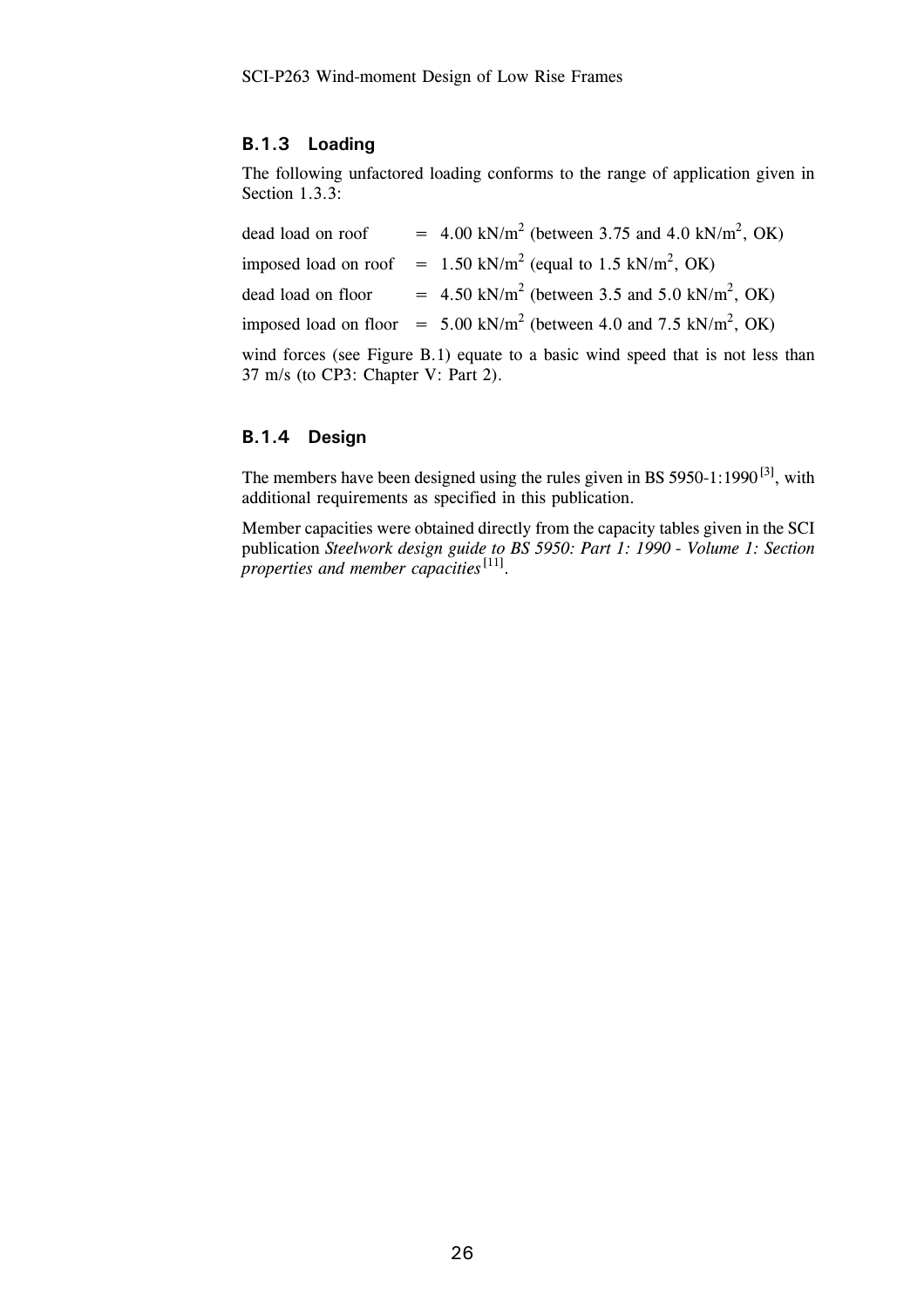| <b>The Steel</b>                                                                       |                                                     | Job No:                             | <b>PUB 263</b>   |            | Page       | $\bm{l}$ | of $21$ | Rev $\boldsymbol{A}$ |  |  |
|----------------------------------------------------------------------------------------|-----------------------------------------------------|-------------------------------------|------------------|------------|------------|----------|---------|----------------------|--|--|
| <b>Construction</b>                                                                    |                                                     | Job Title                           | Design example 1 |            |            |          |         |                      |  |  |
| Institute                                                                              |                                                     | Subject<br><b>Framing and loads</b> |                  |            |            |          |         |                      |  |  |
| Silwood Park, Ascot, Berks SL5 7QN<br>Telephone: (01344) 623345<br>Fax: (01344) 622944 |                                                     |                                     |                  |            |            |          |         |                      |  |  |
|                                                                                        |                                                     | Client                              | <b>SCI</b>       | Made by    | <b>PRS</b> |          | Date    | Dec 1998             |  |  |
| <b>CALCULATION SHEET</b>                                                               |                                                     |                                     |                  | Checked by |            | GC       | Date    | <b>Jan 1999</b>      |  |  |
| <b>Framing and loads</b><br>B.2                                                        |                                                     |                                     |                  |            |            |          |         |                      |  |  |
| 16.6 kN ->                                                                             |                                                     |                                     |                  | 4.0        |            |          |         |                      |  |  |
| 17.0 kN $\rightarrow$                                                                  |                                                     |                                     |                  |            |            |          |         |                      |  |  |
| $14.2$ kN $-$                                                                          |                                                     |                                     |                  | 4.0        |            |          |         |                      |  |  |
| 13.0 kN $\longrightarrow$                                                              |                                                     |                                     |                  | 4.0        |            |          |         |                      |  |  |
|                                                                                        |                                                     |                                     |                  | $5.0\,$    |            |          |         |                      |  |  |
|                                                                                        | $6.0\,$<br>$6.0$                                    | $6.0\,$                             | 6.0              |            |            |          |         |                      |  |  |
|                                                                                        | Frames located at 6.0 m centres longitudinally      |                                     |                  |            |            |          |         |                      |  |  |
|                                                                                        | Figure B.1 Frame arrangement and applied wind loads |                                     |                  |            |            |          |         |                      |  |  |
| <b>Roof</b>                                                                            |                                                     |                                     |                  |            |            |          |         |                      |  |  |
| <b>Dead</b> load                                                                       | 4.0 $kN/m^2$ 24.0 $kN/m$                            |                                     |                  |            |            |          |         |                      |  |  |
| <b>Imposed load</b>                                                                    | 1.5 $kN/m^2$                                        | $9.0$ kN/m                          |                  |            |            |          |         |                      |  |  |
| <b>Floors</b>                                                                          |                                                     |                                     |                  |            |            |          |         |                      |  |  |
| Dead load                                                                              | 4.5 $kN/m^2$                                        | $27.0$ kN/m                         |                  |            |            |          |         |                      |  |  |
| <b>Imposed load</b>                                                                    | 5.0 $kN/m^2$                                        | $30.0$ kN/m                         |                  |            |            |          |         |                      |  |  |
|                                                                                        |                                                     |                                     |                  |            |            |          |         |                      |  |  |
|                                                                                        |                                                     |                                     |                  |            |            |          |         |                      |  |  |
|                                                                                        |                                                     |                                     |                  |            |            |          |         |                      |  |  |
|                                                                                        |                                                     |                                     |                  |            |            |          |         |                      |  |  |
|                                                                                        |                                                     |                                     |                  |            |            |          |         |                      |  |  |
|                                                                                        |                                                     |                                     |                  |            |            |          |         |                      |  |  |
|                                                                                        |                                                     |                                     |                  |            |            |          |         |                      |  |  |
|                                                                                        |                                                     |                                     |                  |            |            |          |         |                      |  |  |
|                                                                                        |                                                     |                                     |                  |            |            |          |         |                      |  |  |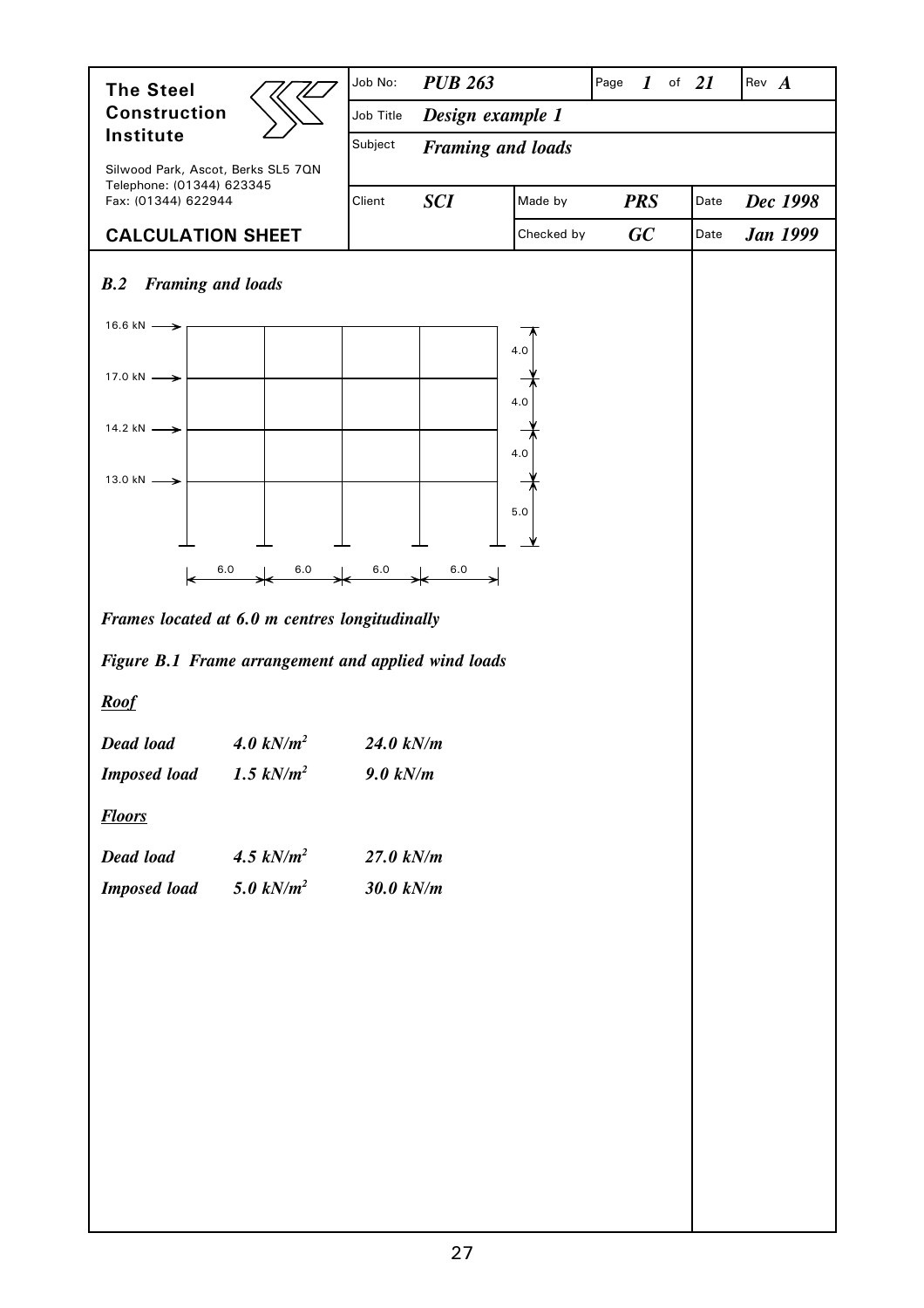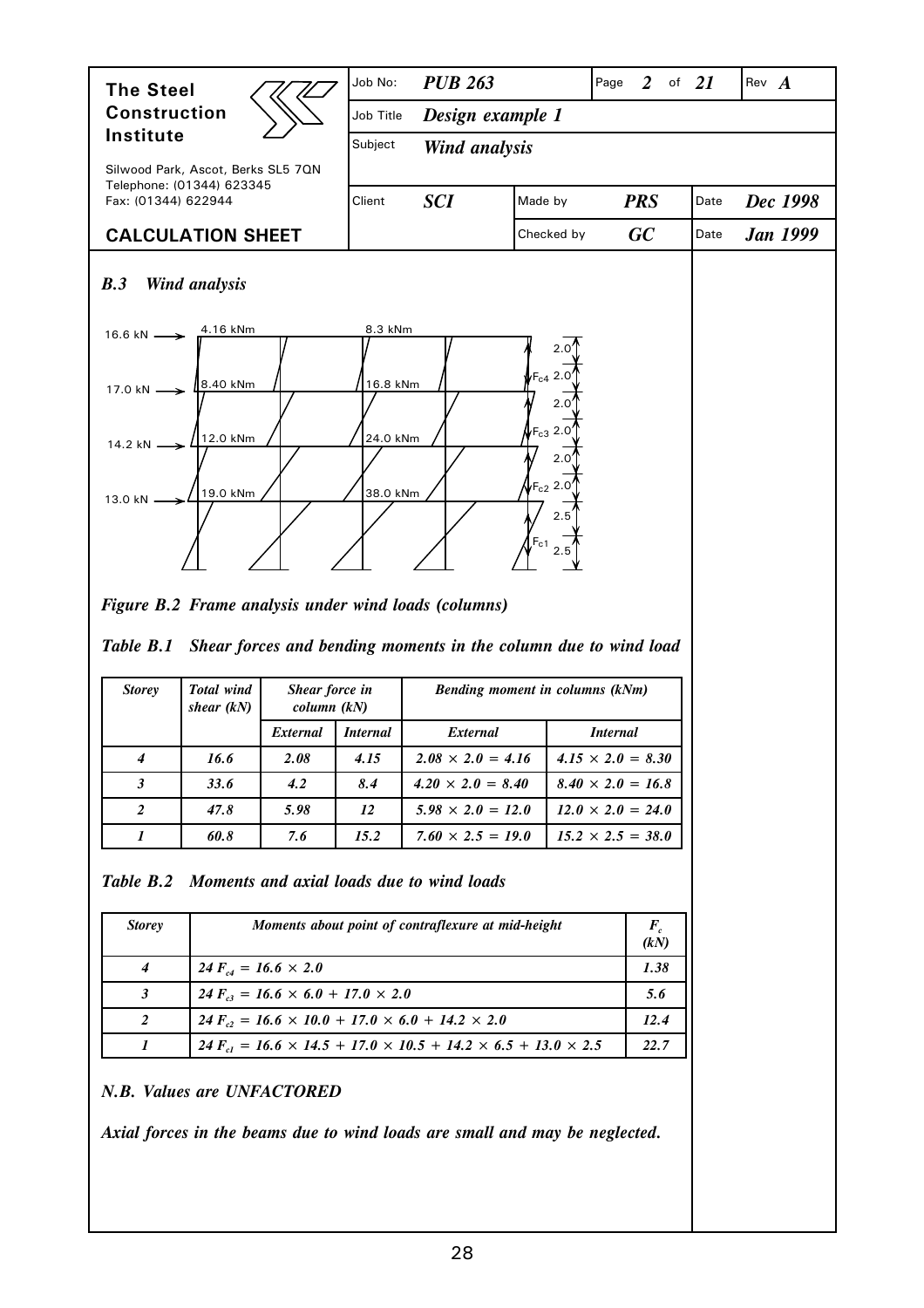| <b>The Steel</b>          |                                                              | <b>PUB 263</b><br>Job No:                              |                                         | Page<br>$\boldsymbol{\beta}$ | of $21$ | Rev $\boldsymbol{A}$ |
|---------------------------|--------------------------------------------------------------|--------------------------------------------------------|-----------------------------------------|------------------------------|---------|----------------------|
| <b>Construction</b>       |                                                              | Job Title                                              | Design example 1                        |                              |         |                      |
| Institute                 |                                                              | Subject                                                | <b>Wind analysis</b>                    |                              |         |                      |
| Telephone: (01344) 623345 | Silwood Park, Ascot, Berks SL5 7QN                           |                                                        |                                         |                              |         |                      |
| Fax: (01344) 622944       |                                                              | <b>SCI</b><br>Client                                   | Made by                                 | <b>PRS</b>                   | Date    | Dec 1998             |
| <b>CALCULATION SHEET</b>  |                                                              |                                                        | Checked by                              | <b>GC</b>                    | Date    | <b>Jan 1999</b>      |
|                           |                                                              |                                                        |                                         |                              |         |                      |
| 16.6 kN $\longrightarrow$ |                                                              |                                                        | 4.16 kNm                                |                              |         |                      |
|                           |                                                              |                                                        | 12.6 kNm                                |                              |         |                      |
| 17.0 kN $\rightarrow$     |                                                              |                                                        |                                         |                              |         |                      |
| 14.2 kN $\rightarrow$     |                                                              |                                                        | 20.4 kNm                                |                              |         |                      |
|                           |                                                              |                                                        | 31.0 kNm                                |                              |         |                      |
| 13.0 kN -                 |                                                              |                                                        |                                         |                              |         |                      |
|                           |                                                              |                                                        |                                         |                              |         |                      |
|                           |                                                              |                                                        |                                         |                              |         |                      |
|                           |                                                              |                                                        |                                         |                              |         |                      |
|                           | Figure B.3 Frame analysis under wind loads (beams)           |                                                        |                                         |                              |         |                      |
|                           | Table B.3 Bending moments in the beams due to wind loads     |                                                        |                                         |                              |         |                      |
|                           |                                                              |                                                        |                                         |                              |         |                      |
| <b>Floor</b> level        | Bending moment in external columns<br>(kNm)                  |                                                        | <b>Bending moment in</b><br>beams (kNm) |                              |         |                      |
|                           | <b>Upper</b> column                                          | Lower column                                           |                                         |                              |         |                      |
| <b>Roof</b>               |                                                              | 4.16                                                   | $0.0 + 4.16 = 4.16$                     |                              |         |                      |
| 3                         | 4.16                                                         | 8.4                                                    | $4.16 + 8.40 = 12.6$                    |                              |         |                      |
| $\overline{2}$            | 8.4                                                          | 12                                                     | $8.40 + 12.0 = 20.4$                    |                              |         |                      |
| $\boldsymbol{l}$          | 12                                                           | 19                                                     | $12.0 + 19.0 = 31.0$                    |                              |         |                      |
|                           |                                                              |                                                        |                                         |                              |         |                      |
|                           | N.B. Values are UNFACTORED                                   |                                                        |                                         |                              |         |                      |
|                           |                                                              |                                                        |                                         |                              |         |                      |
| B.4                       | Notional horizontal forces and analysis                      |                                                        |                                         |                              |         |                      |
|                           |                                                              |                                                        |                                         |                              |         |                      |
|                           | Notional horizontal force = $0.005$ (1.4 Dead + 1.6 Imposed) |                                                        |                                         |                              |         |                      |
| Roof H<br>$=$             |                                                              | $0.005$ (1.4 $\times$ 24 + 1.6 $\times$ 9) $\times$ 24 | $=$                                     | 5.76 kN                      |         |                      |
| <b>Floor H</b>            | $=$ 0.005 (1.4 $\times$ 27 + 1.6 $\times$ 30) $\times$ 24    |                                                        | $=$                                     | 10.3 kN                      |         |                      |
|                           |                                                              |                                                        |                                         |                              |         |                      |
|                           |                                                              |                                                        |                                         |                              |         |                      |
|                           |                                                              |                                                        |                                         |                              |         |                      |
|                           |                                                              |                                                        |                                         |                              |         |                      |
|                           |                                                              |                                                        |                                         |                              |         |                      |
|                           |                                                              |                                                        |                                         |                              |         |                      |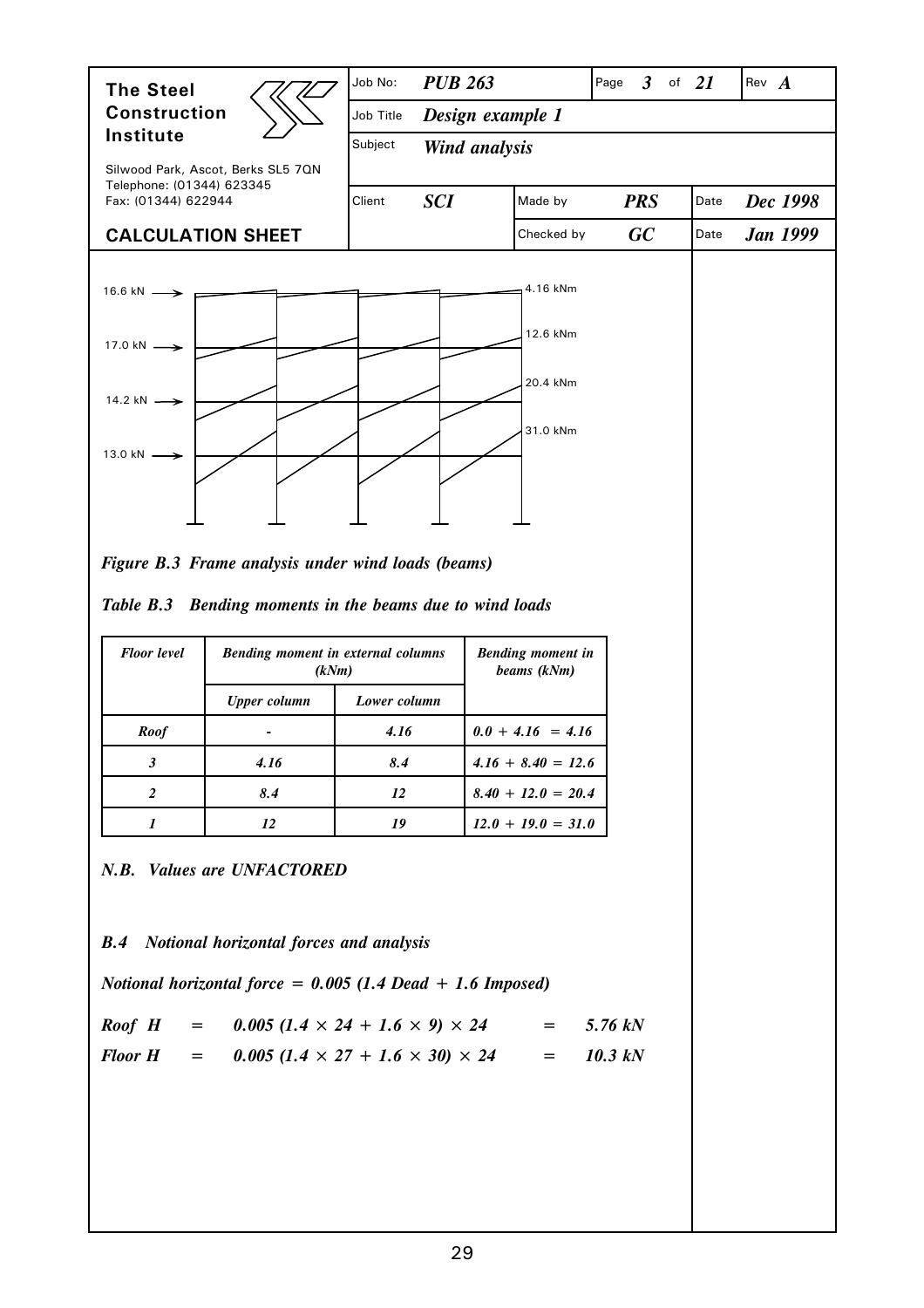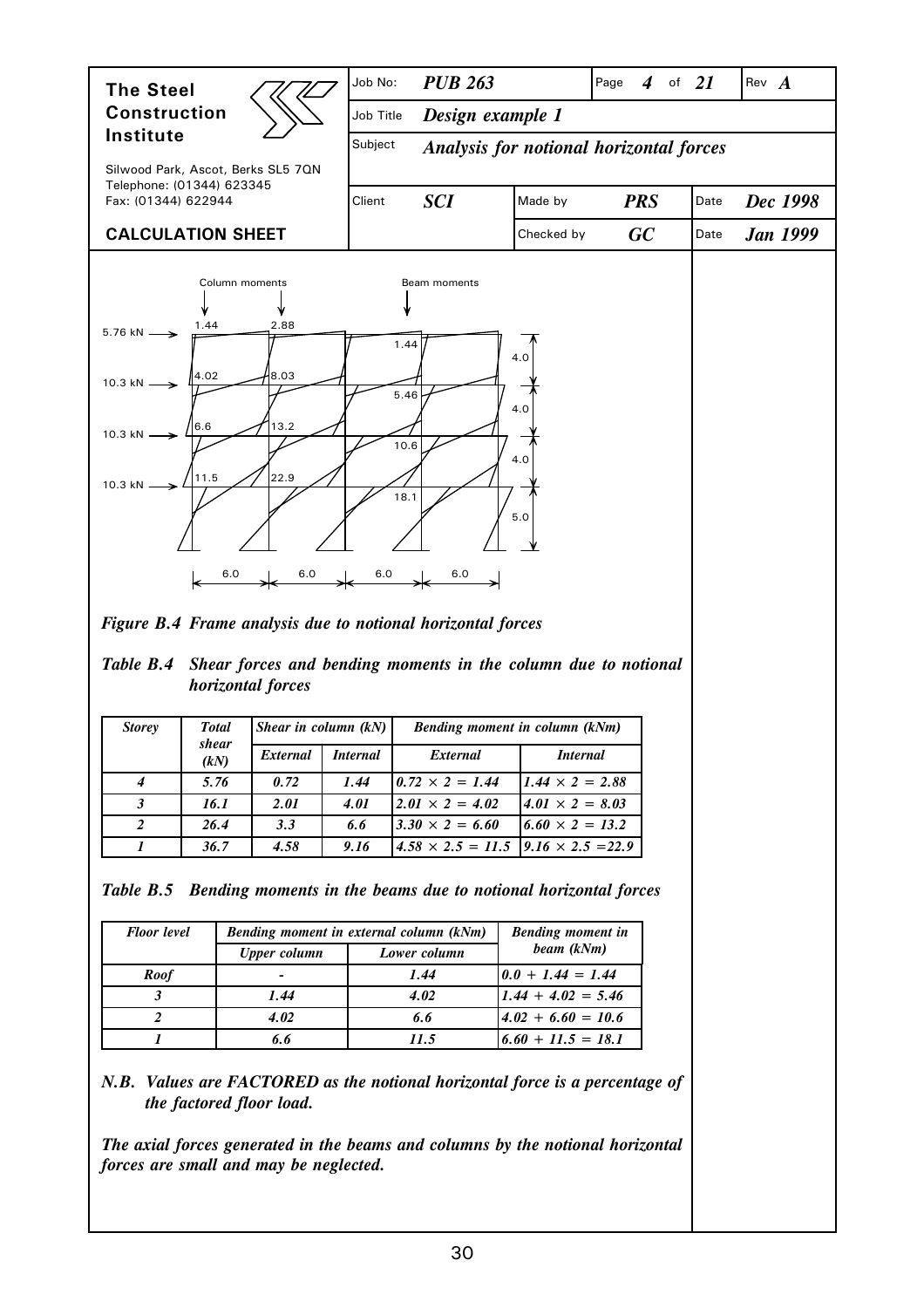| <b>The Steel</b>                                                                                              | Job No:   | <b>PUB 263</b>     |            | Page       | 5 <sup>1</sup> | of $21$ | Rev $\boldsymbol{A}$ |
|---------------------------------------------------------------------------------------------------------------|-----------|--------------------|------------|------------|----------------|---------|----------------------|
| <b>Construction</b>                                                                                           | Job Title | Design example 1   |            |            |                |         |                      |
| Institute                                                                                                     | Subject   | <b>Beam</b> design |            |            |                |         |                      |
| Silwood Park, Ascot, Berks SL5 7QN<br>Telephone: (01344) 623345                                               |           |                    |            |            |                |         |                      |
| Fax: (01344) 622944                                                                                           | Client    | <b>SCI</b>         | Made by    | <b>PRS</b> |                | Date    | Dec 1998             |
| <b>CALCULATION SHEET</b>                                                                                      |           |                    | Checked by | <b>GC</b>  |                | Date    | <b>Jan 1999</b>      |
| B.5<br><b>Beam</b> design                                                                                     |           |                    |            |            |                |         |                      |
| B.5.1<br>Roof beam                                                                                            |           |                    |            |            |                |         |                      |
| <b>UDL</b><br>6.0                                                                                             |           |                    |            |            |                |         |                      |
| Figure B.7 Roof beam                                                                                          |           |                    |            |            |                |         |                      |
| <b>Ultimate limit state</b>                                                                                   |           |                    |            |            |                |         |                      |
| <b>Dead load plus imposed loading</b>                                                                         |           |                    |            |            |                |         |                      |
| Design load for ULS: $W = (1.4 \times 24 + 1.6 \times 9) \times 6 =$                                          |           |                    |            | 288 kN     |                |         | Sheet 1              |
| Taking advantage of the 10% restraint moment at the end of the beams                                          |           |                    |            |            |                |         |                      |
| The maximum moment at the centre of the span                                                                  |           |                    |            |            |                |         |                      |
| 0.9 WL, $0.9 \times 288 \times 6$<br>$\bm{M}$<br>8<br>8                                                       |           |                    |            | 194 kNm    |                |         | Section 2.3          |
| The maximum shear force at the end of the span                                                                |           |                    |            |            |                |         |                      |
| $\frac{W}{2}$ $\frac{288}{2}$<br>$F_{y}$<br>$=$                                                               |           |                    | $=$        | 144 kN     |                |         |                      |
| $Try\ 305\times 165\times 54\ UB\ S275\ steel$                                                                |           |                    |            |            |                |         |                      |
| Section is Class 1 plastic                                                                                    |           |                    |            |            | OK             |         |                      |
| The beam is fully restrained.                                                                                 |           |                    |            |            |                |         |                      |
| Moment capacity $(M_{cx})$                                                                                    |           |                    |            |            |                |         |                      |
| In order to provide directional restraint to the columns, the moment capacity is<br>limited to 0.9 $M_{cr}$ . |           |                    |            |            |                |         | Section 2.3          |
|                                                                                                               |           |                    |            |            |                |         |                      |
| $=$ 0.9 $\times$ 233 $=$ 210 kNm $>$ 194 kNm<br>0.9 $M_{cr}$                                                  |           |                    |            |            | OK             |         | <b>Ref</b> 11        |
|                                                                                                               |           |                    |            |            |                |         |                      |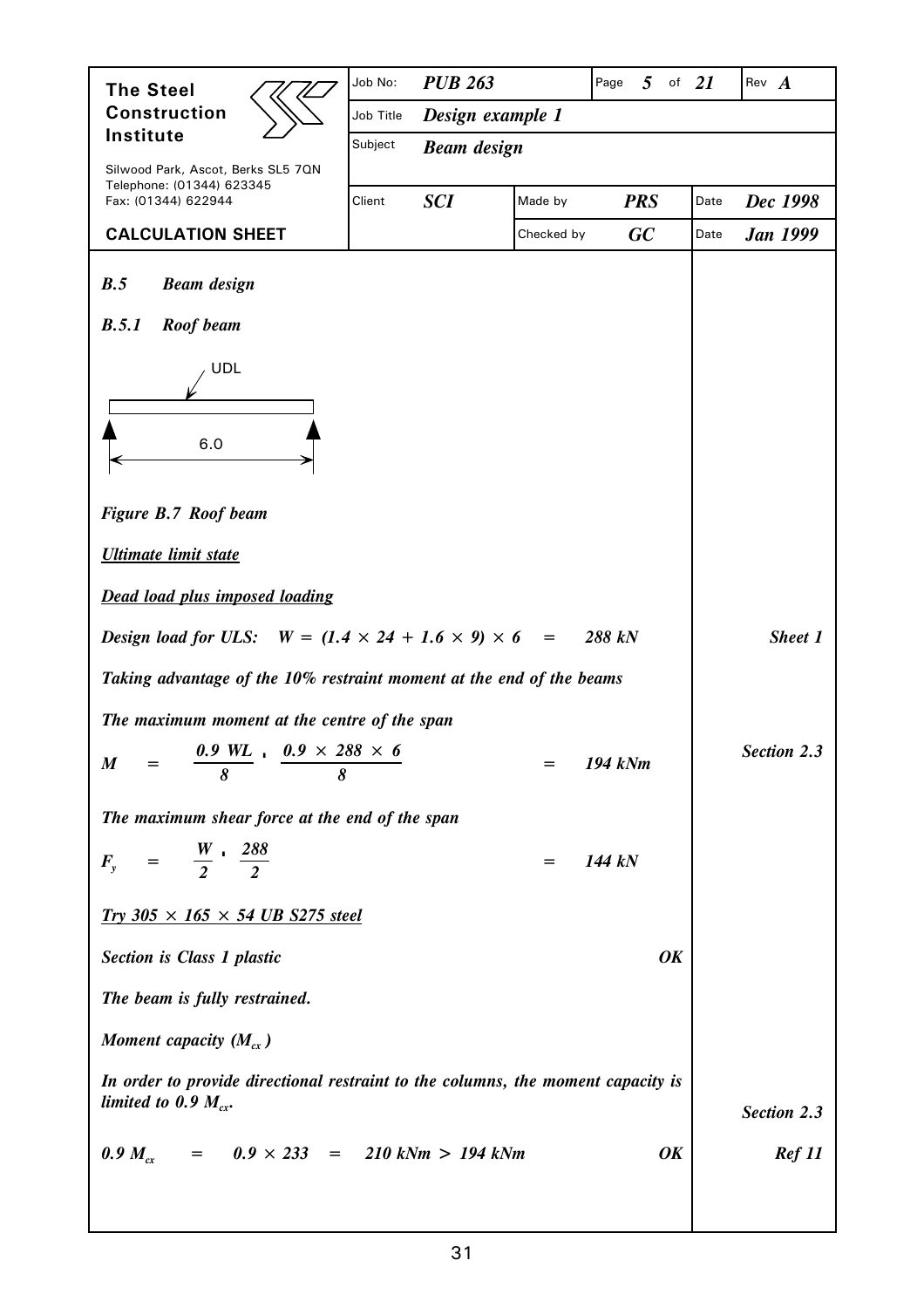| <b>The Steel</b>                                                                    | Job No:   | <b>PUB 263</b>             |            | Page       | $6$ of $21$ |      | Rev $\boldsymbol{A}$ |
|-------------------------------------------------------------------------------------|-----------|----------------------------|------------|------------|-------------|------|----------------------|
| <b>Construction</b>                                                                 | Job Title | Design example 1           |            |            |             |      |                      |
| Institute                                                                           | Subject   | <b>Beam</b> design         |            |            |             |      |                      |
| Silwood Park, Ascot, Berks SL5 7QN<br>Telephone: (01344) 623345                     |           |                            |            |            |             |      |                      |
| Fax: (01344) 622944                                                                 | Client    | <b>SCI</b>                 | Made by    | <b>PRS</b> |             | Date | Dec 1998             |
| <b>CALCULATION SHEET</b>                                                            |           |                            | Checked by | GC         |             | Date | <b>Jan 1999</b>      |
| Shear capacity $(P_v)$                                                              |           |                            |            |            |             |      |                      |
| 405 kN<br>$P_{v}$<br>=                                                              |           | $>144$ kN                  |            |            | OK          |      | <b>Ref</b> 11        |
| <b>Dead load plus wind loading</b>                                                  |           |                            |            |            |             |      |                      |
| Design moment at end of beam due to wind = $1.4 \times 4.2 = 5.9$ kNm               |           |                            |            |            |             |      |                      |
| By inspection, this load combination not critical                                   |           |                            |            |            |             |      |                      |
| Dead load plus imposed load plus wind loading                                       |           |                            |            |            |             |      |                      |
| Design moment at end of beam due to wind = $1.2 \times 4.2$ =                       |           |                            |            |            |             |      |                      |
| By inspection, this load combination not critical                                   |           |                            |            |            |             |      |                      |
| <b>Serviceability limit state</b>                                                   |           |                            |            |            |             |      |                      |
| Design imposed load for SLS:                                                        | W         | $=$ 9.0 $\times$ 6 = 54 kN |            |            |             |      | <b>Sheet 1</b>       |
| Imposed load deflection of beam (assuming simply supported)                         |           |                            |            |            |             |      |                      |
| $5 \times 54 \times 6000^3$<br>$384 \times 205 \times 11700 \times 10^4$            |           | 6.3mm                      |            |            | OK          |      |                      |
| Use $305 \times 165 \times 54$ UB S275 steel                                        |           |                            |            |            |             |      |                      |
| <b>Floor</b> beam<br>B.5.2                                                          |           |                            |            |            |             |      |                      |
| <b>UDL</b>                                                                          |           |                            |            |            |             |      |                      |
|                                                                                     |           |                            |            |            |             |      |                      |
| 6.0                                                                                 |           |                            |            |            |             |      |                      |
| <b>Figure B.8</b><br><b>Floor</b> beam                                              |           |                            |            |            |             |      |                      |
| <b>Ultimate limit state</b>                                                         |           |                            |            |            |             |      |                      |
| <b>Dead load plus imposed loading</b>                                               |           |                            |            |            |             |      |                      |
| <i>Design load for ULS:</i> $W = (1.4 \times 27 + 1.6 \times 30) \times 6 = 515 kN$ |           |                            |            |            |             |      | <b>Sheet 1</b>       |
|                                                                                     |           |                            |            |            |             |      |                      |
|                                                                                     |           |                            |            |            |             |      |                      |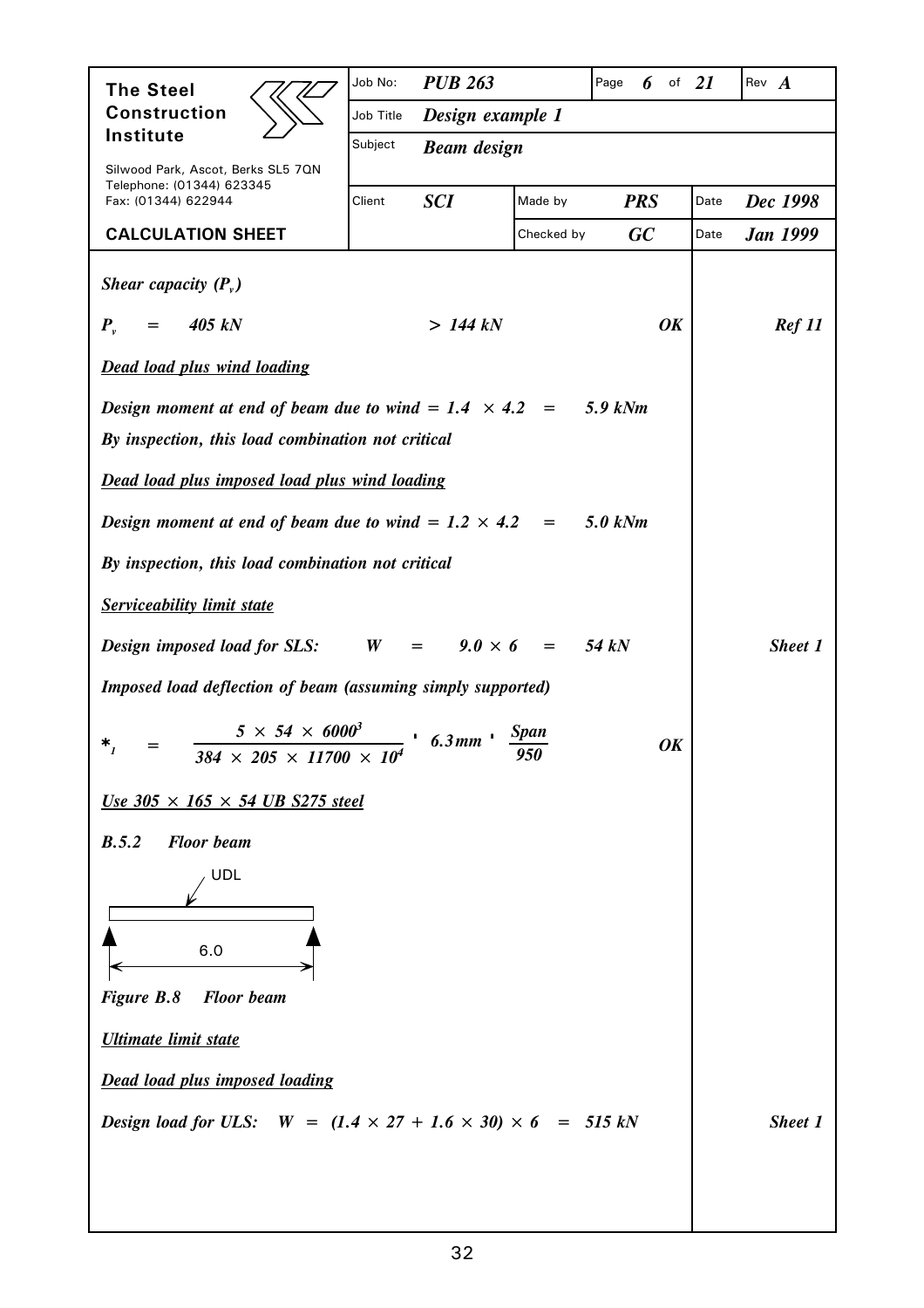| <b>The Steel</b>                                                                                              | Job No:   | <b>PUB 263</b>           |            | Page       | 7 of $21$ |      | Rev $\boldsymbol{A}$ |  |
|---------------------------------------------------------------------------------------------------------------|-----------|--------------------------|------------|------------|-----------|------|----------------------|--|
| <b>Construction</b>                                                                                           | Job Title | Design example 1         |            |            |           |      |                      |  |
| Institute                                                                                                     | Subject   | <b>Beam</b> design       |            |            |           |      |                      |  |
| Silwood Park, Ascot, Berks SL5 7QN<br>Telephone: (01344) 623345                                               |           |                          |            |            |           |      |                      |  |
| Fax: (01344) 622944                                                                                           | Client    | <b>SCI</b>               | Made by    | <b>PRS</b> |           | Date | Dec 1998             |  |
| <b>CALCULATION SHEET</b>                                                                                      |           |                          | Checked by | GC         |           | Date | <b>Jan 1999</b>      |  |
| Taking advantage of the 10% restraint moment at the end of the beam                                           |           |                          |            |            |           |      |                      |  |
| The maximum moment at the centre of the span                                                                  |           |                          |            |            |           |      |                      |  |
| $\frac{0.9 \text{ WL}}{8}$ , $\frac{0.9 \times 515 \times 6}{8}$<br>$\boldsymbol{M}$                          |           |                          | $=$        | 347 kNm    |           |      |                      |  |
| The maximum shear at the end of the span                                                                      |           |                          |            |            |           |      |                      |  |
| $F_v = \frac{W}{2} \cdot \frac{515}{2}$                                                                       |           |                          |            | 257 kN     |           |      |                      |  |
| $Try 406 \times 178 \times 74 UB$ S275 steel                                                                  |           |                          |            |            |           |      |                      |  |
| The section is Class 1 plastic.                                                                               |           |                          |            |            |           |      |                      |  |
| The beam is fully restrained.                                                                                 |           |                          |            |            |           |      |                      |  |
| Moment capacity $(M_{cx})$                                                                                    |           |                          |            |            |           |      |                      |  |
| In order to provide directional restraint to the columns, the moment capacity is<br>limited to 0.9 $M_{cr}$ . |           |                          |            |            |           |      |                      |  |
| $=$ 0.9 $\times$ 413 $=$ 372 kNm $>$ 347 kNm<br>$0.9 M_{cr}$                                                  |           |                          |            |            | OK        |      | <b>Ref 11</b>        |  |
| Shear capacity $(P_v)$                                                                                        |           |                          |            |            |           |      |                      |  |
| $P_{v}$<br>647 kN                                                                                             |           | > 257 kN                 |            |            | OK        |      | Ref 11               |  |
| <b>Dead load plus wind loading</b>                                                                            |           |                          |            |            |           |      |                      |  |
| Design moment at end of beam due to wind = $1.4 \times 31.0$ = 43.4 kNm                                       |           |                          |            |            |           |      | Table B.3            |  |
| By inspection, this load combination not critical                                                             |           |                          |            |            |           |      |                      |  |
| <b>Dead load plus imposed load plus wind loading</b>                                                          |           |                          |            |            |           |      |                      |  |
| Design moment at end of beam due to wind = $1.2 \times 31.0 = 37.2$ kNm                                       |           |                          |            |            |           |      | Table B.3            |  |
| By inspection, this load combination not critical.                                                            |           |                          |            |            |           |      |                      |  |
| <b>Serviceability limit state</b>                                                                             |           |                          |            |            |           |      |                      |  |
| Design imposed load at SLS:                                                                                   | W         | $= 30 \times 6 = 180 kN$ |            |            |           |      | <b>Sheet 1</b>       |  |
|                                                                                                               |           |                          |            |            |           |      |                      |  |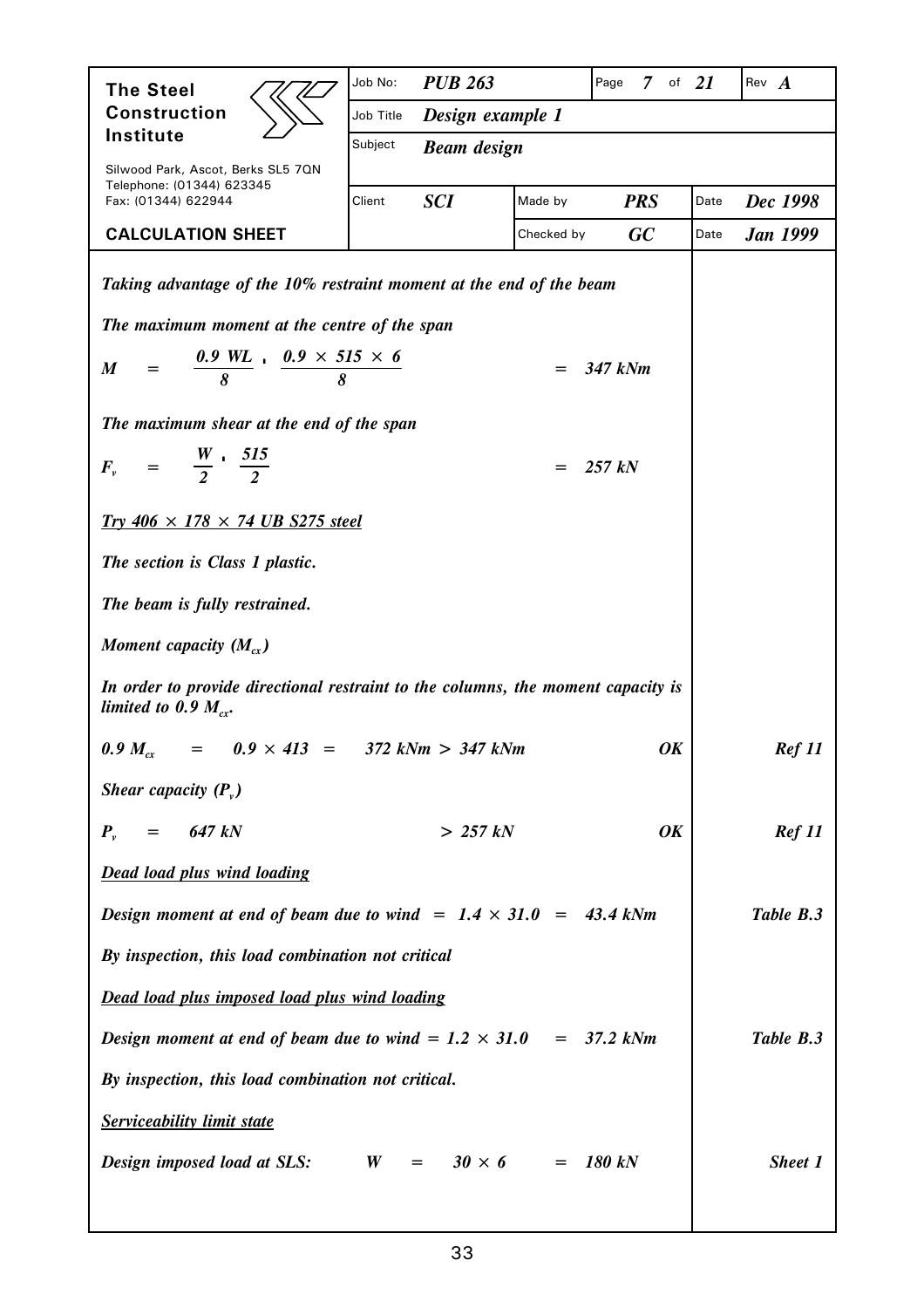| <b>Construction</b><br>Design example 1<br>Job Title<br>Institute                                                                                                                                                                                                                                                                                                                                                                                                                                                                                                                          |      |                 |  |  |  |  |  |  |  |
|--------------------------------------------------------------------------------------------------------------------------------------------------------------------------------------------------------------------------------------------------------------------------------------------------------------------------------------------------------------------------------------------------------------------------------------------------------------------------------------------------------------------------------------------------------------------------------------------|------|-----------------|--|--|--|--|--|--|--|
|                                                                                                                                                                                                                                                                                                                                                                                                                                                                                                                                                                                            |      |                 |  |  |  |  |  |  |  |
| Subject<br>Internal column design                                                                                                                                                                                                                                                                                                                                                                                                                                                                                                                                                          |      |                 |  |  |  |  |  |  |  |
| Silwood Park, Ascot, Berks SL5 7QN<br>Telephone: (01344) 623345                                                                                                                                                                                                                                                                                                                                                                                                                                                                                                                            |      |                 |  |  |  |  |  |  |  |
| <b>SCI</b><br><b>PRS</b><br>Fax: (01344) 622944<br>Client<br>Made by                                                                                                                                                                                                                                                                                                                                                                                                                                                                                                                       | Date | Dec 1998        |  |  |  |  |  |  |  |
| <b>CALCULATION SHEET</b><br><b>GC</b><br>Checked by                                                                                                                                                                                                                                                                                                                                                                                                                                                                                                                                        | Date | <b>Jan 1999</b> |  |  |  |  |  |  |  |
| Imposed load deflection of beam (assuming simply supported)<br>$=$<br>$\frac{5 \times 180 \times 6000^3}{384 \times 205 \times 27300 \times 10^4}$ ' 9.05 mm ' $\frac{Span}{660}$ < $\frac{Span}{360}$<br>OK<br><u>Use 406 <math>\times</math> 178 <math>\times</math> 74 UB S275 steel</u><br><b>Column</b> loads<br>$\bm{B.6}$<br>Data for calculation of column moments are given in Table B.6.<br>Table B.6 Data for calculation of column moments                                                                                                                                     |      |                 |  |  |  |  |  |  |  |
| <b>Storey</b><br><b>Beam</b> reactions<br>10% restraint<br>Moments due to horizontal loads<br>moment                                                                                                                                                                                                                                                                                                                                                                                                                                                                                       |      |                 |  |  |  |  |  |  |  |
| <b>Notional loads</b><br>Wind<br><b>Dead</b><br><b>Imposed</b><br><b>Imposed</b><br>Dead                                                                                                                                                                                                                                                                                                                                                                                                                                                                                                   |      |                 |  |  |  |  |  |  |  |
| (kN)<br>(kN)<br>(kNm)<br>(kNm)<br><b>External</b><br><b>Internal</b><br>External<br><b>Internal</b><br>(kNm)<br>(kNm)<br>(kNm)<br>(kNm)                                                                                                                                                                                                                                                                                                                                                                                                                                                    |      |                 |  |  |  |  |  |  |  |
| 81<br>12.2<br>8.4<br>3<br>90<br>13.5<br>4.02<br>8.03<br>16.8                                                                                                                                                                                                                                                                                                                                                                                                                                                                                                                               |      | <b>Sheet 1</b>  |  |  |  |  |  |  |  |
| $\boldsymbol{l}$<br>81<br>12.2<br>13.5<br>22.9<br>19<br>38<br>90<br>11.5                                                                                                                                                                                                                                                                                                                                                                                                                                                                                                                   |      | Table B.4       |  |  |  |  |  |  |  |
| N.B. All values are UNFACTORED, except for moments due to notional<br>horizontal loads<br>The values for the 10% restraint moment are calculated from the unfactored floor<br>loads (i.e. $10\%$ of $wL^2/8$ )<br>$0.1 \times 27 \times 6^2/8 = 12.2$<br><b>Dead</b><br>$=$<br>$=$ 0.1 $\times$ 30 $\times$ 6 <sup>2</sup> /8 = 13.5<br><b>Imposed</b><br>Internal column design<br>$\bm{B.7}$<br>The columns will be spliced above the second storey floor beams, where change<br>in section size may take place. Therefore, design calculations will be required for<br>storeys 3 and 1. |      | Table B.1       |  |  |  |  |  |  |  |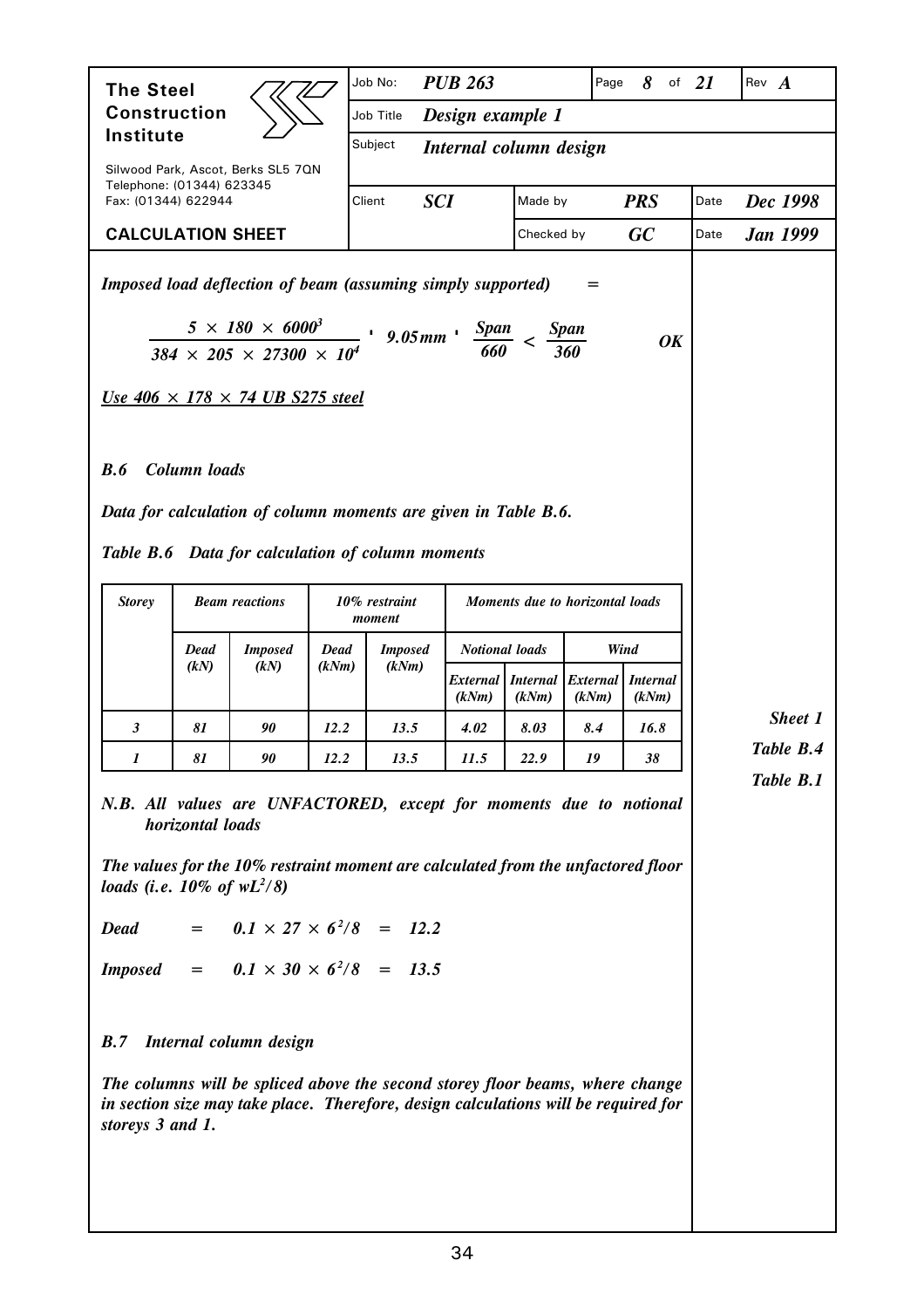| <b>The Steel</b>            |                                                                                                                                                                                                                                             |             | Job No:                                          | <b>PUB 263</b>         |                        | 9<br>Page            | of $21$ | Rev $\boldsymbol{A}$ |
|-----------------------------|---------------------------------------------------------------------------------------------------------------------------------------------------------------------------------------------------------------------------------------------|-------------|--------------------------------------------------|------------------------|------------------------|----------------------|---------|----------------------|
| <b>Construction</b>         |                                                                                                                                                                                                                                             |             | Job Title                                        | Design example 1       |                        |                      |         |                      |
| Institute                   |                                                                                                                                                                                                                                             |             | Subject                                          |                        | Internal column design |                      |         |                      |
| Fax: (01344) 622944         | Silwood Park, Ascot, Berks SL5 7QN<br>Telephone: (01344) 623345                                                                                                                                                                             |             | Client                                           | <b>SCI</b>             | Made by                | <b>PRS</b>           | Date    | Dec 1998             |
|                             | <b>CALCULATION SHEET</b>                                                                                                                                                                                                                    |             |                                                  |                        | Checked by             | <b>GC</b>            | Date    | <b>Jan 1999</b>      |
|                             |                                                                                                                                                                                                                                             |             |                                                  |                        |                        |                      |         |                      |
|                             | Table B.7 Loading on internal columns                                                                                                                                                                                                       |             |                                                  |                        |                        |                      |         |                      |
| <b>Storey</b>               | Loading (kN)                                                                                                                                                                                                                                | Sw of       |                                                  | <b>Total</b> load      | <b>Reduction</b> in    | Reduced              |         |                      |
|                             |                                                                                                                                                                                                                                             | column (kN) |                                                  | Dead (kN) Imposed (kN) | imposed load<br>(kN)   | imposed load<br>(kN) |         |                      |
| $\boldsymbol{4}$            | D 72<br>D 72<br>I 27<br>I 27                                                                                                                                                                                                                | 3           | 147                                              | 54                     | 0                      | 54                   |         |                      |
| 3                           | D 81<br>D 81<br>I 90<br>I 90                                                                                                                                                                                                                | 3           | 312                                              | 234                    | 10%<br>23              | 211                  |         |                      |
| $\overline{2}$              | D 81<br>D 81<br>I 90<br>I 90                                                                                                                                                                                                                | 5           | 479                                              | 414                    | 20%<br>83              | 331                  |         |                      |
| $\boldsymbol{l}$            | D 81<br>D 81<br>I 90<br>I 90                                                                                                                                                                                                                | 6           | 647                                              | 594                    | 30%<br>178             | 416                  |         |                      |
| B.7.1                       | The reduction in imposed load for the number of storeys carried is given by<br>BS 6399-1: Table 2.<br><b>Storey 3</b><br><b>Dead load plus imposed load plus notional forces</b>                                                            |             |                                                  |                        |                        |                      |         |                      |
|                             | Design load at ULS:                                                                                                                                                                                                                         |             | $F_c = 1.4 \times 312 + 1.6 \times 211 = 774 kN$ |                        |                        |                      |         | Table B.7            |
|                             | Design moment at ULS:<br>(due to notional loads)                                                                                                                                                                                            | $M_{\rm r}$ |                                                  |                        |                        | $= 8.03$ kNm         |         | Table B.6            |
| critical.                   | Moments due to eccentric reactions and the 10% restraint moment balance and<br>produce no net moment about the major axis. By inspection, pattern imposed<br>load (i.e. omitting imposed load on one beam at third floor level) will not be |             |                                                  |                        |                        |                      |         |                      |
| L<br>$=$<br>$L_{Ev}$<br>$=$ | 4.0 <sub>m</sub><br>$1.0L = 4.0 m;$ $L_{Ex} = 1.5L = 6.0 m$                                                                                                                                                                                 |             |                                                  |                        |                        |                      |         | <b>Section 2.4</b>   |
|                             | $Try 203 \times 203 \times 52 UC$ S275 steel                                                                                                                                                                                                |             |                                                  |                        |                        |                      |         |                      |
|                             | Section is Class 1 plastic                                                                                                                                                                                                                  |             |                                                  |                        |                        |                      |         |                      |
|                             |                                                                                                                                                                                                                                             |             |                                                  |                        |                        |                      |         |                      |
|                             |                                                                                                                                                                                                                                             |             |                                                  |                        |                        |                      |         |                      |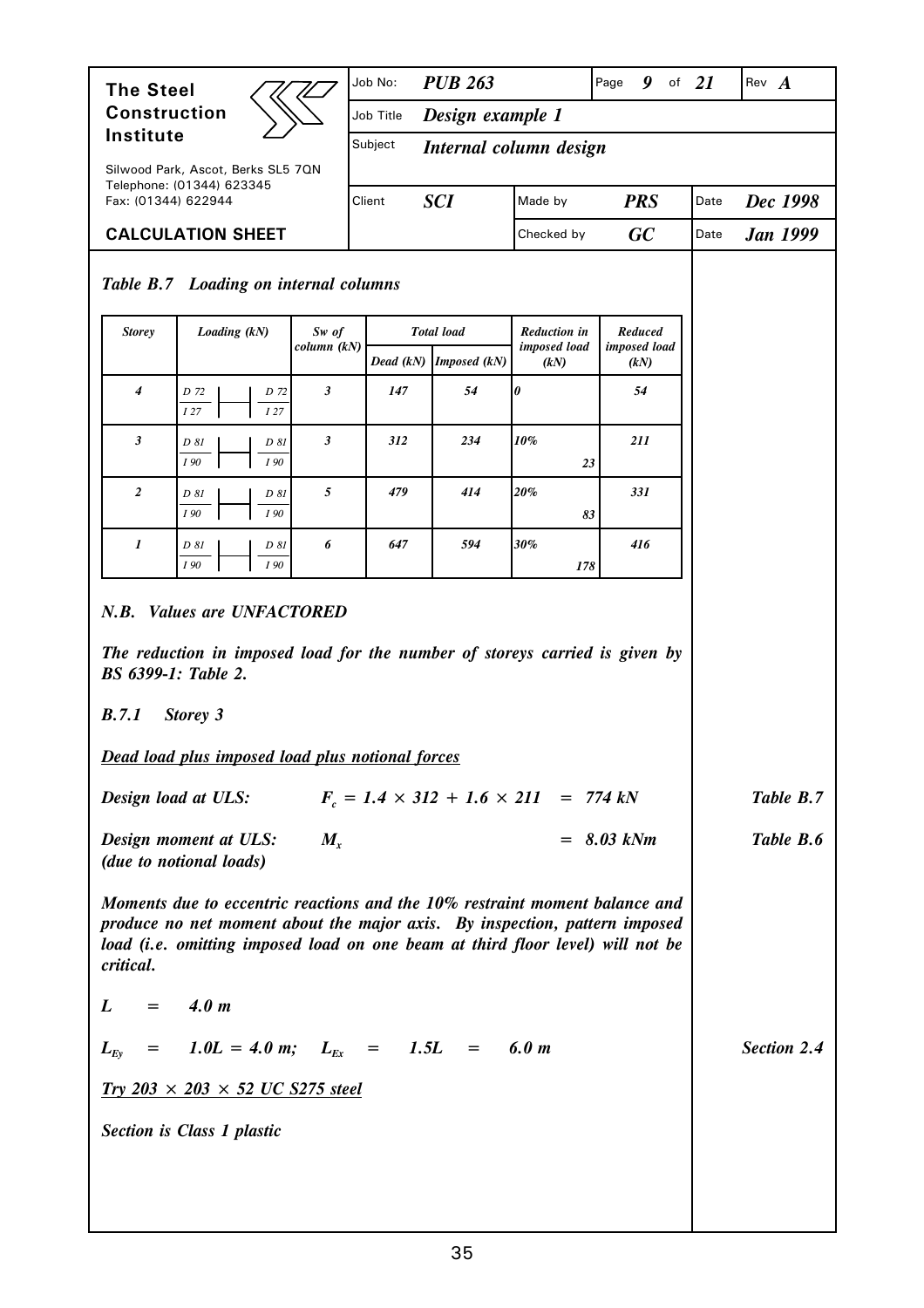| <b>The Steel</b>                                                                                                           |        | Job No:                           | <b>PUB 263</b>                                    |            | Page $10$ of $21$ |    |      | Rev $\boldsymbol{A}$ |  |
|----------------------------------------------------------------------------------------------------------------------------|--------|-----------------------------------|---------------------------------------------------|------------|-------------------|----|------|----------------------|--|
| <b>Construction</b>                                                                                                        |        | Job Title                         | Design example 1                                  |            |                   |    |      |                      |  |
| Institute                                                                                                                  |        | Subject<br>Internal column design |                                                   |            |                   |    |      |                      |  |
| Silwood Park, Ascot, Berks SL5 7QN<br>Telephone: (01344) 623345                                                            |        |                                   |                                                   |            |                   |    |      |                      |  |
| Fax: (01344) 622944                                                                                                        | Client |                                   | <b>SCI</b>                                        | Made by    | <b>PRS</b>        |    | Date | Dec 1998             |  |
| <b>CALCULATION SHEET</b>                                                                                                   |        |                                   |                                                   | Checked by | $\bm{G} \bm{C}$   |    | Date | <b>Jan 1999</b>      |  |
| At $L_{EY}$ = 4 m $P_{cy}$ =                                                                                               |        |                                   | 1100 kN                                           |            |                   |    |      | <b>Ref</b> 11        |  |
| At $L_{EX}$ = 6 m $P_{cx}$ = 1370 kN                                                                                       |        |                                   |                                                   |            |                   |    |      | <b>Ref</b> 11        |  |
| $M_{bs}$ =<br>$=$ 4 m<br>At L                                                                                              |        |                                   | 150 kNm                                           |            |                   |    |      | <b>Ref</b> 11        |  |
| $\frac{F_c}{P_c}$ % $\frac{M_x}{M_{bs}}$ · $\frac{774}{1100}$ % $\frac{8.03}{150}$ · 0.76 < 1.00                           |        |                                   |                                                   |            |                   | OK |      | <b>Section 2.4</b>   |  |
| By inspection, pattern imposed load will not be critical.                                                                  |        |                                   |                                                   |            |                   |    |      |                      |  |
| Dead load plus imposed load plus wind loading                                                                              |        |                                   |                                                   |            |                   |    |      |                      |  |
| Design load at ULS:                                                                                                        |        |                                   | $F_c = 1.2 \times 312 + 1.2 \times 211 = 628 kN$  |            |                   |    |      | Table B.7            |  |
| Design moment at ULS: $M_r = 1.2 \times 16.8$                                                                              |        |                                   |                                                   |            | $= 20.2$ kNm      |    |      | Table B.6            |  |
| (due to notional loads)                                                                                                    |        |                                   |                                                   |            |                   |    |      |                      |  |
| Moments due to eccentric reactions and the 10% restraint moment balance and<br>produce no net moment about the major axis. |        |                                   |                                                   |            |                   |    |      |                      |  |
| $\frac{F_c}{P_c}$ % $\frac{M_x}{M_{bs}}$ · $\frac{628}{1100}$ % $\frac{20.2}{150}$ · 0.71 < 1.00                           |        |                                   |                                                   |            |                   | OK |      | Section 2.4          |  |
| <b>Dead load plus wind loading</b>                                                                                         |        |                                   |                                                   |            |                   |    |      |                      |  |
| $F_c = 1.4 \times 312$<br>Design load at ULS:                                                                              |        |                                   |                                                   | $=$        | 437 kN            |    |      | Table B.7            |  |
| Design moment at ULS: $M_r = 1.4 \times 16.8$                                                                              |        |                                   |                                                   |            | 23.5 kNm          |    |      | Table B.1            |  |
| $\frac{F_c}{P_c}$ % $\frac{M_x}{M_{bs}}$ · $\frac{437}{1100}$ % $\frac{23.5}{150}$ · 0.55 < 1.00                           |        |                                   |                                                   |            |                   | OK |      | Section 2.4          |  |
| <u>Use 203 <math>\times</math> 203 <math>\times</math> 52 UC S275 steel</u>                                                |        |                                   |                                                   |            |                   |    |      |                      |  |
| B.7.2<br><b>Storey 1</b>                                                                                                   |        |                                   |                                                   |            |                   |    |      |                      |  |
| <b>Dead load plus imposed loading plus notional forces</b>                                                                 |        |                                   |                                                   |            |                   |    |      |                      |  |
| Design load at ULS:                                                                                                        |        |                                   | $F_c = 1.4 \times 647 + 1.6 \times 416 = 1571$ kN |            |                   |    |      | Table B.7            |  |
| Design moment at ULS: $M_r =$                                                                                              |        |                                   |                                                   |            | 22.9 kNm          |    |      | Table B.6            |  |
|                                                                                                                            |        |                                   |                                                   |            |                   |    |      |                      |  |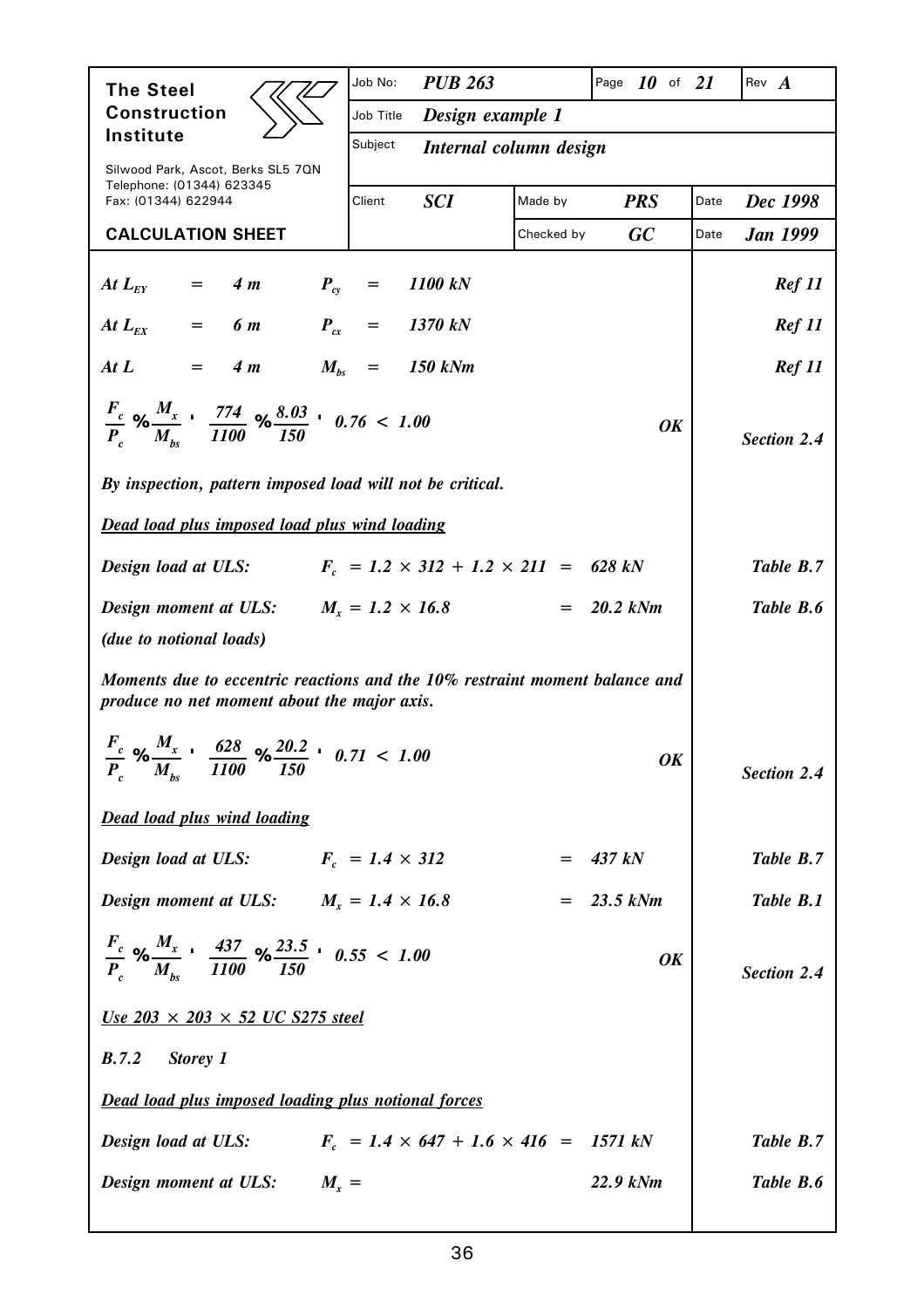| <b>The Steel</b>                                                                                  | <b>PUB 263</b><br>Job No:                         |                        | Page $11$ of $21$     |      | Rev $\boldsymbol{A}$ |
|---------------------------------------------------------------------------------------------------|---------------------------------------------------|------------------------|-----------------------|------|----------------------|
| <b>Construction</b>                                                                               | Job Title<br>Design example 1                     |                        |                       |      |                      |
| Institute                                                                                         | Subject                                           | External column design |                       |      |                      |
| Silwood Park, Ascot, Berks SL5 7QN<br>Telephone: (01344) 623345                                   |                                                   |                        |                       | Date |                      |
| Fax: (01344) 622944                                                                               | <b>SCI</b><br>Client                              |                        | <b>PRS</b><br>Made by |      | Dec 1998             |
| <b>CALCULATION SHEET</b>                                                                          |                                                   | Checked by             | <b>GC</b>             | Date | <b>Jan 1999</b>      |
| $= 5.0 m$<br>$\bm{L}$                                                                             |                                                   |                        |                       |      |                      |
| $=$ 1.0 L<br>$L_{\text{Ev}}$                                                                      | $=$ 5.0 m; $L_{Ex}$ = 1.5L = 7.5 m                |                        |                       |      | <b>Section 2.4</b>   |
| <u>Try 254 <math>\times</math> 254 <math>\times</math> 89 UC S275 steel</u>                       |                                                   |                        |                       |      |                      |
| Section is Class 1 plastic                                                                        |                                                   |                        |                       |      |                      |
| At $L_{E_v} = 5 m$ $P_{cv} = 1860 kN$                                                             |                                                   |                        |                       |      | <b>Ref</b> 11        |
| $P_{cx} > P_{cy}$                                                                                 |                                                   |                        |                       |      |                      |
| At $L = 5 m$ $M_{bs} = 316$ kNm                                                                   |                                                   |                        |                       |      | <b>Ref 11</b>        |
| $\frac{F_c}{P_c}$ % $\frac{M_x}{M_{bs}}$ · $\frac{1571}{1860}$ % $\frac{22.9}{317}$ · 0.92 < 1.00 |                                                   |                        | OK                    |      | <b>Section 2.4</b>   |
| By inspection, pattern loading will not be critical.                                              |                                                   |                        |                       |      |                      |
| <b>Dead load plus imposed load plus wind loading</b>                                              |                                                   |                        |                       |      |                      |
| Design load at ULS:                                                                               | $F_c = 1.2 \times 647 + 1.2 \times 416 = 1276$ kN |                        |                       |      | Table B.7            |
| Design moment at ULS: $M_r = 1.2 \times 38.0 = 45.6$ kNm                                          |                                                   |                        |                       |      | Table B.1            |
| $\frac{F_c}{P_c}$ % $\frac{M_x}{M_{bs}}$ · $\frac{1276}{1860}$ % $\frac{45.6}{317}$ · 0.83 < 1.00 |                                                   |                        | OK                    |      |                      |
| <b>Dead load plus wind loading</b>                                                                |                                                   |                        |                       |      |                      |
| Design load at ULS:                                                                               | $F_c = 1.4 \times 647 = 906 kN$                   |                        |                       |      | Table B.7            |
| Design moment at ULS: $M_x = 1.4 \times 38.0 = 53.2$ kNm                                          |                                                   |                        |                       |      | Table B.1            |
| $\frac{F_c}{P_c}$ % $\frac{M_x}{M_{bs}}$ ' $\frac{906}{1860}$ % $\frac{53.2}{317}$ ' 0.65 < 1.00  |                                                   |                        | OK                    |      | Section 2.4          |
| <u>Use 254 <math>\times</math> 254 <math>\times</math> 89 UC S275 steel</u>                       |                                                   |                        |                       |      |                      |
|                                                                                                   |                                                   |                        |                       |      |                      |
|                                                                                                   |                                                   |                        |                       |      |                      |
|                                                                                                   |                                                   |                        |                       |      |                      |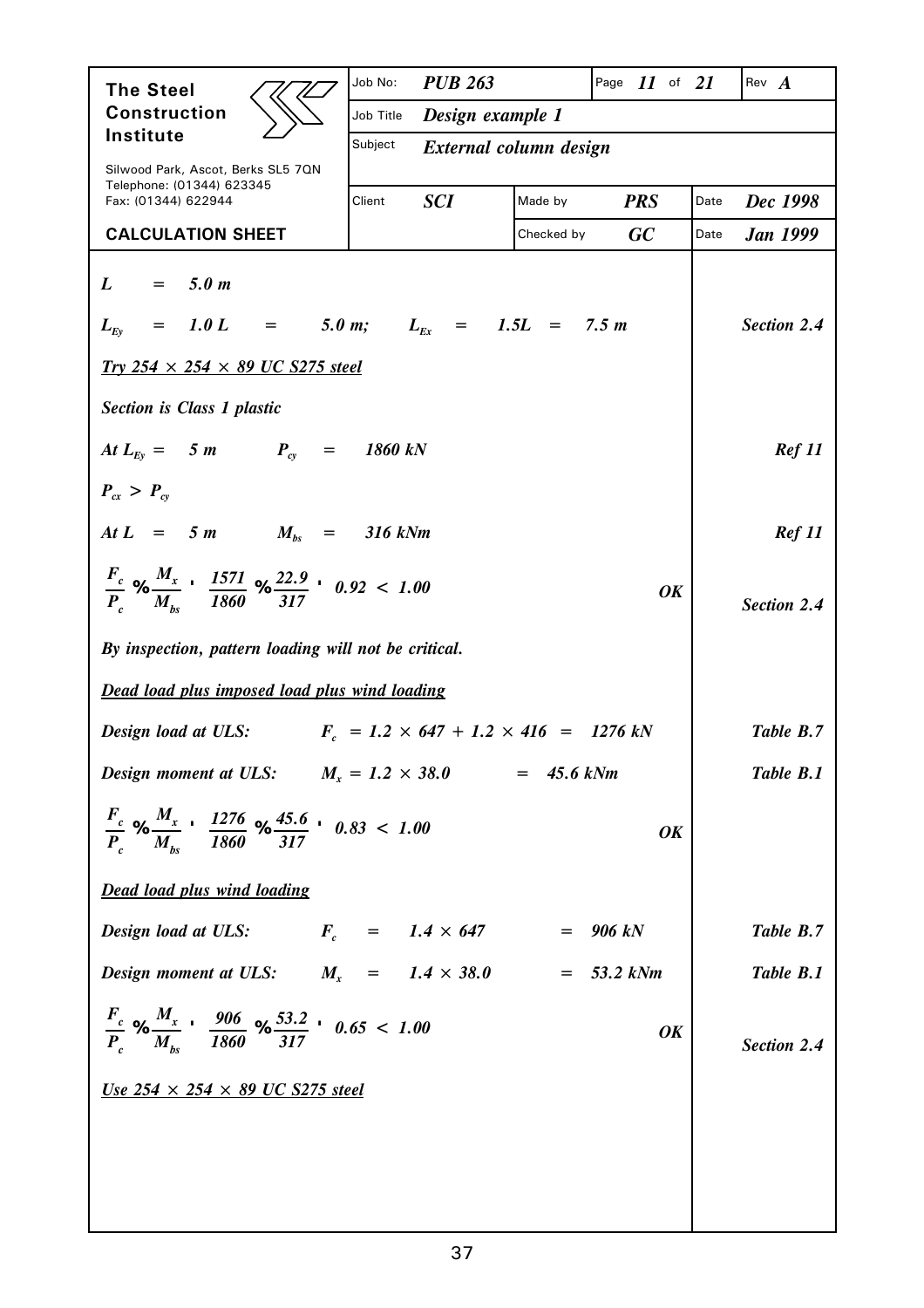| <b>The Steel</b>          |                                                                                                |                | Job No:    | <b>PUB 263</b>         |                        | Page $12$ of $21$    |      | Rev $\boldsymbol{A}$ |
|---------------------------|------------------------------------------------------------------------------------------------|----------------|------------|------------------------|------------------------|----------------------|------|----------------------|
| <b>Construction</b>       |                                                                                                |                | Job Title  | Design example 1       |                        |                      |      |                      |
| Institute                 |                                                                                                |                | Subject    |                        | External column design |                      |      |                      |
|                           | Silwood Park, Ascot, Berks SL5 7QN<br>Telephone: (01344) 623345                                |                |            |                        |                        |                      |      |                      |
|                           | Fax: (01344) 622944                                                                            | Client         | <b>SCI</b> |                        | Made by                | <b>PRS</b>           | Date | Dec 1998             |
|                           | <b>CALCULATION SHEET</b>                                                                       |                |            |                        | Checked by             | GC                   | Date | <b>Jan 1999</b>      |
| $\bm{B.8}$                | External column design                                                                         |                |            |                        |                        |                      |      |                      |
|                           | Table B.8 Loading on external columns                                                          |                |            |                        |                        |                      |      |                      |
| <b>Storey</b>             | Loading (kN)                                                                                   | Sw of          |            | <b>Total</b> load      | <b>Reduction</b> in    | Reduced              |      |                      |
|                           |                                                                                                | column (kN)    |            | Dead (kN) Imposed (kN) | imposed load<br>(kN)   | imposed load<br>(kN) |      |                      |
| $\boldsymbol{4}$          | D 72                                                                                           | $\mathbf{3}$   | 75         | 27                     | 0                      | 27                   |      |                      |
| 3                         | <i>I</i> 27<br>D 81                                                                            | $\mathbf{3}$   | 159        | 117                    | 10%                    | 105                  |      |                      |
|                           | I 90                                                                                           |                |            |                        | 12                     |                      |      |                      |
| $\overline{2}$            | D 81<br>I 90                                                                                   | $\mathfrak{s}$ | 245        | 207                    | 20%<br>41              | 166                  |      |                      |
| $\boldsymbol{\mathit{1}}$ | D 81                                                                                           | 6              | 332        | 297                    | 30%                    | 208                  |      |                      |
|                           | I 90                                                                                           |                |            |                        | 89                     |                      |      |                      |
|                           | N.B. Values are UNFACTORED                                                                     |                |            |                        |                        |                      |      |                      |
|                           | The reduction in imposed load for number of storeys carried is given by<br>BS 6399-1: Table 2. |                |            |                        |                        |                      |      |                      |
|                           | 10% restraint moments                                                                          |                |            |                        |                        |                      |      |                      |
|                           | The moments due to partial fixity of the beam ends are taken from Table B.6.                   |                |            |                        |                        |                      |      |                      |
|                           | Moment due to dead load                                                                        |                | $=$        | 12.2 kNm               |                        |                      |      |                      |
|                           | Moment due to imposed load                                                                     |                | =          | 13.5 kNm               |                        |                      |      |                      |
| B.8.1                     | <b>Storey 3</b>                                                                                |                |            |                        |                        |                      |      |                      |
|                           | <b>Dead load plus imposed load plus notional forces</b>                                        |                |            |                        |                        |                      |      |                      |
|                           | Design load at ULS: $F_c = 1.4 \times 159 + 1.6 \times 105$                                    |                |            |                        | $=$                    | 391 kN               |      | Table B.8            |
|                           | Design moment at ULS: Mx                                                                       |                |            |                        |                        |                      |      |                      |
|                           | <b>Assume section 200 deep</b>                                                                 |                |            |                        |                        |                      |      |                      |
|                           | 100<br>100<br>Figure B.9 External column (storey 3)                                            |                |            |                        |                        |                      |      |                      |
|                           |                                                                                                |                |            |                        |                        |                      |      |                      |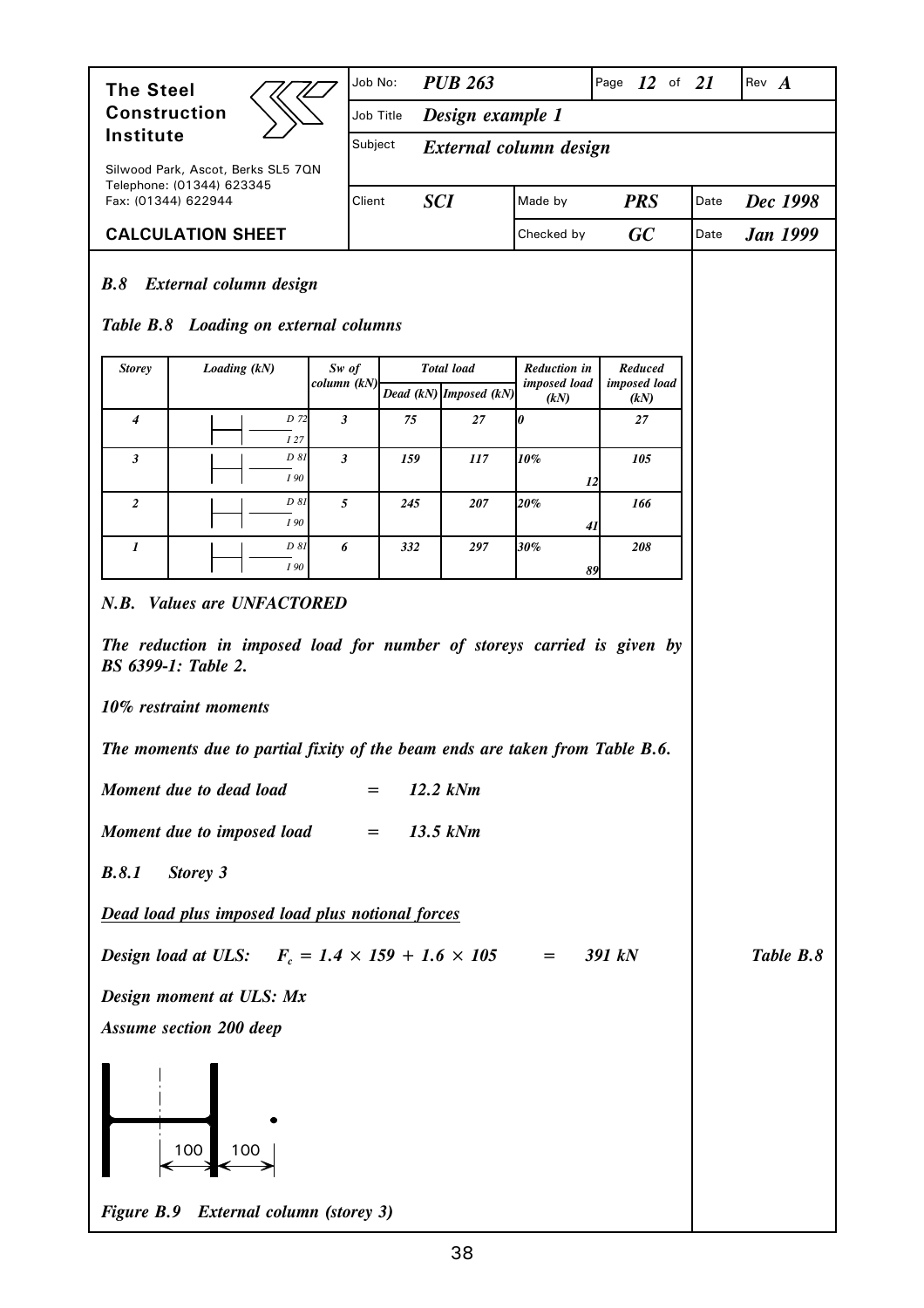| <b>The Steel</b>                                                                                 | Job No:    | <b>PUB 263</b>               |            | Page 13 of 21 |      | Rev $\boldsymbol{A}$    |  |  |  |
|--------------------------------------------------------------------------------------------------|------------|------------------------------|------------|---------------|------|-------------------------|--|--|--|
| <b>Construction</b>                                                                              | Job Title  | Design example 1             |            |               |      |                         |  |  |  |
| Institute                                                                                        | Subject    | External column design       |            |               |      |                         |  |  |  |
| Silwood Park, Ascot, Berks SL5 7QN<br>Telephone: (01344) 623345<br>Fax: (01344) 622944           | Client     | <b>SCI</b>                   | Made by    | <b>PRS</b>    | Date | Dec 1998                |  |  |  |
| <b>CALCULATION SHEET</b>                                                                         |            |                              | Checked by | GC            | Date | <b>Jan 1999</b>         |  |  |  |
|                                                                                                  |            |                              |            |               |      |                         |  |  |  |
| <i>Eccentricity moment</i> $(1.4 \times 81 + 1.6 \times 90) (0.1 + 0.1)$                         |            |                              | $=$        | 51.5 kNm      |      | Table B.8               |  |  |  |
| 10% restraint moment $(1.4 \times 12.2 + 1.6 \times 13.5)$                                       |            |                              | $=$        | 38.7          |      |                         |  |  |  |
|                                                                                                  |            |                              |            | 90.2 kNm      |      |                         |  |  |  |
| Divide moment equally between upper and lower column lengths 45.1 kNm                            |            |                              |            |               |      | Section 2.4             |  |  |  |
| <b>Notional horizontal loads</b>                                                                 |            |                              |            | 4.0           |      | Table B.6               |  |  |  |
| Total design moment<br>$M_{r}$                                                                   |            |                              | $=$        | 49.1 kNm      |      |                         |  |  |  |
| 4.0 <sub>m</sub><br>L<br>$=$                                                                     |            |                              |            |               |      |                         |  |  |  |
| 1.0L<br>$L_{\text{Ev}}$<br>$=$                                                                   |            | $=$ 4.0 m; $L_{Ex}$ = 1.5L = |            | 6.0 m         |      | <b>Section 2.4</b>      |  |  |  |
| $Try 203 \times 203 \times 52 UC$ S275 steel                                                     |            |                              |            |               |      |                         |  |  |  |
| <b>Section Class 1 plastic</b>                                                                   |            |                              |            |               |      | <b>Ref 11</b>           |  |  |  |
| At $L_{\rm{FY}}$<br>4 <sub>m</sub><br>$=$                                                        | $P_{cy}$   | 1100 kN<br>$=$               |            |               |      | <b>Ref 11</b>           |  |  |  |
| At $L_{\scriptscriptstyle EX}$<br>6 m<br>$=$                                                     | $P_{cx}$   | 1370 kN<br>$=$               |            |               |      | <b>Ref</b> 11           |  |  |  |
| At L<br>4m<br>$=$                                                                                | $M_{hs}$ = | 150 kNm                      |            |               |      | <b>Ref 11</b>           |  |  |  |
| $\frac{F_c}{P_c}$ % $\frac{M_x}{M_{bs}}$ · $\frac{391}{1100}$ % $\frac{49.1}{150}$ · 0.68 < 1.00 |            |                              |            | OK            |      |                         |  |  |  |
|                                                                                                  |            |                              |            |               |      | Section 2.4             |  |  |  |
| <b>Dead load plus imposed load plus wind loading</b>                                             |            |                              |            |               |      |                         |  |  |  |
| Design load at ULS: $F_c = 1.2 (159 + 105 + 5.6) = 324 kN$                                       |            |                              |            |               |      | Tables B.8<br>and $B.2$ |  |  |  |
|                                                                                                  |            |                              |            |               |      |                         |  |  |  |
| Design moment at ULS: $M_r$                                                                      |            |                              |            |               |      |                         |  |  |  |
| <i>Eccentricity moment</i> $(1.2 \times 81 + 1.2 \times 90) (0.1 + 0.1) =$                       |            |                              |            | 41.0 kNm      |      | Table B.7               |  |  |  |
| 10% restraint moment $(1.2 \times 12.2 + 1.2 \times 13.5)$                                       |            |                              | $=$        | 30.8          |      |                         |  |  |  |
|                                                                                                  |            |                              |            | 71.8 kNm      |      |                         |  |  |  |
| Divide moment equally between upper and lower column lengths 35.9 kNm                            |            |                              |            |               |      |                         |  |  |  |
| Moment due to wind $(1.2 \times 8.4)$                                                            |            |                              |            | <u>10.1</u>   |      | Table B.1               |  |  |  |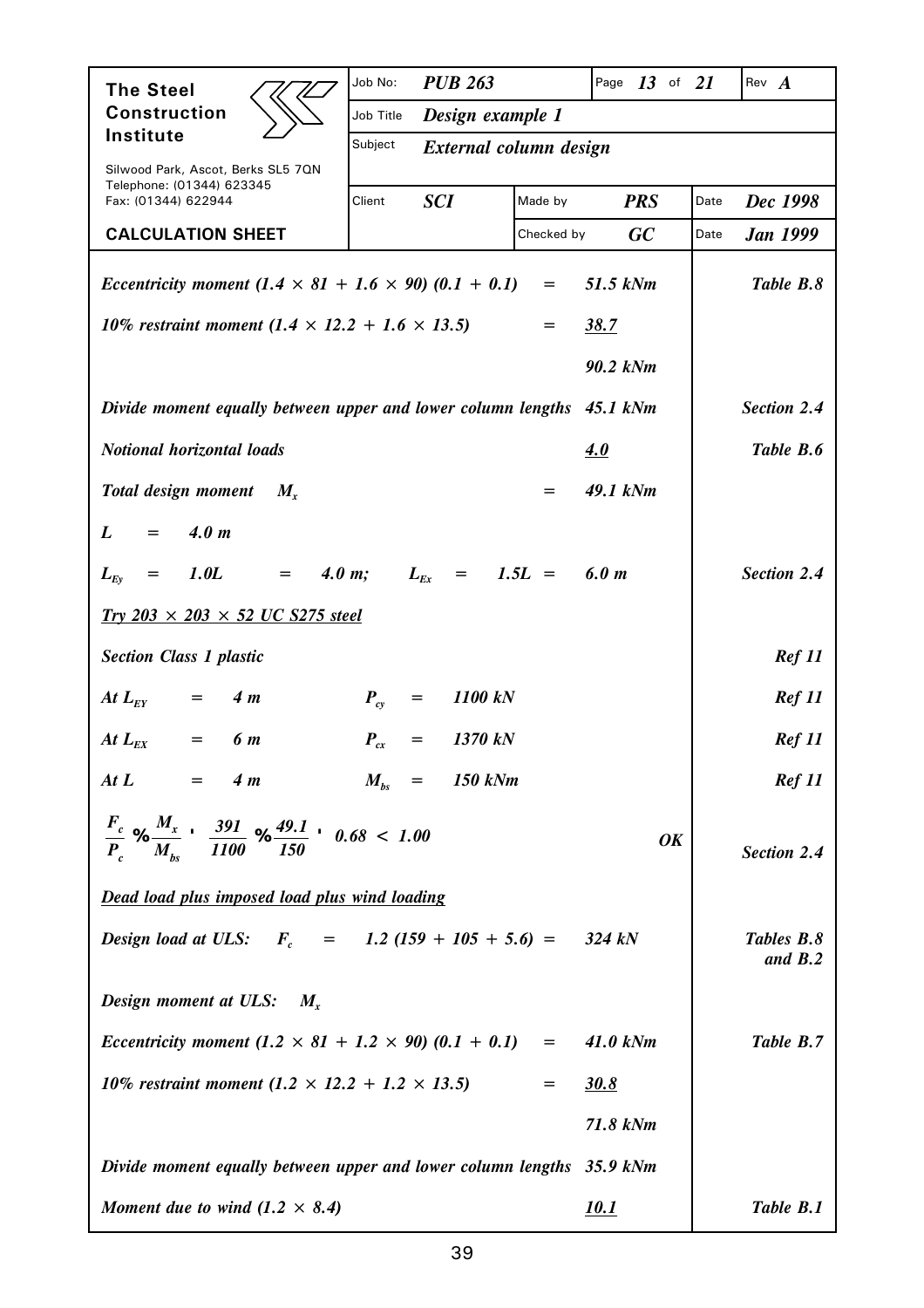| <b>The Steel</b>                                                                                                             | Job No:                     | <b>PUB 263</b>                                   |            | Page $14$ of $21$ |      | Rev $\boldsymbol{A}$ |  |  |  |
|------------------------------------------------------------------------------------------------------------------------------|-----------------------------|--------------------------------------------------|------------|-------------------|------|----------------------|--|--|--|
| <b>Construction</b>                                                                                                          | Job Title                   | Design example 1                                 |            |                   |      |                      |  |  |  |
| Institute                                                                                                                    | Subject                     | External column design                           |            |                   |      |                      |  |  |  |
| Silwood Park, Ascot, Berks SL5 7QN<br>Telephone: (01344) 623345<br>Fax: (01344) 622944                                       | Client                      | <b>SCI</b>                                       | Made by    | <b>PRS</b>        | Date | Dec 1998             |  |  |  |
| <b>CALCULATION SHEET</b>                                                                                                     |                             |                                                  | Checked by | $\bm{G} \bm{C}$   | Date | <b>Jan 1999</b>      |  |  |  |
| Total design moment $M_x$<br>$\frac{F_c}{P_c}$ % $\frac{M_x}{M_{bs}}$ · $\frac{324}{1100}$ % $\frac{46.0}{150}$ · 0.6 < 1.00 |                             |                                                  |            | 46.0 kNm<br>OK    |      | <b>Section 2.4</b>   |  |  |  |
| <b>Dead plus wind loading</b>                                                                                                |                             |                                                  |            |                   |      |                      |  |  |  |
| By inspection, not critical                                                                                                  |                             |                                                  |            |                   |      |                      |  |  |  |
| Use $203 \times 203 \times 52$ UC S275 steel                                                                                 |                             |                                                  |            |                   |      |                      |  |  |  |
| B.8.2<br><b>Storey 1</b>                                                                                                     |                             |                                                  |            |                   |      |                      |  |  |  |
| <b>Dead load plus imposed load plus notional forces</b>                                                                      |                             |                                                  |            |                   |      |                      |  |  |  |
| Design load at ULS:                                                                                                          |                             | $F_c = 1.4 \times 332 + 1.6 \times 208 = 798 kN$ |            |                   |      | Table B8             |  |  |  |
| Design moment at ULS:<br>$M_{\rm r}$                                                                                         |                             |                                                  |            |                   |      |                      |  |  |  |
| <b>Assume section 200 deep</b>                                                                                               |                             |                                                  |            |                   |      |                      |  |  |  |
| 100<br>100                                                                                                                   |                             |                                                  |            |                   |      |                      |  |  |  |
| Figure B.10<br><b>External column (storey 1)</b>                                                                             |                             |                                                  |            |                   |      |                      |  |  |  |
| <i>Eccentricity moment</i> $M_x = (1.4 \times 81 + 1.6 \times 90) (0.1 + 0.1) = 51.5$ kNm                                    |                             |                                                  |            |                   |      | Table B.8            |  |  |  |
| 10% restraint moment $M_x = (1.4 \times 12.2 + 1.6 \times 13.5)$                                                             |                             |                                                  | $=$        | <u>38.7</u>       |      |                      |  |  |  |
|                                                                                                                              |                             |                                                  |            | 90.2 kNm          |      |                      |  |  |  |
| Divide equally between upper and lower column lengths                                                                        |                             |                                                  | $=$        | 45.1 kNm          |      |                      |  |  |  |
| Moment due to notional horizontal loads $M_{x}$                                                                              |                             |                                                  | =          | 11.5              |      | Table B.6            |  |  |  |
| Total design moment $M_x$                                                                                                    |                             |                                                  | $=$        | 56.6 kNm          |      |                      |  |  |  |
| 5.0 <sub>m</sub><br>L<br>$=$                                                                                                 |                             |                                                  |            |                   |      |                      |  |  |  |
| $=$ 1.0L = 5.0 m;<br>$L_{Ev}$                                                                                                | $L_{\scriptscriptstyle Ex}$ | 1.5L<br>$=$                                      |            | 7.5 m             |      | <b>Section 2.4</b>   |  |  |  |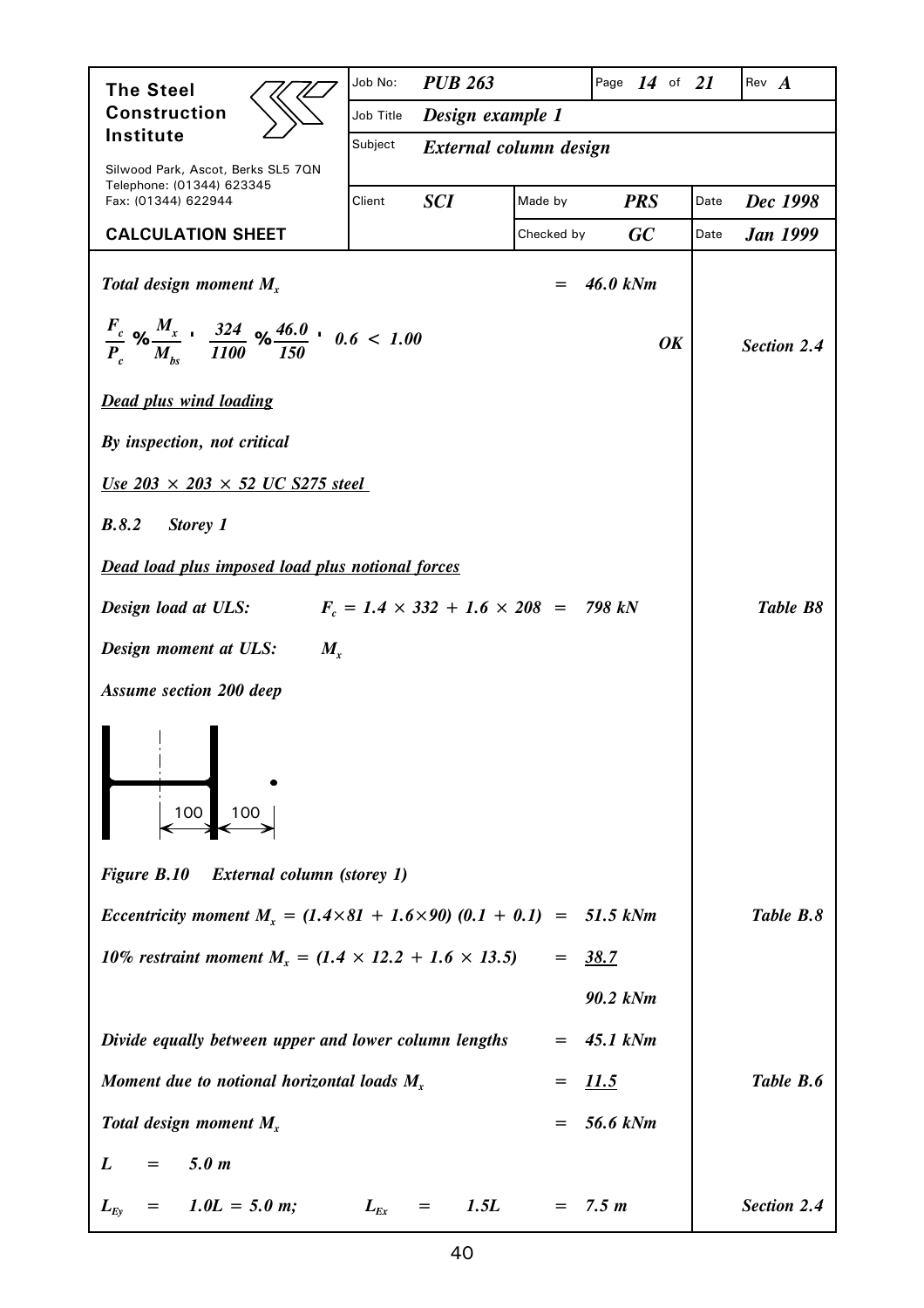| <b>The Steel</b>                                                                                 | <b>PUB 263</b><br>Job No: |                          | Page 15 of 21 |      | Rev $\boldsymbol{A}$    |  |  |  |  |
|--------------------------------------------------------------------------------------------------|---------------------------|--------------------------|---------------|------|-------------------------|--|--|--|--|
| Construction                                                                                     | Job Title                 | Design example 1         |               |      |                         |  |  |  |  |
| Institute                                                                                        | Subject                   | <b>Connection</b> design |               |      |                         |  |  |  |  |
| Silwood Park, Ascot, Berks SL5 7QN<br>Telephone: (01344) 623345<br>Fax: (01344) 622944           | <b>SCI</b><br>Client      | Made by                  | <b>PRS</b>    | Date | Dec 1998                |  |  |  |  |
| <b>CALCULATION SHEET</b>                                                                         |                           | Checked by               | GC            | Date | <b>Jan 1999</b>         |  |  |  |  |
| $Try 203 \times 203 \times 71$ UC S275 steel                                                     |                           |                          |               |      |                         |  |  |  |  |
| At $L_{EY}$ = 5 m                                                                                | $P_{cy} = 1190 kN$        |                          |               |      | <b>Ref</b> 11           |  |  |  |  |
| $P_{cx} > P_{cy}$                                                                                |                           |                          |               |      |                         |  |  |  |  |
| At L<br>$= 5 m$                                                                                  | $M_{bs}$ = 190 kNm        |                          |               |      | <b>Ref</b> 11           |  |  |  |  |
| $\frac{F_c}{P_c}$ % $\frac{M_x}{M_{bs}}$ · $\frac{798}{1190}$ % $\frac{56.6}{190}$ · 0.97 < 1.00 |                           |                          | OK            |      | <b>Section 2.4</b>      |  |  |  |  |
| Dead load plus imposed load plus wind loading                                                    |                           |                          |               |      |                         |  |  |  |  |
| Design load at ULS: $F_c = 1.2 (332 + 208 + 22.7) = 675 kN$                                      |                           |                          |               |      | Tables B.8<br>and $B.2$ |  |  |  |  |
| Design moment at ULS: $M_r$                                                                      |                           |                          |               |      |                         |  |  |  |  |
| <i>Eccentricity moment</i> $M_x = (1.2 \times 81 + 1.2 \times 90) (0.1 + 0.1) = 41.0 kN$         |                           |                          |               |      |                         |  |  |  |  |
| 10% restraint moment $M_{\rm r} = (1.2 \times 12.2 + 1.2 \times 13.5)$                           |                           | $= 30.8$                 |               |      |                         |  |  |  |  |
|                                                                                                  |                           |                          | 71.8 kNm      |      |                         |  |  |  |  |
| Divide equally between upper and lower column lengths                                            |                           |                          | 35.9 kNm      |      |                         |  |  |  |  |
| Wind load $W_w = 1.2 \times 19.0$                                                                |                           | $=$                      | 22.8          |      | Table B.1               |  |  |  |  |
| Total design moment $M_r$                                                                        |                           |                          | 58.7 kNm      |      |                         |  |  |  |  |
| $\frac{F_c}{P_c}$ % $\frac{M_x}{M_{bs}}$ · $\frac{675}{1190}$ % $\frac{58.7}{190}$ · 0.88 < 1.00 |                           |                          | OK            |      |                         |  |  |  |  |
| <b>Dead load plus wind loading</b>                                                               |                           |                          |               |      |                         |  |  |  |  |
| By inspection, not critical                                                                      |                           |                          |               |      |                         |  |  |  |  |
| <u>Use 203 <math>\times</math> 203 <math>\times</math> 71 UC S275 steel</u>                      |                           |                          |               |      |                         |  |  |  |  |
|                                                                                                  |                           |                          |               |      |                         |  |  |  |  |
|                                                                                                  |                           |                          |               |      |                         |  |  |  |  |
|                                                                                                  |                           |                          |               |      |                         |  |  |  |  |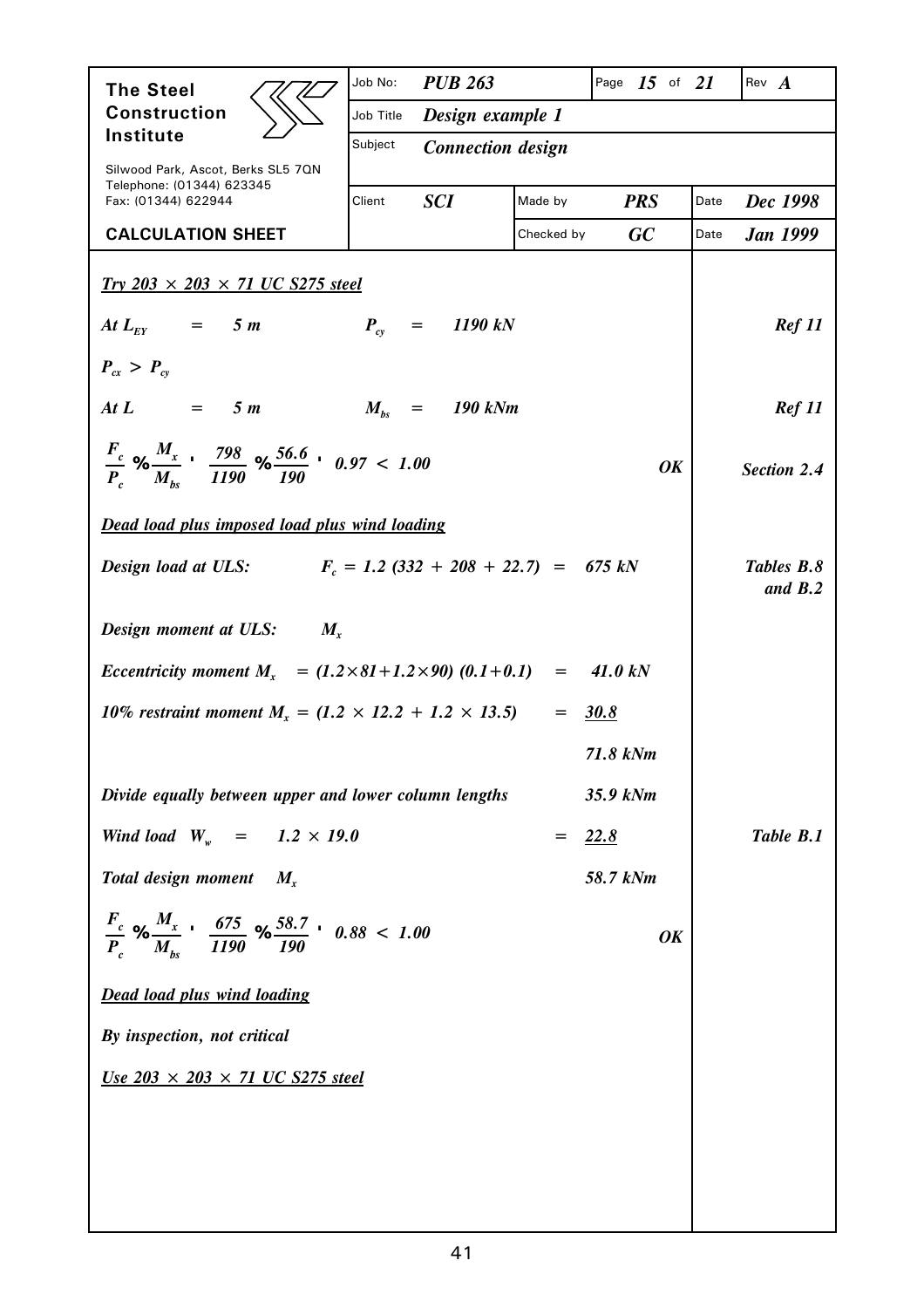| <b>The Steel</b>                                                                                                                                                                                                  | Job No:   | <b>PUB 263</b>                                             |            | Page $16$ of $21$ |      | Rev $\boldsymbol{A}$         |
|-------------------------------------------------------------------------------------------------------------------------------------------------------------------------------------------------------------------|-----------|------------------------------------------------------------|------------|-------------------|------|------------------------------|
| <b>Construction</b>                                                                                                                                                                                               | Job Title | Design example 1                                           |            |                   |      |                              |
| Institute                                                                                                                                                                                                         | Subject   | <b>Connection</b> design                                   |            |                   |      |                              |
| Silwood Park, Ascot, Berks SL5 7QN<br>Telephone: (01344) 623345                                                                                                                                                   |           |                                                            |            |                   |      |                              |
| Fax: (01344) 622944                                                                                                                                                                                               | Client    | <b>SCI</b>                                                 | Made by    | <b>PRS</b>        | Date | Dec 1998                     |
| <b>CALCULATION SHEET</b>                                                                                                                                                                                          |           |                                                            | Checked by | GC                | Date | <b>Jan 1999</b>              |
| <b>Connection design</b><br>B.9<br>Calculations are given for a connection to a perimeter column at first floor level                                                                                             |           |                                                            |            |                   |      |                              |
| only, as an example of how the design should be carried out.                                                                                                                                                      |           |                                                            |            |                   |      |                              |
| Dead load plus imposed load plus notional forces                                                                                                                                                                  |           |                                                            |            |                   |      |                              |
| Design moment at ULS:<br>(Moment from 10% beam restraint                                                                                                                                                          | $=$       | $(1.4 \times 12.2 + 1.6 \times 13.5) + 18.1$               |            |                   |      | Sheet 12<br>Table B.5        |
| and notional horizontal loads)                                                                                                                                                                                    | $=$       | 56.8 kNm                                                   |            |                   |      |                              |
| Design shear at ULS:                                                                                                                                                                                              |           | $F_v$ = $(1.4 \times 81 + 1.6 \times 90) + \frac{18.1}{3}$ |            |                   |      |                              |
| (Shear from beam reactions<br>and notional horizontal force)                                                                                                                                                      | $=$       | 263 kN                                                     |            |                   |      |                              |
| <b>Dead load plus imposed load plus wind loading</b>                                                                                                                                                              |           |                                                            |            |                   |      |                              |
| $\boldsymbol{M}$<br>Design moment at ULS:                                                                                                                                                                         | $=$       | $(1.2 \times 12.2 + 1.2 \times 13.5) + 1.2 \times 31$      |            |                   |      | <b>Sheet 12</b><br>Table B.3 |
| (Moment from 10% beam restraint<br>and wind loading)                                                                                                                                                              | $=$       | 68.0 kNm                                                   |            |                   |      |                              |
| Design shear at ULS:<br>$\boldsymbol{F}_{\nu}$                                                                                                                                                                    |           | $=$ $(1.2 \times 81 + 1.2 \times 90) +$ —                  |            | $1.2 \times 31$   |      |                              |
| (Shear from beam reactions and<br>wind loading)                                                                                                                                                                   | $=$       | 218 kN                                                     |            |                   |      |                              |
| <b>Dead load plus wind loading</b>                                                                                                                                                                                |           |                                                            |            |                   |      |                              |
| Design moment at ULS:<br>$\boldsymbol{M}$                                                                                                                                                                         | $=$ $-$   | $1.4 \times 12.2 + 1.4 \times 31.0$                        |            |                   |      |                              |
| (Moment from 10% beam<br>restraint and wind loading)                                                                                                                                                              | $=$       | 60.5 kNm                                                   |            |                   |      |                              |
| Design shear at ULS: $F_v = 1.4 \times 81 + \frac{1.4 \times 31}{3}$                                                                                                                                              |           |                                                            |            |                   |      |                              |
| (Shear from 10% beam<br>restraint and wind loading)                                                                                                                                                               | $=$       | 128 kN                                                     |            |                   |      |                              |
| A suitable connection for a 406 $\times$ 178 $\times$ 74 UB to a 203 $\times$ 203 $\times$ 71 UC<br>selected from Appendix D would be a 12 mm flush end plate with a single row of<br>tension bolts, see page 67. |           |                                                            |            |                   |      |                              |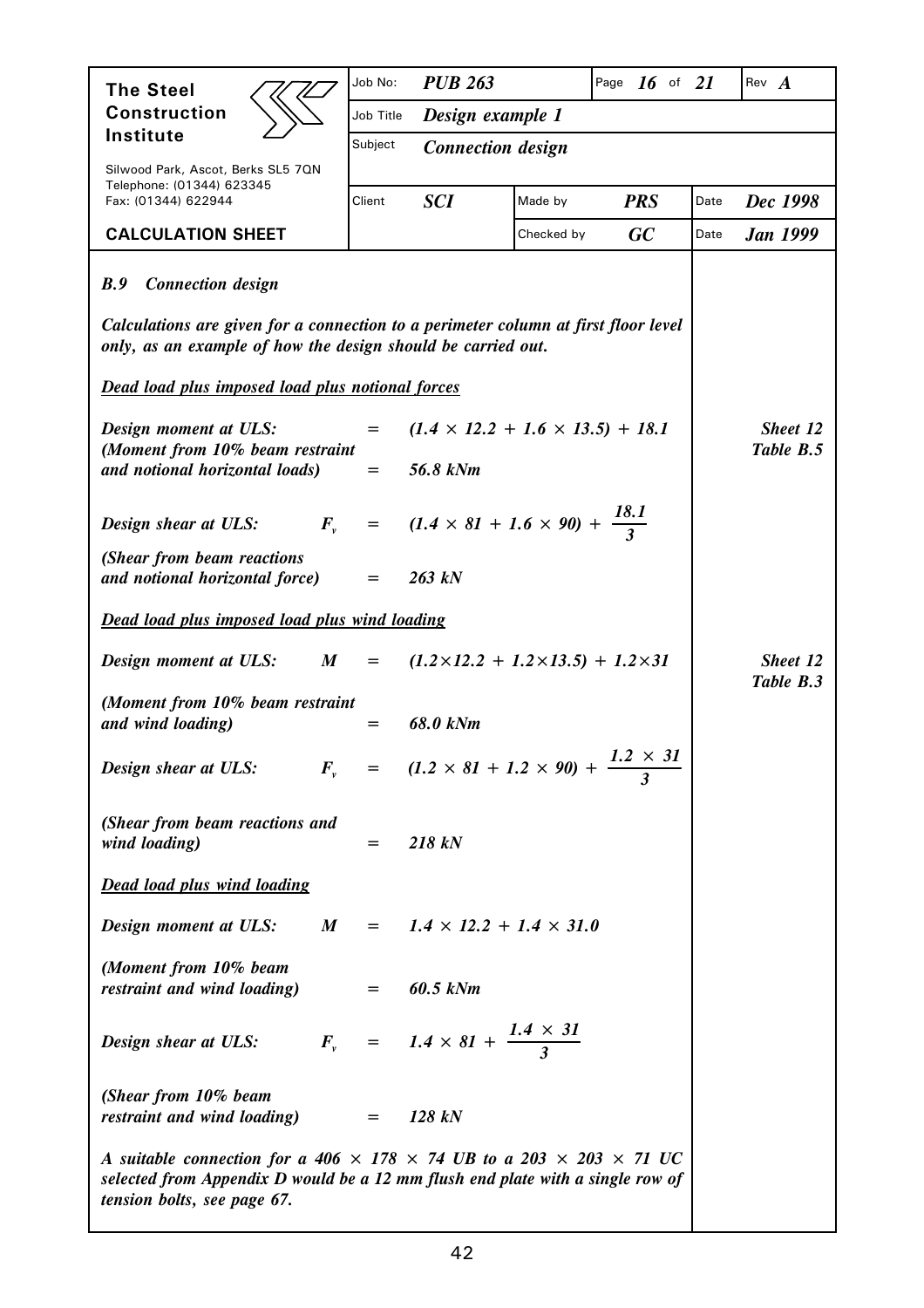| <b>The Steel</b>                                                                                                                                                                                                  | Job No:   | <b>PUB 263</b>           |               | Page 17 of 21 |            |    |      | Rev $\boldsymbol{A}$ |                 |  |
|-------------------------------------------------------------------------------------------------------------------------------------------------------------------------------------------------------------------|-----------|--------------------------|---------------|---------------|------------|----|------|----------------------|-----------------|--|
| <b>Construction</b>                                                                                                                                                                                               | Job Title | Design example 1         |               |               |            |    |      |                      |                 |  |
| Institute                                                                                                                                                                                                         | Subject   | Sway due to wind loading |               |               |            |    |      |                      |                 |  |
| Silwood Park, Ascot, Berks SL5 7QN<br>Telephone: (01344) 623345                                                                                                                                                   |           |                          |               |               |            |    |      |                      |                 |  |
| Fax: (01344) 622944                                                                                                                                                                                               | Client    | <b>SCI</b>               | Made by       |               | <b>PRS</b> |    | Date |                      | Dec 1998        |  |
| <b>CALCULATION SHEET</b>                                                                                                                                                                                          |           |                          | Checked by    |               | GC         |    | Date |                      | <b>Jan 1999</b> |  |
| For this connection $M_c = 70$ kNm and the shear capacity with an extra bolt<br>$row = 442$ kN, compared with the design values of 60.5 kNm and 128 kN<br>respectively.                                           |           |                          |               |               |            |    |      |                      |                 |  |
| Column panel shear at ULS:                                                                                                                                                                                        |           |                          |               |               |            |    |      |                      |                 |  |
| Having chosen a possible connection based on consideration of applied moment<br>and shear, the column panel shear resistance must now be checked.                                                                 |           |                          |               |               |            |    |      |                      |                 |  |
| The critical moment is 68 kNm, due to dead load plus imposed load plus wind<br>loading, and the chosen connection has an effective lever arm of 337 mm<br>(dimension A for a 406 $\times$ 178 beam from page 67). |           |                          |               |               |            |    |      |                      |                 |  |
| Applied panel shear force (for a perimeter column)                                                                                                                                                                |           |                          | 68.0<br>0.337 |               |            |    |      |                      |                 |  |
|                                                                                                                                                                                                                   |           | $=$                      | 201.8 kN      |               |            |    |      |                      |                 |  |
| Panel shear capacity for $203 \times 203 \times 71$ UC                                                                                                                                                            |           | $=$                      | 353 kN        |               |            | OK |      |                      |                 |  |
| <b>B.10</b><br>Serviceability limit state - sway due to wind                                                                                                                                                      |           |                          |               |               |            |    |      |                      |                 |  |
| Sway deflections can be calculated using any recognised method. The method<br>used in the design example is a simplified procedure developed by Wood and<br>Roberts <sup>[12,13]</sup> .                          |           |                          |               |               |            |    |      |                      |                 |  |
| The actual frame is replaced by a substitute beam-column frame. The basis of<br>the substitute frame is that:                                                                                                     |           |                          |               |               |            |    |      |                      |                 |  |
| For horizontal loading on the actual frame, the rotations of all joints at any<br>(i)<br>one level are approximately equal, and                                                                                   |           |                          |               |               |            |    |      |                      |                 |  |
| Each beam restrains a column at both ends.<br>(ii)                                                                                                                                                                |           |                          |               |               |            |    |      |                      |                 |  |
| The total stiffness $K_b$ of a beam in the substitute frame is obtained from a<br>summation over all the beams in the actual frame at the level being considered.                                                 |           |                          |               |               |            |    |      |                      |                 |  |
| The total stiffness $K_c$ of a column in the substitute frame is obtained by a<br>summation over all the columns in the actual frame at the level being considered.                                               |           |                          |               |               |            |    |      |                      |                 |  |
| In the simplified method of Wood and Roberts, the sway of a storey is dependent<br>partly on stiffness distribution coefficients calculated for the substitute frame.                                             |           |                          |               |               |            |    |      |                      |                 |  |
|                                                                                                                                                                                                                   |           |                          |               |               |            |    |      |                      |                 |  |

 $\overline{\phantom{a}}$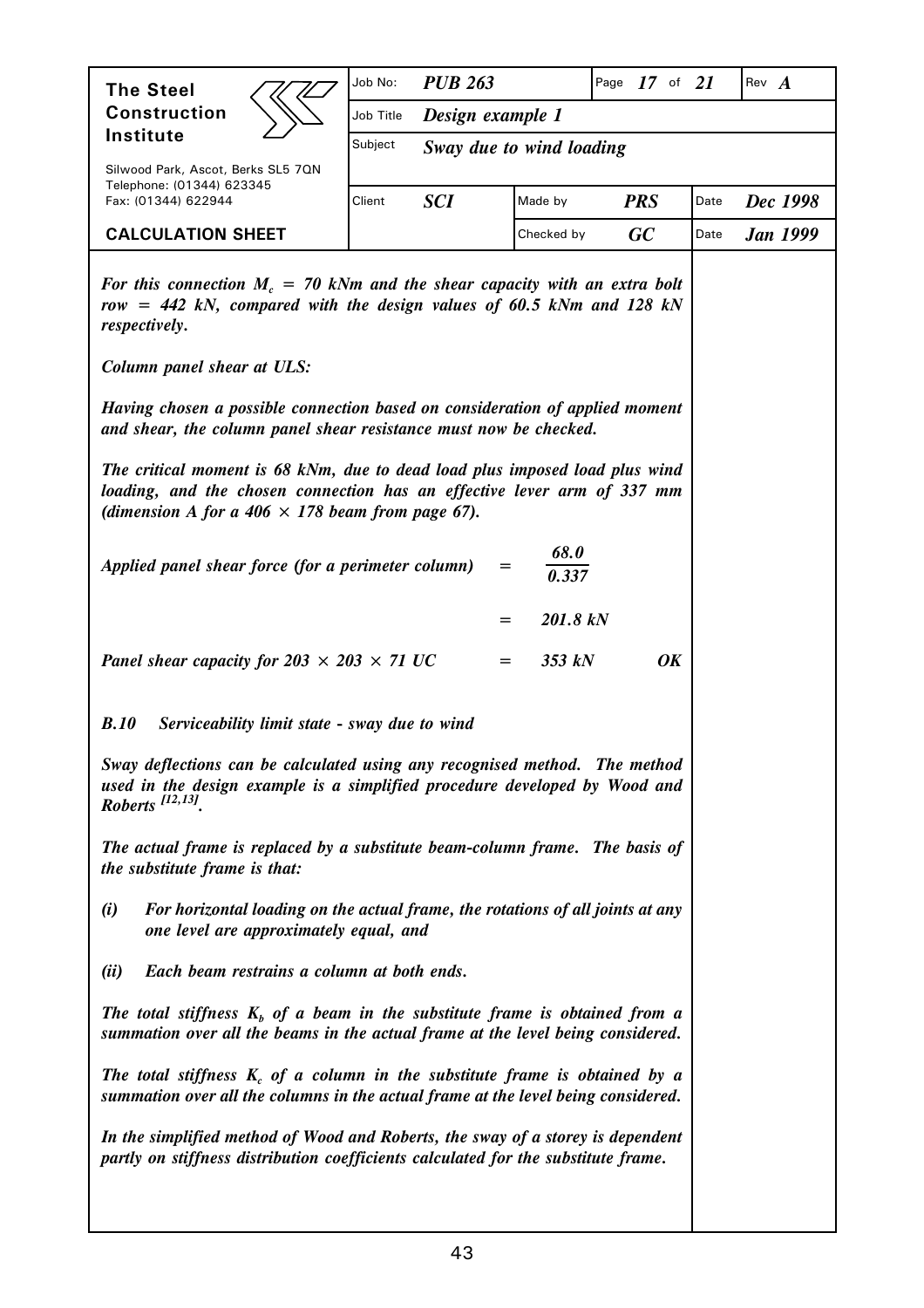| <b>The Steel</b>                                                                                                                                                                                                                    | Job No:       | <b>PUB 263</b>                |            |        | Page 18 of 21 |      | Rev $\boldsymbol{A}$ |
|-------------------------------------------------------------------------------------------------------------------------------------------------------------------------------------------------------------------------------------|---------------|-------------------------------|------------|--------|---------------|------|----------------------|
| <b>Construction</b>                                                                                                                                                                                                                 | Job Title     | Design example 1              |            |        |               |      |                      |
| Institute                                                                                                                                                                                                                           | Subject       | Sway due to wind loading      |            |        |               |      |                      |
| Silwood Park, Ascot, Berks SL5 7QN<br>Telephone: (01344) 623345                                                                                                                                                                     |               |                               |            |        |               |      |                      |
| Fax: (01344) 622944                                                                                                                                                                                                                 | Client        | <b>SCI</b>                    | Made by    |        | <b>PRS</b>    | Date | Dec 1998             |
| <b>CALCULATION SHEET</b>                                                                                                                                                                                                            |               |                               | Checked by |        | GC            | Date | <b>Jan 1999</b>      |
| To allow for continuity of columns in a multi-storey structure, it is recognised that<br>each floor beam restrains column lengths above and below its own level. This is<br>reflected in the form of the distribution coefficients. |               |                               |            |        |               |      |                      |
| The stiffness distribution coefficients enable a non-dimensional sway index $\bar{\mathbf{n}}$ to<br>be determined from the chart given below (Figure B.11). By definition:                                                         |               |                               |            |        |               |      |                      |
| $\frac{f/h}{Fh/(12EK_c)}$<br>$\bar{\bf{n}}$                                                                                                                                                                                         |               |                               |            |        |               |      |                      |
| where<br>$\int$ /h is the sway angle of the storey being considered<br>$\bm{F}$<br>is the total wind shear on the column of the substitute frame<br>is Young's modulus of elasticity (205 kN/mm <sup>2</sup> )<br>E                 |               |                               |            |        |               |      |                      |
| Values of $k_t$ and $k_b$ for use with Figure B.11 are defined and calculated in<br>Table B.11.                                                                                                                                     |               |                               |            |        |               |      |                      |
|                                                                                                                                                                                                                                     |               |                               |            |        |               |      |                      |
| Hinged 1.0                                                                                                                                                                                                                          |               |                               |            |        |               |      |                      |
|                                                                                                                                                                                                                                     |               |                               | ?о         |        |               |      |                      |
| 0.8                                                                                                                                                                                                                                 |               |                               | ᡐ          |        |               |      |                      |
|                                                                                                                                                                                                                                     |               | Values or a<br>৻১             |            |        |               |      |                      |
| $k_t$                                                                                                                                                                                                                               |               | Ջ<br>$\hat{e}^{\hat{\omega}}$ |            |        |               |      |                      |
| 0.6                                                                                                                                                                                                                                 |               |                               |            |        |               |      |                      |
|                                                                                                                                                                                                                                     | X.            |                               |            |        |               |      |                      |
| 0.4                                                                                                                                                                                                                                 | $\frac{3}{2}$ |                               |            |        |               |      |                      |
| .<br>(၉                                                                                                                                                                                                                             |               |                               |            |        |               |      |                      |
| 0.2                                                                                                                                                                                                                                 |               |                               |            |        |               |      |                      |
| $\frac{1}{\sqrt{2}}$                                                                                                                                                                                                                |               |                               |            |        |               |      |                      |
|                                                                                                                                                                                                                                     |               |                               |            |        |               |      |                      |
| Fixed<br>$\mathbf 0$<br>0.2<br>0                                                                                                                                                                                                    | 0.4           | 0.6                           | 0.8        | $1.0$  |               |      |                      |
| Fixed                                                                                                                                                                                                                               |               | $k_b$                         |            | Hinged |               |      |                      |
| Figure B.11<br>Sway index N                                                                                                                                                                                                         |               |                               |            |        |               |      |                      |
|                                                                                                                                                                                                                                     |               |                               |            |        |               |      |                      |
|                                                                                                                                                                                                                                     |               |                               |            |        |               |      |                      |
|                                                                                                                                                                                                                                     |               |                               |            |        |               |      |                      |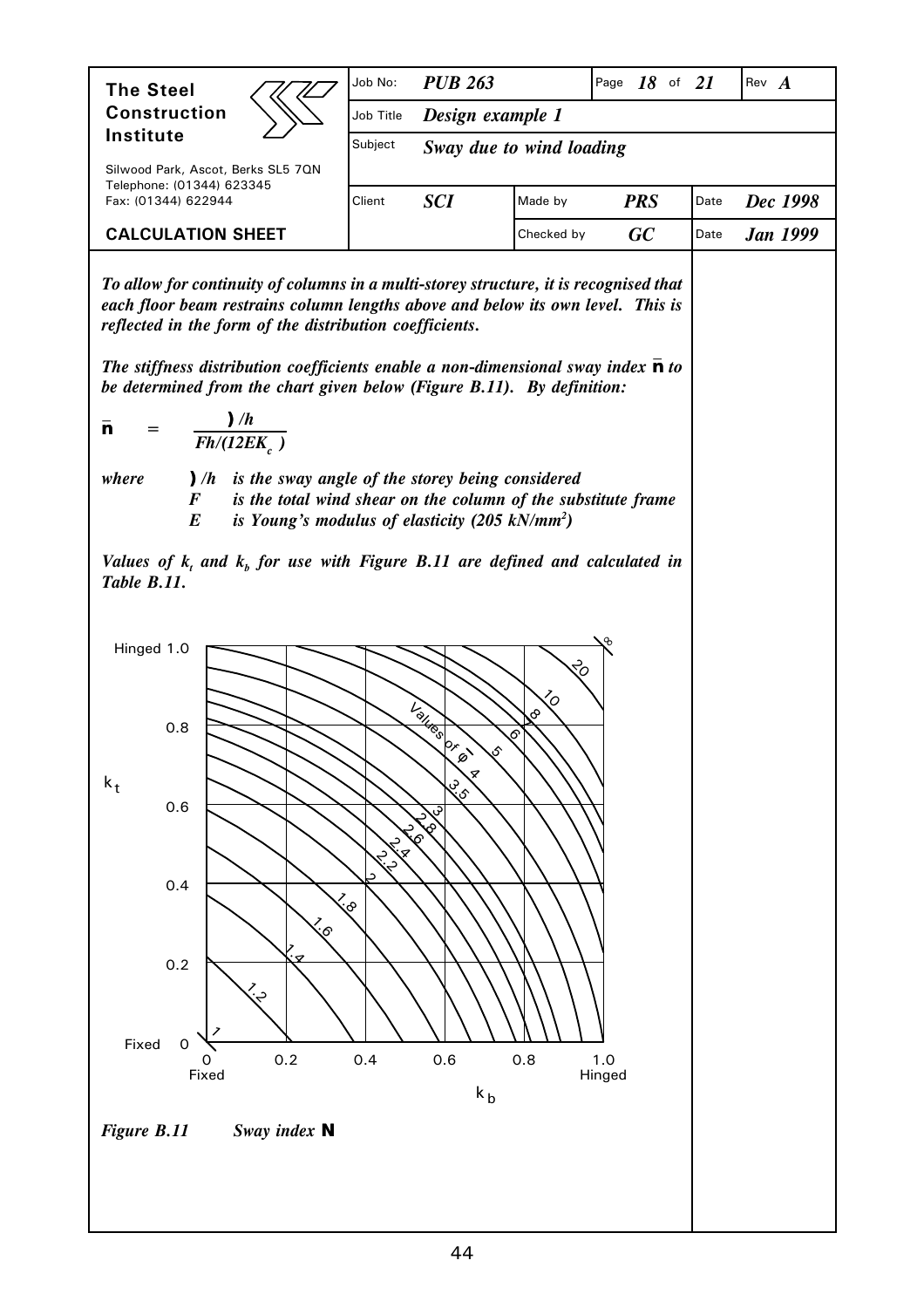| <b>Construction</b><br>Design example 1<br>Job Title<br>Institute<br>Subject<br>Sway due to wind loading<br>Silwood Park, Ascot, Berks SL5 7QN<br>Telephone: (01344) 623345<br><b>SCI</b><br>Fax: (01344) 622944<br><b>PRS</b><br>Dec 1998<br>Client<br>Made by<br>Date<br><b>CALCULATION SHEET</b><br>GC<br><b>Jan 1999</b><br>Checked by<br>Date<br>$k_{b4}$<br>305 x 165 x 54 UB<br>16.6 kN $\rightarrow$<br>16.6 kN $\rightarrow$<br>203<br>UC<br>203<br>UC<br>$\rm k$ $_{\rm c4}$<br>$k_{b3}$<br>406 x 178 x 74 UB<br>$\times$ $\sim$ 17.0 kN $\rightarrow$<br>17.0 kN $\rightarrow$<br>$\frac{203}{x}$<br>$203$<br>$\times 5$<br>$k_{c3}$<br>$406 \times 178 \times 74 \text{ UB}$<br>$k_{b2}$<br>14.2 kN $\rightarrow$<br>14.2 kN $\rightarrow$<br>254<br>UC<br>203<br>UC<br>$k_{c2}$<br>$k_{b1}$<br>406 x 178 x 74 UB<br>13.0 kN $\rightarrow$<br>13.0 kN $\rightarrow$<br>$203 \times x$<br>×ত<br>$254$<br>$\times 8$<br>5.0<br>$k_{c1}$<br>$6.0 \times 6.0 \times 6.0 \times 6.0$<br>Figure B.12<br>Frame model for serviceability limit state calculations<br><b>Stiffness in substitute frame</b><br>Table B.9 Beam stiffness<br>$I_b$ (cm <sup>4</sup> )<br>$K_b = 3GI_b/L$<br>$K_b$ (cm <sup>3</sup> )<br><b>Storey</b><br>$L_b$ (cm)<br>$\boldsymbol{4}$<br>11700<br>600<br>$3 \times 4 \times 11700/600$<br>234<br>$\mathfrak{z}$<br>27300<br>600<br>$3 \times 4 \times 27300/600$<br>546<br>$\boldsymbol{2}$<br>27300<br>600<br>$3 \times 4 \times 27300/600$<br>546<br>$\boldsymbol{l}$<br>27300<br>600<br>$3 \times 4 \times 27300/600$<br>546<br>Table B.10<br><b>Column stiffness</b><br>$K_c$ (cm <sup>3</sup> )<br><b>Storey</b><br>$Ext I_c$<br>Int $I_c$<br>$h$ (cm)<br>$K_c = EI_c/h$<br>(cm <sup>4</sup> )<br>(cm <sup>4</sup> )<br>5259<br>5259<br>$5 \times 5259/400$<br>65.7<br>400<br>4<br>3<br>5259<br>$5 \times 5259/400$<br>65.7<br>5259<br>400<br>$\boldsymbol{2}$<br>7618<br>14270<br>400<br>$(2 \times 7618 + 3 \times 14270)/400$<br>145<br>1<br>7618<br>14270<br>500<br>$(2 \times 7618 + 3 \times 14270)/500$<br>116 | <b>The Steel</b> |  | Job No: | <b>PUB 263</b> |  | Page 19 of 21 | Rev $\boldsymbol{A}$ |  |
|--------------------------------------------------------------------------------------------------------------------------------------------------------------------------------------------------------------------------------------------------------------------------------------------------------------------------------------------------------------------------------------------------------------------------------------------------------------------------------------------------------------------------------------------------------------------------------------------------------------------------------------------------------------------------------------------------------------------------------------------------------------------------------------------------------------------------------------------------------------------------------------------------------------------------------------------------------------------------------------------------------------------------------------------------------------------------------------------------------------------------------------------------------------------------------------------------------------------------------------------------------------------------------------------------------------------------------------------------------------------------------------------------------------------------------------------------------------------------------------------------------------------------------------------------------------------------------------------------------------------------------------------------------------------------------------------------------------------------------------------------------------------------------------------------------------------------------------------------------------------------------------------------------------------------------------------------------------------------------------------------------------------------------------------------------------|------------------|--|---------|----------------|--|---------------|----------------------|--|
|                                                                                                                                                                                                                                                                                                                                                                                                                                                                                                                                                                                                                                                                                                                                                                                                                                                                                                                                                                                                                                                                                                                                                                                                                                                                                                                                                                                                                                                                                                                                                                                                                                                                                                                                                                                                                                                                                                                                                                                                                                                              |                  |  |         |                |  |               |                      |  |
|                                                                                                                                                                                                                                                                                                                                                                                                                                                                                                                                                                                                                                                                                                                                                                                                                                                                                                                                                                                                                                                                                                                                                                                                                                                                                                                                                                                                                                                                                                                                                                                                                                                                                                                                                                                                                                                                                                                                                                                                                                                              |                  |  |         |                |  |               |                      |  |
|                                                                                                                                                                                                                                                                                                                                                                                                                                                                                                                                                                                                                                                                                                                                                                                                                                                                                                                                                                                                                                                                                                                                                                                                                                                                                                                                                                                                                                                                                                                                                                                                                                                                                                                                                                                                                                                                                                                                                                                                                                                              |                  |  |         |                |  |               |                      |  |
|                                                                                                                                                                                                                                                                                                                                                                                                                                                                                                                                                                                                                                                                                                                                                                                                                                                                                                                                                                                                                                                                                                                                                                                                                                                                                                                                                                                                                                                                                                                                                                                                                                                                                                                                                                                                                                                                                                                                                                                                                                                              |                  |  |         |                |  |               |                      |  |
|                                                                                                                                                                                                                                                                                                                                                                                                                                                                                                                                                                                                                                                                                                                                                                                                                                                                                                                                                                                                                                                                                                                                                                                                                                                                                                                                                                                                                                                                                                                                                                                                                                                                                                                                                                                                                                                                                                                                                                                                                                                              |                  |  |         |                |  |               |                      |  |
|                                                                                                                                                                                                                                                                                                                                                                                                                                                                                                                                                                                                                                                                                                                                                                                                                                                                                                                                                                                                                                                                                                                                                                                                                                                                                                                                                                                                                                                                                                                                                                                                                                                                                                                                                                                                                                                                                                                                                                                                                                                              |                  |  |         |                |  |               |                      |  |
|                                                                                                                                                                                                                                                                                                                                                                                                                                                                                                                                                                                                                                                                                                                                                                                                                                                                                                                                                                                                                                                                                                                                                                                                                                                                                                                                                                                                                                                                                                                                                                                                                                                                                                                                                                                                                                                                                                                                                                                                                                                              |                  |  |         |                |  |               |                      |  |
|                                                                                                                                                                                                                                                                                                                                                                                                                                                                                                                                                                                                                                                                                                                                                                                                                                                                                                                                                                                                                                                                                                                                                                                                                                                                                                                                                                                                                                                                                                                                                                                                                                                                                                                                                                                                                                                                                                                                                                                                                                                              |                  |  |         |                |  |               |                      |  |
|                                                                                                                                                                                                                                                                                                                                                                                                                                                                                                                                                                                                                                                                                                                                                                                                                                                                                                                                                                                                                                                                                                                                                                                                                                                                                                                                                                                                                                                                                                                                                                                                                                                                                                                                                                                                                                                                                                                                                                                                                                                              |                  |  |         |                |  |               |                      |  |
|                                                                                                                                                                                                                                                                                                                                                                                                                                                                                                                                                                                                                                                                                                                                                                                                                                                                                                                                                                                                                                                                                                                                                                                                                                                                                                                                                                                                                                                                                                                                                                                                                                                                                                                                                                                                                                                                                                                                                                                                                                                              |                  |  |         |                |  |               |                      |  |
|                                                                                                                                                                                                                                                                                                                                                                                                                                                                                                                                                                                                                                                                                                                                                                                                                                                                                                                                                                                                                                                                                                                                                                                                                                                                                                                                                                                                                                                                                                                                                                                                                                                                                                                                                                                                                                                                                                                                                                                                                                                              |                  |  |         |                |  |               |                      |  |
|                                                                                                                                                                                                                                                                                                                                                                                                                                                                                                                                                                                                                                                                                                                                                                                                                                                                                                                                                                                                                                                                                                                                                                                                                                                                                                                                                                                                                                                                                                                                                                                                                                                                                                                                                                                                                                                                                                                                                                                                                                                              |                  |  |         |                |  |               |                      |  |
|                                                                                                                                                                                                                                                                                                                                                                                                                                                                                                                                                                                                                                                                                                                                                                                                                                                                                                                                                                                                                                                                                                                                                                                                                                                                                                                                                                                                                                                                                                                                                                                                                                                                                                                                                                                                                                                                                                                                                                                                                                                              |                  |  |         |                |  |               |                      |  |
|                                                                                                                                                                                                                                                                                                                                                                                                                                                                                                                                                                                                                                                                                                                                                                                                                                                                                                                                                                                                                                                                                                                                                                                                                                                                                                                                                                                                                                                                                                                                                                                                                                                                                                                                                                                                                                                                                                                                                                                                                                                              |                  |  |         |                |  |               |                      |  |
|                                                                                                                                                                                                                                                                                                                                                                                                                                                                                                                                                                                                                                                                                                                                                                                                                                                                                                                                                                                                                                                                                                                                                                                                                                                                                                                                                                                                                                                                                                                                                                                                                                                                                                                                                                                                                                                                                                                                                                                                                                                              |                  |  |         |                |  |               |                      |  |
|                                                                                                                                                                                                                                                                                                                                                                                                                                                                                                                                                                                                                                                                                                                                                                                                                                                                                                                                                                                                                                                                                                                                                                                                                                                                                                                                                                                                                                                                                                                                                                                                                                                                                                                                                                                                                                                                                                                                                                                                                                                              |                  |  |         |                |  |               |                      |  |
|                                                                                                                                                                                                                                                                                                                                                                                                                                                                                                                                                                                                                                                                                                                                                                                                                                                                                                                                                                                                                                                                                                                                                                                                                                                                                                                                                                                                                                                                                                                                                                                                                                                                                                                                                                                                                                                                                                                                                                                                                                                              |                  |  |         |                |  |               |                      |  |
|                                                                                                                                                                                                                                                                                                                                                                                                                                                                                                                                                                                                                                                                                                                                                                                                                                                                                                                                                                                                                                                                                                                                                                                                                                                                                                                                                                                                                                                                                                                                                                                                                                                                                                                                                                                                                                                                                                                                                                                                                                                              |                  |  |         |                |  |               |                      |  |
|                                                                                                                                                                                                                                                                                                                                                                                                                                                                                                                                                                                                                                                                                                                                                                                                                                                                                                                                                                                                                                                                                                                                                                                                                                                                                                                                                                                                                                                                                                                                                                                                                                                                                                                                                                                                                                                                                                                                                                                                                                                              |                  |  |         |                |  |               |                      |  |
|                                                                                                                                                                                                                                                                                                                                                                                                                                                                                                                                                                                                                                                                                                                                                                                                                                                                                                                                                                                                                                                                                                                                                                                                                                                                                                                                                                                                                                                                                                                                                                                                                                                                                                                                                                                                                                                                                                                                                                                                                                                              |                  |  |         |                |  |               |                      |  |
|                                                                                                                                                                                                                                                                                                                                                                                                                                                                                                                                                                                                                                                                                                                                                                                                                                                                                                                                                                                                                                                                                                                                                                                                                                                                                                                                                                                                                                                                                                                                                                                                                                                                                                                                                                                                                                                                                                                                                                                                                                                              |                  |  |         |                |  |               |                      |  |
|                                                                                                                                                                                                                                                                                                                                                                                                                                                                                                                                                                                                                                                                                                                                                                                                                                                                                                                                                                                                                                                                                                                                                                                                                                                                                                                                                                                                                                                                                                                                                                                                                                                                                                                                                                                                                                                                                                                                                                                                                                                              |                  |  |         |                |  |               |                      |  |
|                                                                                                                                                                                                                                                                                                                                                                                                                                                                                                                                                                                                                                                                                                                                                                                                                                                                                                                                                                                                                                                                                                                                                                                                                                                                                                                                                                                                                                                                                                                                                                                                                                                                                                                                                                                                                                                                                                                                                                                                                                                              |                  |  |         |                |  |               |                      |  |
|                                                                                                                                                                                                                                                                                                                                                                                                                                                                                                                                                                                                                                                                                                                                                                                                                                                                                                                                                                                                                                                                                                                                                                                                                                                                                                                                                                                                                                                                                                                                                                                                                                                                                                                                                                                                                                                                                                                                                                                                                                                              |                  |  |         |                |  |               |                      |  |
|                                                                                                                                                                                                                                                                                                                                                                                                                                                                                                                                                                                                                                                                                                                                                                                                                                                                                                                                                                                                                                                                                                                                                                                                                                                                                                                                                                                                                                                                                                                                                                                                                                                                                                                                                                                                                                                                                                                                                                                                                                                              |                  |  |         |                |  |               |                      |  |
|                                                                                                                                                                                                                                                                                                                                                                                                                                                                                                                                                                                                                                                                                                                                                                                                                                                                                                                                                                                                                                                                                                                                                                                                                                                                                                                                                                                                                                                                                                                                                                                                                                                                                                                                                                                                                                                                                                                                                                                                                                                              |                  |  |         |                |  |               |                      |  |
|                                                                                                                                                                                                                                                                                                                                                                                                                                                                                                                                                                                                                                                                                                                                                                                                                                                                                                                                                                                                                                                                                                                                                                                                                                                                                                                                                                                                                                                                                                                                                                                                                                                                                                                                                                                                                                                                                                                                                                                                                                                              |                  |  |         |                |  |               |                      |  |
|                                                                                                                                                                                                                                                                                                                                                                                                                                                                                                                                                                                                                                                                                                                                                                                                                                                                                                                                                                                                                                                                                                                                                                                                                                                                                                                                                                                                                                                                                                                                                                                                                                                                                                                                                                                                                                                                                                                                                                                                                                                              |                  |  |         |                |  |               |                      |  |
|                                                                                                                                                                                                                                                                                                                                                                                                                                                                                                                                                                                                                                                                                                                                                                                                                                                                                                                                                                                                                                                                                                                                                                                                                                                                                                                                                                                                                                                                                                                                                                                                                                                                                                                                                                                                                                                                                                                                                                                                                                                              |                  |  |         |                |  |               |                      |  |
|                                                                                                                                                                                                                                                                                                                                                                                                                                                                                                                                                                                                                                                                                                                                                                                                                                                                                                                                                                                                                                                                                                                                                                                                                                                                                                                                                                                                                                                                                                                                                                                                                                                                                                                                                                                                                                                                                                                                                                                                                                                              |                  |  |         |                |  |               |                      |  |
|                                                                                                                                                                                                                                                                                                                                                                                                                                                                                                                                                                                                                                                                                                                                                                                                                                                                                                                                                                                                                                                                                                                                                                                                                                                                                                                                                                                                                                                                                                                                                                                                                                                                                                                                                                                                                                                                                                                                                                                                                                                              |                  |  |         |                |  |               |                      |  |
|                                                                                                                                                                                                                                                                                                                                                                                                                                                                                                                                                                                                                                                                                                                                                                                                                                                                                                                                                                                                                                                                                                                                                                                                                                                                                                                                                                                                                                                                                                                                                                                                                                                                                                                                                                                                                                                                                                                                                                                                                                                              |                  |  |         |                |  |               |                      |  |
|                                                                                                                                                                                                                                                                                                                                                                                                                                                                                                                                                                                                                                                                                                                                                                                                                                                                                                                                                                                                                                                                                                                                                                                                                                                                                                                                                                                                                                                                                                                                                                                                                                                                                                                                                                                                                                                                                                                                                                                                                                                              |                  |  |         |                |  |               |                      |  |
|                                                                                                                                                                                                                                                                                                                                                                                                                                                                                                                                                                                                                                                                                                                                                                                                                                                                                                                                                                                                                                                                                                                                                                                                                                                                                                                                                                                                                                                                                                                                                                                                                                                                                                                                                                                                                                                                                                                                                                                                                                                              |                  |  |         |                |  |               |                      |  |
|                                                                                                                                                                                                                                                                                                                                                                                                                                                                                                                                                                                                                                                                                                                                                                                                                                                                                                                                                                                                                                                                                                                                                                                                                                                                                                                                                                                                                                                                                                                                                                                                                                                                                                                                                                                                                                                                                                                                                                                                                                                              |                  |  |         |                |  |               |                      |  |
|                                                                                                                                                                                                                                                                                                                                                                                                                                                                                                                                                                                                                                                                                                                                                                                                                                                                                                                                                                                                                                                                                                                                                                                                                                                                                                                                                                                                                                                                                                                                                                                                                                                                                                                                                                                                                                                                                                                                                                                                                                                              |                  |  |         |                |  |               |                      |  |
|                                                                                                                                                                                                                                                                                                                                                                                                                                                                                                                                                                                                                                                                                                                                                                                                                                                                                                                                                                                                                                                                                                                                                                                                                                                                                                                                                                                                                                                                                                                                                                                                                                                                                                                                                                                                                                                                                                                                                                                                                                                              |                  |  |         |                |  |               |                      |  |
|                                                                                                                                                                                                                                                                                                                                                                                                                                                                                                                                                                                                                                                                                                                                                                                                                                                                                                                                                                                                                                                                                                                                                                                                                                                                                                                                                                                                                                                                                                                                                                                                                                                                                                                                                                                                                                                                                                                                                                                                                                                              |                  |  |         |                |  |               |                      |  |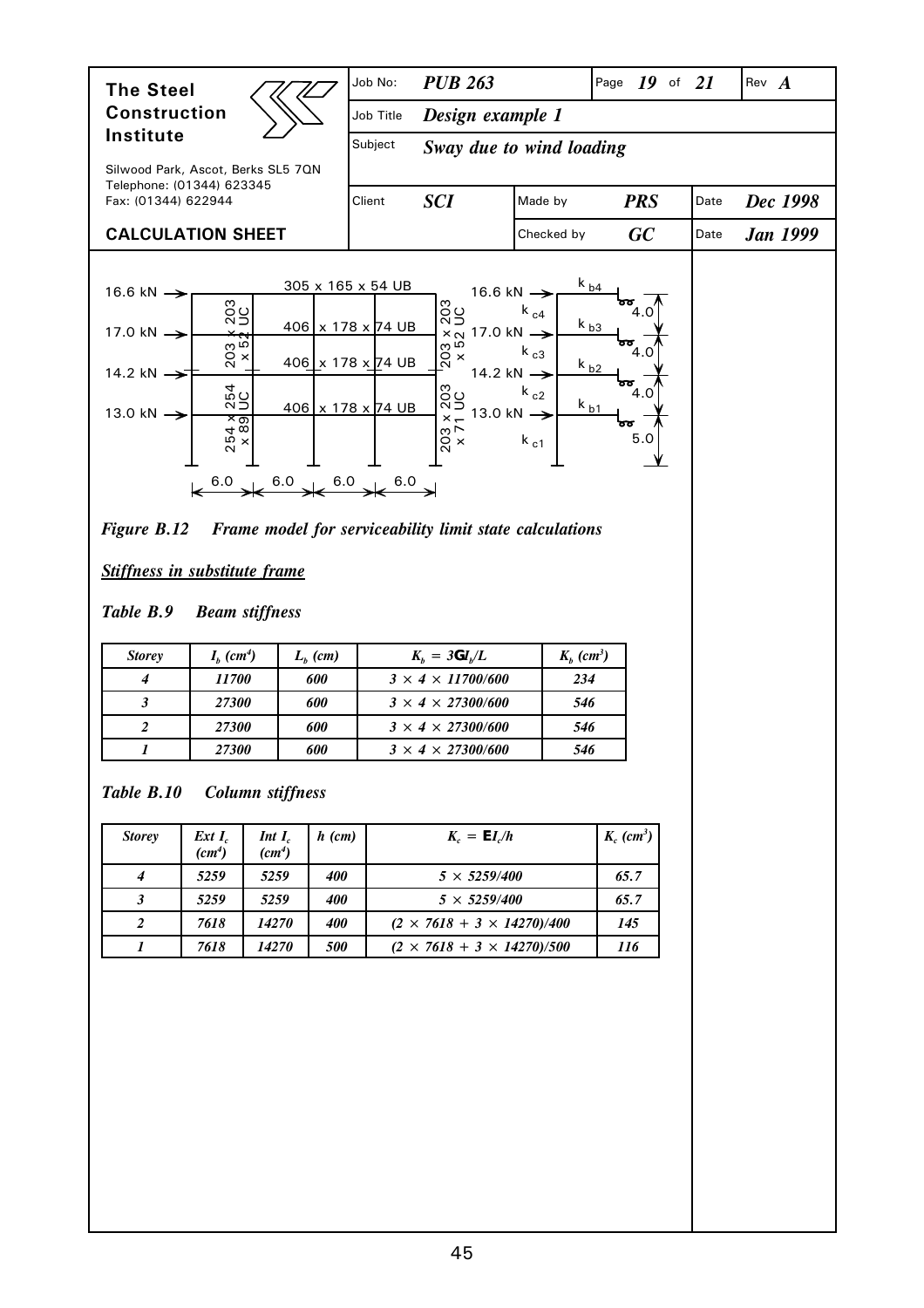| <b>The Steel</b>                                                |         |                                                                          |                              | Job No:                            | <b>PUB 263</b>                                                                                                                                                            |            |                                       | Page $20$ of $21$ |      | Rev $\boldsymbol{A}$ |                 |  |
|-----------------------------------------------------------------|---------|--------------------------------------------------------------------------|------------------------------|------------------------------------|---------------------------------------------------------------------------------------------------------------------------------------------------------------------------|------------|---------------------------------------|-------------------|------|----------------------|-----------------|--|
| <b>Construction</b>                                             |         |                                                                          |                              | Job Title                          | Design example 1                                                                                                                                                          |            |                                       |                   |      |                      |                 |  |
| Institute                                                       |         |                                                                          |                              | Subject                            | Sway due to wind loading                                                                                                                                                  |            |                                       |                   |      |                      |                 |  |
| Silwood Park, Ascot, Berks SL5 7QN<br>Telephone: (01344) 623345 |         |                                                                          |                              |                                    |                                                                                                                                                                           |            |                                       |                   |      |                      |                 |  |
| Fax: (01344) 622944                                             |         |                                                                          |                              | Client                             | <b>SCI</b>                                                                                                                                                                | Made by    |                                       | <b>PRS</b>        | Date |                      | Dec 1998        |  |
| <b>CALCULATION SHEET</b>                                        |         |                                                                          |                              |                                    |                                                                                                                                                                           | Checked by |                                       | GC                | Date |                      | <b>Jan 1999</b> |  |
| <b>Stiffness distribution coefficients</b>                      |         |                                                                          |                              |                                    |                                                                                                                                                                           |            |                                       |                   |      |                      |                 |  |
| Table B.11                                                      |         |                                                                          | Joint stiffness coefficients |                                    |                                                                                                                                                                           |            |                                       |                   |      |                      |                 |  |
| <b>Storey</b>                                                   |         | $k_t \cdot \frac{K_c \mathcal{K}_u}{K_c \mathcal{K}_u \mathcal{K}_{bt}}$ |                              | $k_{t}$                            | $k_b \cdot \frac{K_c \mathcal{K} K_l}{K_c \mathcal{K} K_l \mathcal{K} K_{bb}}$                                                                                            | $k_b$      |                                       |                   |      |                      |                 |  |
| 4                                                               |         | 65.7%0<br>65.7%0%234                                                     |                              | 0.22                               | 65.7%65.7<br>65.7%65.7%546                                                                                                                                                | 0.19       |                                       |                   |      |                      |                 |  |
| $\boldsymbol{\beta}$                                            |         | 65.7%65.7<br>65.7%65.7%546                                               |                              | 0.19                               | 65.7%145<br>65.7%145%546                                                                                                                                                  | 0.28       |                                       |                   |      |                      |                 |  |
| $\boldsymbol{2}$                                                |         | 145%65.7<br>145 % 65.7 % 546                                             |                              | 0.28                               | 145 % 116<br>145%116%546                                                                                                                                                  | 0.32       |                                       |                   |      |                      |                 |  |
| 1                                                               |         | 116%145<br>116%145%546                                                   |                              | 0.32                               | <b>Fixed base</b>                                                                                                                                                         | 0          |                                       |                   |      |                      |                 |  |
| <b>Sway deflections</b><br>Table B.12                           |         |                                                                          |                              | Sway deflections for a rigid frame | $K_i$ is the stiffness of the column below the storey<br>$K_{bt}$ is the stiffness of the beam above the storey<br>$K_{bt}$ is the stiffness of the beam below the storey |            |                                       |                   |      |                      |                 |  |
| <b>Storey</b>                                                   | $k_{t}$ | $k_b$                                                                    | Ñ                            | F(kN)                              | $\frac{\sum_{h} f_{h}}{h}$ + $\frac{Fh}{12E K_c}$                                                                                                                         |            | $\frac{2}{h}$                         | (mm)              |      |                      |                 |  |
| $\boldsymbol{4}$                                                | 0.22    | 0.19                                                                     | 1.39                         | 16.6                               | $16.6 \times 400 \times 1.39$<br>$\overline{12 \times 20500 \times 65.8}$                                                                                                 |            | $\boldsymbol{I}$<br>$\overline{1750}$ | 2.3               |      |                      |                 |  |
| $\mathfrak{z}$                                                  | 0.19    | 0.28                                                                     | 1.47                         | 33.6                               | $33.6 \times 400 \times 1.47$<br>$12 \times 20500 \times 65.8$                                                                                                            |            | $\boldsymbol{l}$<br>$\overline{819}$  | 4.9               |      |                      |                 |  |
| $\overline{2}$                                                  | 0.28    | 0.32                                                                     | 1.65                         | 47.8                               | $47.8 \times 400 \times 1.65$<br>$12 \times 20500 \times 145$                                                                                                             |            | $\boldsymbol{l}$<br>$\overline{1130}$ | 3.5               |      |                      |                 |  |
| $\boldsymbol{l}$                                                | 0.32    | $\pmb{\theta}$                                                           | 1.34                         | 60.8                               | $60.8 \times 500 \times 1.34$<br>$12 \times 20500 \times 116$                                                                                                             |            | $\boldsymbol{l}$<br>$\overline{700}$  | 7.1               |      |                      |                 |  |
| <b>Total</b>                                                    |         |                                                                          |                              |                                    |                                                                                                                                                                           |            | $\mathbf{I}$<br>$\overline{955}$      | 17.8              |      |                      |                 |  |
|                                                                 |         |                                                                          |                              |                                    |                                                                                                                                                                           |            |                                       |                   |      |                      |                 |  |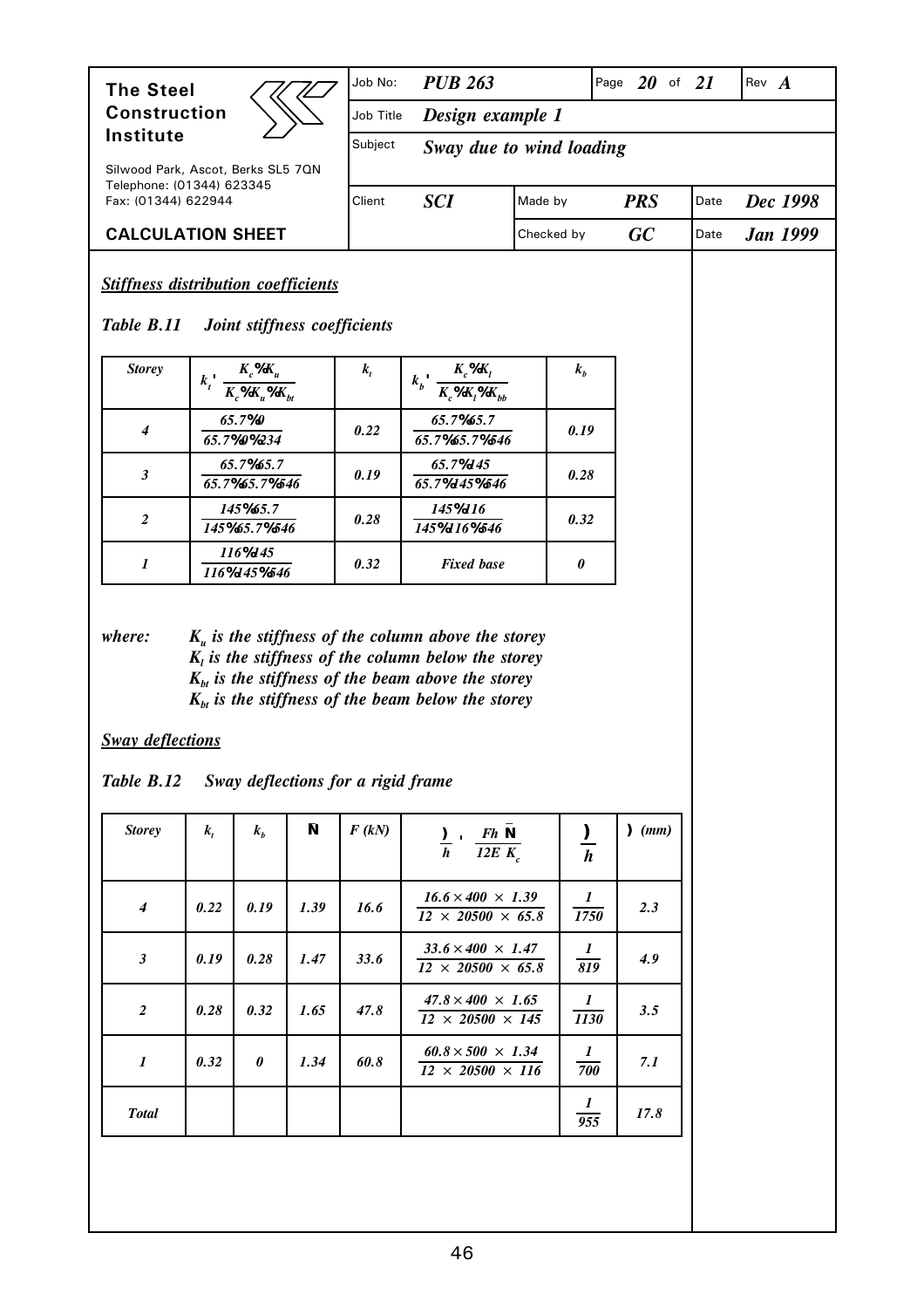| <b>The Steel</b>                                                |                                                                                                                                                                         | <b>PUB 263</b><br>Page 21 of 21<br>Job No:               |                          |            |  |              |  |      | Rev $\boldsymbol{A}$ |                 |
|-----------------------------------------------------------------|-------------------------------------------------------------------------------------------------------------------------------------------------------------------------|----------------------------------------------------------|--------------------------|------------|--|--------------|--|------|----------------------|-----------------|
| <b>Construction</b>                                             |                                                                                                                                                                         | Job Title                                                | Design example 1         |            |  |              |  |      |                      |                 |
| Institute                                                       |                                                                                                                                                                         | Subject                                                  | Sway due to wind loading |            |  |              |  |      |                      |                 |
| Silwood Park, Ascot, Berks SL5 7QN<br>Telephone: (01344) 623345 |                                                                                                                                                                         |                                                          |                          |            |  |              |  |      |                      |                 |
| Fax: (01344) 622944                                             |                                                                                                                                                                         | Client                                                   | <b>SCI</b>               | Made by    |  | <b>PRS</b>   |  | Date |                      | Dec 1998        |
| <b>CALCULATION SHEET</b>                                        |                                                                                                                                                                         |                                                          |                          | Checked by |  | GC           |  | Date |                      | <b>Jan 1999</b> |
|                                                                 | <b>Allowance for connection flexibility</b>                                                                                                                             |                                                          |                          |            |  |              |  |      |                      |                 |
|                                                                 | The deflections calculated treating the frame as rigid-jointed are increased by 50%<br>to make an approximate allowance for connection flexibility (see Section 2.7.2). |                                                          |                          |            |  |              |  |      |                      |                 |
|                                                                 | The increased deflections shown in Table B.13 are acceptable.                                                                                                           |                                                          |                          |            |  |              |  |      |                      |                 |
| Table B.13                                                      | Sway deflections allowing for connection flexibility                                                                                                                    |                                                          |                          |            |  |              |  |      |                      |                 |
| <b>Storey</b>                                                   | <b>Rigid frame</b><br>$\frac{2}{h}$                                                                                                                                     | Wind-moment frame<br>$\left[1.5\frac{\lambda}{h}\right]$ |                          | Limit      |  | <b>Check</b> |  |      |                      |                 |
| $\boldsymbol{4}$                                                | 1/1750                                                                                                                                                                  | 1/1170                                                   |                          | 1/300      |  | OK           |  |      |                      |                 |
| $\boldsymbol{\beta}$                                            | 1/819                                                                                                                                                                   | 1/546                                                    |                          | 1/300      |  | OK           |  |      |                      |                 |
| $\overline{2}$                                                  | 1/1130                                                                                                                                                                  | 1/753                                                    |                          | 1/300      |  | OK           |  |      |                      |                 |
| $\boldsymbol{l}$                                                | 1/700                                                                                                                                                                   | 1/467                                                    |                          | 1/300      |  | OK           |  |      |                      |                 |
| <b>Total</b>                                                    | 1/955                                                                                                                                                                   | 1/637                                                    |                          | 1/300      |  | OK           |  |      |                      |                 |
|                                                                 |                                                                                                                                                                         |                                                          |                          |            |  |              |  |      |                      |                 |
|                                                                 |                                                                                                                                                                         |                                                          |                          |            |  |              |  |      |                      |                 |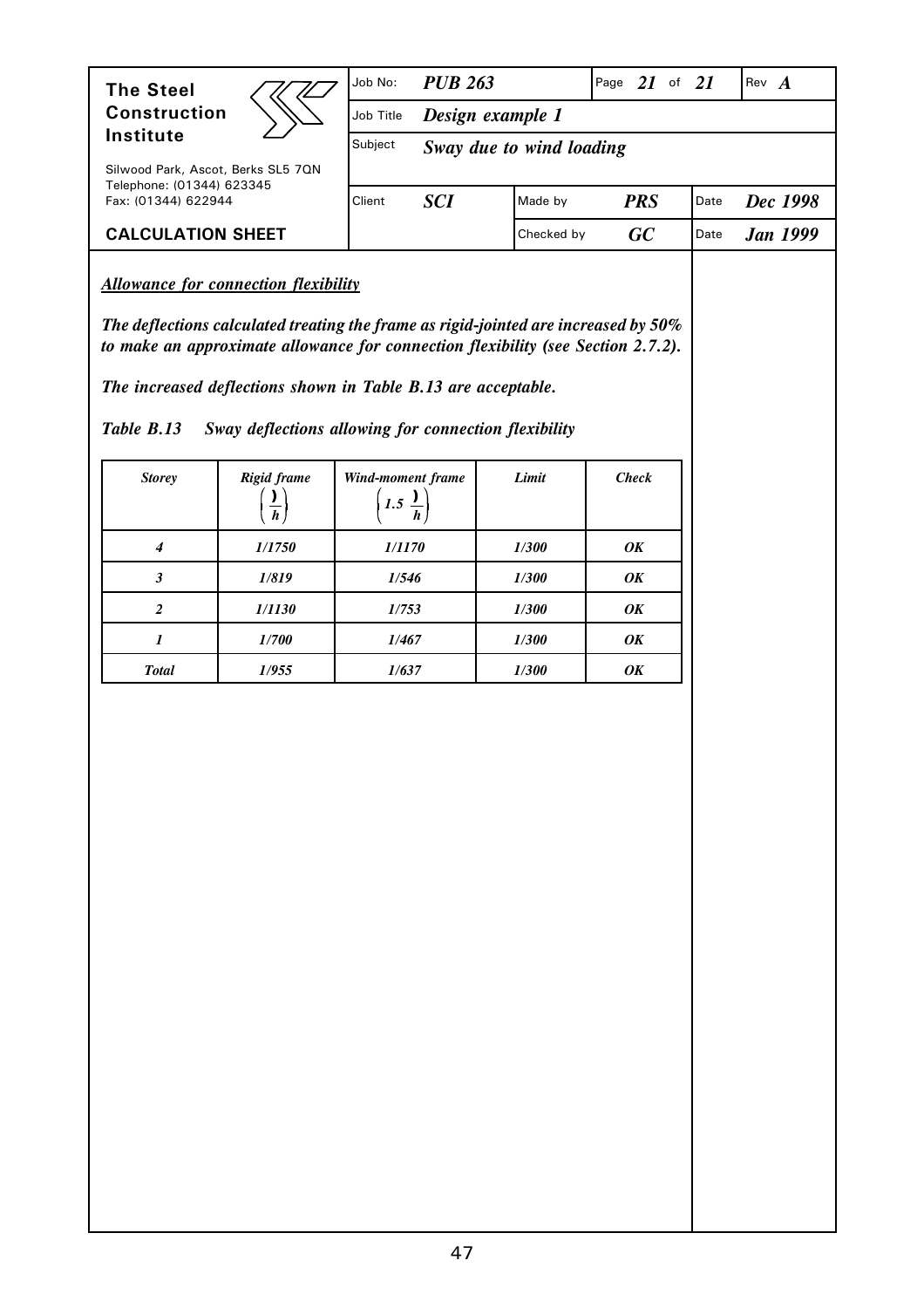# **APPENDIX C WORKED EXAMPLE:**  *MINOR AXIS* **FRAME**

# **C.1 Introduction**

In this example, a *minor axis* wind-moment frame will be designed. The implications for the *major axis* frame considered in Appendix B will also be highlighted.

The following aspects of the frame design are considered:

- C framing layout
- C loading
- C column loads general
- C internal column design
- C external column design
- C minor axis beams
- C major axis beams
- C design of minor axis beam to column connections
- C design of major axis beam to column connection
- C serviceability limit state.

### **C.1.1 Frame layout**

The floor comprises precast concrete units spanning onto the primary beams that frame into the major axis of the columns. The number of bays is four, and the frame spacing is 6 m (see Figure C.1).



**Figure C.1** *Frame layout*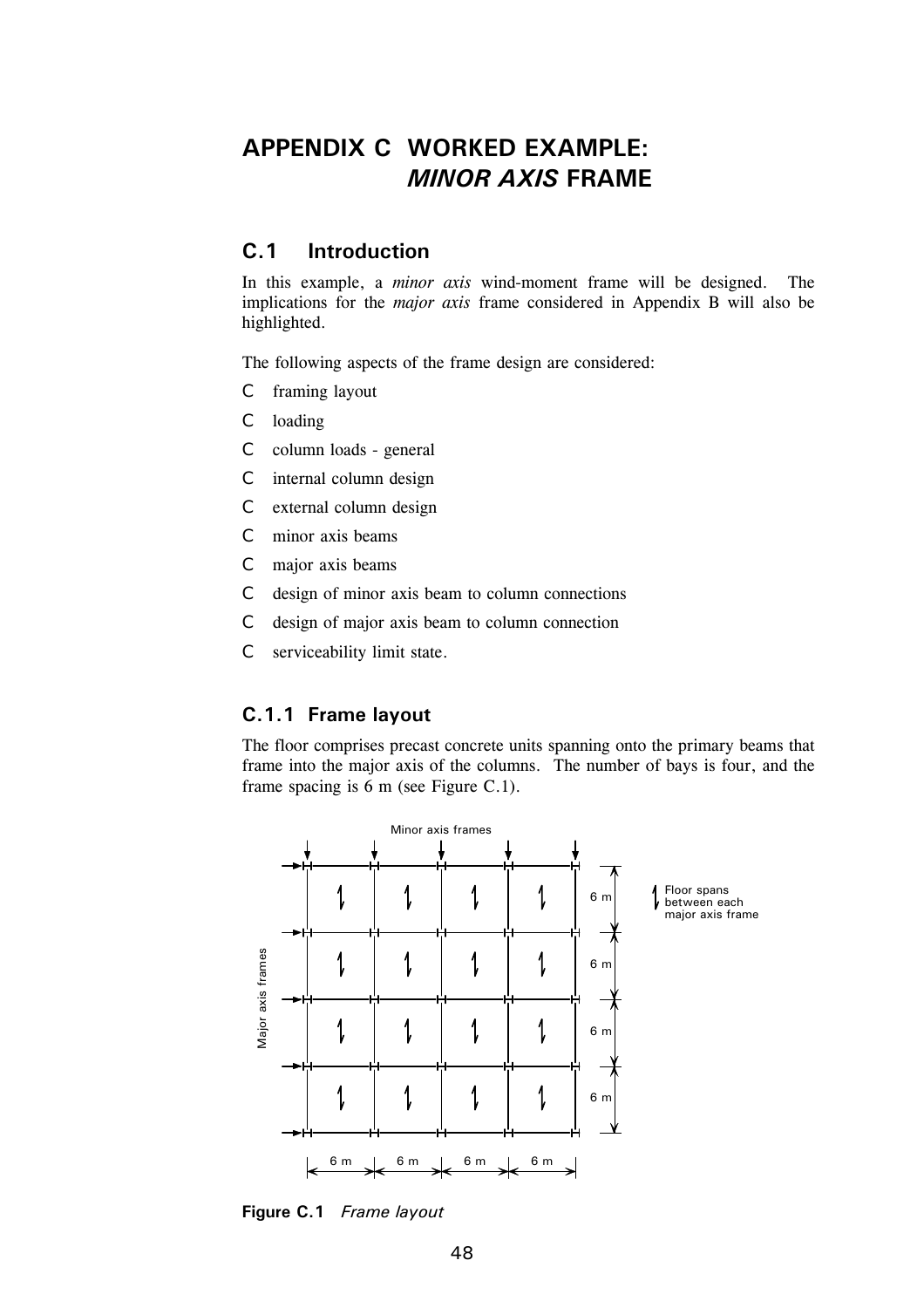## **C.1.2 Loading**

#### *Vertical loads*

The vertical loads (dead and imposed) are as defined in Section B.2. Due to the floor layout, there are no imposed loads on the *minor axis* beams.

#### *Horizontal loads*

The horizontal loads are due to wind and notional horizontal forces. The wind loads are assumed to be the same in both directions as the column spacing is the same in both directions. Similarly, the notional horizontal forces are assumed to be the same in both directions. Note also that both the wind loads and the notional horizontal forces need only be applied about one axis at a time, and the most severe case will generally be to apply the loads to the *minor axis* frames.

### **C.1.3 Column loads - general**

The vertical loads and major axis moments on the columns are the same as described in Appendix B.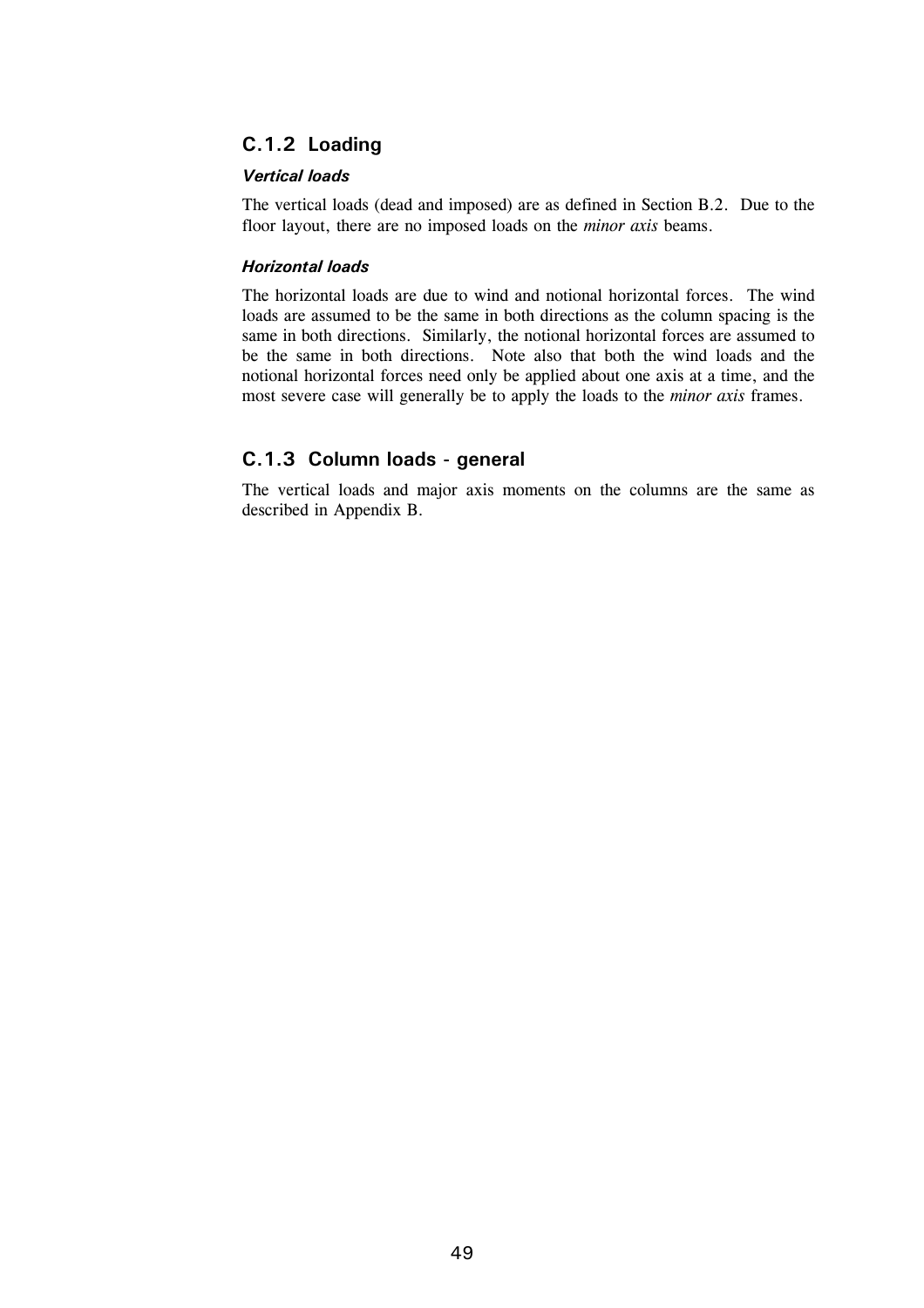| <b>The Steel</b>                                                                                                                                                                                                            | Job No:                      | <b>PUB 263</b>              |            | Page                    | $1$ of $14$ |      | Rev $\boldsymbol{A}$    |
|-----------------------------------------------------------------------------------------------------------------------------------------------------------------------------------------------------------------------------|------------------------------|-----------------------------|------------|-------------------------|-------------|------|-------------------------|
| <b>Construction</b><br>Institute                                                                                                                                                                                            | Job Title                    | Design example              |            |                         |             |      |                         |
| Silwood Park, Ascot, Berks SL5 7QN                                                                                                                                                                                          | Subject                      | Frame unbraced out of plane |            |                         |             |      |                         |
| Telephone: (01344) 623345<br>Fax: (01344) 622944                                                                                                                                                                            |                              |                             |            |                         |             |      |                         |
| <b>CALCULATION SHEET</b>                                                                                                                                                                                                    | Client                       | <b>SCI</b>                  | Made by    | <b>PRS</b><br><b>GC</b> |             | Date | Dec 1998<br>Dec 1998    |
|                                                                                                                                                                                                                             |                              |                             | Checked by |                         |             | Date |                         |
| C.2<br>Internal column design                                                                                                                                                                                               |                              |                             |            |                         |             |      |                         |
| C.2.1<br><b>Storey 3</b>                                                                                                                                                                                                    |                              |                             |            |                         |             |      |                         |
| <b>Dead load plus imposed load plus notional forces</b>                                                                                                                                                                     |                              |                             |            |                         |             |      |                         |
| Design load at ULS                                                                                                                                                                                                          |                              |                             |            |                         |             |      |                         |
| $=$ 1.4 $\times$ 312 + 1.6 $\times$ 211 = 774 kN<br>$\bm{F}_c$                                                                                                                                                              |                              |                             |            |                         |             |      | Table B.7               |
| Design moment at ULS                                                                                                                                                                                                        |                              |                             |            |                         |             |      |                         |
| Due to notional loads                                                                                                                                                                                                       | $M_{\rm r}$                  | $= 8.03$ kNm                |            |                         |             |      | Table B.6               |
| <b>Similarly</b>                                                                                                                                                                                                            | $M_{\rm v}$                  | $= 8.03$ kNm                |            |                         |             |      |                         |
| 4 <sub>m</sub><br>L<br>$=$                                                                                                                                                                                                  | $L_{\!\scriptscriptstyle E}$ | $= L_{ev} = 1.5 \times 4 =$ |            | 6 m                     |             |      | Section 3.1.1           |
| $Try 203 \times 203 \times 71$ UC S275 steel                                                                                                                                                                                |                              |                             |            |                         |             |      |                         |
| Section classification is Class 1 plastic                                                                                                                                                                                   |                              |                             |            |                         |             |      | <b>Ref 11</b>           |
| For $L_{Ev}$<br>$=$ 6 m                                                                                                                                                                                                     | $A_g p_c$                    | $= 941 kN$                  |            |                         |             |      | <b>Ref</b> 11           |
| $=$ 4 m<br>$M_{bs}$ = 207 kNm<br>For L                                                                                                                                                                                      |                              |                             |            |                         |             |      | <b>Ref</b> 11           |
|                                                                                                                                                                                                                             |                              | $p_v Z_v = 65.2$ kNm        |            |                         |             |      | <b>Ref</b> 11           |
| Moments about the major axis will be due to any eccentric reactions and the $10\%$<br>restraint moment from the beams. For this example these moments balance and<br>there is therefore no net moment about the major axis. |                              |                             |            |                         |             |      |                         |
| The notional horizontal forces only act in one direction at a time and the most<br>critical direction will be out of plane.                                                                                                 |                              |                             |            |                         |             |      |                         |
| Overall buckling check                                                                                                                                                                                                      |                              |                             |            |                         |             |      |                         |
| $\frac{F_c}{A_g p_c}$ % $\frac{M_x}{M_{bs}}$ % $\frac{M_y}{p_y Z_y}$ = $\frac{774}{941}$ % $\frac{0}{207}$ % $\frac{8.03}{65.2}$ ' 0.95 < 1                                                                                 |                              |                             |            |                         |             |      | BS 5950-1:1990<br>4.7.7 |
| <b>Dead load plus imposed load plus wind loading</b>                                                                                                                                                                        |                              |                             |            |                         |             |      |                         |
| Design load at ULS                                                                                                                                                                                                          |                              |                             |            |                         |             |      |                         |
| $1.2 \times 312 + 1.2 \times 211 = 628$ kN<br>$\bm{F}_c$<br>$=$ $-$                                                                                                                                                         |                              |                             |            |                         |             |      | Table B.7               |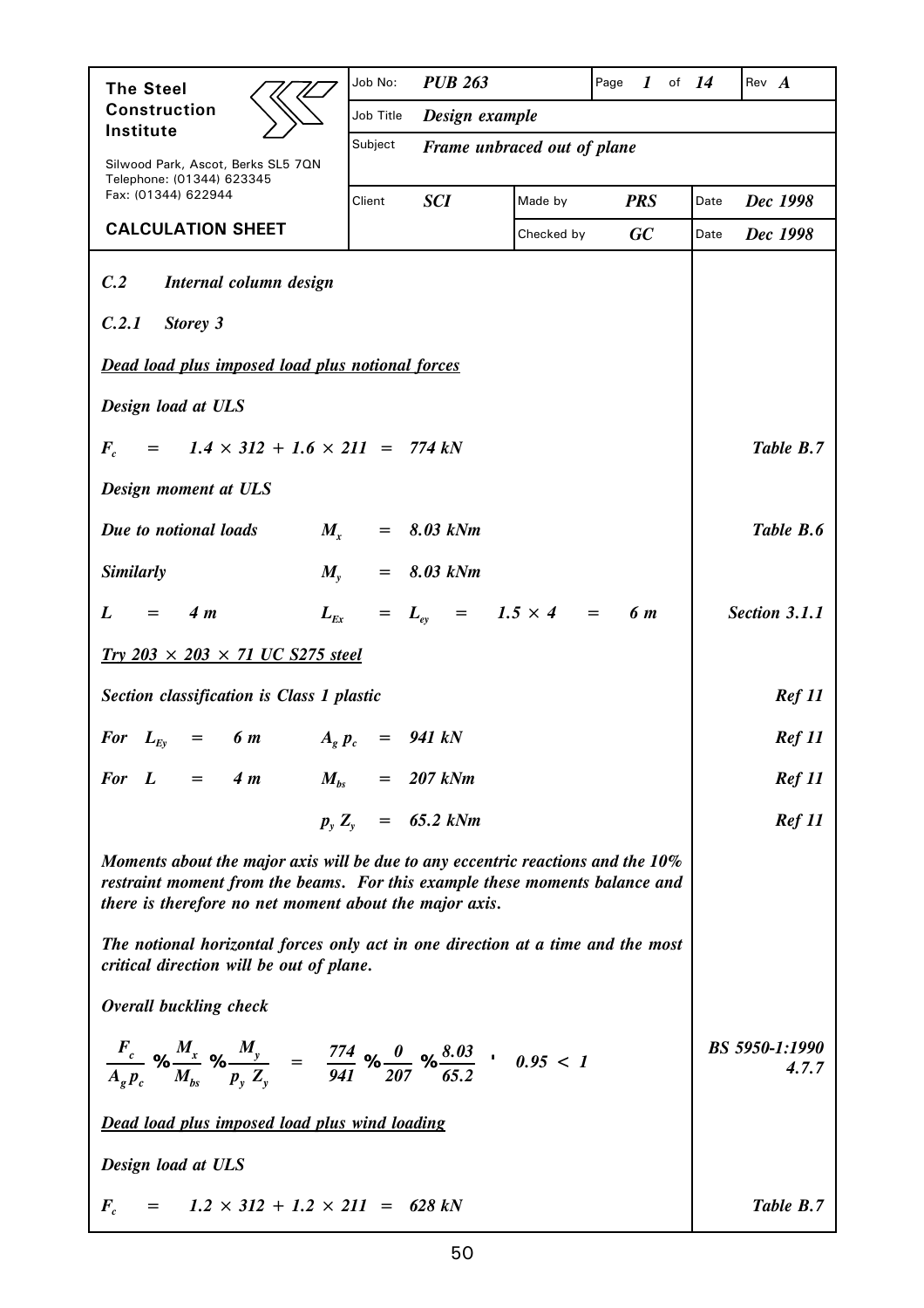| <b>The Steel</b>                                                                                                                          | <b>PUB 263</b><br>Job No:                   | 2 of $14$<br>Page           | Rev $\boldsymbol{A}$           |
|-------------------------------------------------------------------------------------------------------------------------------------------|---------------------------------------------|-----------------------------|--------------------------------|
| <b>Construction</b><br>Institute                                                                                                          | Job Title<br>Design example                 |                             |                                |
|                                                                                                                                           | Subject                                     | Frame unbraced out of plane |                                |
| Silwood Park, Ascot, Berks SL5 7QN<br>Telephone: (01344) 623345<br>Fax: (01344) 622944                                                    |                                             |                             |                                |
|                                                                                                                                           | <b>SCI</b><br>Client                        | <b>PRS</b><br>Made by       | Dec 1998<br>Date               |
| <b>CALCULATION SHEET</b>                                                                                                                  |                                             | <b>GC</b><br>Checked by     | Dec 1998<br>Date               |
| Design moment at ULS                                                                                                                      |                                             |                             |                                |
| Due to wind loads $M_r = 1.2 \times 16.8 = 20.2$ kNm                                                                                      |                                             |                             | Table B.6                      |
| $M_{\rm v}$ =<br><b>Similarly</b>                                                                                                         |                                             | 20.2 kNm                    |                                |
| Applying the wind load about the minor axis only.                                                                                         |                                             |                             |                                |
| $\frac{F_c}{A_e p_c}$ % $\frac{M_x}{M_{bs}}$ % $\frac{M_y}{p_v Z_v} = \frac{628}{941}$ % $\frac{0}{207}$ % $\frac{20.2}{65.2}$ ' 0.98 < 1 |                                             |                             | BS 5950-1:1990<br>4.7.7        |
| <b>Dead load plus wind loading</b>                                                                                                        |                                             |                             |                                |
| $F_c$ = $1.4 \times 312$ = $437 kN$<br>$M_x$ = $1.4 \times 16.8$ = $23.5 kN$<br>$M_y$ = $1.4 \times 16.8$ = $23.5 kN$                     |                                             |                             |                                |
| Applying the wind load about the minor axis only                                                                                          |                                             |                             |                                |
| $\frac{F_c}{A_p p_c}$ % $\frac{M_x}{M_{bs}}$ % $\frac{M_y}{p_v Z_v} = \frac{437}{941}$ % $\frac{0}{207}$ % $\frac{23.5}{65.2}$ ' 0.82 < 1 |                                             |                             | BS 5950-1:1990<br>4.7.7        |
| Use $203 \times 203 \times 71$ UC S275 steel                                                                                              |                                             |                             |                                |
| C.2.2<br><b>Storey 1</b>                                                                                                                  |                                             |                             |                                |
| <b>Dead plus imposed plus notional forces</b>                                                                                             |                                             |                             |                                |
| $\bm{F}_c$<br>Design load                                                                                                                 | $=$ 1.4 $\times$ 647 + 1.6 $\times$ 416     | 1571 kN<br>$=$              | Table B.7                      |
| Design moment $M_{\nu}$<br>due to notional loads                                                                                          |                                             | 22.9 kNm<br>$=$             | Table B.6                      |
| 5 <sub>m</sub><br>L<br>$=$                                                                                                                | $L_{Ex}$ = $L_{Ey}$ = 7.5 m                 |                             | Section 3.1.1                  |
| $Try\,305\times305\times118\,UC\,S275\,steel$                                                                                             |                                             |                             |                                |
| <b>Section Class is Class 1 plastic</b>                                                                                                   |                                             |                             | <b>Ref 11</b>                  |
| $= 7.5 m$<br>At<br>$\boldsymbol{L_{Ey}}$                                                                                                  | 1935 kN<br>$\frac{A_g}{M_{h_8}} p_c$<br>$=$ |                             | <b>Ref 11</b>                  |
| 5 <sub>m</sub><br>$M_{_{bs}}$<br>L<br>$=$<br>$p_y Z_y$                                                                                    | 519 kNm<br>$=$ $-$<br>156 kNm<br>$=$        |                             | <b>Ref 11</b><br><b>Ref 11</b> |
|                                                                                                                                           |                                             |                             |                                |
|                                                                                                                                           |                                             |                             |                                |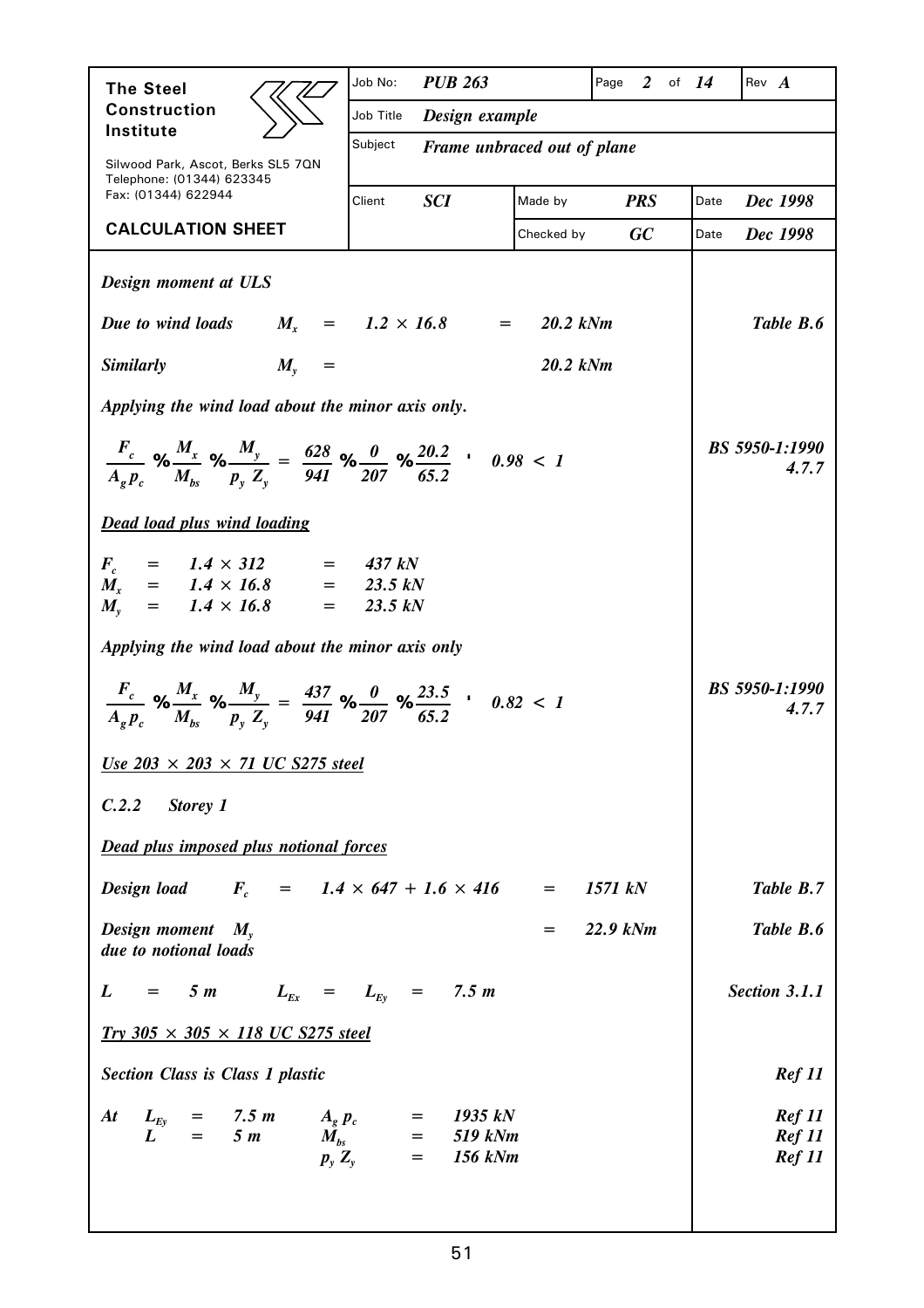| <b>The Steel</b>                                                                                     | Job No:   | <b>PUB 263</b>              |            | Page     | $3$ of $14$ |      | Rev $\boldsymbol{A}$    |
|------------------------------------------------------------------------------------------------------|-----------|-----------------------------|------------|----------|-------------|------|-------------------------|
| <b>Construction</b><br>Institute                                                                     | Job Title | Design example              |            |          |             |      |                         |
| Silwood Park, Ascot, Berks SL5 7QN                                                                   | Subject   | Frame unbraced out of plane |            |          |             |      |                         |
| Telephone: (01344) 623345<br>Fax: (01344) 622944                                                     |           |                             |            |          |             |      |                         |
| <b>CALCULATION SHEET</b>                                                                             | Client    | <b>SCI</b>                  | Made by    |          | <b>PRS</b>  | Date | Dec 1998                |
|                                                                                                      |           |                             | Checked by |          | <b>GC</b>   | Date | Dec 1998                |
| $\frac{F_c}{A_s p_c}$ % $\frac{M_y}{p_y Z_y} = \frac{1571}{1935}$ % $\frac{22.9}{156}$ ' 0.96 < 1    |           |                             |            |          |             |      |                         |
| <b>Dead load plus imposed load plus wind loading</b>                                                 |           |                             |            |          |             |      |                         |
| $F_c$ = 1.2 × 647 + 1.2 × 416 =<br>Design load                                                       |           |                             |            | 1276 kN  |             |      | Table B.7               |
| Design moment $M_v = 1.2 \times 38.0$<br>due to wind load                                            |           |                             | $=$        | 45.6 kNm |             |      | Table B.6               |
| Applying the wind load about the minor axis only                                                     |           |                             |            |          |             |      |                         |
| $\frac{F_c}{A_g p_c}$ % $\frac{M_y}{p_y Z_y} = \frac{1276}{1935}$ % $\frac{45.6}{156}$ ' 0.95 < 1    |           |                             |            |          |             |      | BS 5950-1:1990<br>4.7.7 |
| By inspection, dead load plus wind load case will not govern.                                        |           |                             |            |          |             |      |                         |
| Use $305 \times 305 \times 118$ UC S275 steel                                                        |           |                             |            |          |             |      |                         |
| C.3<br>External column design                                                                        |           |                             |            |          |             |      |                         |
| The following calculations are carried out for a non-corner column on the<br>perimeter of the frame. |           |                             |            |          |             |      |                         |
| <b>Storey 3</b><br>C.3.1                                                                             |           |                             |            |          |             |      |                         |
| <b>Dead load plus imposed load plus notional forces</b>                                              |           |                             |            |          |             |      |                         |
| <i>Design load</i> $F_c = 1.4 \times 159 + 1.6 \times 105 = 391 kN$                                  |           |                             |            |          |             |      | Table B.8               |
| <b>Design moments</b>                                                                                |           |                             |            |          |             |      |                         |
| Due to eccentricity (assuming column is 200 mm deep)                                                 |           |                             |            |          |             |      |                         |
| $=$ $(1.4 \times 81 + 1.6 \times 90) (0.1 + 0.1)$<br>$M_{\rm r}$                                     |           | $=$                         | 51.5 kNm   |          |             |      | Table B.8               |
| Due to 10% restraint moment                                                                          |           |                             |            |          |             |      |                         |
| $=$ $(1.4 \times 12.2 + 1.6 \times 13.5)$<br>$M_{r}$                                                 |           | $=$                         | 38.7 kNm   |          |             |      |                         |
|                                                                                                      |           | <b>Total</b><br>$=$         | 90.2 kNm   |          |             |      |                         |
|                                                                                                      |           |                             |            |          |             |      |                         |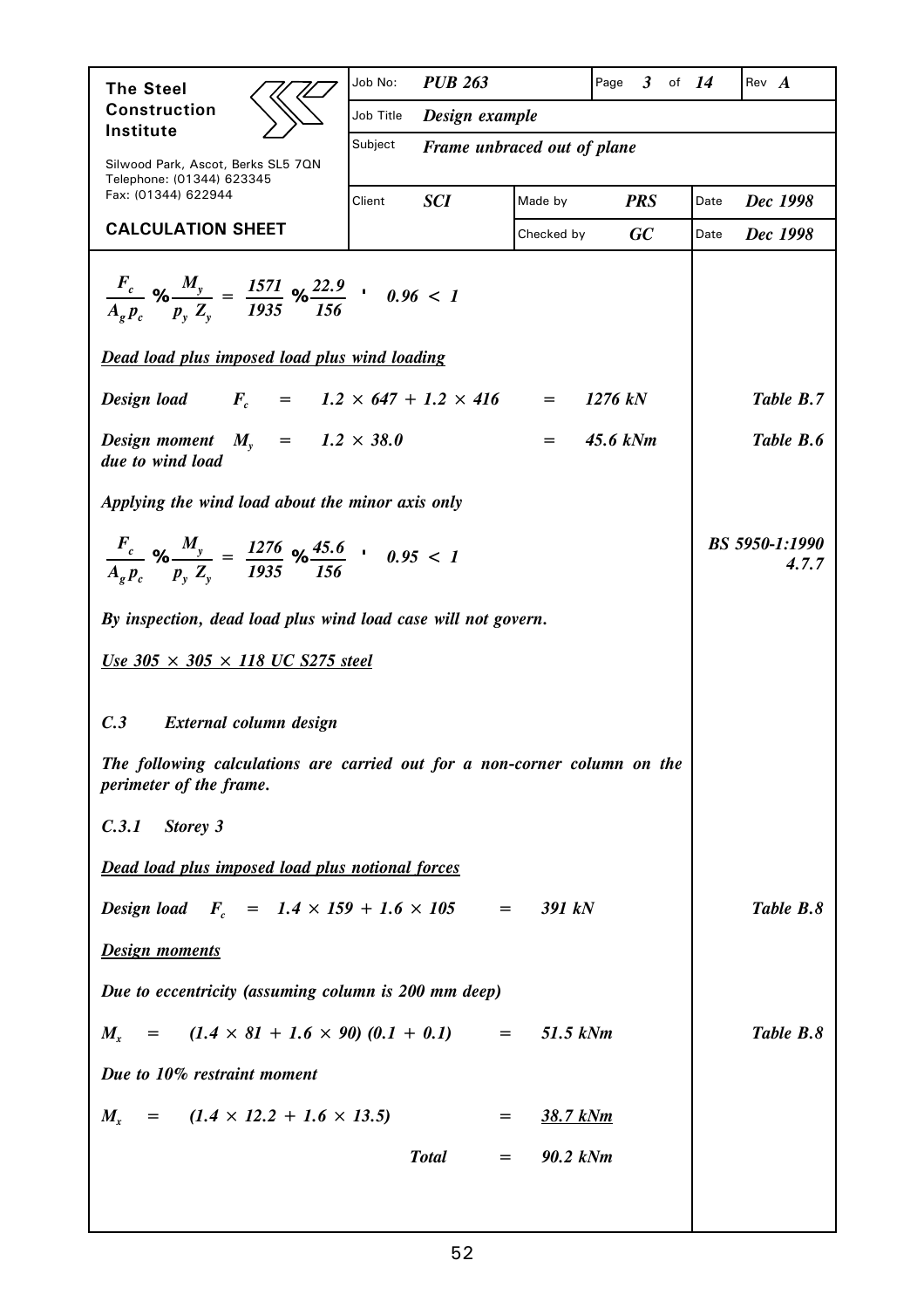| <b>The Steel</b>                                                                                                                      | <b>PUB 263</b><br>Job No:   |                             | 4 of $14$<br>Page  | Rev $\boldsymbol{A}$    |
|---------------------------------------------------------------------------------------------------------------------------------------|-----------------------------|-----------------------------|--------------------|-------------------------|
| <b>Construction</b>                                                                                                                   | Job Title<br>Design example |                             |                    |                         |
| Institute                                                                                                                             | Subject                     | Frame unbraced out of plane |                    |                         |
| Silwood Park, Ascot, Berks SL5 7QN<br>Telephone: (01344) 623345                                                                       |                             |                             |                    |                         |
| Fax: (01344) 622944<br><b>CALCULATION SHEET</b>                                                                                       | <b>SCI</b><br>Client        | Made by                     | <b>PRS</b>         | Dec 1998<br>Date        |
|                                                                                                                                       |                             | Checked by                  | GC                 | Dec 1998<br>Date        |
| Divide moment equally between upper and lower column lengths                                                                          |                             |                             |                    |                         |
|                                                                                                                                       |                             | $M_{\rm r}$                 | $= 45.1 \; kNm$    |                         |
| Moment due to notional load                                                                                                           |                             | $M_r$ = 4.0 kNm             |                    | Table B.6               |
| Moment due to notional horizontal forces                                                                                              |                             | $M_{v}$ = 4.0 kNm           |                    |                         |
| $=$ 4 m $L_{Ex}$ = $L_{Ey}$ = 1.5 L = 6 m<br>$\bm{L}$                                                                                 |                             |                             |                    | Section 3.1.1           |
| $Try 203 \times 203 \times 52 UC$ S275 steel                                                                                          |                             |                             |                    |                         |
| <b>Section classification Class 1 plastic</b>                                                                                         |                             |                             |                    | <b>Ref</b> 11           |
| For $L_E$ = 6 m<br>For $L = 5$ m<br>$M_{bs}$ = 150 kNm<br>$p_y Z_y$ = 47.9 kNm                                                        |                             |                             |                    |                         |
| Applying the notional force about the minor axis only                                                                                 |                             |                             |                    |                         |
| $\frac{F_c}{A_e p_c}$ % $\frac{M_x}{M_{bs}}$ % $\frac{M_y}{p_v Z_v} = \frac{391}{678}$ % $\frac{45.1}{150}$ % $\frac{4}{47.9}$ ' 0.96 |                             |                             | OK                 | BS 5950-1:1990<br>4.7.7 |
| Dead load plus imposed load plus wind loading                                                                                         |                             |                             |                    |                         |
| Design load at ULS $F_c = 1.2 (159 + 105 + 5.6) = 324 kN$                                                                             |                             |                             |                    | Tables B.8<br>and $B.2$ |
| Design moment at ULS                                                                                                                  |                             |                             |                    |                         |
| Due to eccentricity                                                                                                                   |                             |                             |                    |                         |
| $M_r$ = $(1.2 \times 81 + 1.2 \times 90) (0.1 + 0.1)$                                                                                 |                             |                             | $=$ 41.0 kNm       | Table B.8               |
| Due to 10% restraint                                                                                                                  |                             |                             |                    |                         |
| $M_r$ = $(1.2 \times 12.2 + 1.2 \times 13.5)$                                                                                         |                             | $=$                         | 30.8 kNm           | Table B.6               |
|                                                                                                                                       |                             |                             | $Total = 71.8$ kNm |                         |
| Divide moment equally between upper and lower column lengths                                                                          |                             |                             |                    |                         |
| $M_{\rm r}$                                                                                                                           | $=$ 35.9 kNm                |                             |                    |                         |
| Moment due to wind $M_r = 1.2 \times 8.4 = 10.1$ kNm                                                                                  |                             |                             |                    | Table B.6               |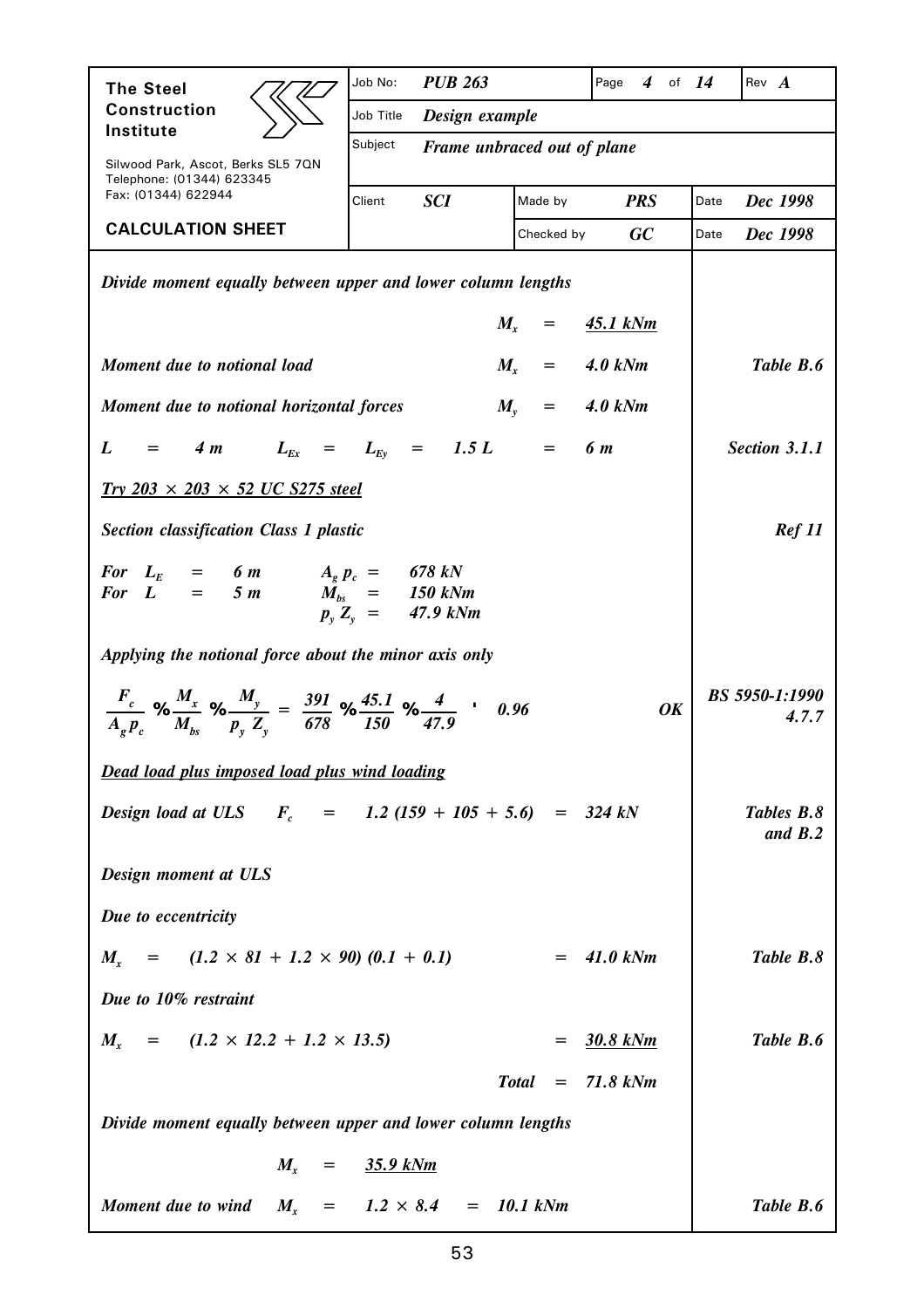| <b>The Steel</b>                                                                                                                             | Job No:   | <b>PUB 263</b>              |            | Page       | $5$ of $14$ |      | $Rev \, A$              |
|----------------------------------------------------------------------------------------------------------------------------------------------|-----------|-----------------------------|------------|------------|-------------|------|-------------------------|
| <b>Construction</b>                                                                                                                          | Job Title | Design example              |            |            |             |      |                         |
| Institute                                                                                                                                    | Subject   | Frame unbraced out of plane |            |            |             |      |                         |
| Silwood Park, Ascot, Berks SL5 7QN<br>Telephone: (01344) 623345                                                                              |           |                             |            |            |             |      |                         |
| Fax: (01344) 622944                                                                                                                          | Client    | <b>SCI</b>                  | Made by    | <b>PRS</b> |             | Date | Dec 1998                |
| <b>CALCULATION SHEET</b>                                                                                                                     |           |                             | Checked by | GC         |             | Date | Dec 1998                |
| The moment about the y-y axis due to wind loads                                                                                              |           |                             | $=$        | 10.1 kNm   |             |      |                         |
| Applying the wind load about the minor axis only                                                                                             |           |                             |            |            |             |      |                         |
| $\frac{F_c}{A_g p_c}$ % $\frac{M_x}{M_{bs}}$ % $\frac{M_y}{p_y Z_y} = \frac{324}{678}$ % $\frac{35.9}{150}$ % $\frac{10.1}{47.9}$ ' 0.93 < 1 |           |                             |            |            |             |      | BS 5950-1:1990<br>4.7.7 |
| <b>Dead load plus wind loading</b>                                                                                                           |           |                             |            |            |             |      |                         |
| Design load at ULS $F_c = 1.4 \times 159 + 1.4 \times 5.6 = 230$ kN                                                                          |           |                             |            |            |             |      | Table B.8<br>and $B.2$  |
| Design moment at ULS                                                                                                                         |           |                             |            |            |             |      |                         |
| Due to eccentricity                                                                                                                          |           |                             |            |            |             |      |                         |
| $M_r$ = 1.4 × 81 (0.1 + 0.1) = 22.68 kNm                                                                                                     |           |                             |            |            |             |      |                         |
| Due to 10% restraint                                                                                                                         |           |                             |            |            |             |      |                         |
| $M_r = 1.4 \times 12.2$                                                                                                                      | $=$ $-$   | <u>17.1 kNm</u>             |            |            |             |      | Table B.6               |
| <b>Total</b>                                                                                                                                 |           | $=$ 39.78 kNm               |            |            |             |      |                         |
| Divide moment equally between upper and lower column lengths                                                                                 |           |                             |            |            |             |      |                         |
|                                                                                                                                              |           | $M_x = 19.89 \text{ kNm}$   |            |            |             |      |                         |
| Moment about y-y axis due to wind = $M_y = 1.4 \times 8.4 = 11.76$ kNm                                                                       |           |                             |            |            |             |      | Table B.6               |
| Applying the wind load about the minor axis only                                                                                             |           |                             |            |            |             |      |                         |
| $\frac{F}{A_e p_c}$ % $\frac{M_x}{M_{bs}}$ % $\frac{M_y}{p_y Z_y} = \frac{230}{678}$ % $\frac{19.89}{150}$ % $\frac{11.76}{47.9}$ ' 0.71 < 1 |           |                             |            |            | OK          |      | BS 5950-1:1990<br>4.7.7 |
| <u>Use 203 <math>\times</math> 203 <math>\times</math> 52 UC S275</u>                                                                        |           |                             |            |            |             |      |                         |
| C.3.2<br><b>Storey 1</b>                                                                                                                     |           |                             |            |            |             |      |                         |
| <b>Dead load plus imposed load plus notional forces</b>                                                                                      |           |                             |            |            |             |      |                         |
| Design load at ULS $F_c = 1.4 \times 332 + 1.6 \times 208 = 798$ kN                                                                          |           |                             |            |            |             |      | Table B.8               |
| Design moment at ULS                                                                                                                         |           |                             |            |            |             |      |                         |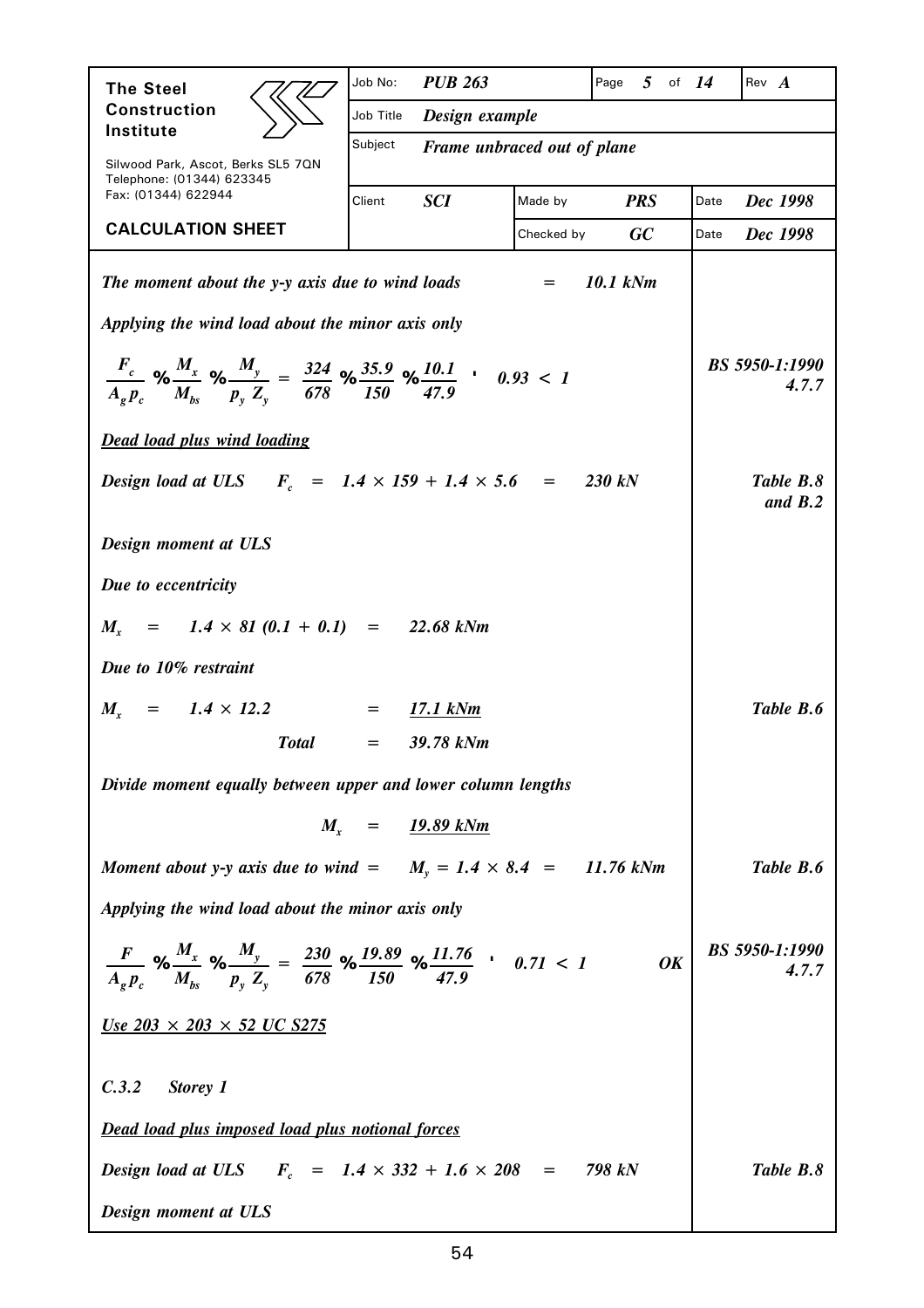| <b>The Steel</b>                                                                                                                  | Job No:                            | <b>PUB 263</b> |                           |                             | Page |            | $6$ of $14$ | Rev $\boldsymbol{A}$           |
|-----------------------------------------------------------------------------------------------------------------------------------|------------------------------------|----------------|---------------------------|-----------------------------|------|------------|-------------|--------------------------------|
| <b>Construction</b><br>Institute                                                                                                  | Job Title                          | Design example |                           |                             |      |            |             |                                |
| Silwood Park, Ascot, Berks SL5 7QN                                                                                                | Subject                            |                |                           | Frame unbraced out of plane |      |            |             |                                |
| Telephone: (01344) 623345<br>Fax: (01344) 622944                                                                                  |                                    |                |                           |                             |      |            |             |                                |
| <b>CALCULATION SHEET</b>                                                                                                          | Client                             | <b>SCI</b>     |                           | Made by                     |      | <b>PRS</b> | Date        | Dec 1998                       |
|                                                                                                                                   |                                    |                |                           | Checked by                  |      | GC         | Date        | Dec 1998                       |
| Due to eccentricity (assuming 254 mm deep section)                                                                                |                                    |                |                           |                             |      |            |             |                                |
| $=$ $(1.4 \times 81 + 1.6 \times 90) (0.125 + 0.1) = 57.9$ kNm<br>$M_{\rm r}$                                                     |                                    |                |                           |                             |      |            |             |                                |
| Due to 10% restraint                                                                                                              |                                    |                |                           |                             |      |            |             |                                |
| $M_{\rm r}$<br>$(1.4 \times 12.2 + 1.6 \times 13.5)$<br>$=$                                                                       |                                    |                | $=$                       | 38.7 kNm                    |      |            |             |                                |
|                                                                                                                                   |                                    | <b>Total</b>   |                           | 96.6 kNm<br>$=$ $-$         |      |            |             |                                |
| Divide moment equally between upper and lower column lengths                                                                      |                                    |                |                           |                             |      |            |             |                                |
|                                                                                                                                   |                                    | $M_{x}$        |                           | 48.3 kNm<br>$=$ $\qquad$    |      |            |             |                                |
| Moment about y-y axis due to notional load                                                                                        |                                    | $M_{\rm v}$    |                           | 11.5 kNm<br>$=$ $-$         |      |            |             | Table B.6                      |
| $L = 5 m$<br>$L_{Ex}$ = 1.5 L = 7.5 m<br>$\boldsymbol{L}_{\!\scriptscriptstyle E}$ v<br>$=$ 1.5 L                                 |                                    | $= 7.5 m$      |                           |                             |      |            |             |                                |
| $Try 254 \times 254 \times 89$ UC S275 steel                                                                                      |                                    |                |                           |                             |      |            |             |                                |
| For $L_E$ = 7.5 m<br>$A_g p_c$                                                                                                    |                                    | $=$ 1170 kN    |                           |                             |      |            |             | <b>Ref</b> 11                  |
| <b>For</b><br>$\bm{L}$<br>$=$<br>5 <sub>m</sub><br>$p_{y} Z_{y}$                                                                  | $M_{bs}$                           | $=$<br>$=$     | 316 kNm<br><b>100 kNm</b> |                             |      |            |             | <b>Ref 11</b><br><b>Ref 11</b> |
| Applying the notional force about the minor axis only                                                                             |                                    |                |                           |                             |      |            |             |                                |
| $rac{F}{A_g p_c}$ % $rac{M_x}{M_{bs}}$ % $rac{M_y}{p_y Z_y}$ = $rac{798}{1170}$ % $rac{51.1}{316}$ % $rac{11.5}{1009}$ ' 0.96 < 1 |                                    |                |                           |                             |      | OK         |             | BS 5950-1:1990<br>4.7.7        |
| <b>Dead load plus imposed load plus wind loading</b>                                                                              |                                    |                |                           |                             |      |            |             |                                |
| Design load at ULS $F_c = 1.2 (332 + 208 + 22.7) = 675 kN$                                                                        |                                    |                |                           |                             |      |            |             | Tables B.8<br>and $B.2$        |
| Design moment at ULS                                                                                                              |                                    |                |                           |                             |      |            |             |                                |
| Due to eccentricity                                                                                                               |                                    |                |                           |                             |      |            |             |                                |
| $M_r$ = 1.2 (81 + 90) (0.1 + 0.125) = 46.17 kNm                                                                                   |                                    |                |                           |                             |      |            |             |                                |
| Due to 10% restraint                                                                                                              |                                    |                |                           |                             |      |            |             |                                |
| $=$ 1.2 (12.2 + 13.5)<br>$M_{\rm r}$                                                                                              | $\sim$ $\sim$ $\sim$ $\sim$ $\sim$ |                | 30.8 kNm                  |                             |      |            |             |                                |
| <b>Total</b>                                                                                                                      |                                    | 76.97 kNm      |                           |                             |      |            |             |                                |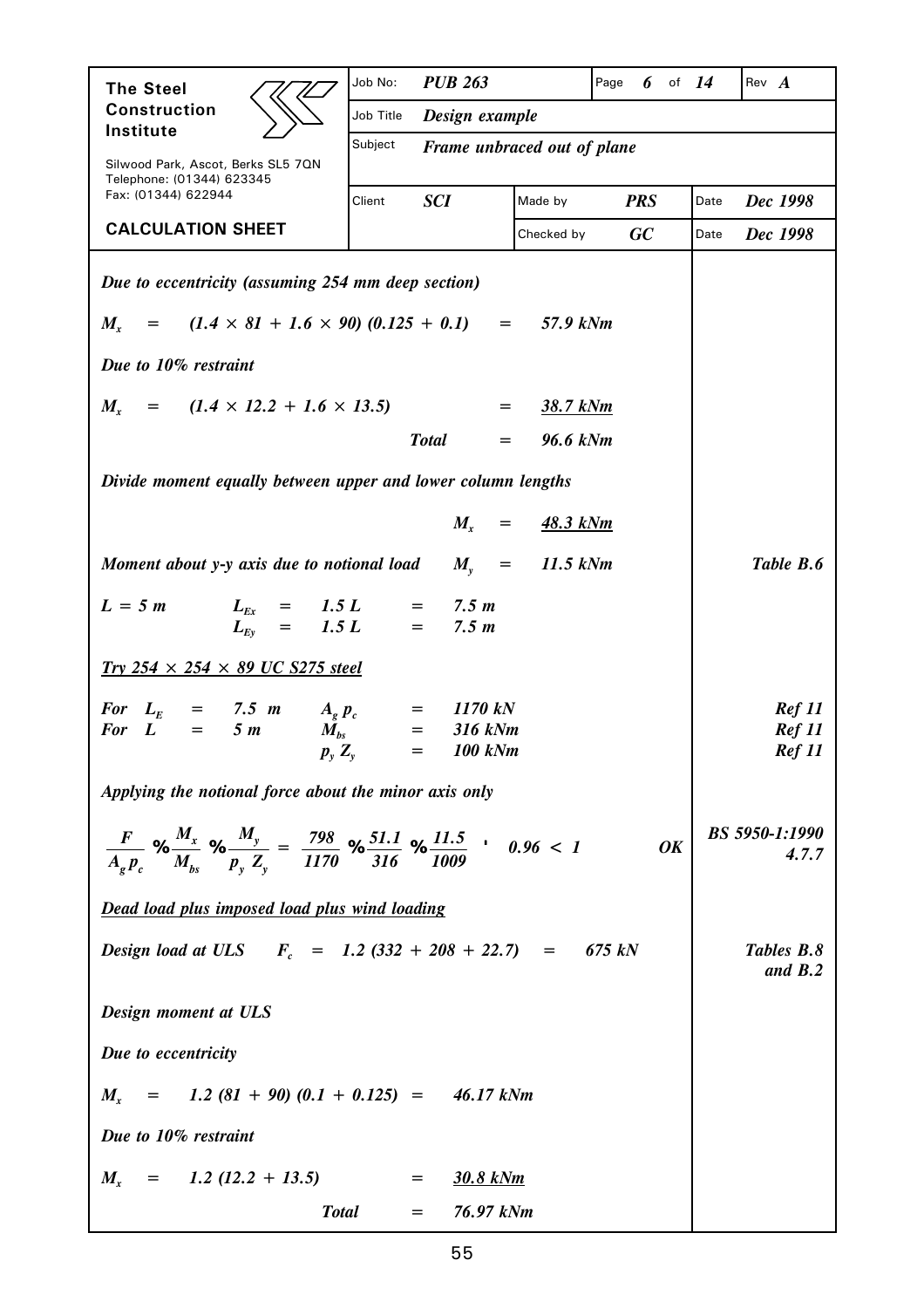| <b>The Steel</b>                                                                                                                                                                                                                                                                                                                                                                                                                                                                                                                                                                                                                                                                                                                                                                                                                                                                                                                                                                                                                                                                                                                                                                                                                                                                                                                                                                                   | Job No:   | <b>PUB 263</b>                                                      |            | Page | 7 <sup>7</sup> | of $14$ | Rev $A$        |       |
|----------------------------------------------------------------------------------------------------------------------------------------------------------------------------------------------------------------------------------------------------------------------------------------------------------------------------------------------------------------------------------------------------------------------------------------------------------------------------------------------------------------------------------------------------------------------------------------------------------------------------------------------------------------------------------------------------------------------------------------------------------------------------------------------------------------------------------------------------------------------------------------------------------------------------------------------------------------------------------------------------------------------------------------------------------------------------------------------------------------------------------------------------------------------------------------------------------------------------------------------------------------------------------------------------------------------------------------------------------------------------------------------------|-----------|---------------------------------------------------------------------|------------|------|----------------|---------|----------------|-------|
| <b>Construction</b>                                                                                                                                                                                                                                                                                                                                                                                                                                                                                                                                                                                                                                                                                                                                                                                                                                                                                                                                                                                                                                                                                                                                                                                                                                                                                                                                                                                | Job Title | Design example                                                      |            |      |                |         |                |       |
| Institute                                                                                                                                                                                                                                                                                                                                                                                                                                                                                                                                                                                                                                                                                                                                                                                                                                                                                                                                                                                                                                                                                                                                                                                                                                                                                                                                                                                          | Subject   | Frame unbraced out of plane                                         |            |      |                |         |                |       |
| Silwood Park, Ascot, Berks SL5 7QN<br>Telephone: (01344) 623345                                                                                                                                                                                                                                                                                                                                                                                                                                                                                                                                                                                                                                                                                                                                                                                                                                                                                                                                                                                                                                                                                                                                                                                                                                                                                                                                    |           |                                                                     |            |      |                |         |                |       |
|                                                                                                                                                                                                                                                                                                                                                                                                                                                                                                                                                                                                                                                                                                                                                                                                                                                                                                                                                                                                                                                                                                                                                                                                                                                                                                                                                                                                    | Client    | <b>SCI</b>                                                          | Made by    |      | <b>PRS</b>     | Date    | Dec 1998       |       |
| <b>CALCULATION SHEET</b>                                                                                                                                                                                                                                                                                                                                                                                                                                                                                                                                                                                                                                                                                                                                                                                                                                                                                                                                                                                                                                                                                                                                                                                                                                                                                                                                                                           |           |                                                                     | Checked by |      | <b>GC</b>      | Date    | Dec 1998       |       |
| Fax: (01344) 622944<br>Divide moment equally between upper and lower column lengths<br>Moment about the y-y axis due to wind loads<br>Applying the wind load about the minor axis only<br>$\frac{F_c}{A_g p_c}$ % $\frac{M_x}{M_{bs}}$ % $\frac{M_y}{p_y Z_y} = \frac{675}{1170}$ % $\frac{38.5}{316}$ % $\frac{22.8}{100}$ ' 0.93 < 1<br><b>Dead load plus wind loading Not critical</b><br><u>Use 254 <math>\times</math> 254 <math>\times</math> 89 UC S275 steel</u><br>C.4 Minor axis beams<br>The beams framing into the minor axis of the columns will be subjected to<br>relatively little loading. Their size is likely to be determined by the relative<br>stiffness rules given in Section 3.1.2.<br>⑤<br>⊕<br>(Ibx)<br>$(lbx)$ <sub>5</sub><br>$203 \times 203 \times 52$<br>$I_{cy} = 1778$<br>$h_1 = 4 m$<br>$203 \times 203 \times 7$<br>$1 = 2337$<br>➁<br>6<br>$(lbx)$ <sub>2</sub><br>$(\mathsf{lbx})_6$<br>Ø<br>$(lbx)$ <sub>7</sub><br>(lbx) $_{\rm 3}$<br>$\begin{array}{c c}\n\hline\n(1) & 1 & 1 \\ (2) & 1 & 1 \\ (3) & 1 & 1 \\ (4) & 1 & 1 \\ (5) & 1 & 1 \\ (6) & 1 & 1 \\ (7) & 1 & 1 \\ (8) & 1 & 1 \\ (9) & 1 & 1 \\ (10) & 1 & 1 \\ (11) & 1 & 1 \\ (12) & 1 & 1 \\ (13) & 1 & 1 \\ (14) & 1 & 1 \\ (15) & 1 & 1 \\ (16) & 1 & 1 \\ (17) & 1 & 1 \\ (18) & 1 & 1 \\ (19) & 1 & 1 \\ (10) & $<br>$254 \times 254 \times 89$<br>$I_{cy} = 4857$<br>$(\mathsf{lbx})_8$ |           | $M_r = \frac{38.5 \text{ kNm}}{2000 \text{ k}}$<br>$M_v$ = 22.8 kNm |            |      | OK             |         | BS 5950-1:1990 | 4.7.7 |
|                                                                                                                                                                                                                                                                                                                                                                                                                                                                                                                                                                                                                                                                                                                                                                                                                                                                                                                                                                                                                                                                                                                                                                                                                                                                                                                                                                                                    |           |                                                                     |            |      |                |         |                |       |
| $\leftarrow$ $L_1 = 6 \text{ m}$ $L_2 = 6 \text{ m}$ $L_3 = 6 \text{ m}$ $L_4 = 6 \text{ m}$                                                                                                                                                                                                                                                                                                                                                                                                                                                                                                                                                                                                                                                                                                                                                                                                                                                                                                                                                                                                                                                                                                                                                                                                                                                                                                       |           |                                                                     |            |      |                |         |                |       |
| Figure C.2 Column sizes satisfying ULS design requirements                                                                                                                                                                                                                                                                                                                                                                                                                                                                                                                                                                                                                                                                                                                                                                                                                                                                                                                                                                                                                                                                                                                                                                                                                                                                                                                                         |           |                                                                     |            |      |                |         |                |       |
|                                                                                                                                                                                                                                                                                                                                                                                                                                                                                                                                                                                                                                                                                                                                                                                                                                                                                                                                                                                                                                                                                                                                                                                                                                                                                                                                                                                                    |           |                                                                     |            |      |                |         |                |       |
|                                                                                                                                                                                                                                                                                                                                                                                                                                                                                                                                                                                                                                                                                                                                                                                                                                                                                                                                                                                                                                                                                                                                                                                                                                                                                                                                                                                                    |           |                                                                     |            |      |                |         |                |       |
|                                                                                                                                                                                                                                                                                                                                                                                                                                                                                                                                                                                                                                                                                                                                                                                                                                                                                                                                                                                                                                                                                                                                                                                                                                                                                                                                                                                                    |           |                                                                     |            |      |                |         |                |       |
|                                                                                                                                                                                                                                                                                                                                                                                                                                                                                                                                                                                                                                                                                                                                                                                                                                                                                                                                                                                                                                                                                                                                                                                                                                                                                                                                                                                                    |           |                                                                     |            |      |                |         |                |       |
|                                                                                                                                                                                                                                                                                                                                                                                                                                                                                                                                                                                                                                                                                                                                                                                                                                                                                                                                                                                                                                                                                                                                                                                                                                                                                                                                                                                                    |           |                                                                     |            |      |                |         |                |       |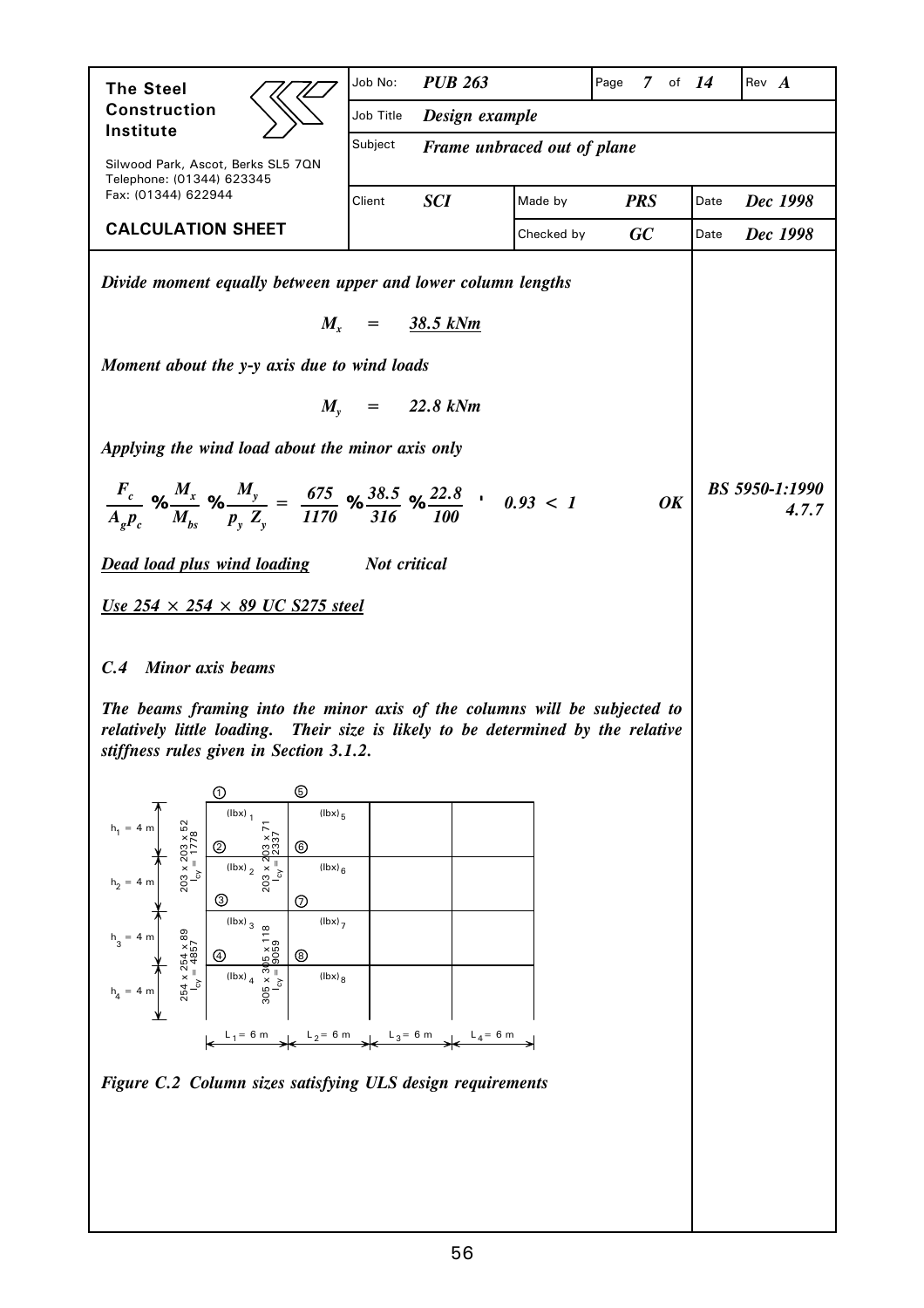| <b>The Steel</b>                                                                                                                                                                                                                                                                                                                                         | Job No:   | <b>PUB 263</b>              |                     | Page $8$ of $14$ |            |      | Rev $\boldsymbol{A}$       |
|----------------------------------------------------------------------------------------------------------------------------------------------------------------------------------------------------------------------------------------------------------------------------------------------------------------------------------------------------------|-----------|-----------------------------|---------------------|------------------|------------|------|----------------------------|
| <b>Construction</b>                                                                                                                                                                                                                                                                                                                                      | Job Title | Design example              |                     |                  |            |      |                            |
| Institute                                                                                                                                                                                                                                                                                                                                                | Subject   | Frame unbraced out of plane |                     |                  |            |      |                            |
| Silwood Park, Ascot, Berks SL5 7QN<br>Telephone: (01344) 623345                                                                                                                                                                                                                                                                                          |           |                             |                     |                  |            |      |                            |
| Fax: (01344) 622944                                                                                                                                                                                                                                                                                                                                      | Client    | <b>SCI</b>                  | Made by             |                  | <b>PRS</b> | Date | Dec 1998                   |
| <b>CALCULATION SHEET</b>                                                                                                                                                                                                                                                                                                                                 |           |                             | Checked by          |                  | GC         | Date | Dec 1998                   |
| At 1 $(I_{bx})_1 / I_1$ > $(I_{cy})_1 / h_1$<br>$(I_{bx})_1/6$ > 1778/4<br>$(I_{bx})_1$ > 1778 × 6/4 = 2667 cm <sup>4</sup><br><u>Try 254 <math>\times</math> 102 <math>\times</math> 22 UB</u> (I <sub>bx</sub> = 2841 cm <sup>4</sup> )<br>At 2 $(I_{bx})_2 / I_1$ > $(I_{cy})_1 / h_1 + (I_{cy})_2 / h_2$<br>$(I_{\text{hv}})$ , /6 > 1778/4 + 1778/4 |           |                             |                     |                  |            |      |                            |
| $(I_{bx})_2$ > 2 × 1778 × 6/4 = 5334 cm <sup>4</sup>                                                                                                                                                                                                                                                                                                     |           |                             |                     |                  |            |      |                            |
| <u>Try 305 <math>\times</math> 102 <math>\times</math> 28 UB</u> (I <sub>bx</sub> = 5366 cm <sup>4</sup> )                                                                                                                                                                                                                                               |           |                             |                     |                  |            |      |                            |
| At 3 $(I_{bx})_3 / I_1$ > $(I_{cy})_2 / h_2 + (I_{cy})_3 / h_3$<br>$(I_{bx})_3/6$ > 1778/4 + 4857/4<br>$(I_{hr})_3$ > $(1778 + 4857) \times 6/4 = 9952.5$ cm <sup>4</sup><br><u>Try 356 <math>\times</math> 127 <math>\times</math> 39 UB</u> (I <sub>bx</sub> = 10170 cm <sup>4</sup> )                                                                 |           |                             |                     |                  |            |      |                            |
| At 4 $(I_{bx})_4 / I_1$ > $(I_{cy})_3 / h_3 + (I_{cy})_4 / h_4$<br>$(I_{bx})_4/6$ > $4857/4 + 4857/5$<br>$(I_{hr})_4$ > $(4857/4 + 4857/5) \times 6 = 13114$ cm <sup>4</sup><br><u>Try 406 <math>\times</math> 140 <math>\times</math> 46 UB</u> (I <sub>bx</sub> = 15690 cm <sup>4</sup> )                                                              |           |                             |                     |                  |            |      |                            |
| Similarly it can be shown that adopting the same section size at each level across<br>the frame will satisfy the remainder of the requirements of Section 3.1.2 for<br>relative stiffness.                                                                                                                                                               |           |                             |                     |                  |            |      |                            |
| <b>Check sizes considering applied loads</b>                                                                                                                                                                                                                                                                                                             |           |                             |                     |                  |            |      |                            |
| <b>Roofs</b>                                                                                                                                                                                                                                                                                                                                             |           |                             |                     |                  |            |      |                            |
| Design moment at end of beam due to wind loading $1.4 \times 4.16 = 5.8$ kNm                                                                                                                                                                                                                                                                             |           |                             |                     |                  |            |      | Table B.3                  |
| <b>Beam unrestrained and unloaded</b>                                                                                                                                                                                                                                                                                                                    |           |                             |                     |                  |            |      |                            |
| $= 0.85 \times 6 = 5.1 \, m$<br>$L_{E}$                                                                                                                                                                                                                                                                                                                  |           |                             |                     |                  |            |      | BS 5950-1:1990<br>Table 9  |
| Use roof beam: $254 \times 102 \times 22$ UB S275 steel                                                                                                                                                                                                                                                                                                  |           |                             |                     |                  |            |      |                            |
| For $n = 1.0$<br>$=$ 5.1 mM <sub>b</sub><br>$L_{E}$                                                                                                                                                                                                                                                                                                      |           | $=$                         | 16.1 kNm            |                  |            |      | <b>Ref 11</b>              |
| For $\$ = -1.0$<br>0.43<br>m<br>$=$                                                                                                                                                                                                                                                                                                                      |           |                             |                     |                  |            |      | BS 5950-1:1990<br>Table 18 |
| $\bar{\pmb{M}}$<br>m M<br>$= 0.43 \times 5.8$<br>$=$                                                                                                                                                                                                                                                                                                     |           |                             | $=$ 2.49 kNm < 16.1 |                  | OK         |      |                            |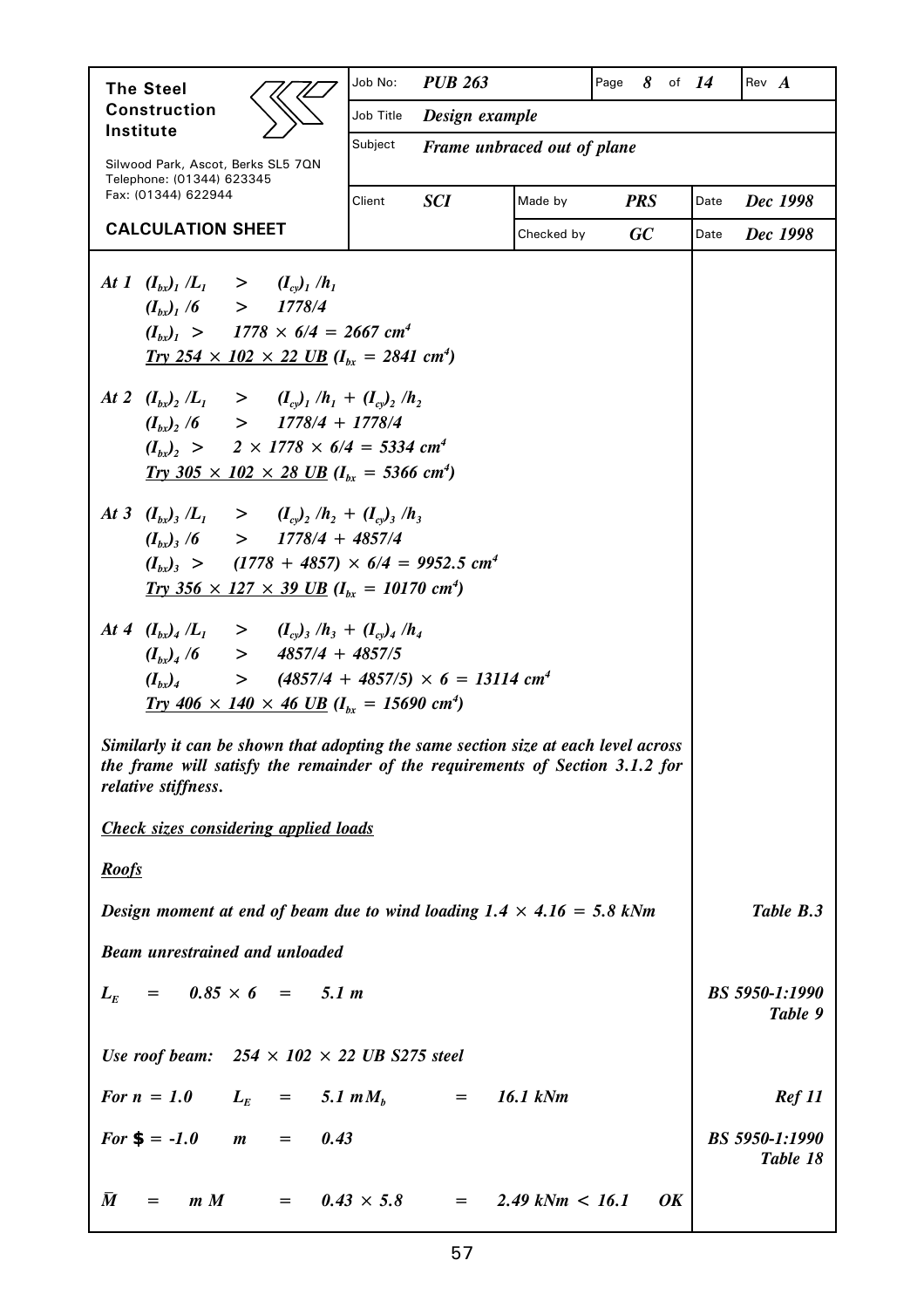| <b>The Steel</b>                                                                                               | <b>PUB 263</b><br>Job No:                    | 9 of $14$<br>Page | Rev $\boldsymbol{A}$     |  |  |  |  |  |  |  |
|----------------------------------------------------------------------------------------------------------------|----------------------------------------------|-------------------|--------------------------|--|--|--|--|--|--|--|
| <b>Construction</b><br>Institute                                                                               | Job Title<br>Design example                  |                   |                          |  |  |  |  |  |  |  |
| Silwood Park, Ascot, Berks SL5 7QN                                                                             | Subject<br>Frame unbraced out of plane       |                   |                          |  |  |  |  |  |  |  |
| Telephone: (01344) 623345<br>Fax: (01344) 622944                                                               | <b>SCI</b><br>Client                         |                   | Dec 1998                 |  |  |  |  |  |  |  |
| <b>CALCULATION SHEET</b>                                                                                       | Made by                                      | <b>PRS</b><br>GC  | Date<br>Dec 1998<br>Date |  |  |  |  |  |  |  |
|                                                                                                                | Checked by                                   |                   |                          |  |  |  |  |  |  |  |
| <b>3rd Storey</b>                                                                                              |                                              |                   |                          |  |  |  |  |  |  |  |
| Design moment $= 1.4 \times 12.6 =$                                                                            | 17.6 kN                                      |                   | Table B.3                |  |  |  |  |  |  |  |
| Use beam: $305 \times 102 \times 28$ UB S275 steel                                                             |                                              |                   |                          |  |  |  |  |  |  |  |
| $= 0.85 \times 6 = 5.1 \, m$<br>$L_{E}$                                                                        |                                              |                   |                          |  |  |  |  |  |  |  |
| For $n = 1.0$ $L_E = 5.1$ $M_b$                                                                                | $= 24.6$ kNm                                 |                   | <b>Ref</b> 11            |  |  |  |  |  |  |  |
| $\bm{\bar{M}}$<br>m M<br>$=$                                                                                   | $=$ 0.43 $\times$ 17.6 $=$ 7.57 $<$ 24.6 kNm | OK                |                          |  |  |  |  |  |  |  |
| 2nd Storey                                                                                                     |                                              |                   |                          |  |  |  |  |  |  |  |
| Design moment                                                                                                  | $=$ 1.4 $\times$ 20.4 $=$<br>28.6 kN         |                   | Table B.3                |  |  |  |  |  |  |  |
| Use beam: $356 \times 127 \times 39$ UB S275 steel                                                             |                                              |                   |                          |  |  |  |  |  |  |  |
| $= 0.85 \times 6 = 5.1 \, m$<br>$L_{E}$                                                                        |                                              |                   |                          |  |  |  |  |  |  |  |
| For $n = 1.0$ $L_F$ = 5.1                                                                                      | $M_h$<br>54.1<br>$=$                         |                   | <b>Ref</b> 11            |  |  |  |  |  |  |  |
| $\boldsymbol{\bar{M}}$<br>$0.43 \times 28.6 = 12.3 \times 54.1$<br>$=$                                         |                                              | OK                |                          |  |  |  |  |  |  |  |
| <b>1st Storey</b>                                                                                              |                                              |                   |                          |  |  |  |  |  |  |  |
| Design moment                                                                                                  | $= 1.4 \times 31 = 43.4$ kNm                 |                   |                          |  |  |  |  |  |  |  |
| Use beam: $406 \times 140 \times 46$ UB S275 steel                                                             |                                              |                   |                          |  |  |  |  |  |  |  |
| $0.85 \times 6 = 5.1 \, m$<br>$L_{\scriptscriptstyle{E}}$                                                      |                                              |                   |                          |  |  |  |  |  |  |  |
| For $n = 1.0$ $L_F = 5.1$ $M_h =$                                                                              | 80.4                                         |                   | <b>Ref</b> 11            |  |  |  |  |  |  |  |
| $0.43 \times 43.4 = 18.66 \times 80.4$<br>$\bm{\bar{M}}$<br>$=$                                                |                                              | OK                |                          |  |  |  |  |  |  |  |
| C.5<br><b>Major</b> axis beams<br>The beams framing into the major axis of the columns will be designed in the |                                              |                   |                          |  |  |  |  |  |  |  |
| same manner as those for the frame considered in Appendix B.                                                   |                                              |                   |                          |  |  |  |  |  |  |  |
|                                                                                                                |                                              |                   |                          |  |  |  |  |  |  |  |
|                                                                                                                |                                              |                   |                          |  |  |  |  |  |  |  |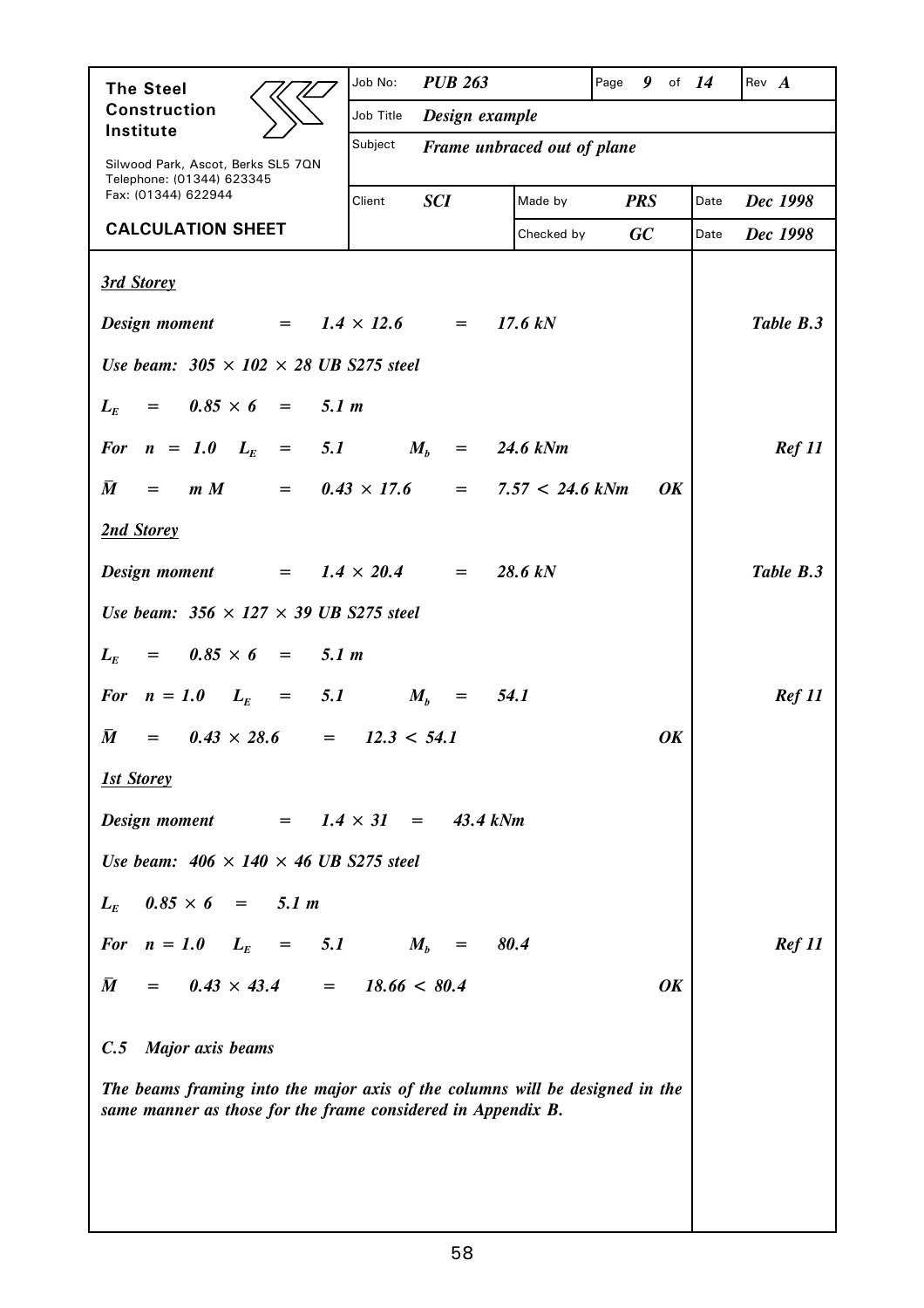| <b>The Steel</b>                                                                                                                                                                                                            | Job No:   | <b>PUB 263</b>              |              | Page $10$ of $14$        |      | Rev $\boldsymbol{A}$ |
|-----------------------------------------------------------------------------------------------------------------------------------------------------------------------------------------------------------------------------|-----------|-----------------------------|--------------|--------------------------|------|----------------------|
| <b>Construction</b><br>Institute                                                                                                                                                                                            | Job Title | Design example              |              |                          |      |                      |
| Silwood Park, Ascot, Berks SL5 7QN                                                                                                                                                                                          | Subject   | Frame unbraced out of plane |              |                          |      |                      |
| Telephone: (01344) 623345<br>Fax: (01344) 622944                                                                                                                                                                            |           |                             |              |                          |      |                      |
| <b>CALCULATION SHEET</b>                                                                                                                                                                                                    | Client    | <b>SCI</b>                  | Made by      | <b>PRS</b>               | Date | Dec 1998             |
|                                                                                                                                                                                                                             |           |                             | Checked by   | GC                       | Date | Dec 1998             |
| C.6<br>Design of minor axis beam to column connections                                                                                                                                                                      |           |                             |              |                          |      |                      |
| The design of the minor axis connections will be governed in this case by the wind<br>loading, as there is no other applied load on the minor axis beams.                                                                   |           |                             |              |                          |      |                      |
| $1.4 \times 4.16 = 5.8$ kNm<br>$\boldsymbol{M}$<br><b>Roof</b><br>$=$                                                                                                                                                       |           |                             |              | Shear = $5.8/3 = 1.9 kN$ |      | Table B.3            |
| 3rd Floor<br>M<br>$1.4 \times 12.6 = 17.6$ kNm<br>$=$                                                                                                                                                                       |           |                             | <b>Shear</b> | 5.9 kN<br>=              |      |                      |
| $1.4 \times 20.4 = 28.6$ kNm<br>2nd Floor<br>$\boldsymbol{M}$<br>$=$                                                                                                                                                        |           |                             | <b>Shear</b> | 9.5 kN<br>$=$            |      |                      |
| $1.4 \times 31.0 = 43.4$ kNm<br><b>1st Floor</b><br>$\boldsymbol{M}$<br>$=$                                                                                                                                                 |           |                             | <b>Shear</b> | 14.5 kN<br>$=$           |      |                      |
| Connections may be varied at each floor level to suit the beam and column sizes<br>and the required moment capacity.                                                                                                        |           |                             |              |                          |      |                      |
| At the first floor level the connection is required to resist a moment of 43.4 kNm<br>and a shear of 14.5 kN.                                                                                                               |           |                             |              |                          |      |                      |
| Considering the standard connection details given in Appendix D, from page 67<br>a 12 mm flush end plate with a single row of M20 tension bolts for a 406 $\times$<br>$140 \times 46$ UB beam has the following capacities: |           |                             |              |                          |      |                      |
| 69 kNm $> 43.4$ kNm<br><b>Moment</b>                                                                                                                                                                                        |           |                             |              | OK                       |      |                      |
| 258 kN > 14.5 kN<br><b>Shear</b>                                                                                                                                                                                            |           |                             |              | OK                       |      |                      |
| The 'column side' of the connection should comprise a 25 mm stiffened plate,<br>detailed according to the guidance given in Section D2.                                                                                     |           |                             |              |                          |      |                      |
| Design of major axis beam to column connections<br>C.7                                                                                                                                                                      |           |                             |              |                          |      |                      |
| The design of the major axis beam to column connections will be as for the frame<br>braced about the minor axis (see Section B.9).                                                                                          |           |                             |              |                          |      |                      |
|                                                                                                                                                                                                                             |           |                             |              |                          |      |                      |
|                                                                                                                                                                                                                             |           |                             |              |                          |      |                      |
|                                                                                                                                                                                                                             |           |                             |              |                          |      |                      |
|                                                                                                                                                                                                                             |           |                             |              |                          |      |                      |
|                                                                                                                                                                                                                             |           |                             |              |                          |      |                      |
|                                                                                                                                                                                                                             |           |                             |              |                          |      |                      |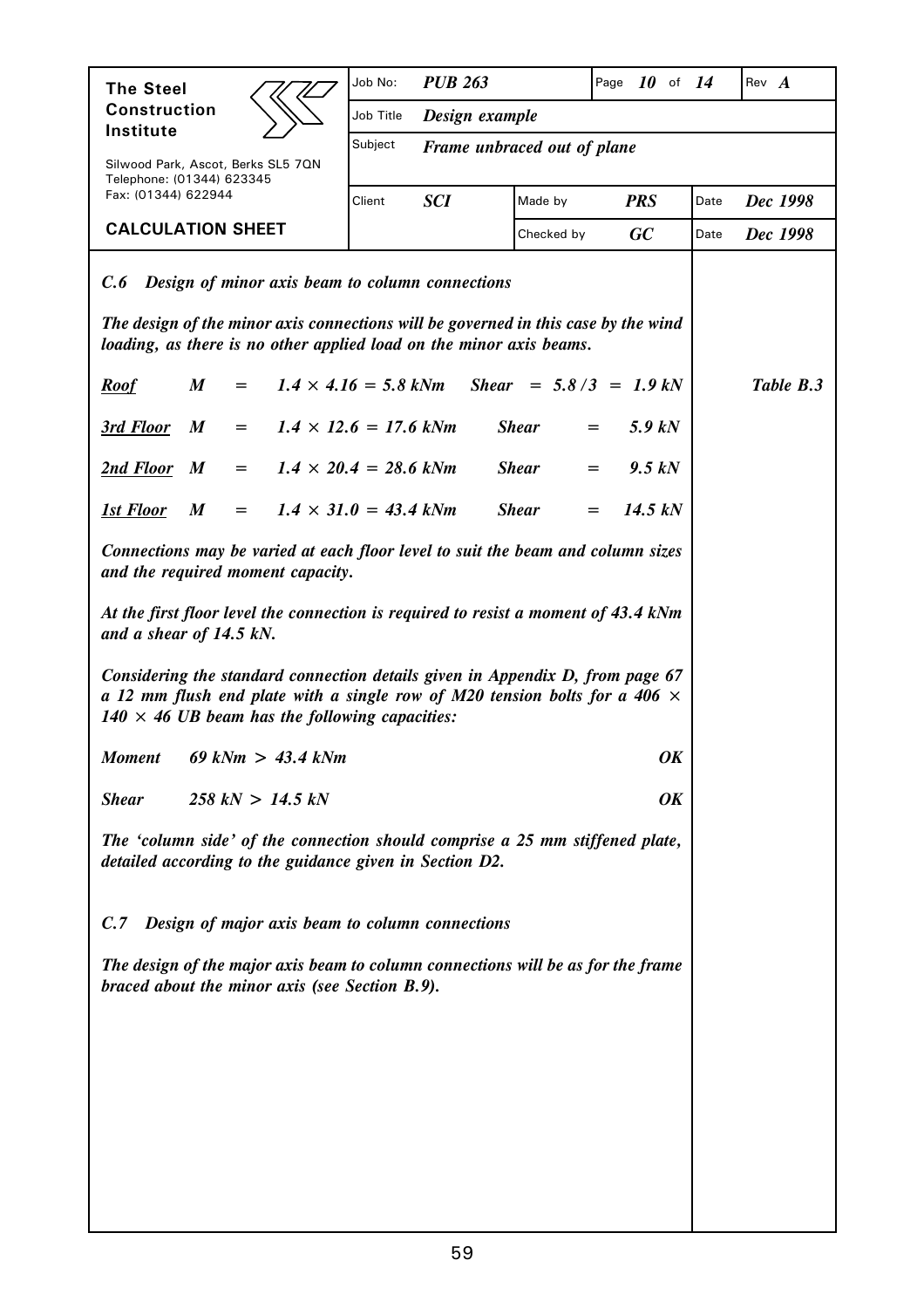| <b>The Steel</b>                 |                                                                 |                                                | Job No:          | <b>PUB 263</b>                                               |                                        | Page 11 of 14            |      | Rev $\boldsymbol{A}$ |          |
|----------------------------------|-----------------------------------------------------------------|------------------------------------------------|------------------|--------------------------------------------------------------|----------------------------------------|--------------------------|------|----------------------|----------|
| <b>Construction</b><br>Institute |                                                                 |                                                | Job Title        | Design example                                               |                                        |                          |      |                      |          |
|                                  |                                                                 |                                                | Subject          | Frame unbraced out of plane                                  |                                        |                          |      |                      |          |
| Fax: (01344) 622944              | Silwood Park, Ascot, Berks SL5 7QN<br>Telephone: (01344) 623345 |                                                |                  |                                                              |                                        |                          |      |                      |          |
|                                  | <b>CALCULATION SHEET</b>                                        |                                                | Client           | <b>SCI</b>                                                   | Made by                                | <b>PRS</b>               | Date |                      | Dec 1998 |
|                                  |                                                                 |                                                |                  |                                                              | Checked by                             | <b>GC</b>                | Date |                      | Dec 1998 |
| C.8                              | Serviceability limit state                                      |                                                |                  |                                                              |                                        |                          |      |                      |          |
|                                  | <b>Sway due to wind – minor axis</b>                            |                                                |                  |                                                              |                                        |                          |      |                      |          |
|                                  |                                                                 |                                                |                  | Using the method for plane frames described in Section B.10. |                                        |                          |      |                      |          |
|                                  |                                                                 | 254 x 102 x 22 UB                              |                  |                                                              |                                        | $k_{b4}$                 |      |                      |          |
| 16.6 kN $\rightarrow$            |                                                                 |                                                | $\frac{203}{10}$ | 16.6 kN -<br>203<br>UC                                       | $k_{c4}$                               |                          |      |                      |          |
| 17.0 kN $\rightarrow$            |                                                                 | 305 x 102 x 28 UB                              | $\frac{1}{2}$    | $\times$ $\sim$ 17.0 kN $\rightarrow$<br>က က                 | $k_{c3}$                               | $k_{b2}$<br>4.0          |      |                      |          |
| 14.2 kN $\rightarrow$            |                                                                 | $356 \times 127 \times 39$ UB $\approx \times$ |                  | $\overline{Q}$ $\times$                                      | 14.2 kN $\rightarrow$                  | $k_{b2}$                 |      |                      |          |
| 13.0 kN $\rightarrow$            |                                                                 | <u>406 x 140 x 46 UB</u>                       | 305              | 264<br>0 C<br>$x_0$ 13.0 kN $\rightarrow$                    | $k_{c2}$                               | 4.0<br>$k_{b1}$          |      |                      |          |
|                                  |                                                                 |                                                | $\frac{305}{x}$  | $254$<br>$\times 8$                                          | $k_{c1}$                               | 5.0                      |      |                      |          |
|                                  |                                                                 |                                                |                  |                                                              |                                        |                          |      |                      |          |
|                                  |                                                                 | $6.0 \times 6.0 \times 6.0 \times 6.0$         |                  |                                                              |                                        |                          |      |                      |          |
|                                  | Figure C.3 Substitute frame for SLS check                       |                                                |                  |                                                              |                                        |                          |      |                      |          |
|                                  | Table C.1 Beam stiffnesses                                      |                                                |                  |                                                              |                                        |                          |      |                      |          |
|                                  |                                                                 |                                                |                  |                                                              |                                        |                          |      |                      |          |
| <b>Storey</b>                    | $I_b$ (cm <sup>4</sup> )                                        |                                                | $L$ (cm)         | $3EI_b$<br>$K_b =$<br>L                                      |                                        | $K_b$ (cm <sup>3</sup> ) |      |                      |          |
| $\boldsymbol{4}$                 | 2841                                                            |                                                | 600              | $3 \times 4 \times 2841/600$                                 |                                        | 56.82                    |      |                      |          |
| $\boldsymbol{\beta}$             | 5366                                                            |                                                | 600              | $3 \times 4 \times 5366/600$                                 |                                        | 107.32                   |      |                      |          |
| $\overline{2}$                   | 10170                                                           |                                                | 600              |                                                              | 203.4<br>$3 \times 4 \times 10170/600$ |                          |      |                      |          |
| $\boldsymbol{l}$                 | 15690                                                           |                                                | 600              | $3 \times 4 \times 15690/600$                                |                                        | 313.8                    |      |                      |          |
| Table C.2                        |                                                                 | <b>Column stiffnesses</b>                      |                  |                                                              |                                        |                          |      |                      |          |
|                                  |                                                                 |                                                |                  |                                                              |                                        |                          |      |                      |          |
| <b>Storey</b>                    | $\int Ext I_{cv}$                                               | <b>Int</b> $I_{cy}$                            | $h$ (cm)         | $k_c = E I_c / h$                                            |                                        | $K_c$ (cm <sup>3</sup> ) |      |                      |          |
| $\boldsymbol{4}$                 | 1778                                                            | 2537                                           | 400              | $(2\times1778 + 3\times2537)/400$                            |                                        | 27.92                    |      |                      |          |
| $\mathfrak{z}$                   | 1779                                                            | 2537                                           | 400              | $(2\times1778 + 3\times2537)/400$                            |                                        | 27.92                    |      |                      |          |
| $\boldsymbol{2}$                 | 4857                                                            | 9059                                           | 400              | $(2\times 4857 + 3\times 9059)/400$                          |                                        | 92.23                    |      |                      |          |
| $\boldsymbol{l}$                 | 4857                                                            | 9059                                           | 500              | $(2\times 4857 + 3\times 9059)/500$                          |                                        | 73.78                    |      |                      |          |
|                                  |                                                                 |                                                |                  |                                                              |                                        |                          |      |                      |          |
|                                  |                                                                 |                                                |                  |                                                              |                                        |                          |      |                      |          |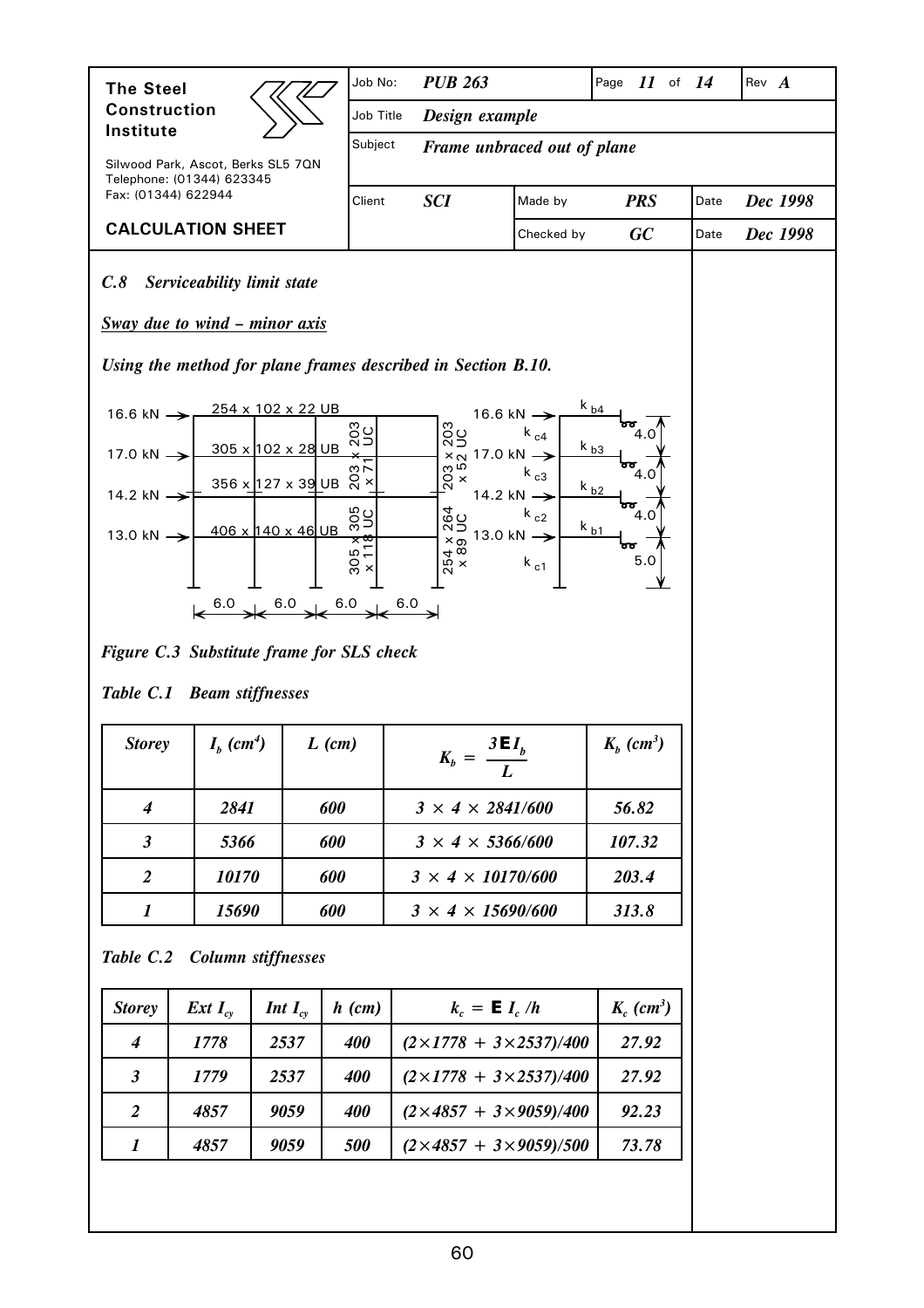| <b>The Steel</b>                                                |                                       |                                              |                                  | Job No:   | <b>PUB 263</b>                                                       |               | Page 12 of 14 |             |  |      | Rev A |          |
|-----------------------------------------------------------------|---------------------------------------|----------------------------------------------|----------------------------------|-----------|----------------------------------------------------------------------|---------------|---------------|-------------|--|------|-------|----------|
| <b>Construction</b>                                             |                                       |                                              |                                  | Job Title | Design example                                                       |               |               |             |  |      |       |          |
| Institute                                                       |                                       |                                              |                                  | Subject   | Frame unbraced out of plane                                          |               |               |             |  |      |       |          |
| Silwood Park, Ascot, Berks SL5 7QN<br>Telephone: (01344) 623345 |                                       |                                              |                                  |           |                                                                      |               |               |             |  |      |       |          |
| Fax: (01344) 622944                                             |                                       |                                              |                                  | Client    | <b>SCI</b>                                                           | Made by       |               | <b>PRS</b>  |  | Date |       | Dec 1998 |
| <b>CALCULATION SHEET</b>                                        |                                       |                                              |                                  |           |                                                                      | Checked by    |               | <b>GC</b>   |  | Date |       | Dec 1998 |
| <b>Stiffness distribution coefficients</b>                      |                                       |                                              |                                  |           |                                                                      |               |               |             |  |      |       |          |
| Table C.3 Joint stiffness coefficients                          |                                       |                                              |                                  |           |                                                                      |               |               |             |  |      |       |          |
| <b>Storey</b>                                                   |                                       | $k_t$ ' $\frac{K_c K_u}{K_c K_u K_u K_{bt}}$ |                                  | $k_{t}$   | $k_b$ $K_c$ $\frac{K_c$ $\frac{K_i}{K_i}$ $K_i$                      |               |               | $k_b$       |  |      |       |          |
| $\boldsymbol{4}$                                                |                                       | $(27.9+0)/(27.9+0+56.82)$                    |                                  | 0.33      | $(27.9+27.9)/(27.9+27.9+107.32)$                                     |               |               | 0.34        |  |      |       |          |
| 3                                                               |                                       |                                              | $(27.9+27.9)/(27.9+27.9+107.32)$ | 0.34      | $(27.9+92.2)/(27.9+92.2+203.4)$                                      |               |               | 0.37        |  |      |       |          |
| 2                                                               | $(92.2+27.9)/(92.2+27.9+203.4)$       |                                              |                                  | 0.37      | $(92.2+73.8)/(92.2+73.8+313.8)$                                      |               |               | 0.35        |  |      |       |          |
| 1                                                               | $(73.8 + 92.2)/(73.8 + 92.2 + 313.8)$ |                                              |                                  | 0.35      | <b>Fixed Base</b>                                                    |               |               | 0           |  |      |       |          |
| Table C.4 Sway deflections for a rigid frame                    |                                       |                                              |                                  |           | $K_{bt}$ is the stiffness of the beam below the storey               |               |               |             |  |      |       |          |
| <b>Storey</b>                                                   | $k_{t}$                               | $k_{h}$                                      | Ñ                                | F(kN)     | $\frac{\sum_{h}$ $\sum_{h}$ $\frac{FhN}{12Ek_{a}}$                   | $\frac{1}{h}$ |               | $\sum_{mm}$ |  |      |       |          |
| $\boldsymbol{4}$                                                | 0.33                                  | 0.34                                         | 1.75                             | 16.6      | $16.6 \times 400 \times 1.75$<br>$12 \times 20500 \times 27.9$       | 1/591         |               | 6.8         |  |      |       |          |
| $\boldsymbol{\beta}$                                            | 0.34                                  | 0.37                                         | 1.85                             | 33.6      | $33.6 \times 400 \times 1.85$<br>$12\times20500\times27.9$           | 1/276         |               | 14.5        |  |      |       |          |
| $\overline{2}$                                                  | 0.37                                  | 0.35                                         | 1.85                             | 47.8      | $47.8\times400\times1.85$<br>$12\times20500\times92.2$               | 1/641         |               | 6.2         |  |      |       |          |
| $\boldsymbol{I}$                                                | 0.35                                  | $\boldsymbol{\theta}$                        | 1.35                             | 60.8      | $60.8\times500\times1.35$<br>1/442<br>$12\times20500\times73.8$      |               | 11.3          |             |  |      |       |          |
| <b>Total</b>                                                    |                                       |                                              |                                  |           |                                                                      | 1/438         |               | 38.8        |  |      |       |          |
|                                                                 |                                       |                                              |                                  |           | Increase the deflections by 50% to allow for connection flexibility. |               |               |             |  |      |       |          |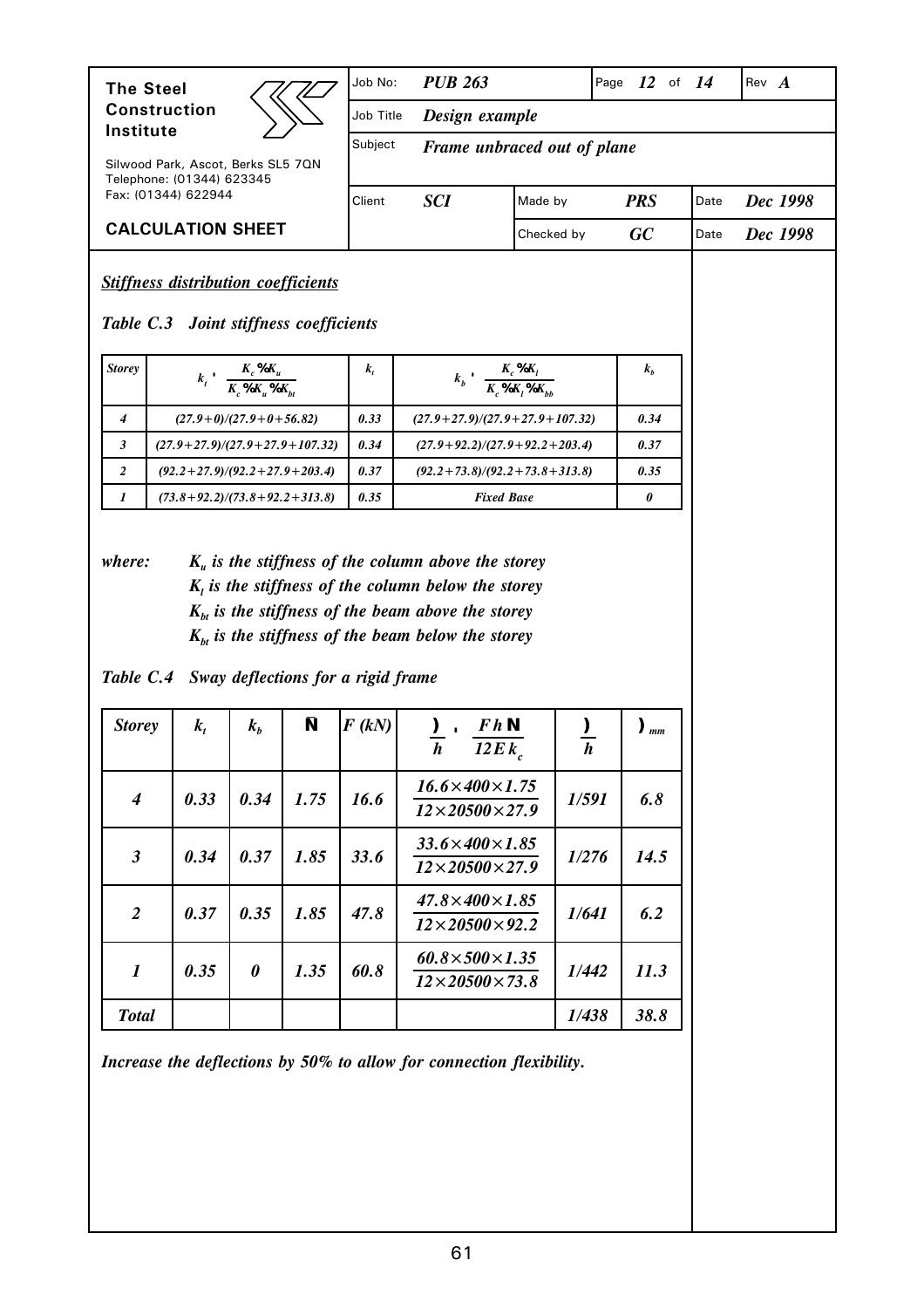| <b>The Steel</b>            |                                                                                                                                                               | <b>PUB 263</b><br>Job No:                                                                                                                                             |                                             | Page 13 of 14 |      | Rev $A$  |  |  |  |  |
|-----------------------------|---------------------------------------------------------------------------------------------------------------------------------------------------------------|-----------------------------------------------------------------------------------------------------------------------------------------------------------------------|---------------------------------------------|---------------|------|----------|--|--|--|--|
| <b>Construction</b>         |                                                                                                                                                               | Job Title                                                                                                                                                             | Design example                              |               |      |          |  |  |  |  |
| Institute                   |                                                                                                                                                               | Subject                                                                                                                                                               | Frame unbraced out of plane                 |               |      |          |  |  |  |  |
| Telephone: (01344) 623345   | Silwood Park, Ascot, Berks SL5 7QN                                                                                                                            |                                                                                                                                                                       |                                             |               |      |          |  |  |  |  |
| Fax: (01344) 622944         |                                                                                                                                                               | <b>SCI</b><br>Client                                                                                                                                                  | Made by                                     | <b>PRS</b>    | Date | Dec 1998 |  |  |  |  |
|                             | <b>CALCULATION SHEET</b>                                                                                                                                      |                                                                                                                                                                       | Checked by                                  | <b>GC</b>     | Date | Dec 1998 |  |  |  |  |
| Table C.5                   |                                                                                                                                                               | Sway deflections allow for connection flexibility                                                                                                                     |                                             |               |      |          |  |  |  |  |
| <b>Storey</b>               | <b>Rigid frame</b><br>(2/h)                                                                                                                                   | <b>Wind-moment</b><br>frame<br>$(1.5 \star/h)$                                                                                                                        | Limit                                       | <b>Check</b>  |      |          |  |  |  |  |
| $\overline{\boldsymbol{4}}$ | 1/591                                                                                                                                                         | 1/394                                                                                                                                                                 | 1/300                                       | OK            |      |          |  |  |  |  |
| $\boldsymbol{\beta}$        | 1/276                                                                                                                                                         | 1/184                                                                                                                                                                 | 1/300                                       | Fails         |      |          |  |  |  |  |
| $\overline{2}$              | 1/641                                                                                                                                                         | 1/477                                                                                                                                                                 | 1/300                                       | OK            |      |          |  |  |  |  |
| $\boldsymbol{l}$            | 1/442                                                                                                                                                         | 1/295                                                                                                                                                                 | 1/300                                       | Fails         |      |          |  |  |  |  |
| <b>Total</b>                | 1/438                                                                                                                                                         | 1/292                                                                                                                                                                 | 1/300                                       | Fails         |      |          |  |  |  |  |
| 1.<br>2.<br>3.              | The stiffness of the frame could be increased by:<br><b>Increasing beam sizes</b><br><b>Increasing column sizes</b><br>Increasing both beam and column sizes. | The effectiveness of each of these options will depend on the frame in question;<br>for the purposes of this example it was decided to increase the column sizes. The |                                             |               |      |          |  |  |  |  |
|                             |                                                                                                                                                               | final member sizes are as shown in Figures C.4 and C.5.                                                                                                               |                                             |               |      |          |  |  |  |  |
| 16.6 kN $-$                 |                                                                                                                                                               | 254 x 102 x 22 UB                                                                                                                                                     |                                             |               |      |          |  |  |  |  |
|                             | 254<br>JC                                                                                                                                                     | 305 x 102 x 28 UB                                                                                                                                                     | 254<br>JC                                   |               |      |          |  |  |  |  |
| 17.0 kN .                   | $254 \times 89$                                                                                                                                               |                                                                                                                                                                       | $254 \times$<br>4.0                         |               |      |          |  |  |  |  |
| 14.2 kN $\rightarrow$       |                                                                                                                                                               | 356 x 127 x 39 UB                                                                                                                                                     |                                             |               |      |          |  |  |  |  |
| 13.0 kN -                   | <b>305</b><br>$\times \infty$<br>$305$<br>$\times 11$                                                                                                         | $406 \times 140 \times 46 \text{ }\mu\text{B}$                                                                                                                        | 4.0<br>254<br>UC<br>254 x 2<br>x 107<br>5.0 |               |      |          |  |  |  |  |
|                             | 6.0<br>6.0                                                                                                                                                    | 6.0<br>6.0                                                                                                                                                            |                                             |               |      |          |  |  |  |  |
|                             |                                                                                                                                                               | Figure C.4 Column and beam sizes in minor axis direction                                                                                                              |                                             |               |      |          |  |  |  |  |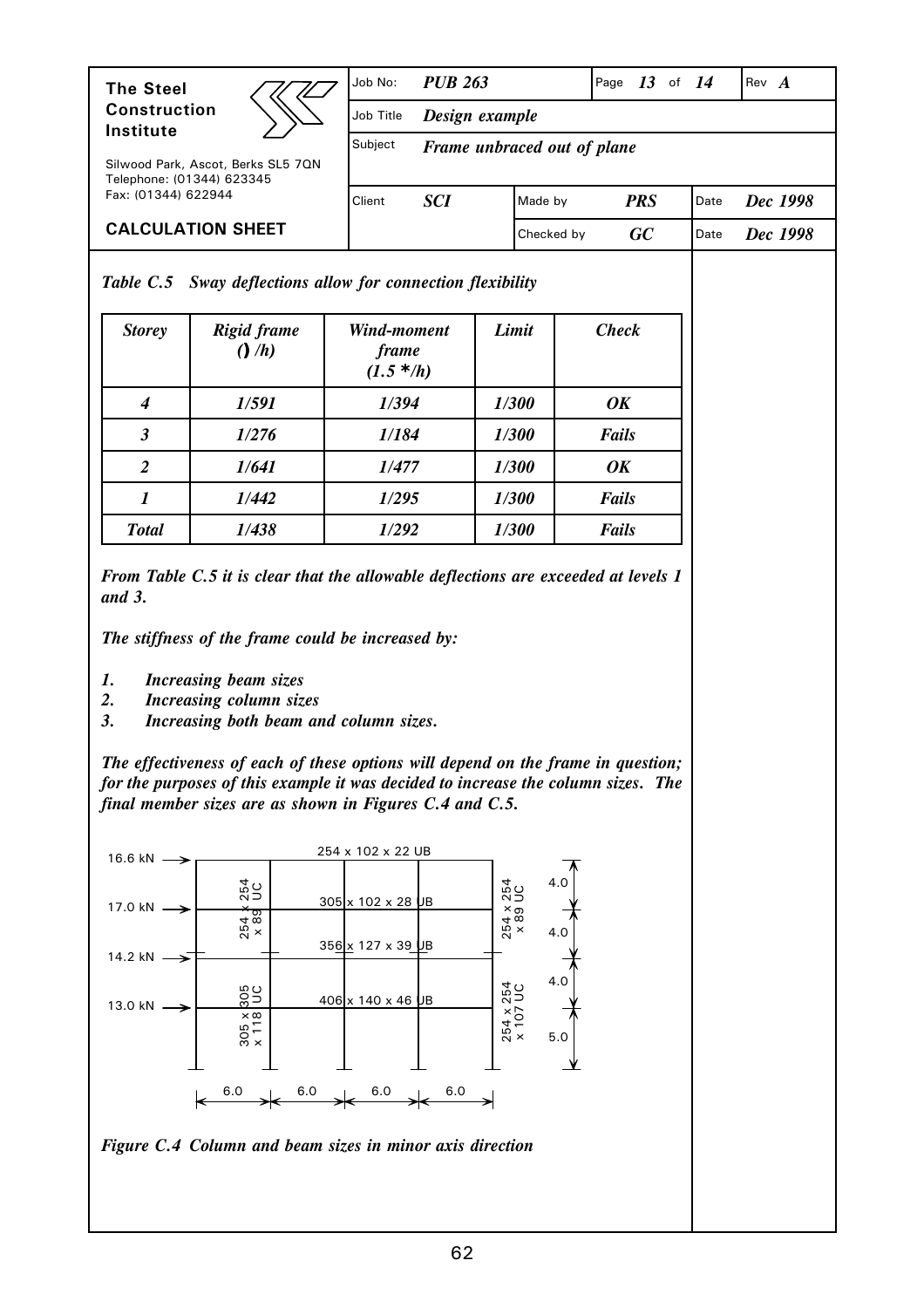

*Figure C.5 Beam sizes for major axis frames*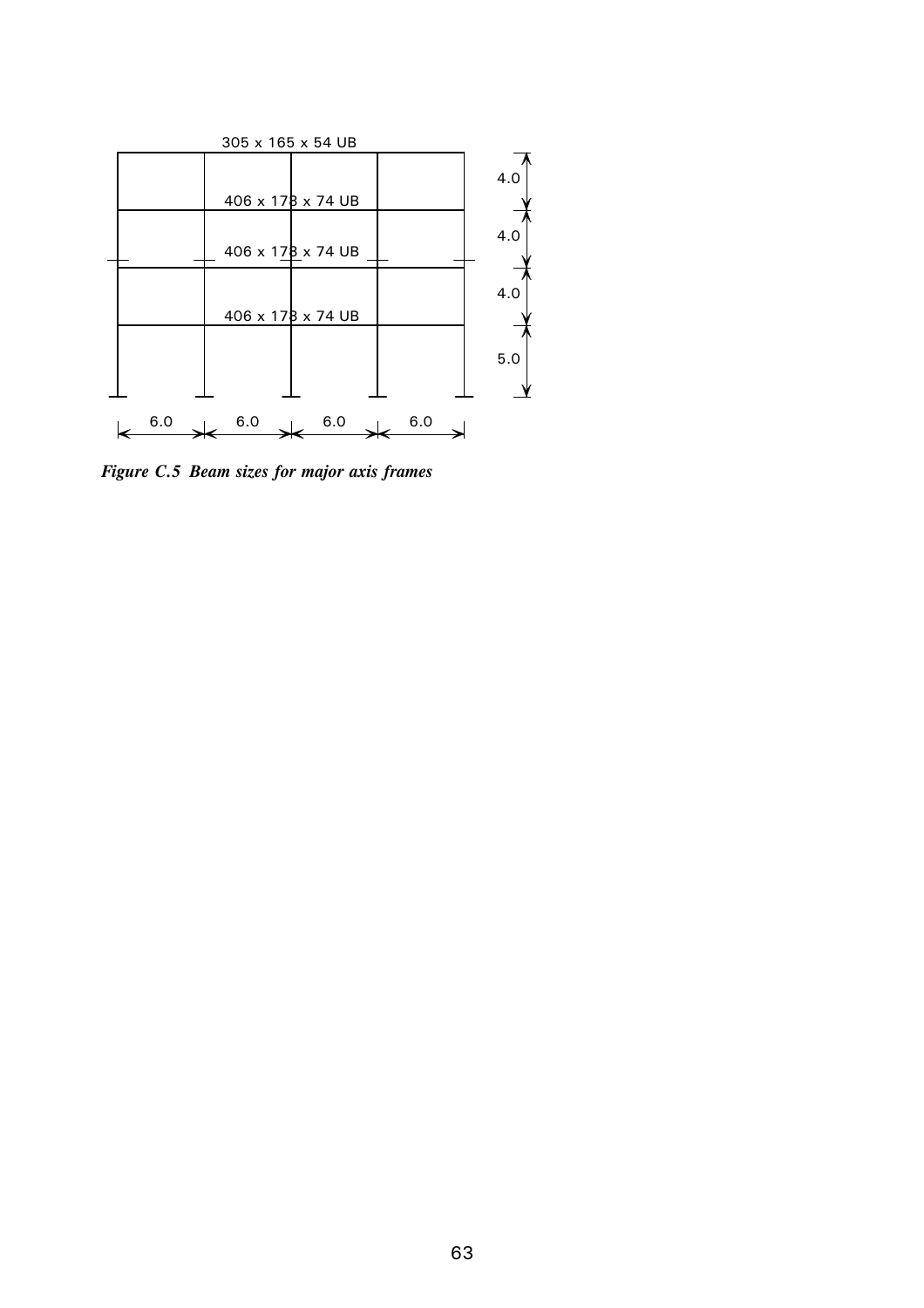# **APPENDIX D CONNECTION DETAILS AND CAPACITIES**

This Appendix covers connections suitable for connecting beams to the major axis of columns. The information given has been taken from *Joints in steel construction: Moment connections*[1] , where full design procedures and other background information can be found. The shading that is present in the capacity tables in *Joints in steel construction: Moment connections*[1] , which is used to identify sections that are not Class 1, has been omitted in this Appendix. It is not required because the scope of the method has now been broadened to include Class 2 sections (see Section 1.3.2).

## **D.1 Major axis connections**

### **D.1.1 Notes on use of the tables**

In this Appendix, capacity tables are given for connections using M20 8.8 bolts, followed by tables for similar connections with M24 8.8 bolts. All connections adopt either flush or extended end plates that are symmetrical about the centre-line of the beam. A table defining the dimensions for detailing is given on page 81.

The moment capacity of the connections shown may be used for all weights of beams (within the serial sizes indicated), in grade S275 or S355 steel. All end plates are grade S275 steel. Local column capacities must be checked as described below.

For the connection to perform in the intended manner, it is important that plate size and steel grade, minimum bolt and weld sizes, and dimensions between bolt centres etc., are strictly adhered to.

### **D.1.2 Beam side**

### *Moment capacity*

The moment capacity for the beam side of the connection is calculated using the method given in *Joints in steel construction: Moment connections*[1] . Bolt row forces are shown in the diagram.

An asterisk \* indicates that, with the detail illustrated, the beam sections noted can only be used in grade S355 steel. When S275 steel is used, the beam compression flange capacity is less than *GF*<sup>r</sup> .

If the bolt row forces on the column-side limit development of the beam-side forces shown, a reduced moment capacity must be calculated using these reduced forces.

### *Dimension A*

Dimension A is the lever arm from the centre of compression to the lowest row of tension bolts.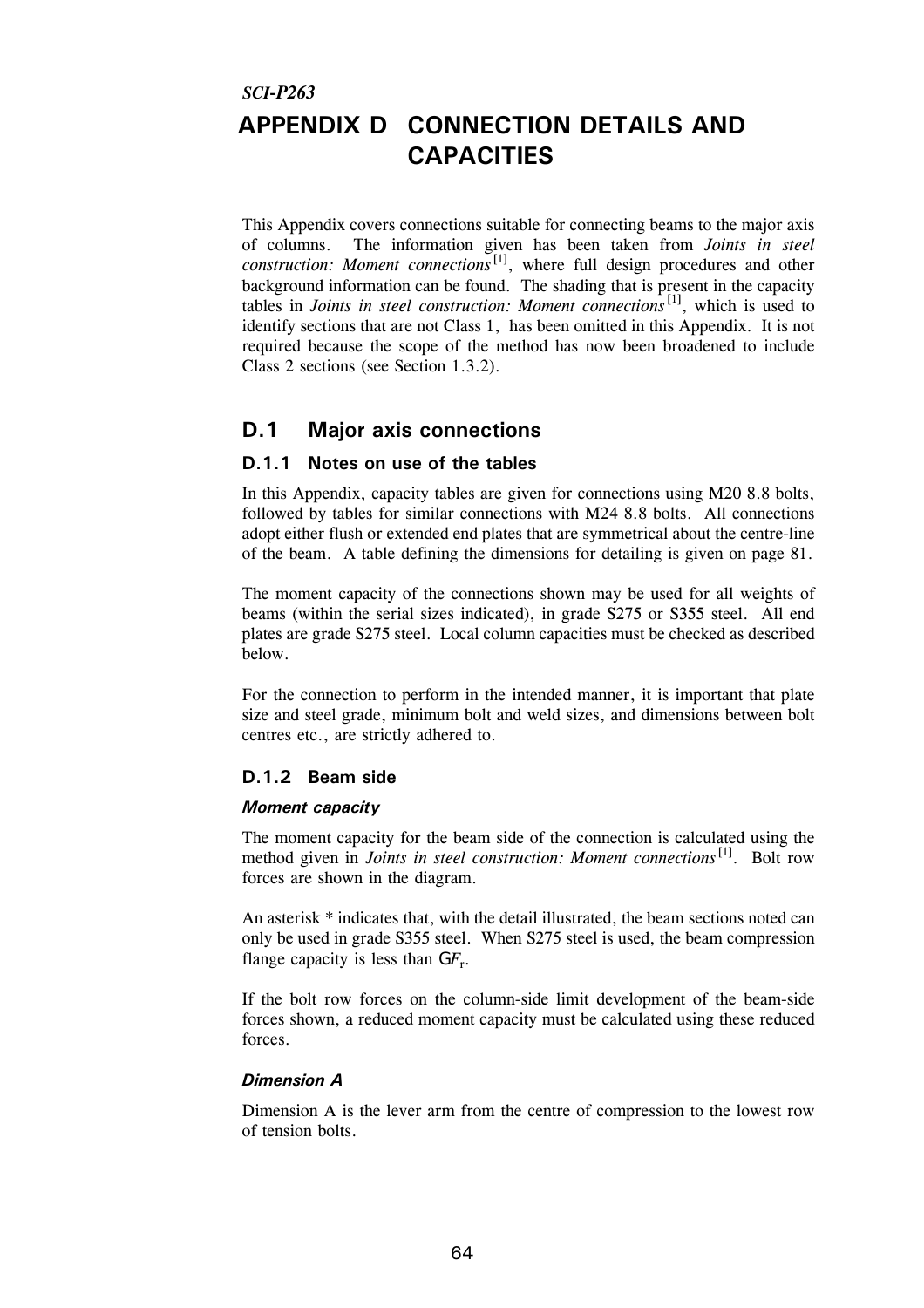## *SCI-P263*

### *Weld sizes*

All flange welds should be full strength, with a minimum visible fillet of 10 mm. All web welds should be at least continuous 8 mm fillets.

## **D.1.3 Column side**

#### *Tension zone*

A tick T in the table indicates that the column flange and web in tension have a greater capacity than the corresponding beam. Where the column has a smaller capacity, reduced bolt row forces are shown. A reduced moment may be determined from these lower forces, or the column flange may be stiffened in the tension zone $^{[1]}$ .

The capacities have been calculated assuming that the column top is at least 100 mm above the beam flange or top row of bolts.

Where tension zone stiffening is employed, the bolt row forces must be re-calculated and the compression zone checked  $^{[1]}$ .

### *Compression zone*

A tick T in the table indicates that the column web has a greater compression capacity than the sum of the bolt row forces  $(EF_r)$ . Note that when the columnside tension zone governs the bolt forces, the stated adequacy of the column compression zone is in relation to these *reduced* bolt values. The check assumes a stiff bearing length from the beam side of the connection of 50 mm, regardless of beam size.

*S* in the table shows that the column web compression capacity (given in brackets) is lower than the sum of the bolt row forces  $(EF_r)$ . The web must be stiffened to resist *EF*<sup>r</sup> .

#### *Panel shear capacity*

The panel shear capacity is the capacity of the column web. The applied panel shear must take account of beams connecting onto both flanges, and the direction of the applied moments. When the applied moments from two beams are in the same direction, as occurs under wind loading, the panel shear forces from the beams are cumulative (see Figure D.1).



Web panel subject to shear force

### **Figure D.1** *Forces and deformation of web panel*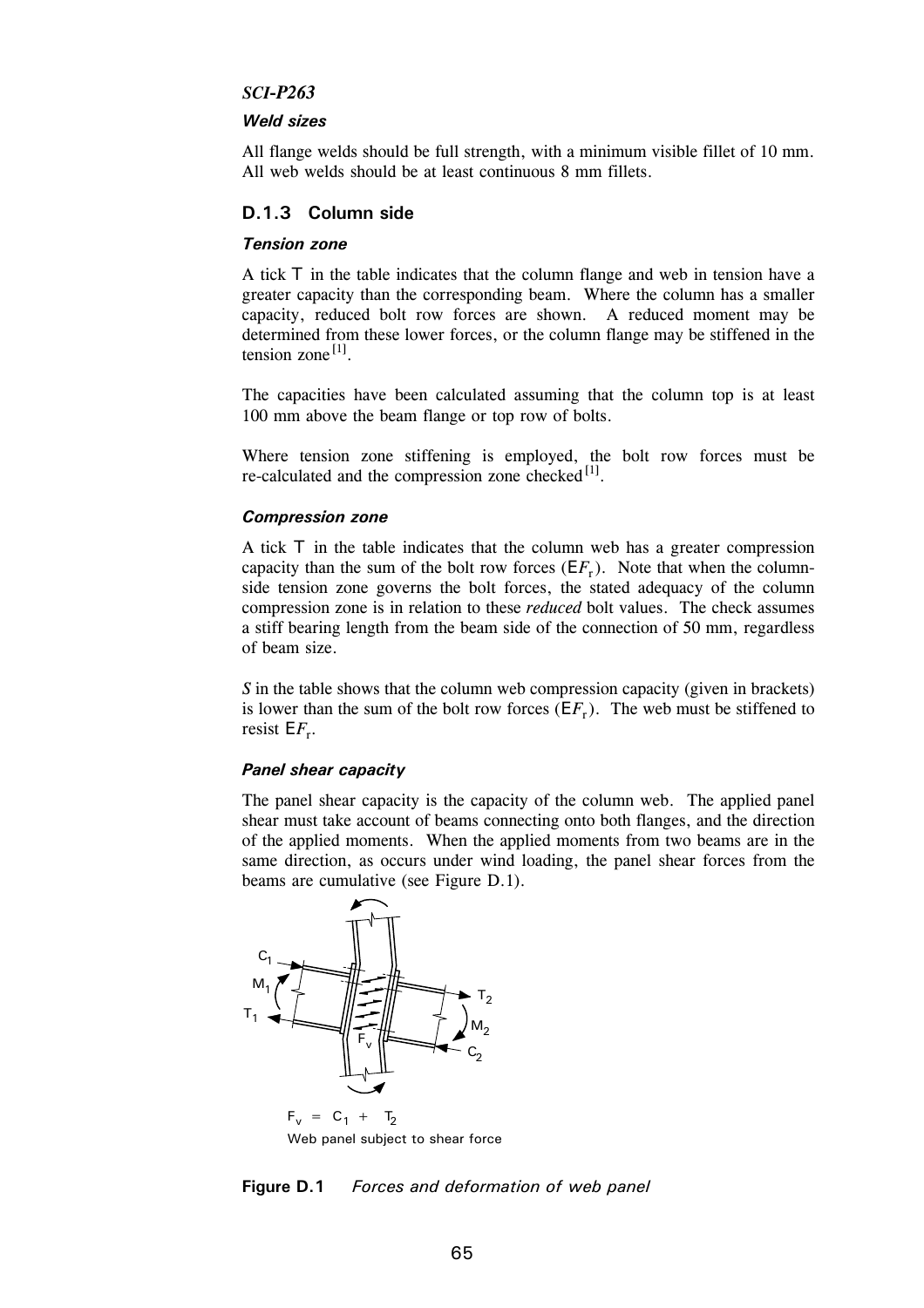*SCI-P263*

## **D.1.4 Contents of capacity tables**

# **Range of connection types**

| End plate<br>BхT | Type     | <b>Bolt</b><br>(Grade 8.8) | <b>Tension</b><br>bolt rows | Page |
|------------------|----------|----------------------------|-----------------------------|------|
| $200 \times 12$  | Flush    | M20                        | 1                           | 67   |
| $200 \times 12$  | Flush    | M20                        | 2                           | 68   |
| $250 \times 12$  | Flush    | M20                        | $\overline{2}$              | 69   |
| $200 \times 12$  | Extended | M20                        | 2                           | 70   |
| $250 \times 12$  | Extended | M20                        | 2                           | 71   |
| $200 \times 12$  | Extended | M20                        | 3                           | 72   |
| $250 \times 12$  | Extended | M20                        | 3                           | 73   |
| $200 \times 15$  | Flush    | M24                        | 1                           | 74   |
| $200 \times 15$  | Flush    | M24                        | 2                           | 75   |
| $250 \times 15$  | Flush    | M24                        | $\overline{2}$              | 76   |
| $200 \times 15$  | Extended | M24                        | 2                           | 77   |
| $250 \times 15$  | Extended | M24                        | $\overline{2}$              | 78   |
| $200 \times 15$  | Extended | M24                        | 3                           | 79   |
| $250 \times 15$  | Extended | M24                        | 3                           | 80   |

Dimensions for detailing are shown on page 81.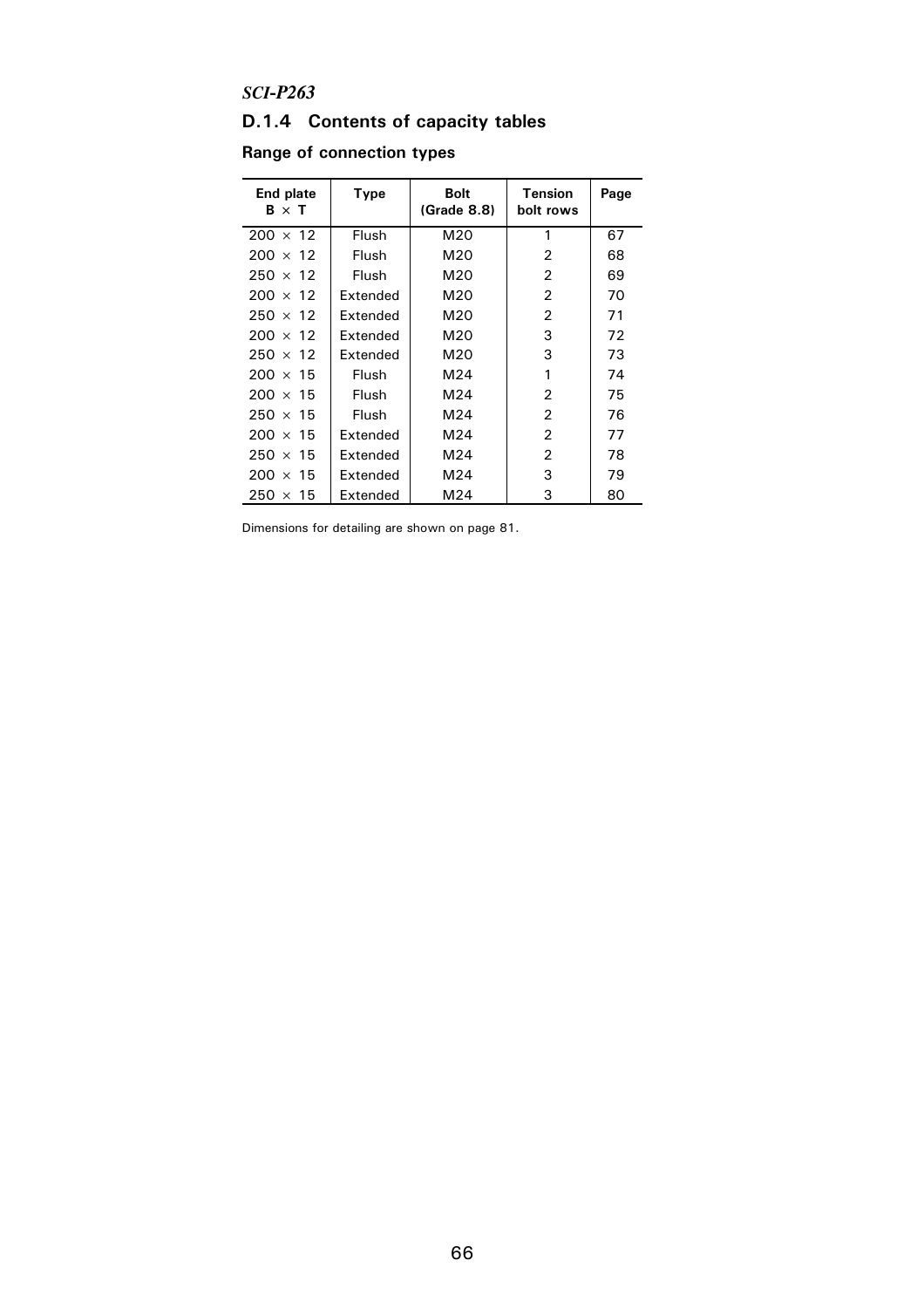*SCI-P263*



|             |                                    | <b>S275</b>                                |                             |                                                                          | S355                |                                            |                                    |  |  |
|-------------|------------------------------------|--------------------------------------------|-----------------------------|--------------------------------------------------------------------------|---------------------|--------------------------------------------|------------------------------------|--|--|
|             | Panel<br>shear<br>capacity<br>(kN) | <b>Tension</b><br>zone<br>$F_{r1}$<br>(kN) | Compression<br>zone         | Column<br>serial size                                                    | Compression<br>zone | <b>Tension</b><br>zone<br>$F_{r1}$<br>(kN) | Panel<br>shear<br>capacity<br>(kN) |  |  |
|             | 1000                               | т                                          | т                           | $356 \times 368 \times 202$                                              | T                   | T                                          | 1300                               |  |  |
|             | 849                                | т                                          | т                           | 177                                                                      | т                   | T                                          | 1110                               |  |  |
|             | 725                                | т                                          | т                           | 153                                                                      | т                   | T                                          | 944                                |  |  |
|             | 605                                | т                                          | T                           | 129                                                                      | т                   | т                                          | 788                                |  |  |
|             | 1037                               | T                                          | T                           | $305 \times 305 \times 198$                                              | T.                  | T                                          | 1350                               |  |  |
|             | 816                                | T                                          | T                           | 158                                                                      | т                   | T                                          | 1060                               |  |  |
|             | 703                                | T                                          | T                           | 137                                                                      | T                   | T                                          | 916                                |  |  |
|             | 595                                | T                                          | т                           | 118                                                                      | T                   | T                                          | 775                                |  |  |
|             | 503                                | T                                          | T                           | 97                                                                       | T                   | T                                          | 649                                |  |  |
| Column side | 882                                | T                                          | T                           | $254 \times 254 \times 167$                                              | T                   | T                                          | 1150                               |  |  |
|             | 685                                | T                                          | T                           | 132                                                                      | т                   | T                                          | 893                                |  |  |
|             | 551                                | T                                          | T                           | 107                                                                      | т                   | T                                          | 718                                |  |  |
|             | 434                                | т                                          | T                           | 89                                                                       | т                   | T                                          | 566                                |  |  |
|             | 360                                | T                                          | T                           | 73                                                                       | т                   | T                                          | 465                                |  |  |
|             | 459                                | T                                          | T                           | $203 \times 203 \times 86$                                               | T.                  | T                                          | 598                                |  |  |
|             | 353                                | T                                          | T                           | 71                                                                       | T                   | T                                          | 460                                |  |  |
|             | 322                                | T                                          | T                           | 60                                                                       | T                   | T                                          | 415                                |  |  |
|             | 272                                | T                                          | T                           | 52                                                                       | т                   | T                                          | 351                                |  |  |
|             | 245                                | 198                                        | т                           | 46                                                                       | т                   | т                                          | 316                                |  |  |
|             | Tension zone:                      |                                            |                             |                                                                          |                     |                                            |                                    |  |  |
|             | $F_{r1}$                           |                                            |                             |                                                                          |                     |                                            |                                    |  |  |
|             | T.                                 |                                            |                             | Column satisfactory for bolt row tension values shown for the beam side. |                     |                                            |                                    |  |  |
|             | <b>XXX</b>                         |                                            |                             | Calculate reduced moment capacity using the reduced bolt row value.      |                     |                                            |                                    |  |  |
|             | <b>Compression zone:</b>           |                                            |                             |                                                                          |                     |                                            |                                    |  |  |
|             | т                                  |                                            | Column capacity exceeds EF. |                                                                          |                     |                                            |                                    |  |  |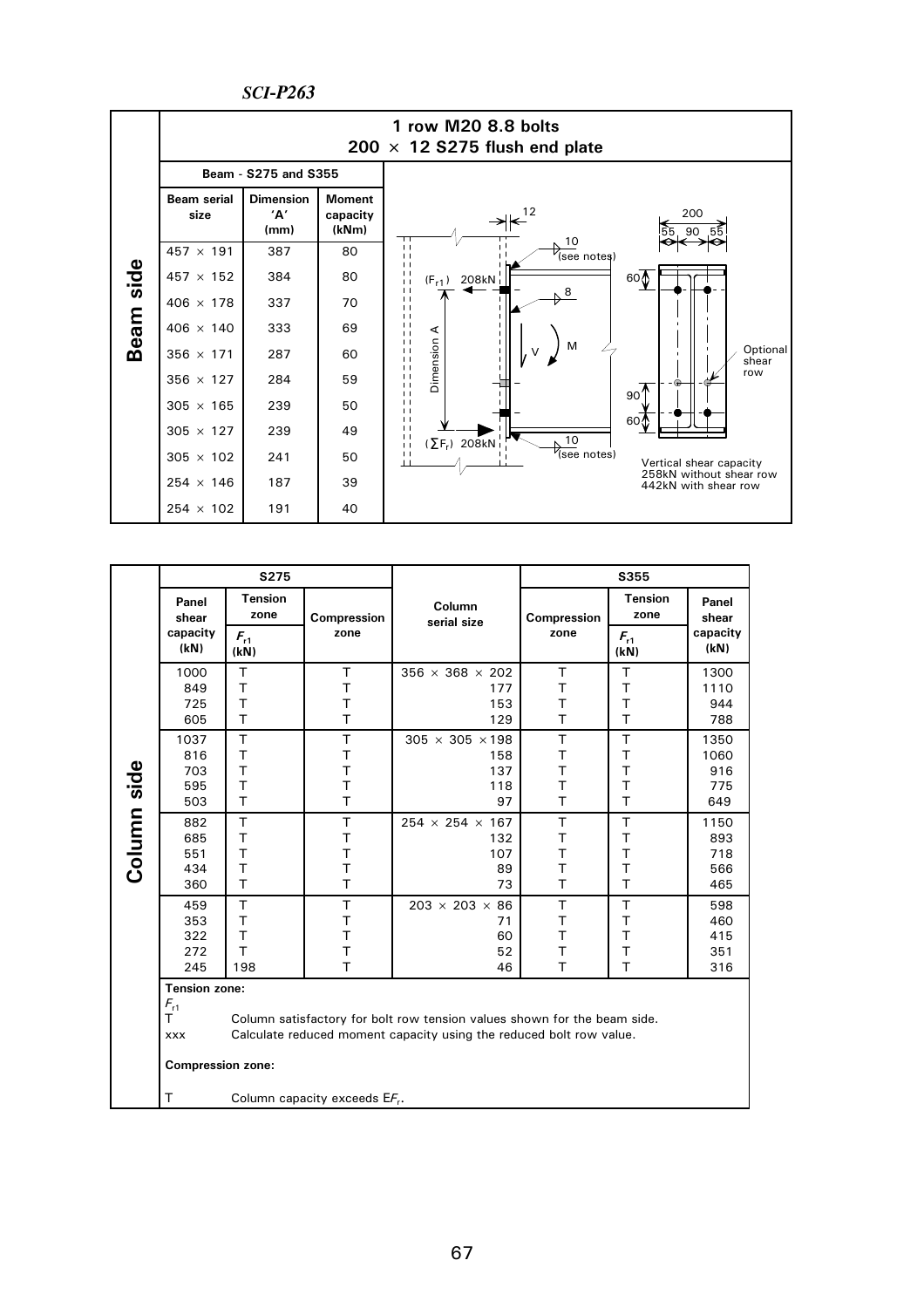*SCI-P263*



|             |                                                                                                                                                                                                                                |                                                     | <b>S275</b>                                                  |                                                       |                                                                                                                                                  |                                                       | S355                                                  |                                                               |                                                                                |  |
|-------------|--------------------------------------------------------------------------------------------------------------------------------------------------------------------------------------------------------------------------------|-----------------------------------------------------|--------------------------------------------------------------|-------------------------------------------------------|--------------------------------------------------------------------------------------------------------------------------------------------------|-------------------------------------------------------|-------------------------------------------------------|---------------------------------------------------------------|--------------------------------------------------------------------------------|--|
|             | Panel<br>shear                                                                                                                                                                                                                 | <b>Tension</b>                                      | zone                                                         | Compression                                           | Column<br>serial size                                                                                                                            | Compression                                           | zone                                                  | <b>Tension</b>                                                | Panel<br>shear                                                                 |  |
|             | capacity<br>(kN)                                                                                                                                                                                                               | $F_{r1}$<br>(kN)                                    | $F_{r2}$<br>(kN)                                             | zone                                                  |                                                                                                                                                  | zone                                                  | $F_{r1}$<br>(kN)                                      | $F_{r2}$<br>(kN)                                              | capacity<br>(kN)                                                               |  |
| Column side | 1000<br>849<br>725<br>605<br>1037<br>816<br>703<br>595<br>503<br>882<br>685                                                                                                                                                    | T<br>T<br>T<br>T<br>T<br>T<br>т<br>т<br>T<br>T<br>т | T.<br>T.<br>T.<br>т<br>T.<br>T.<br>T<br>T.<br>T.<br>T.<br>T. | T.<br>T<br>T<br>T<br>T.<br>T<br>т<br>T<br>T<br>T<br>T | $356 \times 368 \times 202$<br>177<br>153<br>129<br>$305 \times 305 \times 198$<br>158<br>137<br>118<br>97<br>$254 \times 254 \times 167$<br>132 | T.<br>T<br>T<br>T<br>T.<br>T<br>т<br>T<br>T<br>T<br>т | T<br>т<br>T<br>т<br>T.<br>T<br>т<br>T<br>T<br>T.<br>T | T.<br>T.<br>T.<br>T.<br>T.<br>T.<br>T.<br>T.<br>T.<br>T<br>T. | 1300<br>1110<br>944<br>788<br>1350<br>1060<br>916<br>775<br>649<br>1150<br>893 |  |
|             | 551<br>434<br>360                                                                                                                                                                                                              | т<br>T<br>T                                         | T.<br>т<br>T                                                 | T<br>T<br>T                                           | 107<br>89<br>73                                                                                                                                  | т<br>т<br>T                                           | T<br>T<br>T                                           | T.<br>T<br>T.                                                 | 718<br>566<br>465                                                              |  |
|             | 459<br>353<br>322<br>272<br>245                                                                                                                                                                                                | т<br>т<br>т<br>T<br>198                             | T.<br>т<br>T.<br>T.<br>97                                    | T<br>T<br>т<br>т<br>T                                 | $203 \times 203 \times 86$<br>71<br>60<br>52<br>46                                                                                               | T<br>т<br>т<br>T<br>T                                 | т<br>T<br>т<br>T<br>т                                 | T.<br>T<br>T<br>T.<br>T.                                      | 598<br>460<br>415<br>351<br>316                                                |  |
|             | Tension zone:<br>$F_{r1}F_{r2}$<br>Column satisfactory for bolt row tension values shown for the beam side.<br>T T<br>T xxx<br>Calculate reduced moment capacity using the reduced bolt row value.<br><b>Compression zone:</b> |                                                     |                                                              |                                                       |                                                                                                                                                  |                                                       |                                                       |                                                               |                                                                                |  |
|             | т                                                                                                                                                                                                                              |                                                     |                                                              | Column capacity exceeds EF.                           |                                                                                                                                                  |                                                       |                                                       |                                                               |                                                                                |  |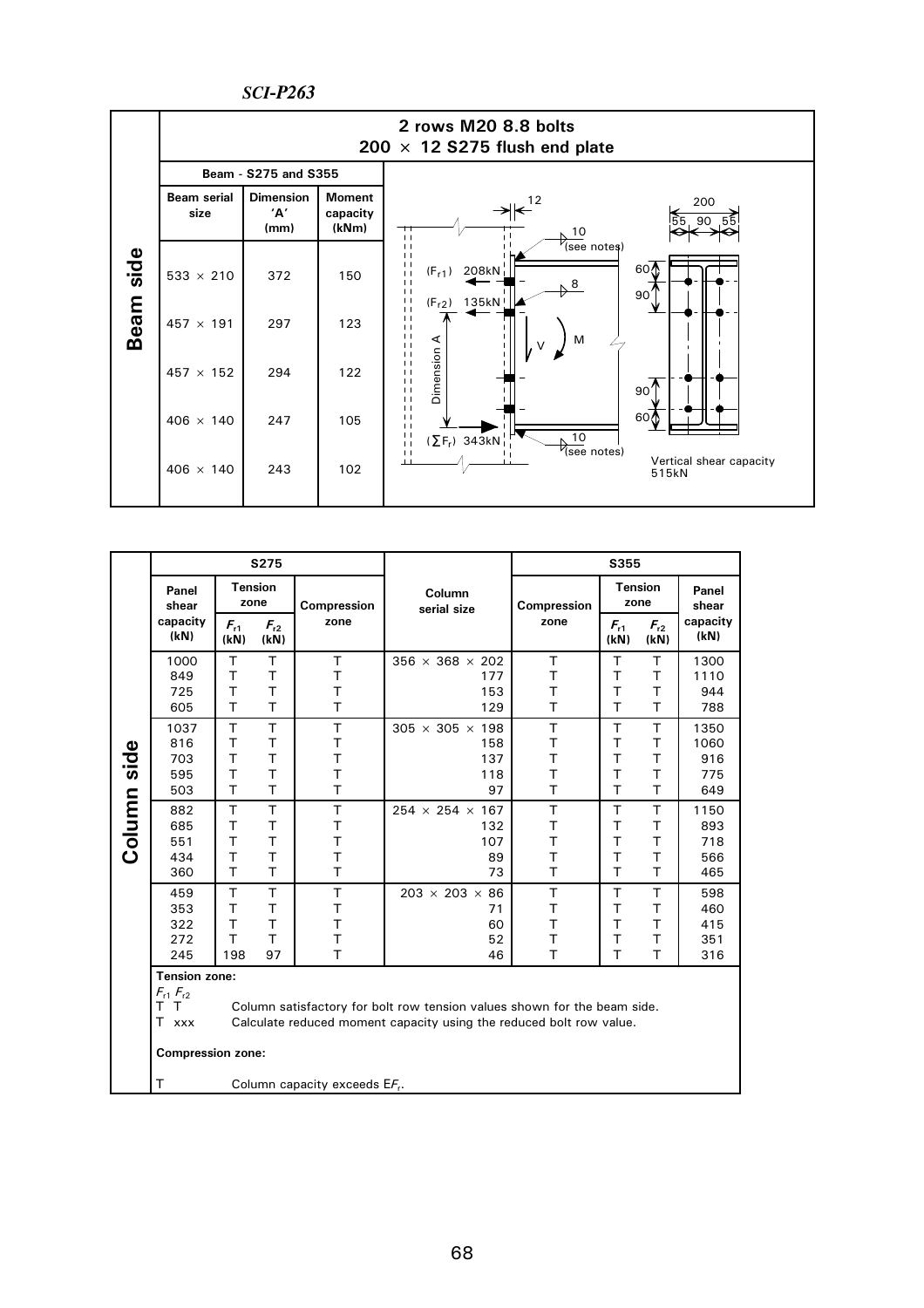*SCI-P263*



|  |                                          |                  | <b>S275</b>                 |                             |                                                                                 |             | S355             |                  |                  |  |
|--|------------------------------------------|------------------|-----------------------------|-----------------------------|---------------------------------------------------------------------------------|-------------|------------------|------------------|------------------|--|
|  | Panel<br>shear                           | zone             | Tension                     | Compression                 | Column<br>serial size                                                           | Compression | zone             | <b>Tension</b>   | Panel<br>shear   |  |
|  | capacity<br>(kN)                         | $F_{r1}$<br>(kN) | $F_{r2}$<br>(kN)            | zone                        |                                                                                 | zone        | $F_{r1}$<br>(kN) | $F_{r2}$<br>(kN) | capacity<br>(kN) |  |
|  | 1000                                     | T                | T                           | T.                          | $356 \times 368 \times 202$                                                     | T.          | T                | т                | 1300             |  |
|  | 849                                      | T                | T                           | т                           | 177                                                                             | т           | T                | T                | 1110             |  |
|  | 725                                      | т                | T                           | т                           | 153                                                                             | т           | T                | T                | 944              |  |
|  | 605                                      | т                | T                           | T.                          | 129                                                                             | т           | T                | T                | 788              |  |
|  | 1037                                     | T                | T                           | T.                          | $305 \times 305 \times 198$                                                     | T           | T                | T                | 1350             |  |
|  | 816                                      | T                | T                           | T                           | 158                                                                             | T           | T                | T                | 1060             |  |
|  | 703                                      | T                | T                           | T.                          | 137                                                                             | T           | T                | т                | 916              |  |
|  | 595                                      | T                | T                           | T                           | 118                                                                             | т           | T                | T                | 775              |  |
|  | Column side<br>503<br>T<br>T<br>T<br>882 | т                | T.                          | 97                          | т                                                                               | T           | т                | 649              |                  |  |
|  |                                          | T                | $254 \times 254 \times 167$ | T                           | T                                                                               | T           | 1150             |                  |                  |  |
|  | 685                                      | T                | T                           | T                           | 132                                                                             | т           | T                | т                | 893              |  |
|  | 551                                      | T                | T                           | т                           | 107                                                                             | T           | T                | T                | 718              |  |
|  | 434                                      | т                | T                           | т                           | 89                                                                              | T           | T                | T                | 566              |  |
|  | 360                                      | T                | T                           | T.                          | 73                                                                              | т           | T                | T                | 465              |  |
|  | 459                                      | T                | T                           | T.                          | $203 \times 203 \times 86$                                                      | T           | T                | T                | 598              |  |
|  | 353                                      | т                | т                           | т                           | 71                                                                              | т           | T                | т                | 460              |  |
|  | 322                                      | T                | T                           | T.                          | 60                                                                              | т           | T                | т                | 415              |  |
|  | 272                                      | т                | т                           | S(360)                      | 52                                                                              | т           | T                | T                | 351              |  |
|  | 245                                      | 198              | 97                          | т                           | 46                                                                              | т           | T                | т                | 316              |  |
|  | Tension zone:                            |                  |                             |                             |                                                                                 |             |                  |                  |                  |  |
|  | $F_{r1}F_{r2}$                           |                  |                             |                             |                                                                                 |             |                  |                  |                  |  |
|  | T T                                      |                  |                             |                             | Column satisfactory for bolt row tension values shown for the beam side.        |             |                  |                  |                  |  |
|  | T xxx                                    |                  |                             |                             | Calculate reduced moment capacity using the reduced bolt row value.             |             |                  |                  |                  |  |
|  |                                          |                  |                             |                             |                                                                                 |             |                  |                  |                  |  |
|  | <b>Compression zone:</b><br>т            |                  |                             | Column capacity exceeds EF. |                                                                                 |             |                  |                  |                  |  |
|  | S(xxx)                                   |                  |                             |                             | Column requires stiffening to resist $GF_r$ (value is the column web capacity). |             |                  |                  |                  |  |
|  |                                          |                  |                             |                             |                                                                                 |             |                  |                  |                  |  |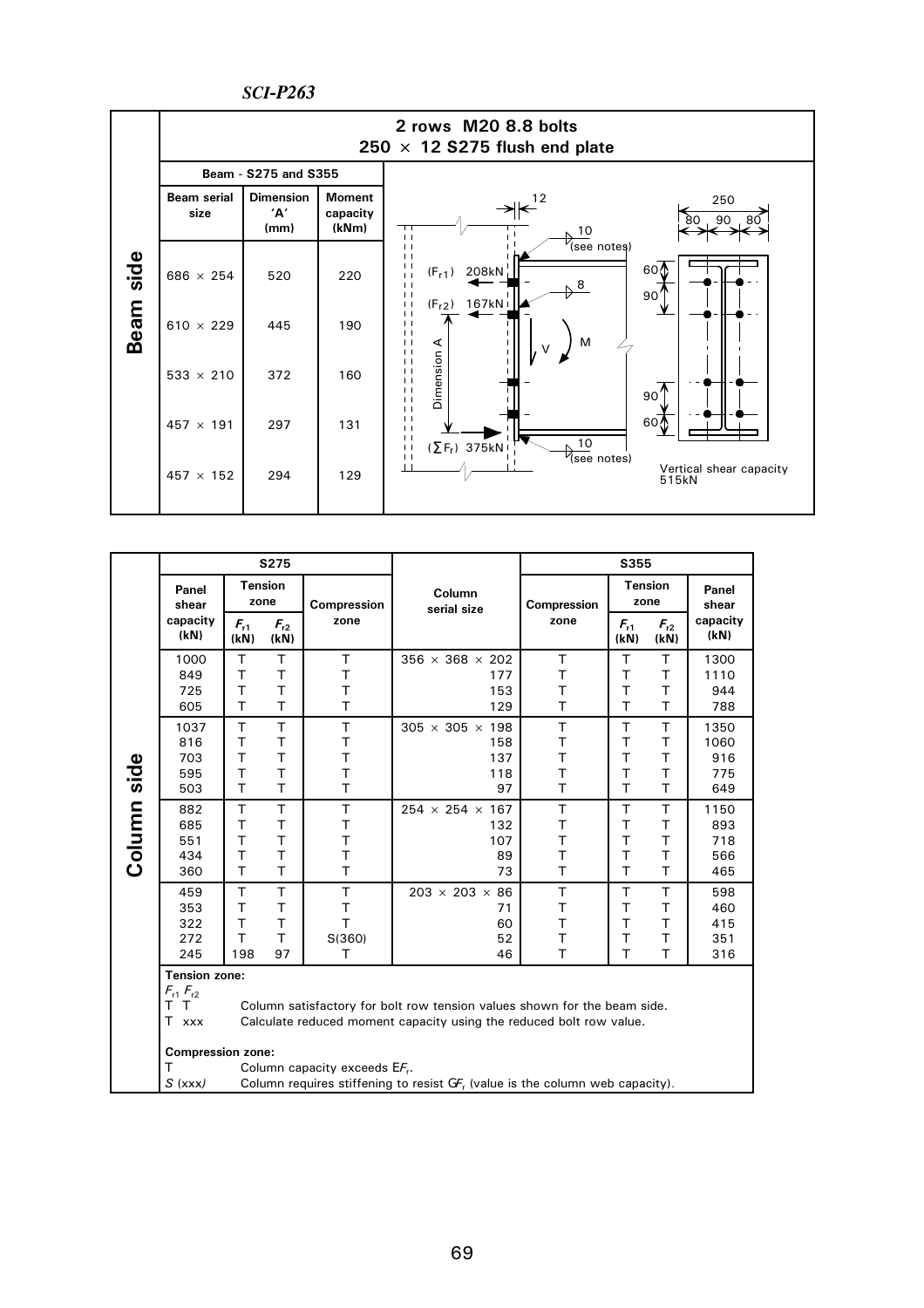*SCI-P263*



|             |                          |                        | <b>S275</b>      |                             |                                                                          | S355        |                  |                        |                  |  |
|-------------|--------------------------|------------------------|------------------|-----------------------------|--------------------------------------------------------------------------|-------------|------------------|------------------------|------------------|--|
|             | Panel<br>shear           | <b>Tension</b><br>zone |                  | Compression                 | Column<br>serial size                                                    | Compression |                  | <b>Tension</b><br>zone | Panel<br>shear   |  |
|             | capacity<br>(kN)         | $F_{r1}$<br>(kN)       | $F_{r2}$<br>(kN) | zone                        |                                                                          | zone        | $F_{r1}$<br>(kN) | $F_{r2}$<br>(kN)       | capacity<br>(kN) |  |
|             | 1000                     | T                      | т                | T                           | $356 \times 368 \times 202$                                              | T           | т                | т                      | 1300             |  |
|             | 849                      | T                      | T                | T.                          | 177                                                                      | T           | T                | т                      | 1110             |  |
|             | 725                      | т                      | т                | т                           | 153                                                                      | т           | T                | т                      | 944              |  |
|             | 605                      | T                      | T                | T.                          | 129                                                                      | T.          | T                | T                      | 788              |  |
|             | 1037                     | T                      | T                | T.                          | $305 \times 305 \times 198$                                              | T.          | T                | T.                     | 1350             |  |
|             | 816                      | т                      | T                | T                           | 158                                                                      | т           | т                | т                      | 1060             |  |
|             | 703                      | т                      | T                | T.                          | 137                                                                      | т           | т                | т                      | 916              |  |
|             | 595                      | T                      | T                | T.                          | 118                                                                      | T           | T                | T                      | 775              |  |
| Column side | 503                      | T                      | T                | T                           | 97                                                                       | т           | T                | T.                     | 649              |  |
|             | 882                      | T                      | T                | T.                          | $254 \times 254 \times 167$                                              | T.          | T                | T.                     | 1150             |  |
|             | 685                      | т                      | T                | T.                          | 132                                                                      | T           | T                | T                      | 893              |  |
|             | 551                      | T                      | T                | T.                          | 107                                                                      | T.          | T                | T                      | 718              |  |
|             | 434                      | т                      | T                | т                           | 89                                                                       | т           | т                | т                      | 566              |  |
|             | 360                      | T.                     | 206              | T.                          | 73                                                                       | T.          | T                | T.                     | 465              |  |
|             | 459                      | T                      | T                | T.                          | $203 \times 203 \times 86$                                               | T.          | т                | T.                     | 598              |  |
|             | 353                      | T                      | T                | T                           | 71                                                                       | T           | T                | T.                     | 460              |  |
|             | 322                      | т                      | 191              | T.                          | 60                                                                       | T.          | т                | 202                    | 415              |  |
|             | 272                      | т                      | 181              | T.                          | 52                                                                       | T           | т                | 190                    | 351              |  |
|             | 245                      | T                      | 107              | T.                          | 46                                                                       | T.          | T                | 181                    | 316              |  |
|             | Tension zone:            |                        |                  |                             |                                                                          |             |                  |                        |                  |  |
|             | $F_{r1}F_{r2}$           |                        |                  |                             |                                                                          |             |                  |                        |                  |  |
|             | тт                       |                        |                  |                             | Column satisfactory for bolt row tension values shown for the beam side. |             |                  |                        |                  |  |
|             | T xxx                    |                        |                  |                             | Calculate reduced moment capacity using the reduced bolt row value.      |             |                  |                        |                  |  |
|             | <b>Compression zone:</b> |                        |                  |                             |                                                                          |             |                  |                        |                  |  |
|             | т                        |                        |                  | Column capacity exceeds EF. |                                                                          |             |                  |                        |                  |  |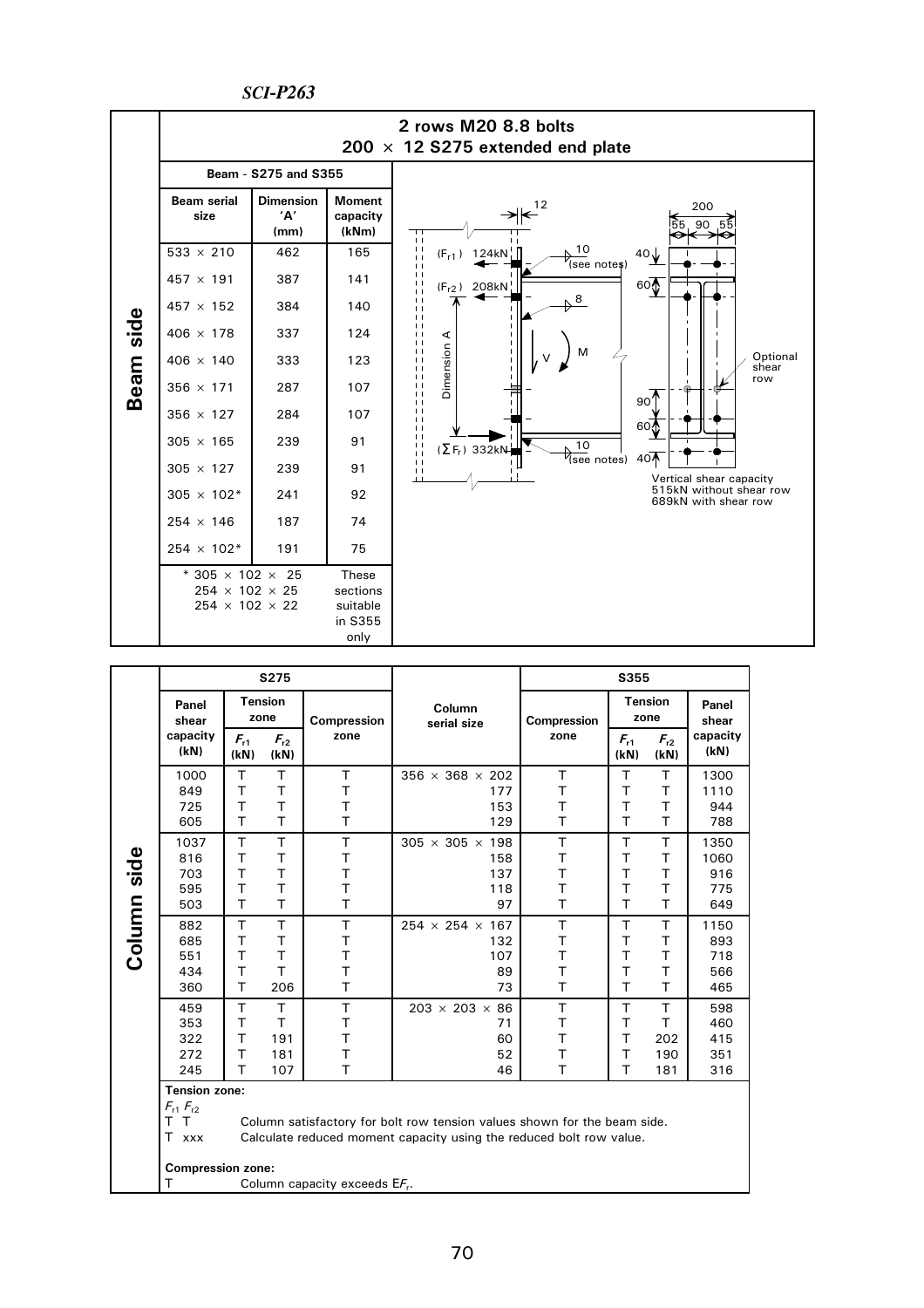*SCI-P263*



|                              |                                                                          | <b>S275</b>            |             |                                                                     |             | <b>S355</b>      |                        |                  |  |  |
|------------------------------|--------------------------------------------------------------------------|------------------------|-------------|---------------------------------------------------------------------|-------------|------------------|------------------------|------------------|--|--|
| Panel<br>shear               |                                                                          | <b>Tension</b><br>zone | Compression | <b>Column serial size</b>                                           | Compression |                  | <b>Tension</b><br>zone | Panel<br>shear   |  |  |
| capacity<br>(kN)             | $F_{r1}$<br>(kN)                                                         | $F_{r2}$<br>(kN)       | zone        |                                                                     | zone        | $F_{r1}$<br>(kN) | $F_{r2}$<br>(kN)       | capacity<br>(kN) |  |  |
| 1000                         | T                                                                        | т                      | T           | $356 \times 368 \times 202$                                         | T           | T                | T                      | 1300             |  |  |
| 849                          | т                                                                        | т                      | T           | 177                                                                 | т           | T                | T                      | 1110             |  |  |
| 725                          | T                                                                        | т                      | T           | 153                                                                 | т           | T                | т                      | 944              |  |  |
| 605                          | T                                                                        | т                      | T           | 129                                                                 | T           | T                | T.                     | 788              |  |  |
| 1037                         | T                                                                        | T                      | T           | $305 \times 305 \times 198$                                         | T.          | т                | т                      | 1350             |  |  |
| 816                          | т                                                                        | T                      | T           | 158                                                                 | T           | т                | T                      | 1060             |  |  |
| 703                          | т                                                                        | T                      | T           | 137                                                                 | т           | т                | T                      | 916              |  |  |
| 595                          | T                                                                        | T                      | T           | 118                                                                 | T           | т                | т                      | 775              |  |  |
| Column side<br>T<br>т<br>503 |                                                                          | T                      | 97          | T.                                                                  | T.          | T.               | 649                    |                  |  |  |
| 882                          | T                                                                        | T                      | T           | $254 \times 254 \times 167$                                         | T           | т                | T                      | 1150             |  |  |
| 685                          | T                                                                        | T                      | т           | 132                                                                 | T           | т                | T                      | 893              |  |  |
| 551                          | T                                                                        | T                      | T           | 107                                                                 | T.          | T                | T.                     | 718              |  |  |
| 434                          | T                                                                        | T                      | T           | 89                                                                  | T.          | T                | T.<br>T.               | 566              |  |  |
| 360                          | т                                                                        | 206                    | T           | 73                                                                  | T.          | т                |                        | 465              |  |  |
| 459                          | T                                                                        | T.                     | T           | $203 \times 203 \times 86$                                          | T.          | T                | T.                     | 598              |  |  |
| 353                          | T                                                                        | T.                     | T           | 71                                                                  | T           | T                | T.                     | 460              |  |  |
| 322                          | T                                                                        | 191                    | T           | 60                                                                  | T.          | т                | 202                    | 415              |  |  |
| 272                          | T<br>T                                                                   | 181                    | T<br>T      | 52<br>46                                                            | T<br>T      | т<br>T           | 190                    | 351              |  |  |
| 245                          |                                                                          | 107                    |             |                                                                     |             |                  | 181                    | 316              |  |  |
| Tension zone:                |                                                                          |                        |             |                                                                     |             |                  |                        |                  |  |  |
| $F_{r1}F_{r2}$<br>T<br>T.    | Column satisfactory for bolt row tension values shown for the beam side. |                        |             |                                                                     |             |                  |                        |                  |  |  |
| T xxx                        |                                                                          |                        |             |                                                                     |             |                  |                        |                  |  |  |
|                              |                                                                          |                        |             | Calculate reduced moment capacity using the reduced bolt row value. |             |                  |                        |                  |  |  |
| <b>Compression zone:</b>     |                                                                          |                        |             |                                                                     |             |                  |                        |                  |  |  |
| T                            | Column capacity exceeds EF                                               |                        |             |                                                                     |             |                  |                        |                  |  |  |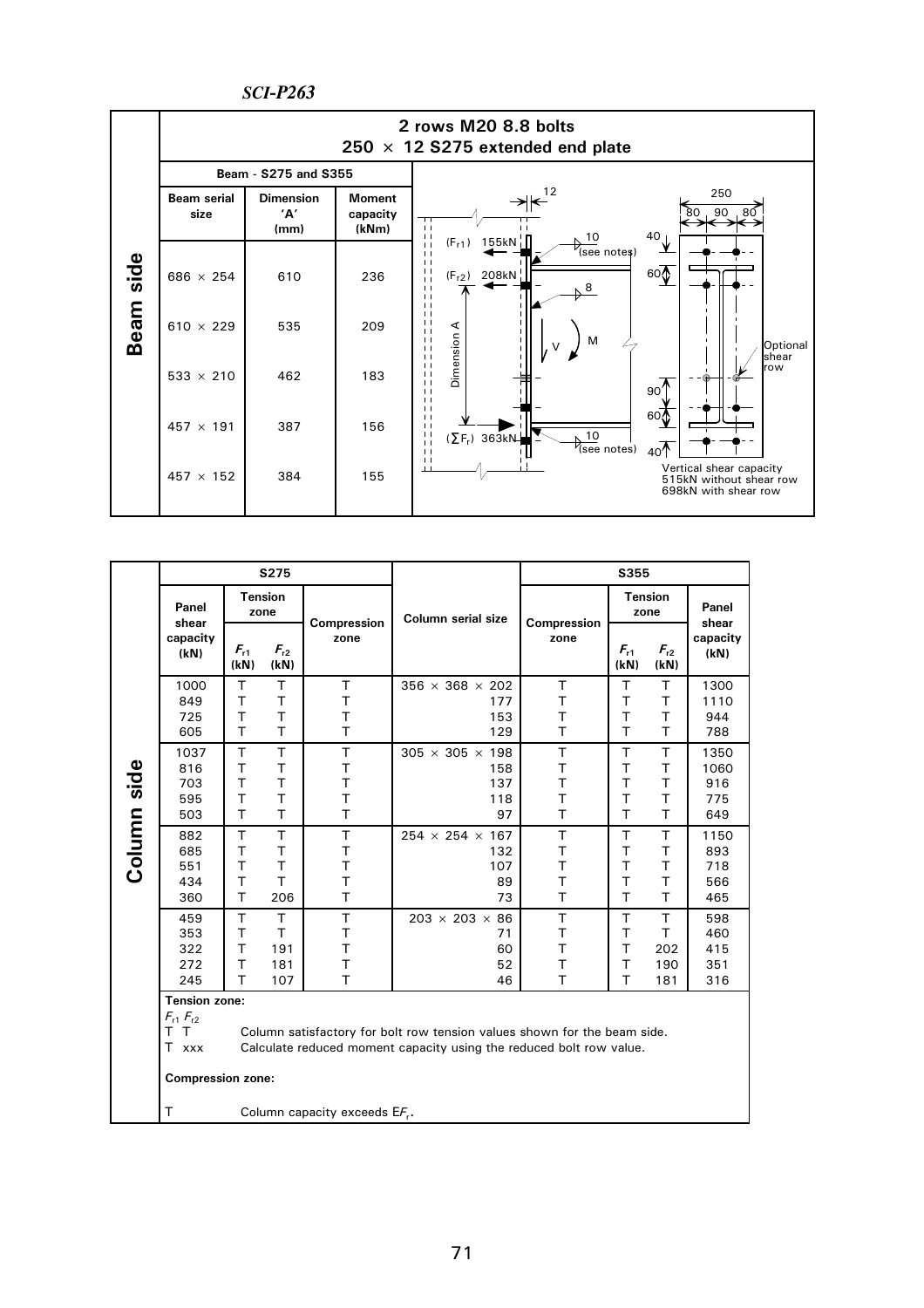*SCI-P263*



|             |                          |                  | S275                |                  |                             |                                                                                |             |                  | S355                |                  |                  |
|-------------|--------------------------|------------------|---------------------|------------------|-----------------------------|--------------------------------------------------------------------------------|-------------|------------------|---------------------|------------------|------------------|
|             | Panel<br>shear           |                  | <b>Tension zone</b> |                  | Compression                 | Column<br>serial size                                                          | Compression |                  | <b>Tension zone</b> |                  | Panel<br>shear   |
|             | capacity<br>(kN)         | $F_{r1}$<br>(kN) | $F_{r2}$<br>(kN)    | $F_{r3}$<br>(kN) | zone                        |                                                                                | zone        | $F_{r1}$<br>(kN) | $F_{r2}$<br>(kN)    | $F_{r3}$<br>(kN) | capacity<br>(kN) |
|             | 1000                     | T                | T                   | T.               | T                           | $356 \times 368 \times 202$                                                    | T           | T                | T                   | T                | 1300             |
|             | 849                      | T                | T                   | T                | т                           | 177                                                                            | T           | T                | Τ                   | Т                | 1110             |
|             | 725                      | T                | T                   | T.               | T                           | 153                                                                            | T           | $\mathsf{T}$     | T                   | T                | 944              |
|             | 605                      | T                | T                   | T.               | T                           | 129                                                                            | T           | T                | T                   | т                | 788              |
|             | 1037                     | T.               | T.                  | T.               | T                           | $305 \times 305 \times 198$                                                    | T           | T                | T.                  | T                | 1350             |
|             | 816                      | T                | T                   | T                | T                           | 158                                                                            | T           | T                | T                   | T                | 1060             |
|             | 703                      | T                | T                   | T                | т                           | 137                                                                            | T           | T                | T                   | Т                | 916              |
|             | 595                      | т                | T                   | Τ                | т                           | 118                                                                            | т           | T                | т                   | Т                | 775              |
| Column side | 503                      | T                | т                   | T                | T                           | 97                                                                             | T           | T                | T                   | т                | 649              |
|             | 882                      | T                | T.                  | T.               | T                           | $254 \times 254 \times 167$                                                    | T           | T                | T                   | т                | 1150             |
|             | 685                      | T                | T                   | T                | T                           | 132                                                                            | T           | т                | т                   | Т                | 893              |
|             | 551                      | T                | T                   | T.               | T                           | 107                                                                            | T           | $\mathsf{T}$     | T                   | T                | 718              |
|             | 434                      | T                | T.                  | T                | T                           | 89                                                                             | T           | T                | T                   | T                | 566              |
|             | 360                      | T                | 206                 | T                | S (436)                     | 73                                                                             | T           | T                | T.                  | T                | 465              |
|             | 459                      | T                | T                   | T.               | T                           | $203 \times 203 \times 86$                                                     | T           | T                | T                   | T                | 598              |
|             | 353                      | T                | T.                  | T.               | T                           | 71                                                                             | т           | T                | T.                  | Т                | 460              |
|             | 322                      | T                | 191                 | T                | S (440)                     | 60                                                                             | T           | T                | 202                 | T                | 415              |
|             | 272                      | T<br>T           | 181                 | 121              | S(360)                      | 52                                                                             | T           | $\mathsf{T}$     | 190                 | T.               | 351              |
|             | 245                      |                  | 107                 | 90               | S(313)                      | 46                                                                             | S (404)     | $\mathsf{T}$     | 181                 | 118              | 316              |
|             | Tension zone:            |                  |                     |                  |                             |                                                                                |             |                  |                     |                  |                  |
|             | $F_{r1}F_{r2}F_{r3}$     |                  |                     |                  |                             |                                                                                |             |                  |                     |                  |                  |
|             | ттт                      |                  |                     |                  |                             | Column satisfactory for bolt row tension values shown for the beam side.       |             |                  |                     |                  |                  |
|             | $T$ xxx xxx              |                  |                     |                  |                             | Calculate reduced moment capacity using the reduced bolt row values.           |             |                  |                     |                  |                  |
|             | <b>Compression zone:</b> |                  |                     |                  |                             |                                                                                |             |                  |                     |                  |                  |
|             | т                        |                  |                     |                  | Column capacity exceeds EF. |                                                                                |             |                  |                     |                  |                  |
|             | S (xxx)                  |                  |                     |                  |                             | Column requires stiffening to resist $GFr$ (value is the column web capacity). |             |                  |                     |                  |                  |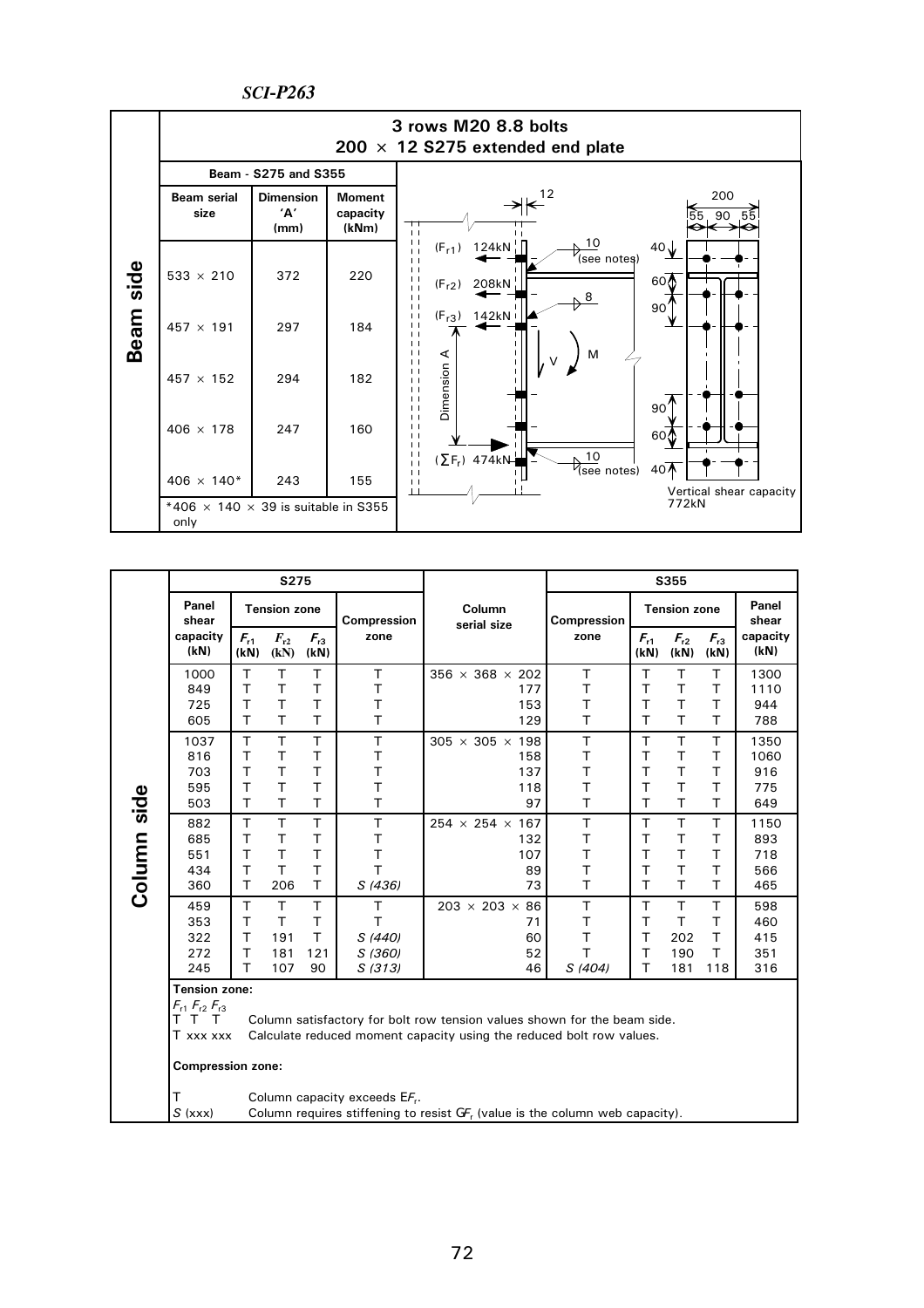*SCI-P263*

|      |                            |                                 |                                    | 3 rows M20 8.8 bolts<br>$250 \times 12$ S275 extended end plate                                                                                                                                                                               |
|------|----------------------------|---------------------------------|------------------------------------|-----------------------------------------------------------------------------------------------------------------------------------------------------------------------------------------------------------------------------------------------|
|      |                            | Beam - S275 and S355            |                                    |                                                                                                                                                                                                                                               |
|      | <b>Beam serial</b><br>size | <b>Dimension</b><br>'А'<br>(mm) | <b>Moment</b><br>capacity<br>(kNm) | 12<br>250<br>80, 90<br>, 80<br>$\perp$<br>$\perp$<br>10                                                                                                                                                                                       |
| side | $686 \times 254$           | 520                             | 330                                | $40\sqrt{ }$<br>155kN<br>(F <sub>r1</sub> )<br>$\perp$<br>(see notes)<br>$\perp$<br>$\perp$<br>60 <sub>0</sub><br>$\vert \vert$<br>208kN<br>(F <sub>r2</sub> )<br>$\perp$<br>$\perp$<br>$\searrow$ <sup>8</sup><br>90 <sup>1</sup><br>$\perp$ |
| Beam | $610 \times 229$           | 445                             | 288                                | 167kN!<br>(F <sub>r3</sub> )<br>$\perp$<br>$\perp$<br>$\perp$<br>$\perp$<br>$\perp$                                                                                                                                                           |
|      | $533 \times 210$           | 372                             | 247                                | M<br>Dimension A<br>$\perp$<br>$\vee$<br>$\perp$<br>$\perp$<br>$\perp$<br>$\perp$<br>$90^{\circ}$<br>$\perp$                                                                                                                                  |
|      | $457 \times 191$           | 297                             | 206                                | $\perp$<br>$\perp$<br>60 <sub>0</sub><br>$\perp$<br>$\vert \vert$<br>$\perp$<br>10<br>$(\Sigma F_r)$ 530kN<br>$\vert \vert$                                                                                                                   |
|      | $457 \times 152$           | 294                             | 204                                | 40 <sup>1</sup><br>$\sqrt{\text{see}}$ notes)<br>$\blacksquare$<br>$\perp$<br>Vertical shear capacity<br>772kN                                                                                                                                |

|             |                          |                  | <b>S275</b>         |                  |                             |                                                                                 |             |                  | <b>S355</b>         |                  |                  |
|-------------|--------------------------|------------------|---------------------|------------------|-----------------------------|---------------------------------------------------------------------------------|-------------|------------------|---------------------|------------------|------------------|
|             | Panel<br>shear           |                  | <b>Tension zone</b> |                  | Compression                 | Column<br>serial size                                                           | Compression |                  | <b>Tension zone</b> |                  | Panel<br>shear   |
|             | capacity<br>(kN)         | $F_{r1}$<br>(kN) | $F_{r2}$<br>(kN)    | $F_{r3}$<br>(kN) | zone                        |                                                                                 | zone        | $F_{r1}$<br>(kN) | $F_{r2}$<br>(kN)    | $F_{r3}$<br>(kN) | capacity<br>(kN) |
|             | 1000                     | T.               | T                   | T                | т                           | $356 \times 368 \times 202$                                                     | T           | T                | T                   | т                | 1300             |
|             | 849                      | T                | T                   | T                | T                           | 177                                                                             | T           | T                | T                   | T                | 1110             |
|             | 725                      | т                | T                   | T                | T                           | 153                                                                             | T           | T                | T                   | T                | 944              |
|             | 605                      | T.               | T                   | T.               | T                           | 129                                                                             | T           | T                | T                   | T                | 788              |
|             | 1037                     | T.               | T.                  | T                | T                           | $305 \times 305 \times 198$                                                     | $\mathsf T$ | T                | T                   | T.               | 1350             |
|             | 816                      | T                | T                   | T                | T                           | 158                                                                             | Τ           | T                | т                   | T                | 1060             |
|             | 703                      | T                | T                   | $\mathsf T$      | T                           | 137                                                                             | T           | T                | T                   | T                | 916              |
|             | 595                      | T                | $\mathsf T$         | $\mathsf T$      | T                           | 118                                                                             | T           | T                | T                   | T                | 775              |
|             | 503                      | T.               | $\mathsf T$         | T                | T                           | 97                                                                              | T           | T                | T                   | T                | 649              |
| Column side | 882                      | T.               | T.                  | $\mathsf T$      | T.                          | $254 \times 254 \times 167$                                                     | T           | $\mathsf{T}$     | T                   | T                | 1150             |
|             | 685                      | T                | $\mathsf T$         | $\mathsf T$      | T                           | 132                                                                             | Τ           | т                | Τ                   | Т                | 893              |
|             | 551                      | T                | $\mathsf T$         | $\mathsf T$      | т                           | 107                                                                             | $\mathsf T$ | T                | T                   | Т                | 718              |
|             | 434                      | т                | T                   | $\mathsf T$      | T                           | 89                                                                              | Τ           | т                | T                   | т                | 566              |
|             | 360                      | т                | 206                 | T                | S (436)                     | 73                                                                              | T           | T                | T                   | т                | 465              |
|             | 459                      | T                | T                   | T                | T                           | $203 \times 203 \times 86$                                                      | T           | T                | T                   | T                | 598              |
|             | 353                      | т                | T.                  | T                | S(512)                      | 71                                                                              | т           | т                | T                   | т                | 460              |
|             | 322                      | T                | 191                 | T                | S (440)                     | 60                                                                              | T           | T                | 202                 | т                | 415              |
|             | 272                      | T                | 181                 | 121              | S (360)                     | 52                                                                              | S(464)      | T                | 190                 | т                | 351              |
|             | 245                      | T                | 107                 | 90               | S(313)                      | 46                                                                              | S (404)     | T                | 181                 | 118              | 316              |
|             | Tension zone:            |                  |                     |                  |                             |                                                                                 |             |                  |                     |                  |                  |
|             | $F_{r1}F_{r2}F_{r3}$     |                  |                     |                  |                             |                                                                                 |             |                  |                     |                  |                  |
|             | TTT                      |                  |                     |                  |                             | Column satisfactory for bolt row tension values shown for the beam side.        |             |                  |                     |                  |                  |
|             | T xxx xxx                |                  |                     |                  |                             | Calculate reduced moment capacity using the reduced bolt row values.            |             |                  |                     |                  |                  |
|             | <b>Compression zone:</b> |                  |                     |                  |                             |                                                                                 |             |                  |                     |                  |                  |
|             | т                        |                  |                     |                  | Column capacity exceeds EF. |                                                                                 |             |                  |                     |                  |                  |
|             | S (xxx)                  |                  |                     |                  |                             | Column requires stiffening to resist $GF_r$ (value is the column web capacity). |             |                  |                     |                  |                  |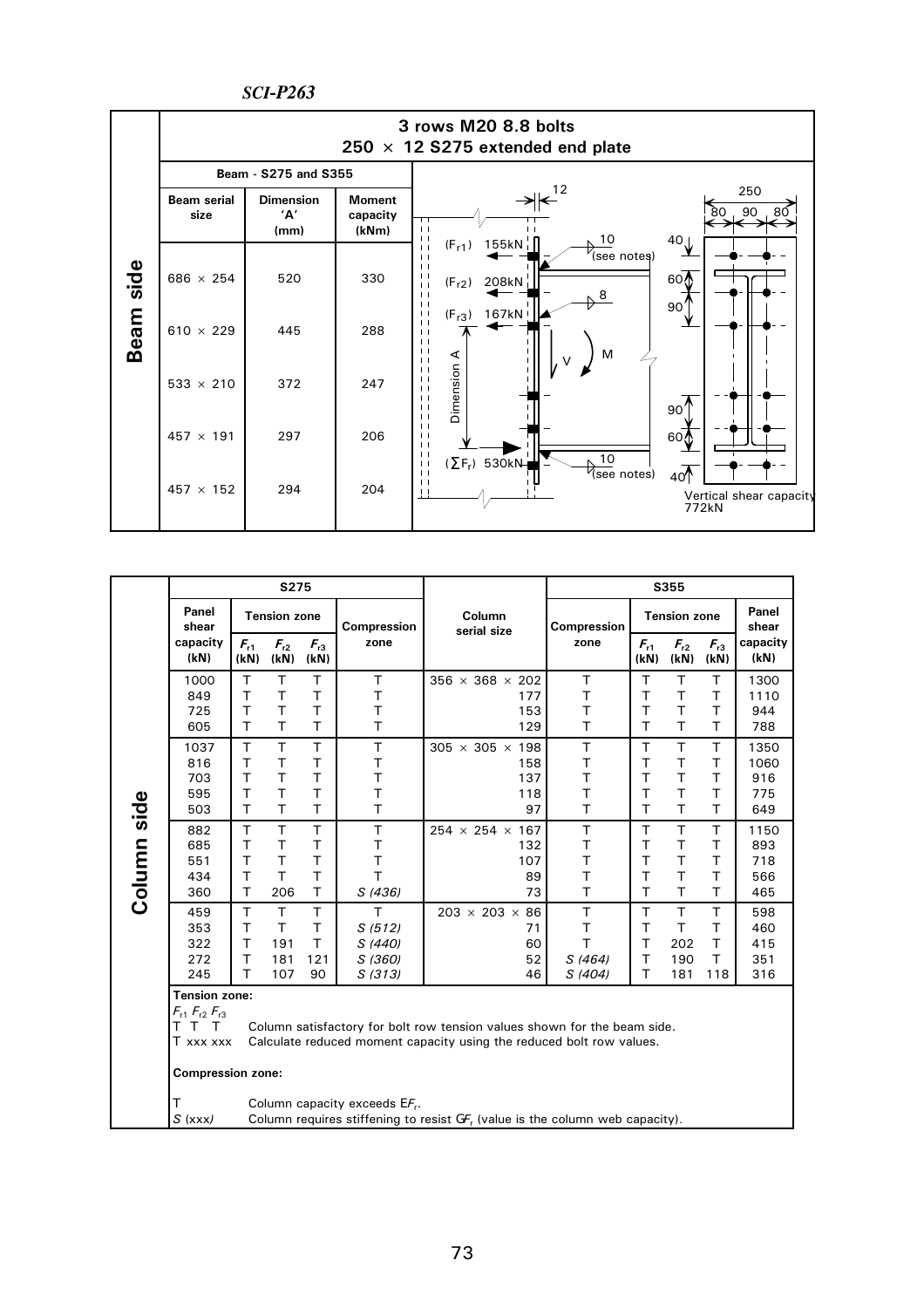*SCI-P263*



|             |                                                                                                                                     | <b>S275</b>                                                                                                                                                                                                                 |                                                                                                 |                                                                                                                                                                                                                           | S355                                                                                                                |                                                                                                 |                                                                                                                                        |  |  |  |  |  |
|-------------|-------------------------------------------------------------------------------------------------------------------------------------|-----------------------------------------------------------------------------------------------------------------------------------------------------------------------------------------------------------------------------|-------------------------------------------------------------------------------------------------|---------------------------------------------------------------------------------------------------------------------------------------------------------------------------------------------------------------------------|---------------------------------------------------------------------------------------------------------------------|-------------------------------------------------------------------------------------------------|----------------------------------------------------------------------------------------------------------------------------------------|--|--|--|--|--|
|             | Panel<br>shear                                                                                                                      | <b>Tension zone</b>                                                                                                                                                                                                         | Compression                                                                                     | Column<br>serial size                                                                                                                                                                                                     | Compression                                                                                                         | <b>Tension zone</b>                                                                             | Panel<br>shear                                                                                                                         |  |  |  |  |  |
|             | capacity<br>(kN)                                                                                                                    | $F_{r1}$<br>(kN)                                                                                                                                                                                                            | zone                                                                                            |                                                                                                                                                                                                                           | zone                                                                                                                | $F_{r1}$<br>(kN)                                                                                | capacity<br>(kN)                                                                                                                       |  |  |  |  |  |
| Column side | 1000<br>849<br>725<br>605<br>1037<br>816<br>703<br>595<br>503<br>882<br>685<br>551<br>434<br>360<br>459<br>353<br>322<br>272<br>245 | T<br>T<br>T<br>T<br>T<br>T<br>T<br>T<br>T<br>T<br>T<br>T<br>T<br>297<br>T<br>T<br>297<br>265<br>204                                                                                                                         | T.<br>T<br>T<br>T.<br>T.<br>T<br>T<br>T<br>T.<br>T<br>T<br>T<br>T<br>T<br>T<br>T<br>T<br>T<br>T | $356 \times 368 \times 202$<br>177<br>153<br>129<br>$305 \times 305 \times 198$<br>158<br>137<br>118<br>97<br>$254 \times 254 \times 167$<br>132<br>107<br>89<br>73<br>$203 \times 203 \times 86$<br>71<br>60<br>52<br>46 | T.<br>T.<br>T.<br>T.<br>T.<br>T.<br>T<br>T<br>T.<br>T.<br>$\mathsf T$<br>T.<br>T<br>T.<br>T.<br>T.<br>T.<br>T<br>T. | T<br>T<br>T<br>T<br>T<br>T<br>т<br>T<br>T<br>T<br>T<br>T<br>T<br>T<br>T<br>T<br>T<br>296<br>263 | 1300<br>1110<br>944<br>788<br>1350<br>1060<br>916<br>775<br>649<br>1150<br>893<br>718<br>566<br>465<br>598<br>460<br>415<br>351<br>316 |  |  |  |  |  |
|             | $F_{r1}$<br>T.<br><b>XXX</b><br>т                                                                                                   | Tension zone:<br>Column satisfactory for bolt row tension values shown for the beam side.<br>Calculate reduced moment capacity using the reduced bolt row values.<br><b>Compression zone:</b><br>Column capacity exceeds EF |                                                                                                 |                                                                                                                                                                                                                           |                                                                                                                     |                                                                                                 |                                                                                                                                        |  |  |  |  |  |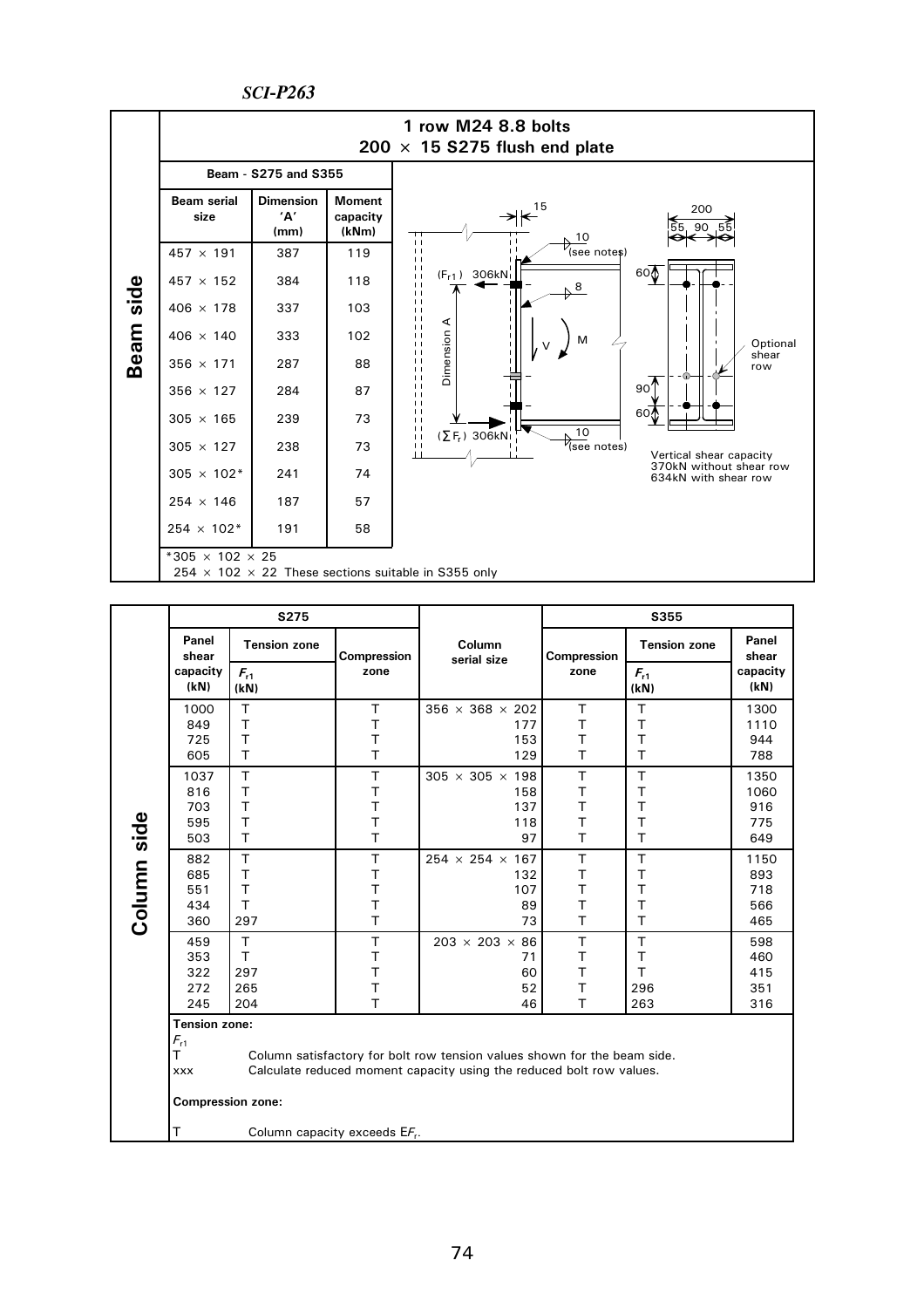*SCI-P263*



| Panel<br><b>Tension zone</b>                                                                                                                                                                                                                                                                                                                                                                                                                                                                                                                                                                                                                                                                                                                                                                                                                                                               | Column                                                                                                                                                                                                                    |                                                                                                   |                                                                                                                                                                                                              |                                                                                                                                        |
|--------------------------------------------------------------------------------------------------------------------------------------------------------------------------------------------------------------------------------------------------------------------------------------------------------------------------------------------------------------------------------------------------------------------------------------------------------------------------------------------------------------------------------------------------------------------------------------------------------------------------------------------------------------------------------------------------------------------------------------------------------------------------------------------------------------------------------------------------------------------------------------------|---------------------------------------------------------------------------------------------------------------------------------------------------------------------------------------------------------------------------|---------------------------------------------------------------------------------------------------|--------------------------------------------------------------------------------------------------------------------------------------------------------------------------------------------------------------|----------------------------------------------------------------------------------------------------------------------------------------|
| shear<br>Compression                                                                                                                                                                                                                                                                                                                                                                                                                                                                                                                                                                                                                                                                                                                                                                                                                                                                       | serial size                                                                                                                                                                                                               | Compression                                                                                       | <b>Tension zone</b>                                                                                                                                                                                          | Panel<br>shear                                                                                                                         |
| capacity<br>zone<br>$F_{r2}$<br>$F_{r1}$<br>(kN)<br>(kN)<br>(kN)                                                                                                                                                                                                                                                                                                                                                                                                                                                                                                                                                                                                                                                                                                                                                                                                                           |                                                                                                                                                                                                                           | zone                                                                                              | $F_{r1}$<br>$F_{r2}$<br>(kN)<br>(kN)                                                                                                                                                                         | capacity<br>(kN)                                                                                                                       |
| $\mathsf T$<br>T.<br>T.<br>1000<br>T.<br>T<br>T<br>849<br>T<br>T<br>т<br>725<br>T.<br>T<br>605<br>T<br>T.<br>T<br>T<br>1037<br>T<br>T<br>T<br>816<br>T.<br>T.<br>T<br>703<br>T.<br>T.<br>T<br>595<br>Column side<br>T<br>T.<br>T.<br>503<br>T.<br>T<br>T<br>882<br>T<br>т<br>685<br>T<br>T<br>T<br>Т<br>551<br>T.<br>T<br>T<br>434<br>T<br>360<br>297<br>S (436)<br>T<br>T<br>T.<br>459<br>T<br>T<br>S(512)<br>353<br>322<br>297<br>204<br>S (440)<br>265<br>272<br>118<br>S (360)<br>204<br>т<br>245<br>90<br>Tension zone:<br>$F_{r1}F_{r2}$<br>т<br>Column satisfactory for bolt row tension values shown for the beam side.<br>т<br>Calculate reduced moment capacity using the reduced bolt row value.<br>т<br><b>XXX</b><br><b>Compression zone:</b><br>т<br>Column capacity exceeds EF.<br>Column reduced stiffening to resist $EF_r$ (value is the column web capacity).<br>S(xxx) | $356 \times 368 \times 202$<br>177<br>153<br>129<br>$305 \times 305 \times 198$<br>158<br>137<br>118<br>97<br>$254 \times 254 \times 167$<br>132<br>107<br>89<br>73<br>$203 \times 203 \times 86$<br>71<br>60<br>52<br>46 | T.<br>т<br>T<br>T<br>T<br>T<br>T<br>T<br>T<br>T<br>т<br>T<br>т<br>T<br>T<br>T<br>T<br>S(464)<br>т | T<br>T.<br>T.<br>т<br>T<br>т<br>T.<br>T<br>T.<br>T<br>T<br>т<br>T.<br>т<br>T<br>т<br>T<br>T.<br>T.<br>T<br>T<br>т<br>T<br>T<br>T<br>T<br>T<br>T.<br>T<br>T.<br>T<br>т<br>T.<br>T<br>296<br>198<br>263<br>116 | 1300<br>1110<br>944<br>788<br>1350<br>1060<br>916<br>775<br>649<br>1150<br>893<br>718<br>566<br>465<br>598<br>460<br>415<br>351<br>316 |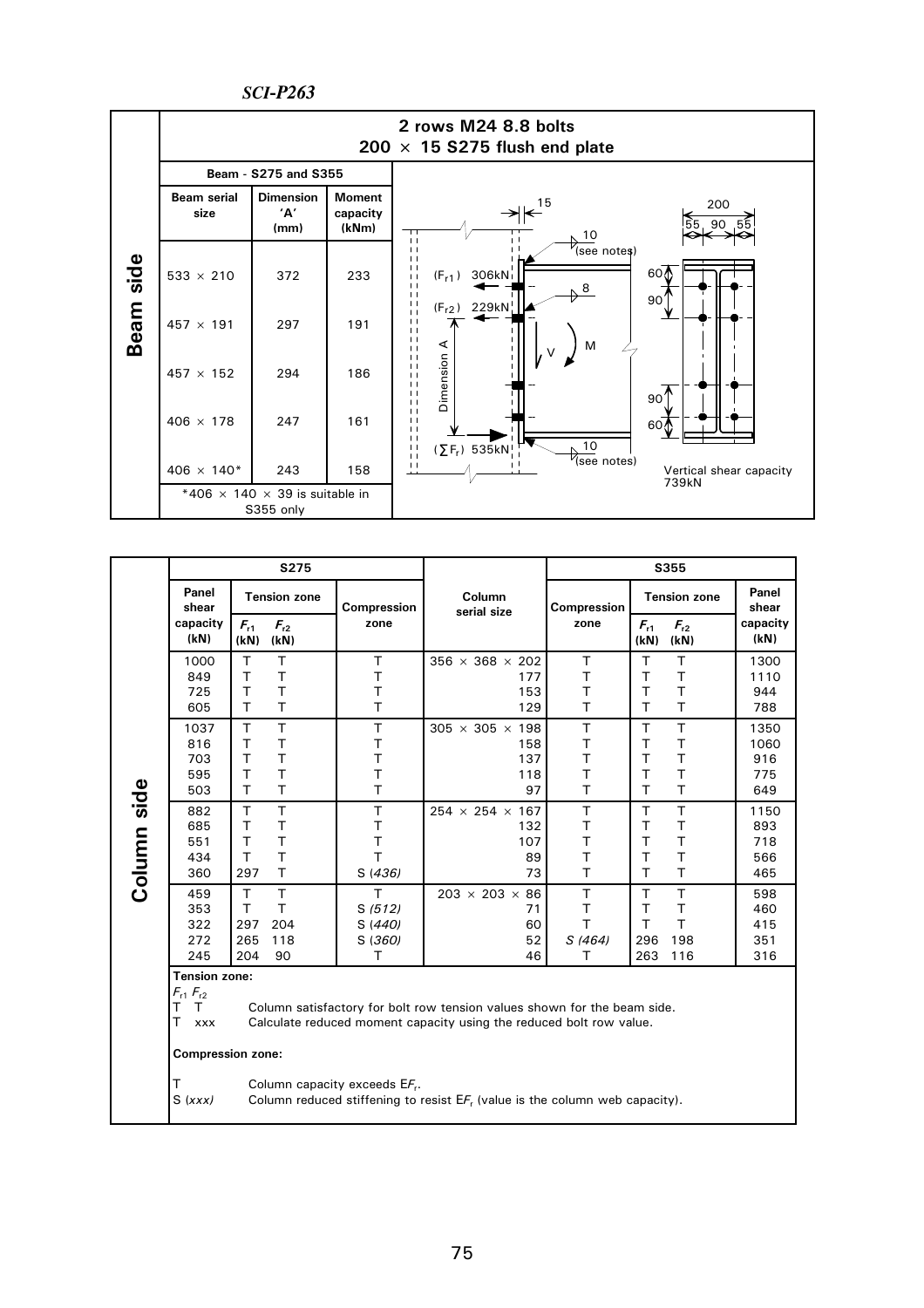*SCI-P263*



|             |                                                                                                                                                                                                                                 |                                                                                                                   | S275                                                                                                                                    |                                                                                                                               |                                                                                                                                                                                                                                                                                                                                                                              |                                                                                                               |                                                                                                 | S355                                                                                                                          |                                                                                                                                        |
|-------------|---------------------------------------------------------------------------------------------------------------------------------------------------------------------------------------------------------------------------------|-------------------------------------------------------------------------------------------------------------------|-----------------------------------------------------------------------------------------------------------------------------------------|-------------------------------------------------------------------------------------------------------------------------------|------------------------------------------------------------------------------------------------------------------------------------------------------------------------------------------------------------------------------------------------------------------------------------------------------------------------------------------------------------------------------|---------------------------------------------------------------------------------------------------------------|-------------------------------------------------------------------------------------------------|-------------------------------------------------------------------------------------------------------------------------------|----------------------------------------------------------------------------------------------------------------------------------------|
|             | Panel<br>shear                                                                                                                                                                                                                  |                                                                                                                   | <b>Tension zone</b>                                                                                                                     | Compression                                                                                                                   | Column<br>serial size                                                                                                                                                                                                                                                                                                                                                        | Compression                                                                                                   |                                                                                                 | <b>Tension zone</b>                                                                                                           | Panel<br>shear                                                                                                                         |
|             | capacity<br>(kN)                                                                                                                                                                                                                | $F_{r1}$<br>(kN)                                                                                                  | $F_{r2}$<br>(kN)                                                                                                                        | zone                                                                                                                          |                                                                                                                                                                                                                                                                                                                                                                              | zone                                                                                                          | $F_{r1}$<br>(kN)                                                                                | $F_{r2}$<br>(kN)                                                                                                              | capacity<br>(kN)                                                                                                                       |
| Column side | 1000<br>849<br>725<br>605<br>1037<br>816<br>703<br>595<br>503<br>882<br>685<br>551<br>434<br>360<br>459<br>353<br>322<br>272<br>245<br>Tension zone:<br>$F_{r1}F_{r2}$<br>T<br>т<br>т<br><b>XXX</b><br><b>Compression zone:</b> | T<br>T<br>T<br>T.<br>T<br>T<br>T<br>T<br>T.<br>$\mathsf T$<br>T.<br>T<br>T.<br>297<br>T<br>T<br>297<br>265<br>204 | T.<br>T<br>T.<br>T.<br>$\mathsf T$<br>T<br>T.<br>T.<br>T.<br>$\mathsf T$<br>T.<br>T.<br>T<br>T<br>$\mathsf T$<br>T.<br>204<br>118<br>90 | т<br>T<br>T<br>T<br>T<br>T<br>T<br>T<br>S(553)<br>T.<br>т<br>T<br>S(557)<br>S (436)<br>T<br>S(512)<br>S (440)<br>S (360)<br>T | $356 \times 368 \times 202$<br>177<br>153<br>129<br>$305 \times 305 \times 198$<br>158<br>137<br>118<br>97<br>$254 \times 254 \times 167$<br>132<br>107<br>89<br>73<br>$203 \times 203 \times 86$<br>71<br>60<br>52<br>46<br>Column satisfactory for bolt row tension values shown for the beam side.<br>Calculate reduced moment capacity using the reduced bolt row value. | т<br>T<br>T<br>T<br>T<br>T<br>T<br>T<br>т<br>T.<br>T<br>T<br>T<br>S(563)<br>T<br>T<br>S (568)<br>S (464)<br>т | T<br>T<br>T<br>T<br>T<br>T<br>T<br>T<br>T<br>T<br>т<br>T<br>T<br>T<br>T<br>T<br>T<br>296<br>263 | T<br>T<br>T<br>T<br>$\mathsf T$<br>T<br>T<br>T<br>T<br>$\mathsf T$<br>T<br>T<br>T<br>T<br>T<br>T<br>$\mathsf T$<br>198<br>116 | 1300<br>1110<br>944<br>788<br>1350<br>1060<br>916<br>775<br>649<br>1150<br>893<br>718<br>566<br>465<br>598<br>460<br>415<br>351<br>316 |
|             | т<br>S(xxx)                                                                                                                                                                                                                     |                                                                                                                   |                                                                                                                                         | Column capacity exceeds EF.                                                                                                   | Column reduced stiffening to resist $E_{r}$ (value is the column web capacity).                                                                                                                                                                                                                                                                                              |                                                                                                               |                                                                                                 |                                                                                                                               |                                                                                                                                        |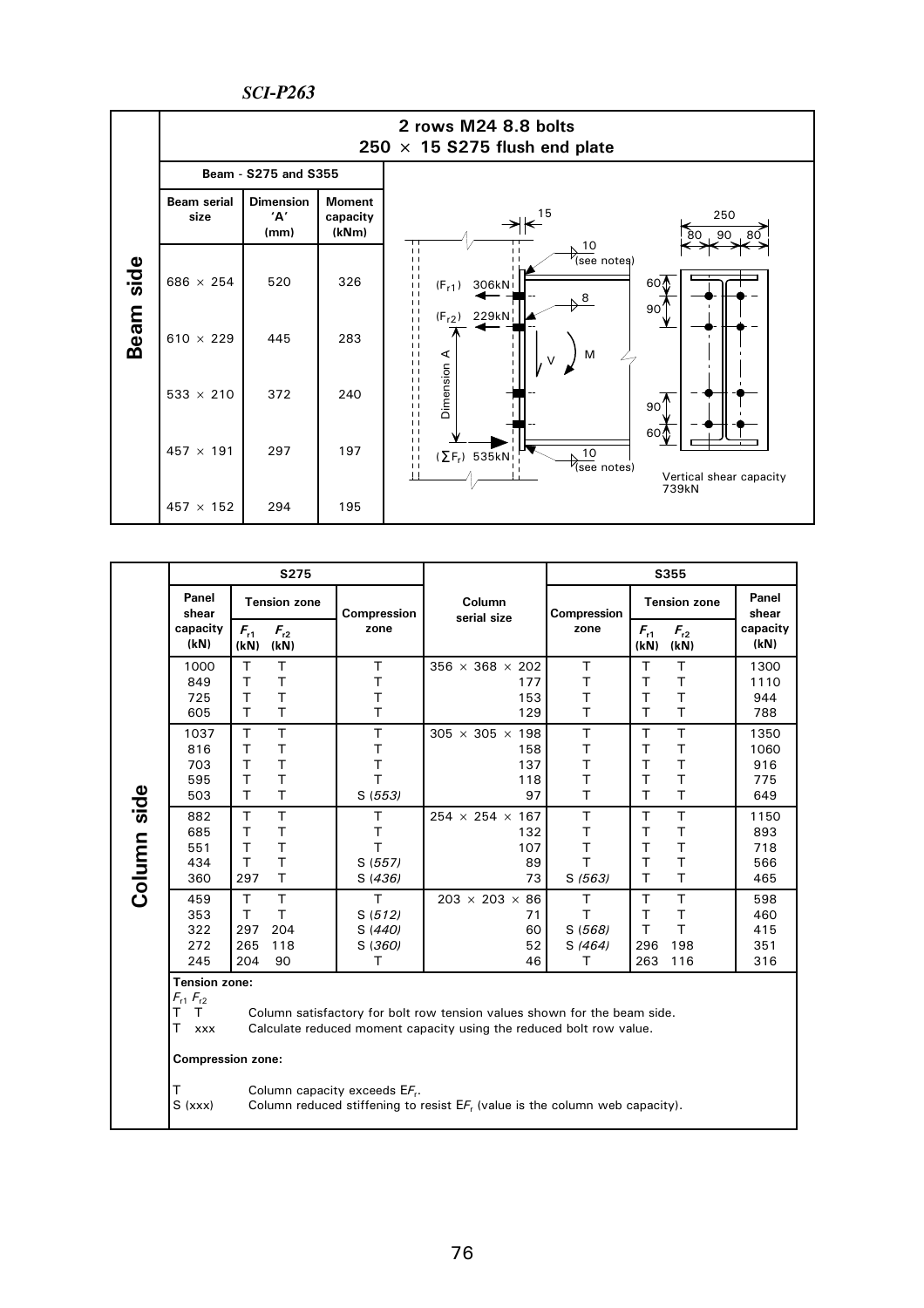*SCI-P263*



|             |                                                                                                                                                                                                                 |                       | S275                                 |                             |                                                        |                       |                        | S355                              | Panel<br>shear<br>capacity<br>(kN)<br>1300 |  |  |  |  |
|-------------|-----------------------------------------------------------------------------------------------------------------------------------------------------------------------------------------------------------------|-----------------------|--------------------------------------|-----------------------------|--------------------------------------------------------|-----------------------|------------------------|-----------------------------------|--------------------------------------------|--|--|--|--|
| Column side | Panel<br>shear                                                                                                                                                                                                  | <b>Tension zone</b>   |                                      | Compression                 | Column<br>serial size                                  | Compression           |                        | <b>Tension zone</b>               |                                            |  |  |  |  |
|             | capacity<br>(kN)                                                                                                                                                                                                | $F_{r1}$<br>(kN)      | $F_{r2}$<br>(kN)                     | zone                        |                                                        | zone                  | $F_{r1}$<br>(kN)       | $F_{r2}$<br>(kN)                  |                                            |  |  |  |  |
|             | 1000<br>849<br>725<br>605                                                                                                                                                                                       | T<br>T<br>T<br>T.     | T<br>T<br>T<br>T                     | т<br>т<br>т<br>T            | $356 \times 368 \times 202$<br>177<br>153<br>129       | T<br>T<br>T<br>T      | T<br>т<br>T<br>T       | T<br>т<br>т<br>т                  | 1110<br>944<br>788                         |  |  |  |  |
|             | 1037<br>816<br>703<br>595<br>503                                                                                                                                                                                | T<br>T<br>T<br>T<br>T | T<br>T<br>T<br>T<br>T                | T<br>T<br>T<br>т<br>T       | $305 \times 305 \times 198$<br>158<br>137<br>118<br>97 | т<br>т<br>T<br>T<br>T | T<br>т<br>т<br>т<br>T  | T<br>T<br>T<br>Τ<br>т             | 1350<br>1060<br>916<br>775<br>649          |  |  |  |  |
|             | 882<br>685<br>551<br>434<br>360                                                                                                                                                                                 | T<br>T<br>T<br>T<br>т | $\mathsf T$<br>T<br>T.<br>301<br>274 | T<br>T<br>т<br>T<br>S (436) | $254 \times 254 \times 167$<br>132<br>107<br>89<br>73  | T<br>T<br>T<br>T<br>т | T<br>T.<br>т<br>т<br>T | $\mathsf T$<br>Т<br>T<br>т<br>289 | 1150<br>893<br>718<br>566<br>465           |  |  |  |  |
|             | 459<br>353<br>322<br>272<br>245                                                                                                                                                                                 | T<br>T<br>T<br>T<br>T | T.<br>276<br>221<br>131<br>100       | т<br>T<br>T<br>T<br>T       | $203 \times 203 \times 86$<br>71<br>60<br>52<br>46     | T<br>T<br>T<br>T<br>T | T.<br>T<br>T<br>T<br>T | T.<br>293<br>269<br>215<br>129    | 598<br>460<br>415<br>351<br>316            |  |  |  |  |
|             | Tension zone:<br>$F_{r1}F_{r2}$<br>т<br>Column satisfactory for bolt row tension values shown for the beam side.<br>т<br>т<br>Calculate reduced moment capacity using the reduced bolt row value.<br><b>XXX</b> |                       |                                      |                             |                                                        |                       |                        |                                   |                                            |  |  |  |  |
|             | <b>Compression zone:</b>                                                                                                                                                                                        |                       |                                      |                             |                                                        |                       |                        |                                   |                                            |  |  |  |  |
|             | т<br>Column capacity exceeds EF.<br>Column reduced stiffening to resist $E_{r}$ (value is the column web capacity).<br>S(xxx)                                                                                   |                       |                                      |                             |                                                        |                       |                        |                                   |                                            |  |  |  |  |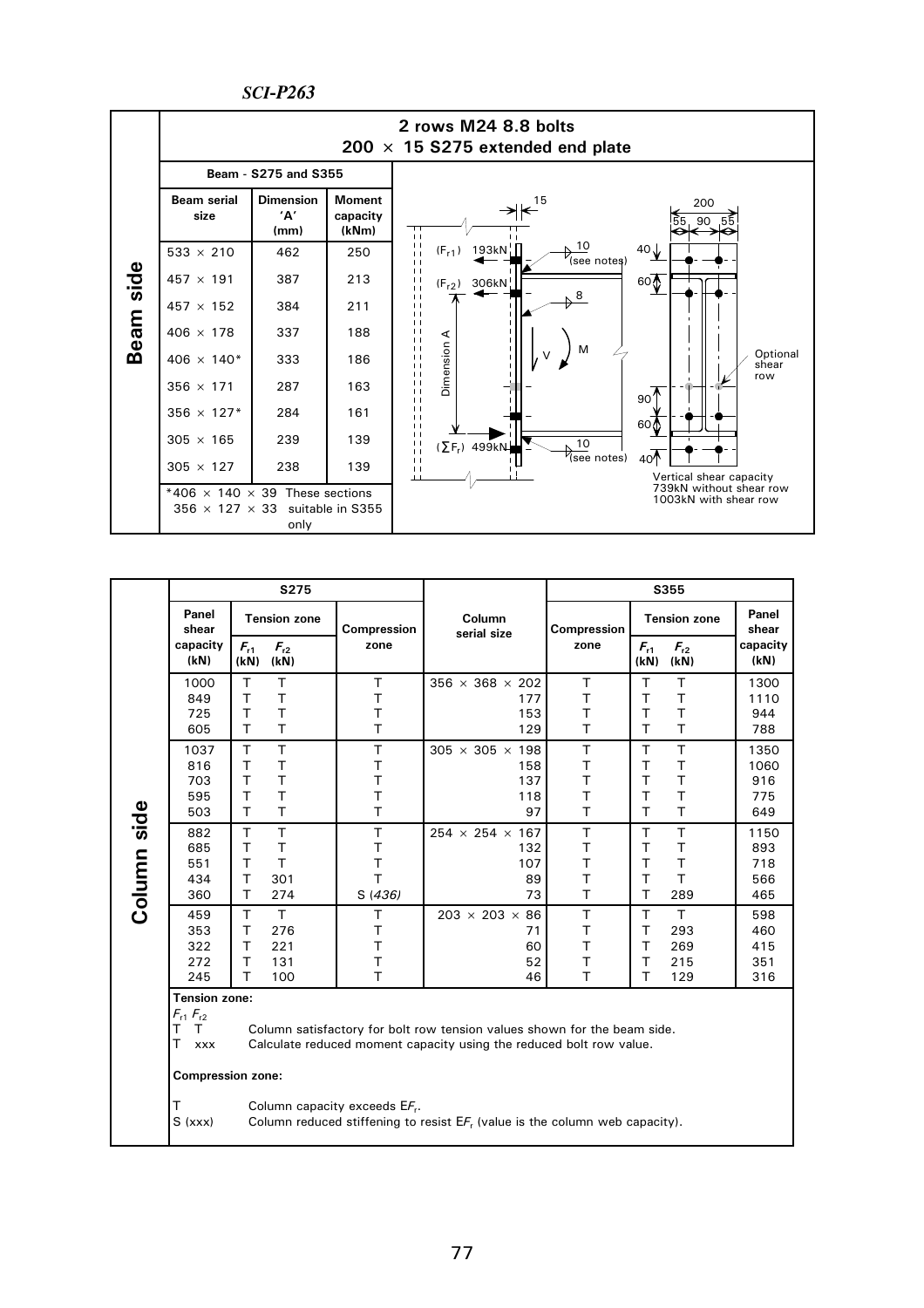*SCI-P263*



|             |                                                                                                                                                                                                                                 |                                                                                                              | <b>S275</b>                                                                                                                                     |                                                                                                                     |                                                                                                                                                                                                                                                                                                                                                                              |                                                                                              |                                                                                               | S355                                                                                                   |                                                                                                                                        |  |
|-------------|---------------------------------------------------------------------------------------------------------------------------------------------------------------------------------------------------------------------------------|--------------------------------------------------------------------------------------------------------------|-------------------------------------------------------------------------------------------------------------------------------------------------|---------------------------------------------------------------------------------------------------------------------|------------------------------------------------------------------------------------------------------------------------------------------------------------------------------------------------------------------------------------------------------------------------------------------------------------------------------------------------------------------------------|----------------------------------------------------------------------------------------------|-----------------------------------------------------------------------------------------------|--------------------------------------------------------------------------------------------------------|----------------------------------------------------------------------------------------------------------------------------------------|--|
|             | Panel<br>shear                                                                                                                                                                                                                  | <b>Tension zone</b>                                                                                          |                                                                                                                                                 | Compression                                                                                                         | Column<br>serial size                                                                                                                                                                                                                                                                                                                                                        | Compression                                                                                  |                                                                                               | <b>Tension zone</b>                                                                                    | Panel<br>shear                                                                                                                         |  |
|             | capacity<br>(kN)                                                                                                                                                                                                                | $F_{r1}$<br>(kN)                                                                                             | $F_{r2}$<br>(kN)                                                                                                                                | zone                                                                                                                |                                                                                                                                                                                                                                                                                                                                                                              | zone                                                                                         | $F_{r1}$<br>(kN)                                                                              | $F_{r2}$<br>(kN)                                                                                       | capacity<br>(kN)                                                                                                                       |  |
| Column side | 1000<br>849<br>725<br>605<br>1037<br>816<br>703<br>595<br>503<br>882<br>685<br>551<br>434<br>360<br>459<br>353<br>322<br>272<br>245<br>Tension zone:<br>$F_{r1}F_{r2}$<br>T<br>т<br>т<br><b>XXX</b><br><b>Compression zone:</b> | T.<br>T.<br>т<br>T.<br>T.<br>T<br>т<br>T<br>T<br>T<br>T<br>T<br>T<br>T<br>$\mathsf{T}$<br>т<br>T<br>T<br>204 | T<br>T<br>$\mathsf T$<br>$\mathsf T$<br>$\mathsf T$<br>$\mathsf T$<br>T<br>T<br>T<br>T<br>T<br>T<br>301<br>274<br>T<br>276<br>221<br>131<br>100 | T.<br>T<br>T<br>T<br>T<br>T<br>T<br>T<br>T<br>T<br>T<br>T<br>T<br>S (436)<br>T<br>S(512)<br>S (440)<br>S (360)<br>т | $356 \times 368 \times 202$<br>177<br>153<br>129<br>$305 \times 305 \times 198$<br>158<br>137<br>118<br>97<br>$254 \times 254 \times 167$<br>132<br>107<br>89<br>73<br>$203 \times 203 \times 86$<br>71<br>60<br>52<br>46<br>Column satisfactory for bolt row tension values shown for the beam side.<br>Calculate reduced moment capacity using the reduced bolt row value. | T.<br>T<br>T<br>T<br>T<br>T<br>T<br>T<br>T<br>T<br>Τ<br>T<br>T<br>T<br>T<br>T<br>T<br>T<br>T | T.<br>T<br>T<br>T<br>T<br>T<br>T<br>T<br>T<br>T.<br>T<br>T<br>T<br>T<br>T<br>T<br>T<br>T<br>T | T.<br>T<br>T<br>T<br>T<br>T<br>T<br>T<br>T<br>T<br>T<br>T<br>T<br>289<br>T<br>293<br>269<br>215<br>129 | 1300<br>1110<br>944<br>788<br>1350<br>1060<br>916<br>775<br>649<br>1150<br>893<br>718<br>566<br>465<br>598<br>460<br>415<br>351<br>316 |  |
|             | T<br>Column capacity exceeds EF.<br>Column requires stiffening to resist $EF_r$ (value is the column web capacity).<br>S(xxx)                                                                                                   |                                                                                                              |                                                                                                                                                 |                                                                                                                     |                                                                                                                                                                                                                                                                                                                                                                              |                                                                                              |                                                                                               |                                                                                                        |                                                                                                                                        |  |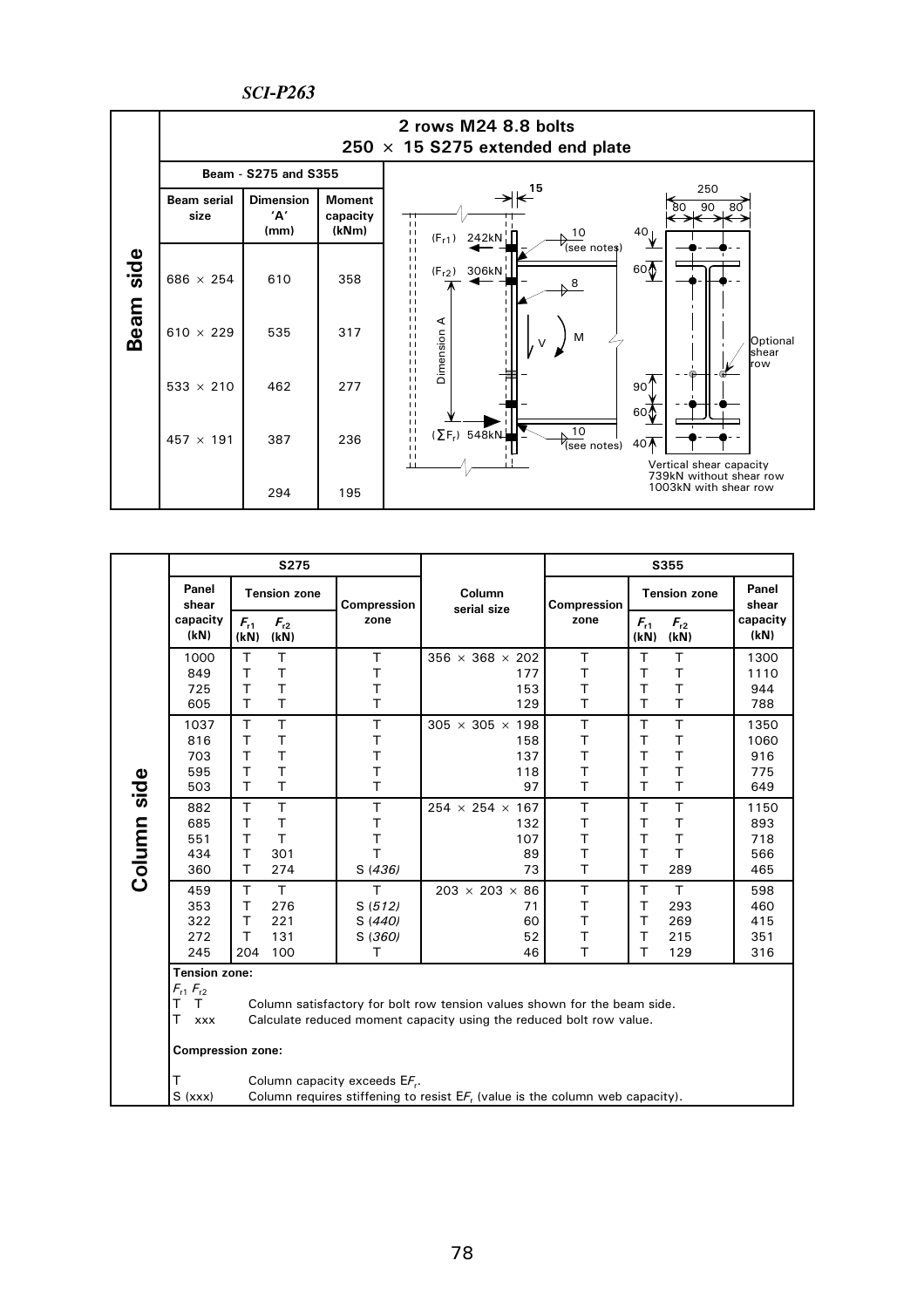*SCI-P263*



|             |                                                                                                                              |                     | S275             |                  |                       |                                                                              | S355                |                  |                  |                  |                  |
|-------------|------------------------------------------------------------------------------------------------------------------------------|---------------------|------------------|------------------|-----------------------|------------------------------------------------------------------------------|---------------------|------------------|------------------|------------------|------------------|
|             | Panel<br>shear                                                                                                               | <b>Tension zone</b> |                  | Compression      | Column<br>serial size | Compression                                                                  | <b>Tension zone</b> |                  |                  | Panel<br>shear   |                  |
|             | capacity<br>(kN)                                                                                                             | $F_{r1}$<br>(kN)    | $F_{r2}$<br>(kN) | $F_{r3}$<br>(kN) | zone                  |                                                                              | zone                | $F_{r1}$<br>(kN) | $F_{r2}$<br>(kN) | $F_{r3}$<br>(kN) | capacity<br>(kN) |
|             | 1000                                                                                                                         | T                   | T                | T.               | T                     | $356 \times 368 \times 202$                                                  | $\mathsf T$         | T                | T                | т                | 1300             |
|             | 849                                                                                                                          | T                   | T                | T.               | T                     | 177                                                                          | T                   | T                | T                | т                | 1110             |
|             | 725                                                                                                                          | T                   | T                | T.               | T                     | 153                                                                          | T                   | T                | T                | т                | 944              |
|             | 605                                                                                                                          | T.                  | T                | T.               | S(605)                | 129                                                                          | T                   | T                | T.               | т                | 788              |
|             | 1037                                                                                                                         | T.                  | T.               | T.               | T                     | $305 \times 305 \times 198$                                                  | T                   | T.               | T                | T                | 1350             |
|             | 816                                                                                                                          | T                   | T                | T.               | т                     | 158                                                                          | T                   | T                | T                | т                | 1060             |
|             | 703                                                                                                                          | T                   | T                | T                | T                     | 137                                                                          | T                   | T                | T                | T                | 916              |
| Column side | 595                                                                                                                          | T                   | T                | T.               | S(692)                | 118                                                                          | T                   | T                | T.               | т                | 775              |
|             | 503                                                                                                                          | T                   | T.               | T.               | S(553)                | 97                                                                           | S(713)              | T                | T.               | т                | 649              |
|             | 882                                                                                                                          | T.                  | T.               | T.               | т                     | $254 \times 254 \times 167$                                                  | T                   | T                | T.               | T                | 1150             |
|             | 685                                                                                                                          | T                   | T                | T.               | T                     | 132                                                                          | T                   | T                | T                | т                | 893              |
|             | 551                                                                                                                          | T                   | T                | T.               | T                     | 107                                                                          | T                   | T                | T.               | т                | 718              |
|             | 434                                                                                                                          | T                   | 301              | Τ                | S(557)                | 89                                                                           | S (725)             | T                | T.               | т                | 566              |
|             | 360                                                                                                                          | т                   | 274              | T                | S (436)               | 73                                                                           | S (563)             | т                | 289              | т                | 465              |
|             | 459                                                                                                                          | T                   | T                | T.               | S (701)               | $203 \times 203 \times 86$                                                   | T                   | T                | T.               | T                | 598              |
|             | 353                                                                                                                          | т                   | 276              | T                | S(512)                | 71                                                                           | S(666)              | T                | 293              | т                | 460              |
|             | 322                                                                                                                          | T                   | 221              | T.               | S (440)               | 60                                                                           | S (568)             | T                | 269              | т                | 415              |
|             | 272                                                                                                                          | T                   | 131              | 118              | S (360)               | 52                                                                           | S (464)             | т                | 215              | 152              | 351              |
|             | 245                                                                                                                          | T                   | 100              | 90               | S(313)                | 46                                                                           | S (404)             | T                | 129              | 116              | 316              |
|             | Tension zone:                                                                                                                |                     |                  |                  |                       |                                                                              |                     |                  |                  |                  |                  |
|             | $F_{r1}F_{r2}F_{r3}$                                                                                                         |                     |                  |                  |                       |                                                                              |                     |                  |                  |                  |                  |
|             | т<br>$\mathsf{T}$<br>т                                                                                                       |                     |                  |                  |                       | Column satisfactory for bolt row tension values shown for the beam side.     |                     |                  |                  |                  |                  |
|             |                                                                                                                              |                     |                  |                  |                       | xxx xxx Calculate reduced moment capacity using the reduced bolt row values. |                     |                  |                  |                  |                  |
|             | <b>Compression zone:</b>                                                                                                     |                     |                  |                  |                       |                                                                              |                     |                  |                  |                  |                  |
|             | T<br>Column capacity exceeds EF<br>Column requires stiffening to resist $EF_r$ (value is the column web capacity).<br>S(xxx) |                     |                  |                  |                       |                                                                              |                     |                  |                  |                  |                  |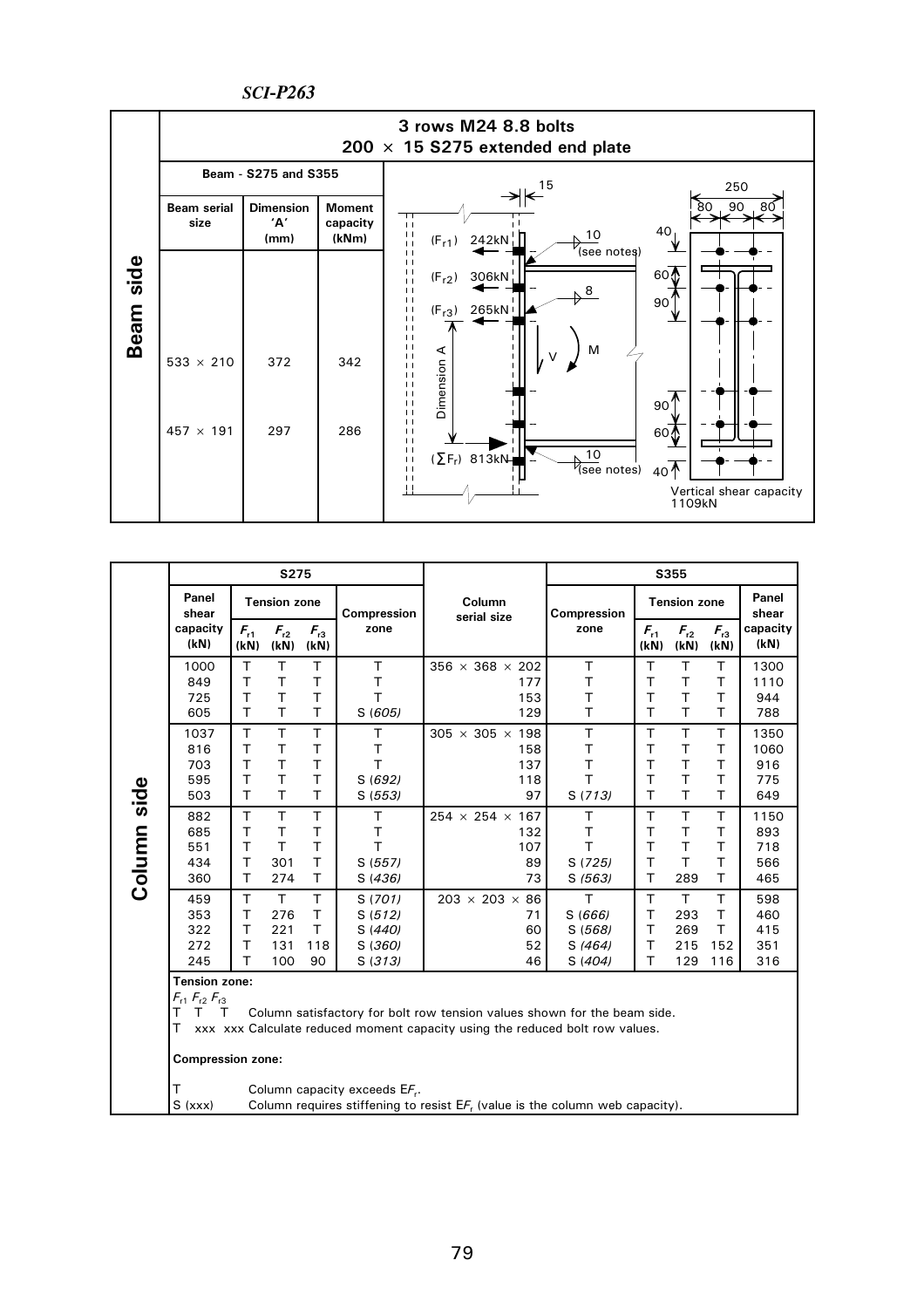*SCI-P263*



|             |                                                                                           |                     |                  | <b>S275</b>      |                             |                             | S355        |                     |                  |                  |                  |
|-------------|-------------------------------------------------------------------------------------------|---------------------|------------------|------------------|-----------------------------|-----------------------------|-------------|---------------------|------------------|------------------|------------------|
|             | Panel<br>shear                                                                            | <b>Tension zone</b> |                  |                  | Compression                 | Column<br>serial size       | Compression | <b>Tension zone</b> |                  |                  | Panel<br>shear   |
|             | capacity<br>(kN)                                                                          | $F_{r1}$<br>(kN)    | $F_{r2}$<br>(kN) | $F_{r3}$<br>(kN) | zone                        |                             | zone        | $F_{r1}$<br>(kN)    | $F_{r2}$<br>(kN) | $F_{r3}$<br>(kN) | capacity<br>(kN) |
|             | 1000                                                                                      | T                   | T                | T                | T                           | $356 \times 368 \times 202$ | $\mathsf T$ | T                   | T                | T                | 1300             |
|             | 849                                                                                       | T                   | T                | T                | T                           | 177                         | T           | T                   | T                | T                | 1110             |
|             | 725                                                                                       | T                   | T                | T                | S (766)                     | 153                         | T           | T                   | T                | T                | 944              |
|             | 605                                                                                       | T                   | T                | T                | S(605)                      | 129                         | S (788)     | T                   | T                | т                | 788              |
|             | 1037                                                                                      | T.                  | T.               | T.               | т                           | $305 \times 305 \times 198$ | т           | T                   | T.               | T.               | 1350             |
|             | 816                                                                                       | т                   | T                | т                | T                           | 158                         | т           | т                   | т                | т                | 1060             |
|             | 703                                                                                       | T                   | T                | т                | T                           | 137                         | T           | т                   | T                | T                | 916              |
|             | 595                                                                                       | т                   | T                | т                | S(692)                      | 118                         | T           | т                   | T                | т                | 775              |
|             | 503                                                                                       | T                   | T                | т                | S(553)                      | 97                          | S(713)      | T                   | T                | T                | 649              |
|             | 882                                                                                       | т                   | T                | т                | т                           | $254 \times 254 \times 167$ | т           | T                   | T                | т                | 1150             |
|             | 685                                                                                       | т                   | T                | т                | $\mathsf{T}$                | 132                         | т           | т                   | т                | т                | 893              |
|             | 551                                                                                       | т                   | T                | т                | S (744)                     | 107                         | T           | т                   | T                | т                | 718              |
|             | 434                                                                                       | т                   | 301              | T.               | S(557)                      | 89                          | S (725)     | т                   | T.               | т                | 566              |
| Column side | 360                                                                                       | т                   | 274              | 182              | S (436)                     | 73                          | S(563)      | т                   | 289              | т                | 465              |
|             | 459                                                                                       | T                   | T                | T.               | S (701)                     | $203 \times 203 \times 86$  | T           | T                   | T.               | T.               | 598              |
|             | 353                                                                                       | т                   | 276              | T                | S(512)                      | 71                          | S(666)      | T                   | 293              | T.               | 460              |
|             | 322                                                                                       | T                   | 221              | 155              | S (440)                     | 60                          | S (568)     | T                   | 269              | 264              | 415              |
|             | 272                                                                                       | т                   | 131              | 118              | S (360)                     | 52                          | S (464)     | т                   | 215              | 152              | 351              |
|             | 245                                                                                       | 204                 | 100              | 90               | S(313)                      | 46                          | S (404)     | т                   | 129              | 116              | 316              |
|             | Tension zone:                                                                             |                     |                  |                  |                             |                             |             |                     |                  |                  |                  |
|             | $F_{r1}F_{r2}F_{r3}$                                                                      |                     |                  |                  |                             |                             |             |                     |                  |                  |                  |
|             | Column satisfactory for bolt row tension values shown for the beam side.<br>т<br>т<br>т   |                     |                  |                  |                             |                             |             |                     |                  |                  |                  |
|             | xxx xxx Calculate reduced moment capacity using the reduced bolt row values.<br>т         |                     |                  |                  |                             |                             |             |                     |                  |                  |                  |
|             | <b>Compression zone:</b>                                                                  |                     |                  |                  |                             |                             |             |                     |                  |                  |                  |
|             | т                                                                                         |                     |                  |                  | Column capacity exceeds EF. |                             |             |                     |                  |                  |                  |
|             | S(xxx)<br>Column requires stiffening to resist $EF$ , (value is the column web capacity). |                     |                  |                  |                             |                             |             |                     |                  |                  |                  |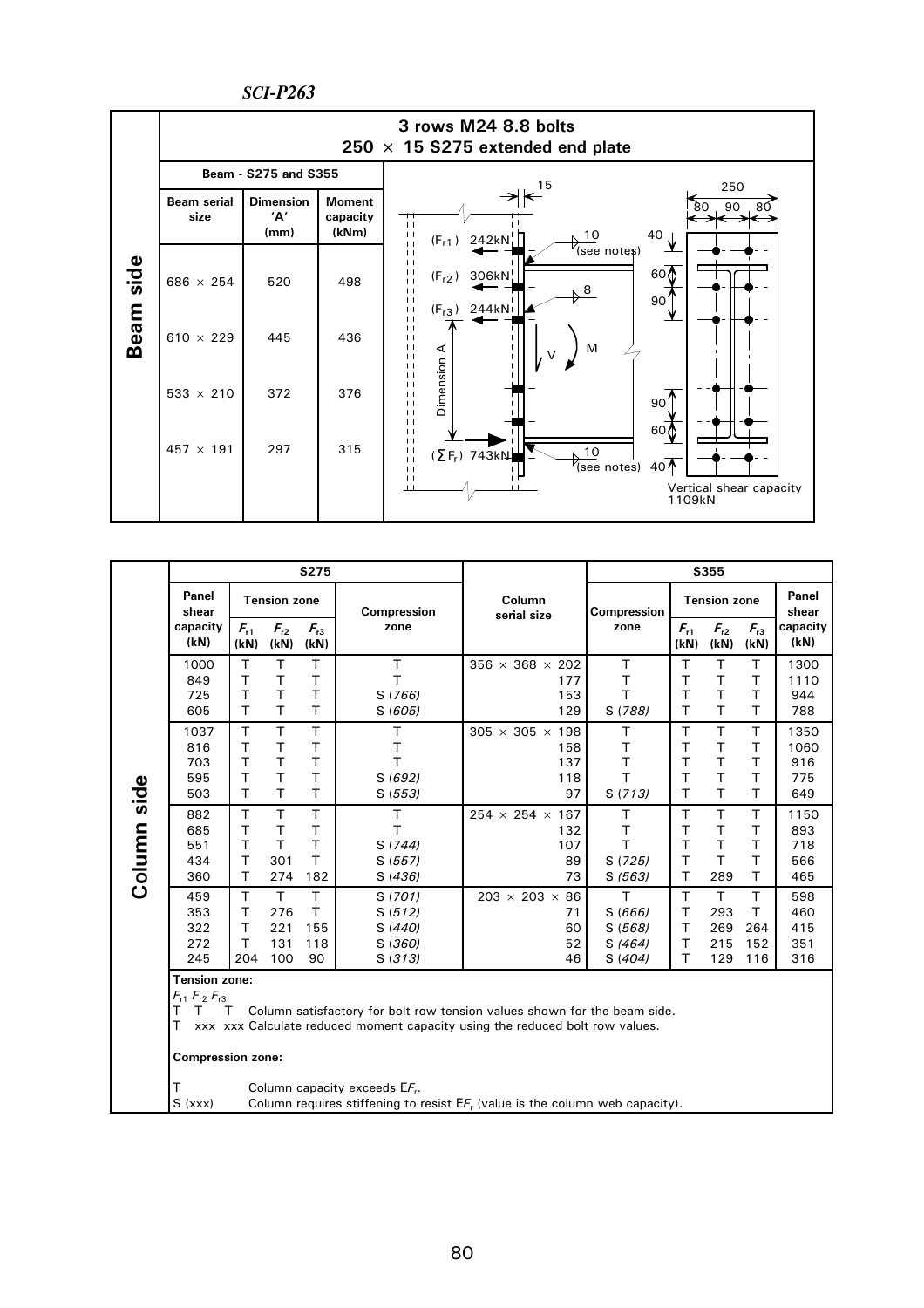*SCI-P263*

## **Standard connections - dimensions for detailing**

|                                                       |                                            | เนเเนนเน บบเแเบบเเบเเง                     |                                                             | นแบบบอเบาจ เบเ นษเนแแพู                                        |                                                                                                                      |  |  |  |  |
|-------------------------------------------------------|--------------------------------------------|--------------------------------------------|-------------------------------------------------------------|----------------------------------------------------------------|----------------------------------------------------------------------------------------------------------------------|--|--|--|--|
|                                                       | <b>Dimension</b><br>a <sub>1</sub><br>(mm) | <b>Dimension</b><br>a <sub>2</sub><br>(mm) | <b>Flush</b><br>end plate<br>overall<br>depth $D_F$<br>(mm) | <b>Extended</b><br>end plate<br>overall<br>depth $D_E$<br>(mm) | $\overline{^{25}}\sqrt{ }$<br>60.                                                                                    |  |  |  |  |
| 686 $\times$ 254 $\times$ 170<br>152<br>140<br>125    | 575<br>570<br>565<br>560                   | 395<br>390<br>385<br>380                   | 750                                                         | 880                                                            | $D_F^{-1}$<br>a <sub>1</sub>                                                                                         |  |  |  |  |
| $610 \times 229 \times 140$<br>125<br>113<br>101      | 500<br>490<br>490<br>480                   | 320<br>310<br>310<br>300                   | 670                                                         | 800                                                            | y                                                                                                                    |  |  |  |  |
| $533 \times 210 \times 122$<br>109<br>101<br>92<br>82 | 425<br>420<br>415<br>415<br>410            | 245<br>240<br>235<br>235<br>230            | 600                                                         | 730                                                            | 25<br>60<br>90                                                                                                       |  |  |  |  |
| $457 \times 191 \times 98$<br>89<br>82<br>74<br>67    | 350<br>345<br>340<br>340<br>335            | 170<br>165<br>160<br>160<br>155            | 520                                                         | 650                                                            | $D_F$<br>$\mathsf{a}_2$                                                                                              |  |  |  |  |
| $457 \times 152 \times 82$<br>74<br>67<br>60<br>52    | 345<br>340<br>340<br>335<br>330            | 165<br>160<br>160<br>155<br>150            | 520                                                         | 650                                                            | 90                                                                                                                   |  |  |  |  |
| $406 \times 178 \times 74$<br>67<br>60<br>54          | 295<br>290<br>285<br>285                   | 115<br>110<br>105<br>105                   | 300                                                         | 600                                                            | 50 $\overline{\Phi}$<br>40 <sup>7</sup><br>60                                                                        |  |  |  |  |
| $406 \times 140 \times 46$<br>39                      | 280<br>275                                 | 100<br>95                                  | 450                                                         | 580                                                            |                                                                                                                      |  |  |  |  |
| $356 \times 171 \times 67$<br>57<br>51<br>45          | 245<br>240<br>235<br>230                   |                                            | 420                                                         | 550                                                            | $D_E$<br>a <sub>1</sub>                                                                                              |  |  |  |  |
| $356 \times 127 \times 39$<br>33                      | 235<br>230                                 |                                            | 410                                                         | 540                                                            | 100                                                                                                                  |  |  |  |  |
| $305 \times 165 \times 54$<br>46<br>40                | 190<br>185<br>185                          |                                            | 360                                                         | 490                                                            |                                                                                                                      |  |  |  |  |
| $305 \times 127 \times 48$<br>42<br>37                | 190<br>185<br>185                          |                                            | 360                                                         | 490                                                            | 500<br>40<br>60 <sub>0</sub><br>90                                                                                   |  |  |  |  |
| $305 \times 102 \times 33$<br>28<br>25                | 195<br>190<br>185                          |                                            | 370                                                         | 500                                                            | $D_E$<br>a <sub>2</sub>                                                                                              |  |  |  |  |
| $254 \times 146 \times 43$<br>37<br>31                | 140<br>135<br>135                          |                                            | 310                                                         | 440                                                            | 90<br>100                                                                                                            |  |  |  |  |
| $254 \times 102 \times 28$<br>25<br>22                | 140<br>135<br>135                          |                                            | 310                                                         | 440                                                            |                                                                                                                      |  |  |  |  |
| to be S275.                                           |                                            |                                            |                                                             |                                                                | See capacity table diagram for plate thickness and other dimensions appropriate to the moment capacities. All plates |  |  |  |  |